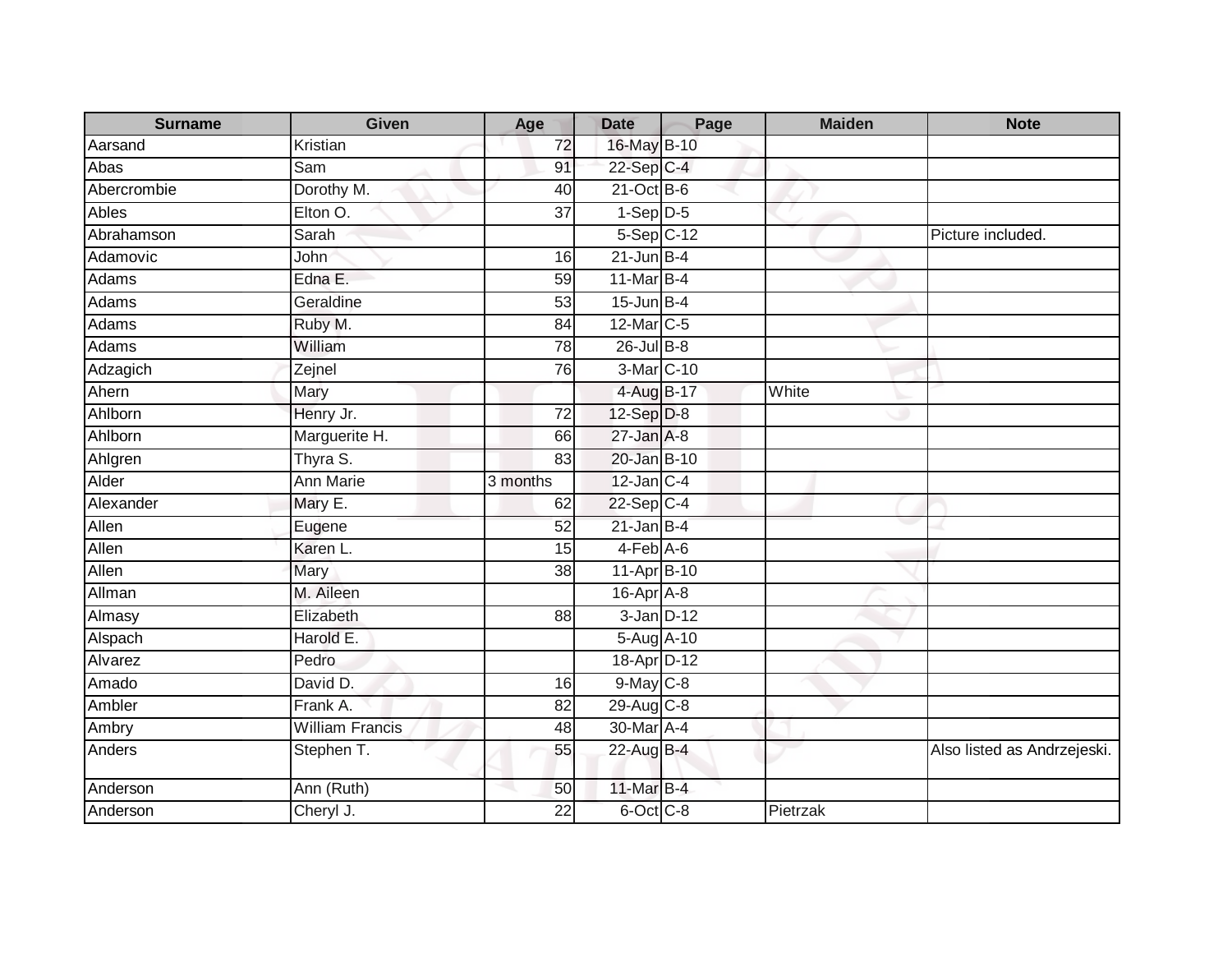| Anderson   | Edward L. (Andy)       | 55              | $16$ -Feb $A$ -4           |      |  |
|------------|------------------------|-----------------|----------------------------|------|--|
| Anderson   | Esther C.              | 83              | 17-May B-3                 |      |  |
| Anderson   | Herbert L.             | $\overline{72}$ | 6-Jun B-6                  |      |  |
| Anderson   | Hugh N.                | 74              | 4-Jan B-7                  |      |  |
| Anderson   | Ida M.                 | 89              | $6$ -Jun $B$ -6            |      |  |
| Anderson   | Jake                   | 23              | $21$ -Dec $A$ -6           |      |  |
| Anderson   | John A.                | $\overline{58}$ | 7-Oct B-10                 |      |  |
| Anderson   | John E.                | 82              | 19-Apr B-4                 |      |  |
| Anderson   | Oscar                  | 88              | $17$ -Feb $F-4$            |      |  |
| Anderson   | Robert G.              | 4               | 11-Apr B-10                |      |  |
| Anderson   | Seth D.                | 76              | $16$ -Feb $\overline{A-4}$ |      |  |
| Anderson   | Thomas L.              | 65              | $28-Nov$ E-8               |      |  |
| Ando       | <b>Robert Courtney</b> | $\overline{9}$  | 28-Oct 1, B-6              |      |  |
| Andree     | Frieda                 | 69              | 28-Jul B-4                 |      |  |
| Andrews    | Arthur                 | 42              | 7-Oct B-10                 |      |  |
| Andrews    | Ralph                  |                 | 21-Mar                     | 1    |  |
| Andrich    | Frank                  | 77              | 30-Sep B-8                 |      |  |
| Androff    | John                   | 78              | 23-May F-8                 |      |  |
| Anker      | John P.                | 63              | 19-Sep B-4                 |      |  |
| Annis      | Lagrada                | 66              | 7-Mar C-14                 |      |  |
| Antal      | George                 | $\overline{71}$ | 7-Dec B-14                 |      |  |
| Antczak    | <b>Richard Allen</b>   | 3 weeks         | 22-Mar A-8                 |      |  |
| Anton      | Harry                  | 53              | 30-Jul C-4                 |      |  |
| Appleberry | Jessie                 | $\overline{57}$ | $23$ -Jun B-6              |      |  |
| Archer     | Bertha M.              | 83              | $23$ -Apr $A$ -8           |      |  |
| Archibald  | Sarah                  | 89              | 27-Dec B-4                 |      |  |
| Arendas    | Veronica               | 67              | $7$ -May $B-3$             |      |  |
| Arends     | Grace                  | 85              | $29-Sep$ B-4               |      |  |
| Argus      | Gus (Midge)            | 56              | 24-Feb B-8                 |      |  |
| Armstrong  | Clyde L. Sr.           | 80              | 21-Dec A-6                 |      |  |
| Armstrong  | John S.                | 67              | 21-Mar A-12                |      |  |
| Arvay      | Margaret               | 66              | 8-Aug B-4                  | Imre |  |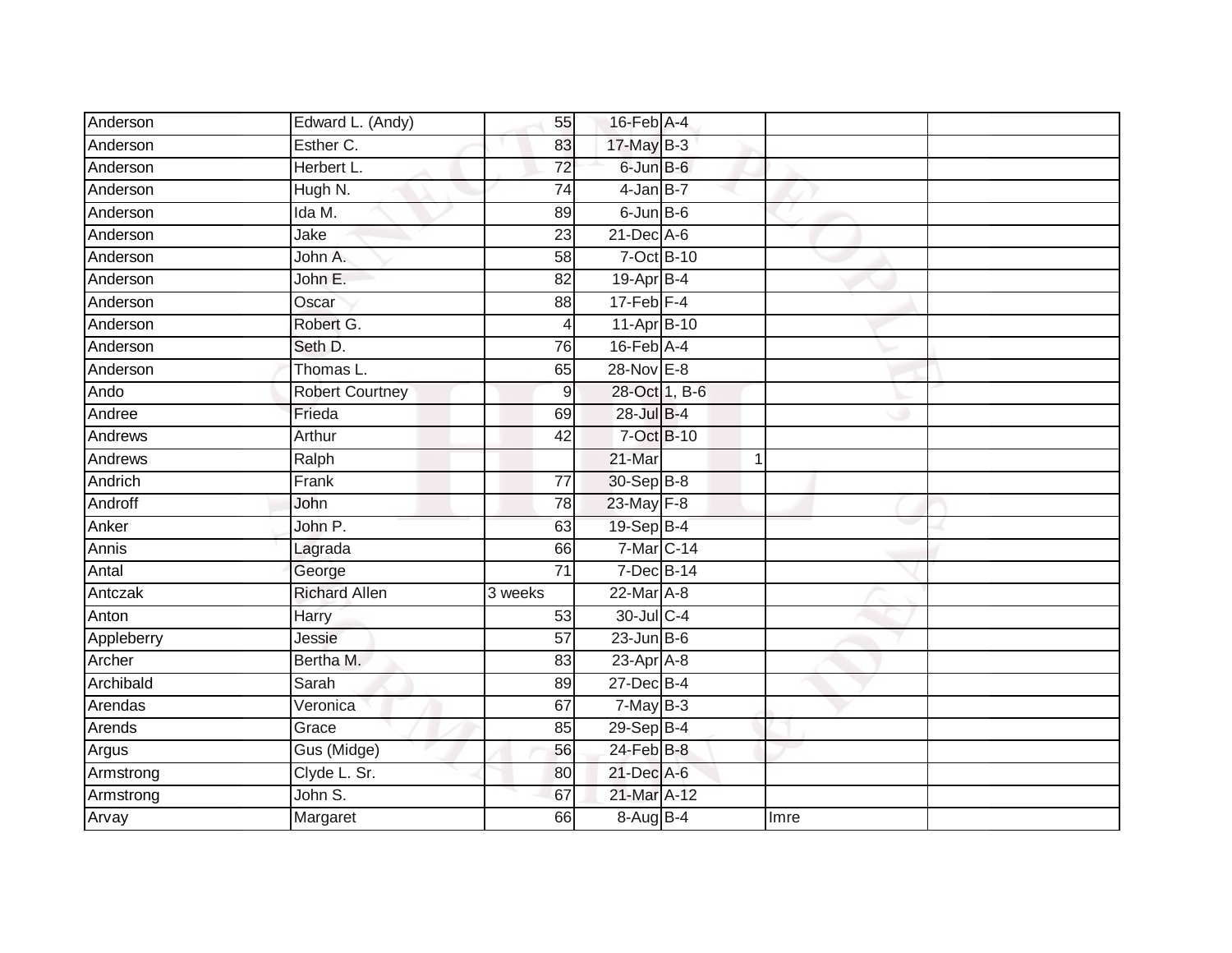| Arvin          | <b>Frank Charles</b> |                 | $2$ -Feb $C-3$   |              |  |
|----------------|----------------------|-----------------|------------------|--------------|--|
| Ashby          | Hester K.            | 74              | 31-Dec B-4       |              |  |
| Ashby          | Mitchell             | 52              | 5-Aug A-10       |              |  |
| <b>Askew</b>   | <b>Effie Rebecca</b> | 85              | $1-AprB-8$       |              |  |
| Atha           | Jessie Lee           | 75              | $6$ -Jul $B-4$   |              |  |
| <b>Atkins</b>  | James F.             | 42              | 25-Jul D-12      |              |  |
| Atwood         | Jeanette Grace       | 50              | $7-Sep$ $C-6$    |              |  |
| Auer           | Steve J.             | 66              | $20 - Sep$ B-9   |              |  |
| Ausenbaugh     | <b>Silas</b>         | 44              | $14$ -Jul $B-4$  |              |  |
| Austgen        | Nicholas G.          | 93              | $1-Feb$ A-4      |              |  |
| Austgen        | Sylvia               | 56              | $1$ -Jul B-6     | <b>Stark</b> |  |
| Avery          | Catherine            | 20              | $2 -$ Jul        |              |  |
| Ayersman       | Joan                 | 45              | 28-Nov E-8       |              |  |
| Baade          | Theodore H.          | 56              | 15-Apr D-2       |              |  |
| <b>Babos</b>   | Paul                 | $\overline{92}$ | 25-Oct C-5       |              |  |
| Bac            | John                 | 85              | 20-Apr B-4       |              |  |
| Bach           | Emily T.             | 60              | $12$ -Jan C-4    |              |  |
| Baciu          | John Sr. (Botch)     | 82              | 9-Apr A-4        |              |  |
| Backlund       | Anna A.              | 89              | 30-Jul C-4       |              |  |
| Bacs           | Mary                 | 59              | 22-Jul B-6       |              |  |
| Badey          | Mary                 | $\overline{77}$ | 5-Dec D-16       |              |  |
| <b>Badgley</b> | Ruth E.              | 61              | 29-Jul B-10      |              |  |
| Baez           | <b>Jesus</b>         | 68              | $15$ -Jan B-6    |              |  |
| Baggarly       | James Homer Sr.      | 67              | $11-Nov$ C-6     |              |  |
| Bahel          | Fedor Ted (Pop)      | 74              | 21-Dec A-6       |              |  |
| <b>Bailey</b>  | Barbara May          | 81              | $27 - Jan A - 8$ |              |  |
| <b>Bailey</b>  | Katherine            | 55              | $13$ -Jun $A-16$ |              |  |
| <b>Bailey</b>  | Pearl B.             | 66              | 9-Apr A-4        |              |  |
| Bailey         | W. Ray               | 79              | 18-Jan A-6       |              |  |
| Bajda          | John                 |                 | $21$ -Jun $B-4$  |              |  |
| Bajer          | Frank A.             | 54              | 20-Jun B-10      |              |  |
| Bajkoski       | <b>Steve</b>         | 80              | 31-Oct B-4       |              |  |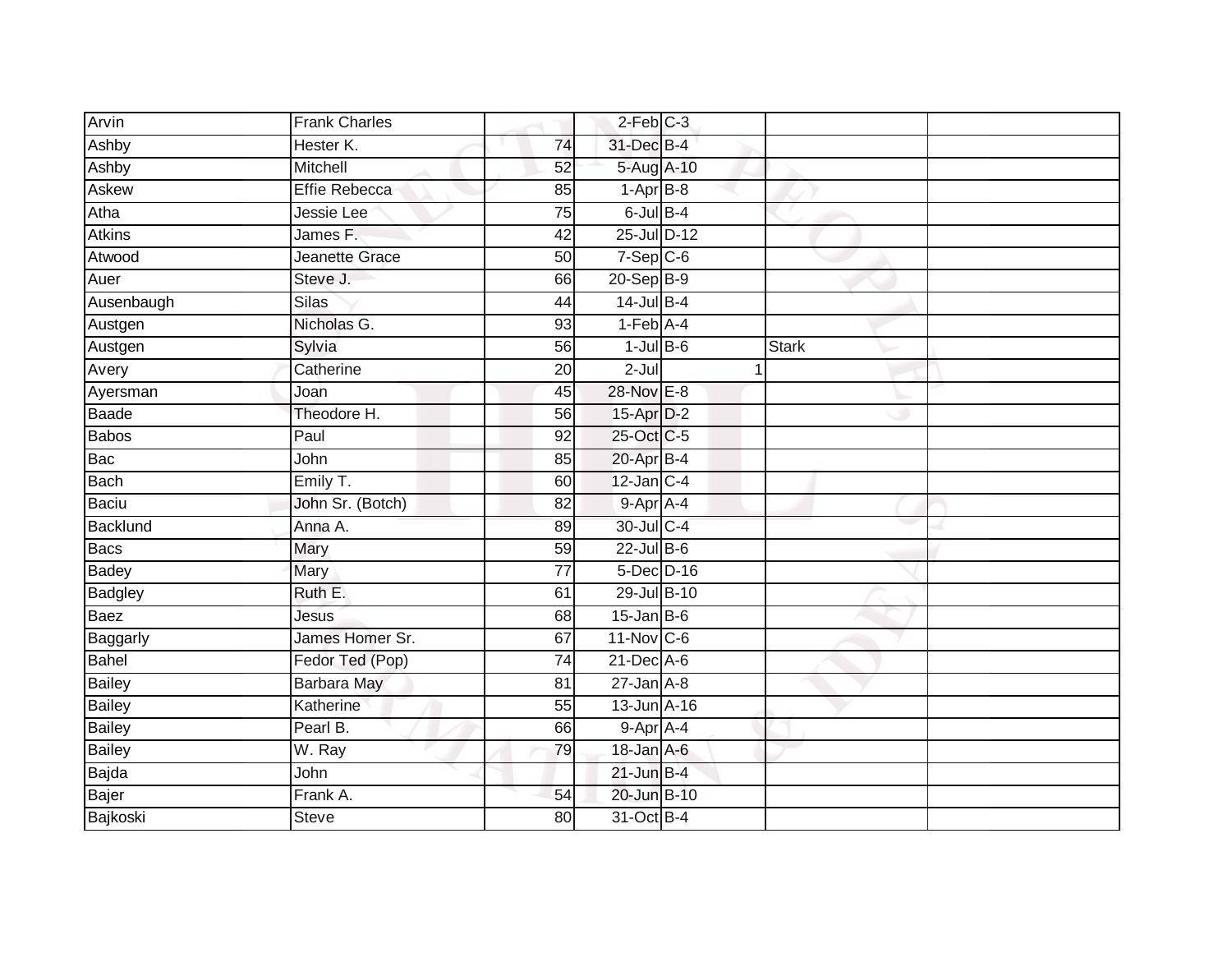| Bakeman        | Frank E.                      | 70              | $15-Aug$ B-8            |              |                        |
|----------------|-------------------------------|-----------------|-------------------------|--------------|------------------------|
| Baker          | <b>Freddy Ray</b>             | 19              | 15-Dec B-4              |              |                        |
| Baker          | LaVerne J.                    | 62              | 24-Nov B-4              |              |                        |
| Baker          | Peter                         | 76              | $14$ -Feb $D-8$         |              |                        |
| <b>Bakker</b>  | Tina                          | 68              | 30-Apr B-4              |              |                        |
| Balash         | Frances M.                    | 55              | 26-Apr A-4              |              |                        |
| Balazs         | Gabriel                       | 48              | $21$ -Jul B-6           |              |                        |
| <b>Baldwin</b> | Frederick K.                  | 53              | 7-Oct B-10              |              |                        |
| Baldwin        | Gertrude M.                   | 76              | 31-Mar B-13             |              |                        |
| <b>Baldwin</b> | William H.                    | 85              | 16-Mar B-3              |              |                        |
| Bales          | Rose                          | 86              | 26-Feb A-8              |              |                        |
| Baliga         | Julia                         | 57              | $15$ -Jan $B$ -6        | Zolnierczyk  |                        |
| Ball           | Jessie                        | 83              | 22-Oct C-6              |              |                        |
| Ball           | Sandra                        | 27              | 6-May B-8               |              |                        |
| <b>Ballard</b> | Wilma                         | 54              | 17-Nov C-4              |              |                        |
| Balog          | Jessie M.                     | 54              | 23-Nov A-8              |              |                        |
| Balog          | John                          | 69              | 5-Mar A-10              |              |                        |
| Banchich       | Ann                           | 52              | 22-Mar A-8              | Golarz       |                        |
| Barbat         | Paraschiva                    | 84              | $27$ -Apr $B-4$         |              |                        |
| <b>Barbush</b> | Joseph L.                     | $\overline{50}$ | $17-Nov$ <sub>C-4</sub> |              |                        |
| Barcus         | E. Agnus                      | 68              | $29$ -Jun $B-6$         |              |                        |
| Bard           | <b>Helen</b>                  | 66              | 12-Oct B-4              |              |                        |
| <b>Barker</b>  | Milbourne R.                  | 76              | 9-Sep C-10              |              |                        |
| Barker         | Robert P.                     | 29              | 22-Jan                  | $\mathbf{1}$ |                        |
| Barlassina     | Carlo                         | 44              | 30-Jun B-4              |              |                        |
| Barman         | Matilda C.                    | 70              | 3-Feb B-10              |              |                        |
| Barnes         | Catherine                     | 86              | $17 - Jan$ $B-6$        |              | Also listed as Barnas. |
| Barnes         | Ira Lynus                     | 64              | $17$ -Feb $F-4$         |              |                        |
| Baron          | Arnold T.                     | 60              | 9-Apr A-4               |              |                        |
| Baron          | Rose                          | 76              | $23$ -Jun $B-6$         |              |                        |
| Barrell        | Fern L.                       | 66              | 1-Apr B-8               |              |                        |
| Barth          | Leo $\overline{\mathsf{R}}$ . | $\overline{74}$ | 15-Oct A-6              |              |                        |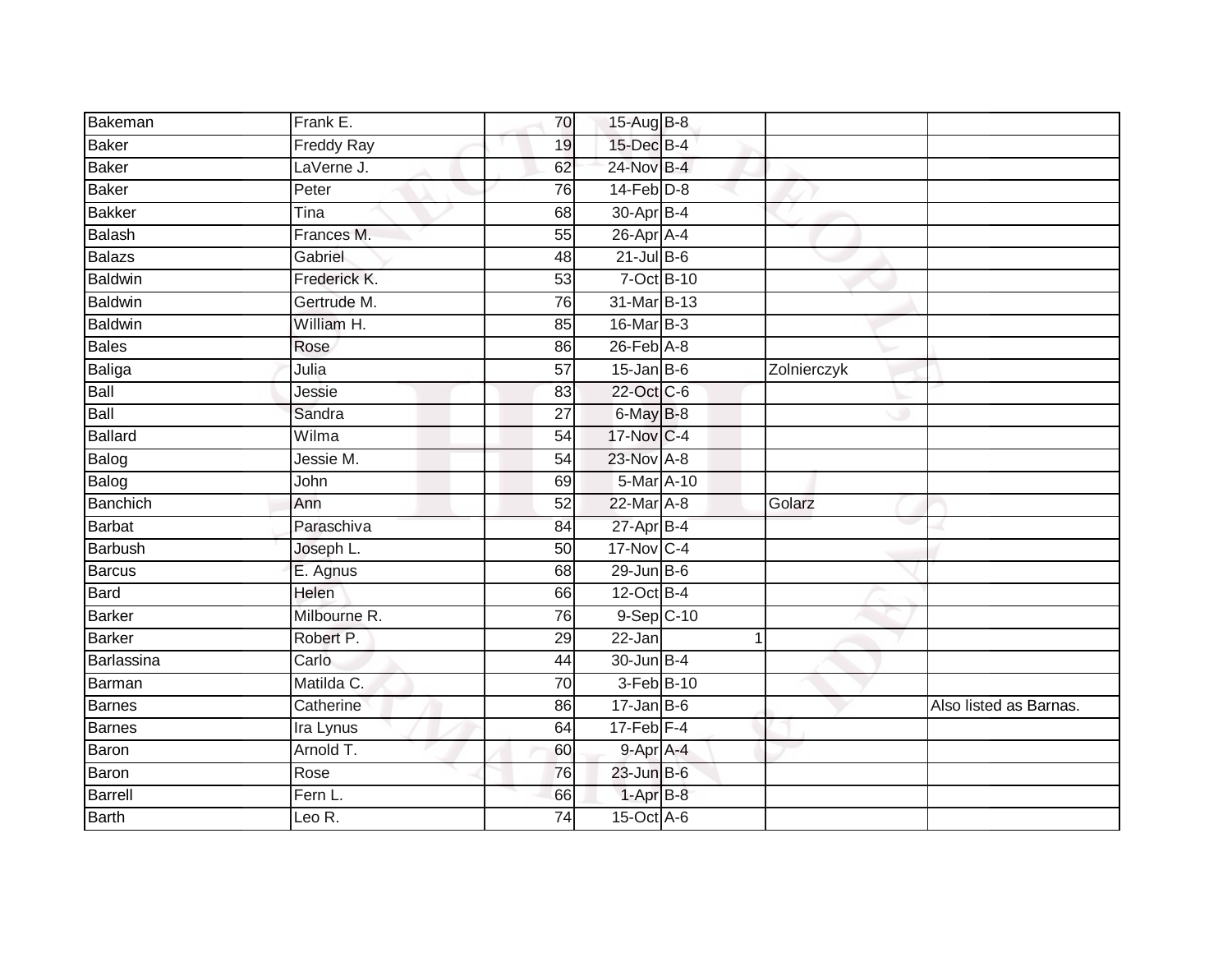| Bartlett      | Kenneth P.            | 67              | 4-Oct B-10              |             |         |                        |
|---------------|-----------------------|-----------------|-------------------------|-------------|---------|------------------------|
| Bartock       | Peter Dyni Sr.        | 70              | $10$ -Feb $B-5$         |             |         |                        |
| Bartram       | John C.               | 88              | 4-Oct B-10              |             |         |                        |
| Barzda        | Arthur M.             | 48              | $1$ -Jul B-6            |             |         |                        |
| Barzycki      | Emil                  | 63              | 21-Mar A-12             |             |         |                        |
| Bassham       | Thomas                | 62              | $2-AprA-10$             |             |         |                        |
| Bates         | Irene <sup>®</sup>    | 76              | $11-Aug$ D-4            |             |         |                        |
| <b>Bates</b>  | <b>Mattie</b>         |                 | $24$ -Oct               | 1           |         |                        |
| Batterman     | <b>Julius August</b>  | 94              | 29-Nov B-4              |             |         |                        |
| <b>Batwin</b> | Joseph                | 57              | 13-May A-10             |             |         |                        |
| Bauer         | Daniel                | $\overline{2}$  | 5-Apr B-6               |             |         |                        |
| Baugh         | Paul J.               | 43              | 30-Sep B-8              |             |         |                        |
| Bayh          | Birch Evans Sr.       | 77              | 27-Aug C-4              |             |         |                        |
| <b>Bazek</b>  | Frank H.              | 75              | 26-Apr A-4              |             |         | Also listed as Baczek. |
| Beamer        | Alice M.              | $\overline{87}$ | 5-May E-2               |             |         |                        |
| Beaty         | <b>William Garner</b> | 69              | 30-Mar A-4              |             |         |                        |
| <b>Beck</b>   | Eva                   | $\overline{80}$ | $3-Sep$ B-5             |             |         |                        |
| <b>Becker</b> | <b>Marie</b>          | $\overline{72}$ | 8-Apr D-8               |             |         |                        |
| Beckman       | Edward J.             | 75              | 29-Mar C-4              |             |         |                        |
| Beckman       | Mary K.               | 83              | $25$ -Jan $C-4$         |             |         |                        |
| Beckman       | Raymond P.            | $\overline{71}$ | $4-Apr$ C-8             |             |         |                        |
| <b>BeDell</b> | Bonnie V.             | 64              | 26-Apr A-4              |             |         |                        |
| Bednarowski   | Helen                 | 64              | 17-Dec E-8              |             |         |                        |
| Bednarski     | Maryanna              | 81              | $20$ -Jul B-3           |             |         |                        |
| Beebe         | Mildred L.            | 57              | 13-Apr C-4              |             |         |                        |
| Behning       | Edwin E.              | 73              | $15$ -Jan B-6           |             |         |                        |
| Behring       | Nina C.               |                 | $9-Sep$ <sub>C-10</sub> |             |         |                        |
| Behrndt       | Kenneth M.            | 24              | $21$ -Oct               | $\mathbf 1$ |         |                        |
| Beiderwieden  | Rosa A.               | 86              | 27-Aug C-4              |             |         |                        |
| Beier         | Dean E.               | 47              | 12-Mar C-5              |             |         |                        |
| Beird         | Charles L.            | 65              | 11-May B-4              |             |         |                        |
| Beirger       | Constance             | $\overline{44}$ | 3-Oct D-10              |             | Webster |                        |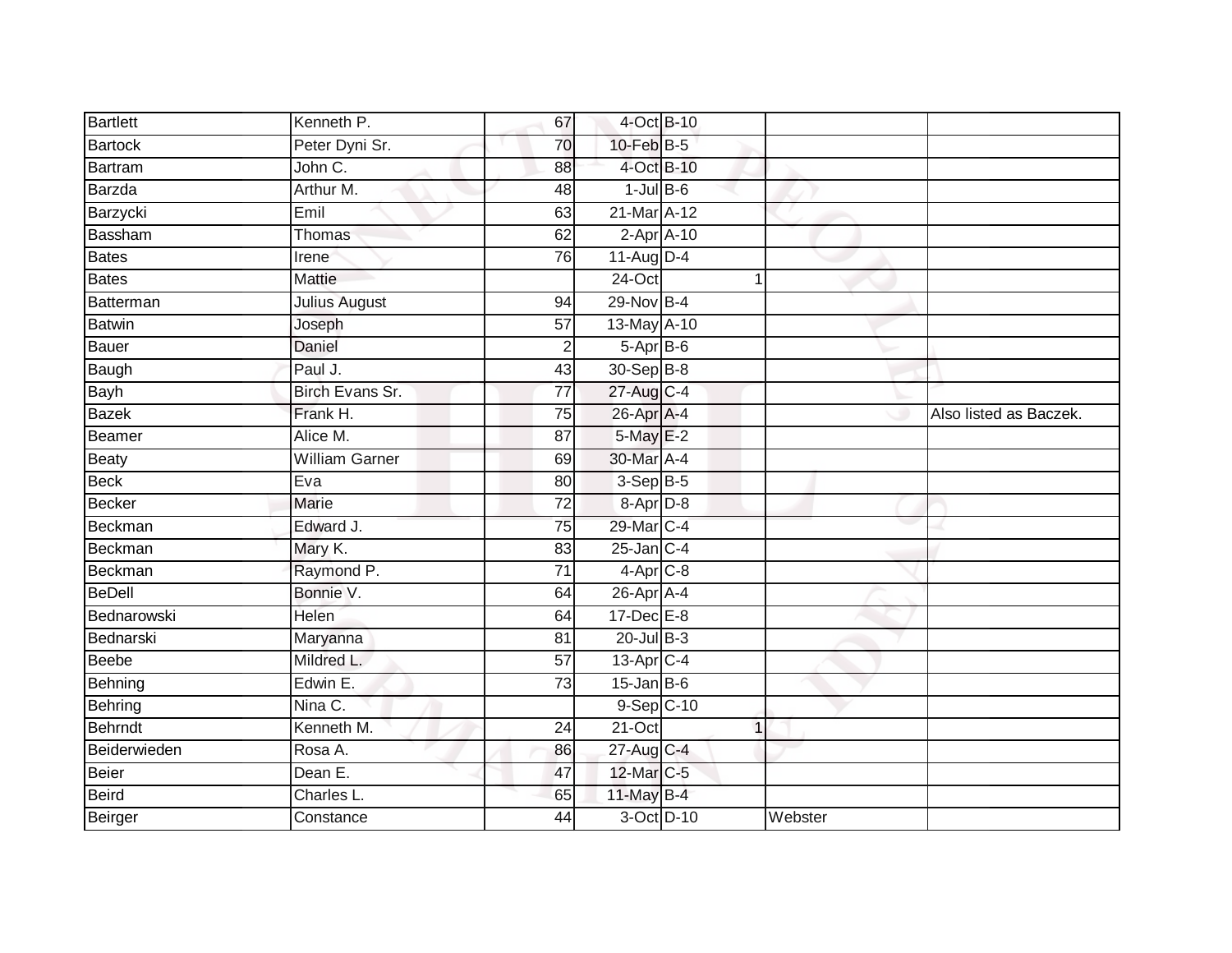| Beiriger        | Mildred L.            | 69              | 28-Mar G-6                  |        |                   |
|-----------------|-----------------------|-----------------|-----------------------------|--------|-------------------|
| Beiriger        | Theresa M.            | 89              | 14-Nov E-8                  |        |                   |
| <b>Belchik</b>  | John                  | 89              | 24-Mar B-4                  |        |                   |
| <b>Belchik</b>  | Michael               | 53              | $18$ -Jan $A$ -6            |        |                   |
| Belinsky        | Frank                 | 79              | 15-Nov A-8                  |        |                   |
| Bell            | Walter                | 101             | 19-Sep B-4                  |        | Picture included. |
| <b>Bellak</b>   | Joseph F.             | $\overline{74}$ | 9-Dec B-12                  |        |                   |
| Belman          | Craighton R.          | 69              | 14-Mar C-12                 |        |                   |
| Belmonte        | Lucille R.            | 40              | $4-Feb$ $A-6$               |        |                   |
| <b>Belt</b>     | Jill Ann              | 20              | 10-Oct D-12                 |        |                   |
| Bemisderfer     | Otto H.               |                 | $10-Auq$ B-4                |        |                   |
| <b>Bendis</b>   | Ann M.                | 60              | 3-Feb B-11                  | Peters |                   |
| Benedict        | Michael               |                 | $7$ -Jul $C-4$              |        |                   |
| <b>Benitez</b>  | <b>Isabel Delgado</b> | 34              | 3-Oct D-10                  |        |                   |
| Benkovich       | Marko (Mike)          | 66              | 8-Sep B-7                   |        |                   |
| Benner          | Walter W. Sr.         | 60              | 5-Dec D-16                  |        |                   |
| <b>Bennett</b>  | Jessie W.             | 46              | $27-Sep$ C-5                |        |                   |
| Benson          | <b>James Reece</b>    | 57              | 26-Nov D-8                  |        |                   |
| Benson          | Joseph F.             | 55              | 30-Sep B-8                  |        |                   |
| <b>Berdis</b>   | Benedict Eugene Jr.   | $\overline{28}$ | $29$ -Jun B-6               |        |                   |
| <b>Bereolos</b> | James N.              | 88              | 12-Nov C-5                  |        |                   |
| <b>Beres</b>    | John                  | $\overline{57}$ | $11$ -Aug $D-4$             |        |                   |
| Berg            | Ronald G.             |                 | $15$ -Oct $\overline{A}$ -6 |        |                   |
| Berglund        | <b>John</b>           | 77              | $2-Apr$ A-10                |        |                   |
| Berman          | Louis                 | 57              | 6-Apr A-6                   |        |                   |
| Berry           | Paul                  | 62              | $3$ -Jan $D-12$             |        |                   |
| <b>Bertram</b>  | Joseph K.             | $\overline{72}$ | 12-Apr C-4                  |        |                   |
| Berwanger       | Michael F.            | 82              | 19-Jul A-6                  |        |                   |
| Besterda        | Carl J.               | 54              | 29-Dec D-4                  |        |                   |
| <b>Beth</b>     | <b>Bertha</b>         | 90              | 20-Sep B-9                  |        |                   |
| <b>Beverlin</b> | Sophie                | 62              | $31$ -Jan B-6               |        |                   |
| <b>Beyler</b>   | Fred R.               | 76              | 24-Oct D-13                 |        |                   |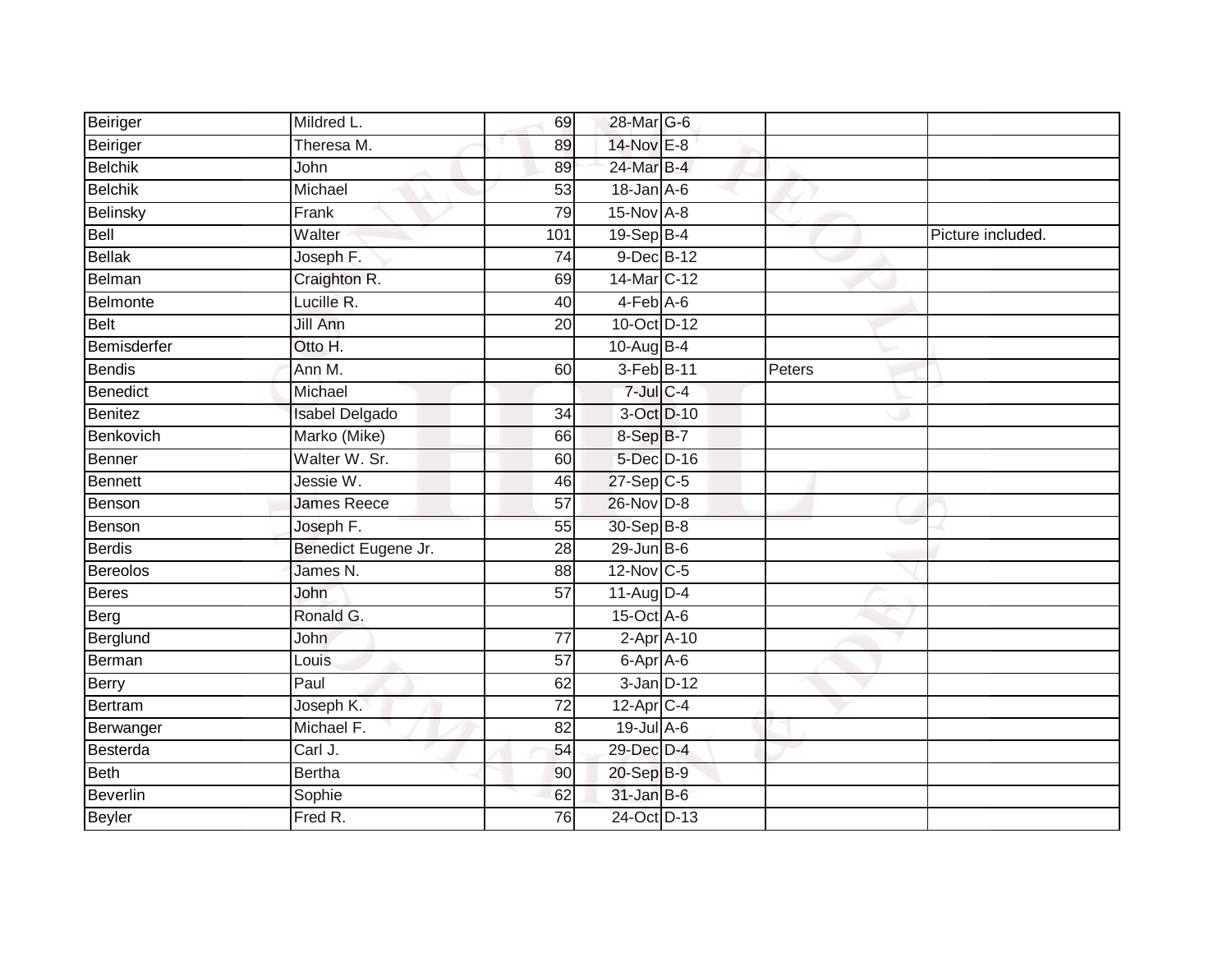| Clemens (Clem)        | 51                   |                |                                                                                                                                                                                                                                                                                                                                                                                                                                                                                |  |
|-----------------------|----------------------|----------------|--------------------------------------------------------------------------------------------------------------------------------------------------------------------------------------------------------------------------------------------------------------------------------------------------------------------------------------------------------------------------------------------------------------------------------------------------------------------------------|--|
| Alexander Sr. (AI)    | 59                   |                |                                                                                                                                                                                                                                                                                                                                                                                                                                                                                |  |
| Alfred P.             | 67                   |                |                                                                                                                                                                                                                                                                                                                                                                                                                                                                                |  |
| Maryanna              |                      |                |                                                                                                                                                                                                                                                                                                                                                                                                                                                                                |  |
| Harry E. Sr. (C.F.D.) | $\overline{35}$      |                |                                                                                                                                                                                                                                                                                                                                                                                                                                                                                |  |
| Catherine (Grandma    | 85                   |                |                                                                                                                                                                                                                                                                                                                                                                                                                                                                                |  |
|                       | 53                   |                |                                                                                                                                                                                                                                                                                                                                                                                                                                                                                |  |
| Peter E.              | 46                   |                |                                                                                                                                                                                                                                                                                                                                                                                                                                                                                |  |
| William F.            | 29                   |                |                                                                                                                                                                                                                                                                                                                                                                                                                                                                                |  |
| Anna                  | 76                   |                |                                                                                                                                                                                                                                                                                                                                                                                                                                                                                |  |
| Maria Theresia        | 79                   |                |                                                                                                                                                                                                                                                                                                                                                                                                                                                                                |  |
| Richard E.            | 63                   |                |                                                                                                                                                                                                                                                                                                                                                                                                                                                                                |  |
| Chester F.            | $\overline{73}$      |                |                                                                                                                                                                                                                                                                                                                                                                                                                                                                                |  |
| Arthur R.             | 56                   |                |                                                                                                                                                                                                                                                                                                                                                                                                                                                                                |  |
| David Durwood         | 63                   |                |                                                                                                                                                                                                                                                                                                                                                                                                                                                                                |  |
| Rose I.               | 41                   |                |                                                                                                                                                                                                                                                                                                                                                                                                                                                                                |  |
| Emerald (Ed)          | 68                   |                |                                                                                                                                                                                                                                                                                                                                                                                                                                                                                |  |
| Jerry                 | 26                   | $\overline{1}$ |                                                                                                                                                                                                                                                                                                                                                                                                                                                                                |  |
| Charles H.            | 80                   |                |                                                                                                                                                                                                                                                                                                                                                                                                                                                                                |  |
| Herman W.             | 81                   |                |                                                                                                                                                                                                                                                                                                                                                                                                                                                                                |  |
| Arthur D.             | 49                   |                |                                                                                                                                                                                                                                                                                                                                                                                                                                                                                |  |
| Michael Sr.           | 87                   |                |                                                                                                                                                                                                                                                                                                                                                                                                                                                                                |  |
| Wilma                 | 50                   |                |                                                                                                                                                                                                                                                                                                                                                                                                                                                                                |  |
| Thomas P.             | 74                   |                |                                                                                                                                                                                                                                                                                                                                                                                                                                                                                |  |
| Charles               | 89                   |                |                                                                                                                                                                                                                                                                                                                                                                                                                                                                                |  |
| Thomas J.             | 75                   |                |                                                                                                                                                                                                                                                                                                                                                                                                                                                                                |  |
| Julia                 |                      |                |                                                                                                                                                                                                                                                                                                                                                                                                                                                                                |  |
| Mary M.               | 51                   |                | Remak                                                                                                                                                                                                                                                                                                                                                                                                                                                                          |  |
| John                  | 64                   |                |                                                                                                                                                                                                                                                                                                                                                                                                                                                                                |  |
| Gertrude              | 78                   |                |                                                                                                                                                                                                                                                                                                                                                                                                                                                                                |  |
| Helen A.              |                      |                |                                                                                                                                                                                                                                                                                                                                                                                                                                                                                |  |
|                       | Hickey)<br>Joseph M. |                | 14-Dec A-4<br>19-May E-7<br>29-Jan A-6<br>$3$ -Jan $D-12$<br>22-Mar A-8<br>7-Nov D-12<br>$1$ -Jul B-6<br>4-Aug B-17<br>$27$ -May C-9<br>$11$ -Jan B-6<br>$11$ -Jul B-6<br>5-Nov B-6<br>8-Aug B-4<br>23-May F-8<br>24-Oct D-13<br>25-May B-4<br>27-May C-9<br>23-Sep<br>8-Aug B-4<br>23-Sep B-12<br>28-Jun B-4<br>5-Apr B-6<br>15-Oct A-6<br>$1$ -Jul $B$ -6<br>$7 - Apr$ $F-2$<br>29-Oct B-6<br>28-Mar G-6<br>$4-Apr$ <sub>C-8</sub><br>28-Jun B-4<br>12-May B-6<br>19-Oct B-4 |  |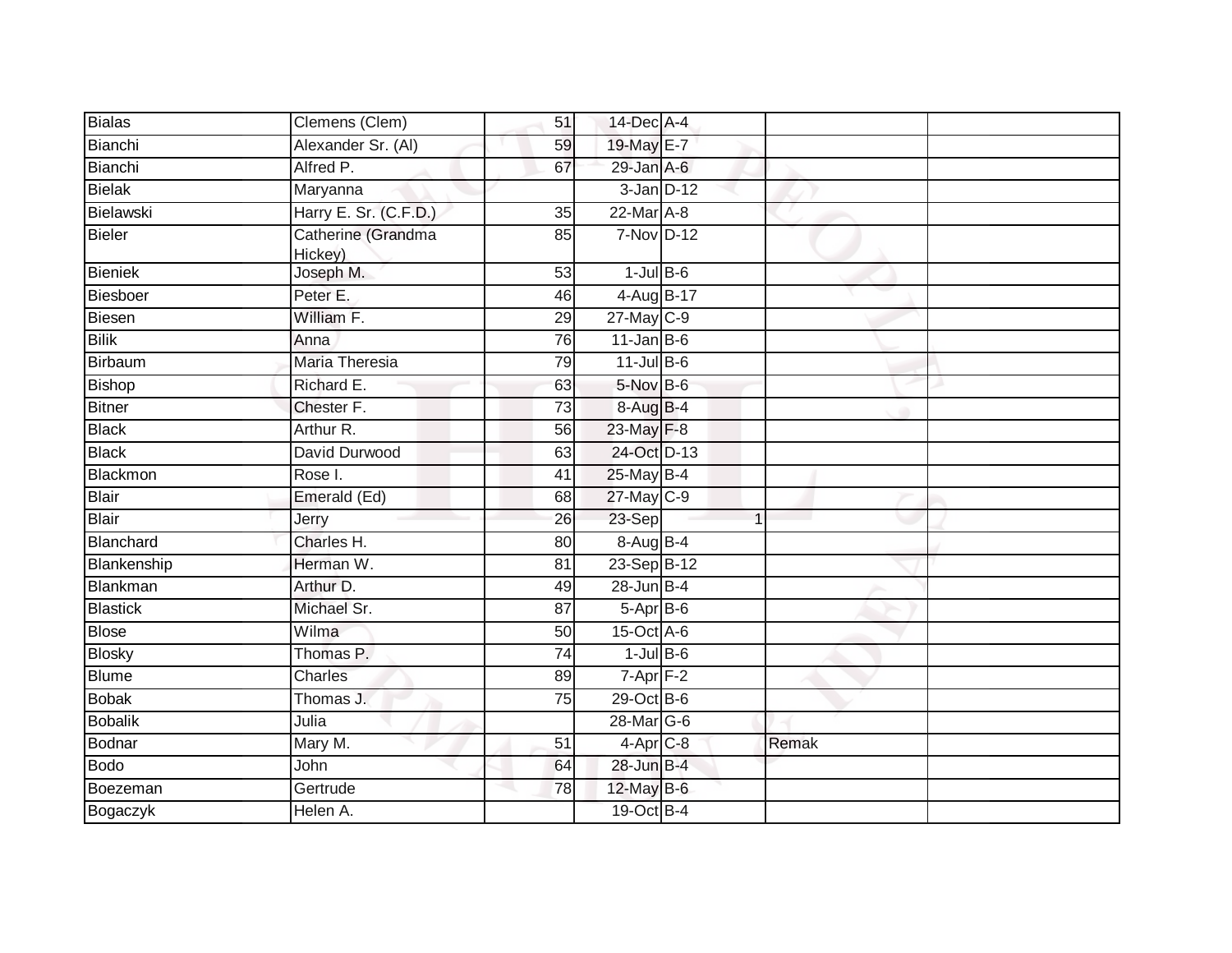| Bogert         | Peaches N.            | 43              | $23$ -Feb $C$ -6                      | Rickmann |  |
|----------------|-----------------------|-----------------|---------------------------------------|----------|--|
| Bogert         | Rodger Allen          | 4 months        | $9-Nov$ <sub>C-4</sub>                |          |  |
| Bogolia        | Susanne J.            | 56              | 31-Dec B-4                            |          |  |
| Bogovich       | Kathryn M.            | 49              | $20 - SepB-9$                         |          |  |
| <b>Bogusz</b>  | Jodi Kay              | 1 day           | 18-May B-3                            |          |  |
| <b>Boilek</b>  | <b>Bertha</b>         | $\overline{77}$ | 12-Mar C-5                            |          |  |
| <b>Boilek</b>  | Edward J.             | 55              | 7-Oct B-10                            |          |  |
| <b>Boilek</b>  | Maryann               | $\overline{77}$ | $25$ -Jan C-4                         |          |  |
| Bokoven        | Bert                  | $\overline{72}$ | 30-May C-7                            |          |  |
| <b>Bokowy</b>  | Aniela                |                 | 19-Mar B-3                            |          |  |
| <b>Boksa</b>   | Edward (Eddie)        | 46              | 18-Feb B-10                           |          |  |
| Bola           | Inge                  | $\overline{47}$ | 23-Mar A-4                            | Andree   |  |
| Bolen          | Howard L.             | 57              | 16-Nov C-4                            |          |  |
| Bomberger      | <b>Allen Cressler</b> | 58              | 17-Aug A-6                            |          |  |
| <b>Bond</b>    | Charles A.            | 78              | $3-SepB-5$                            |          |  |
| Bonham         | Elizabeth J.          | 72              | 4-Jan B-7                             | Myron    |  |
| <b>Bonior</b>  | Dana Alice            | $\overline{9}$  | 25-Jan C-4                            |          |  |
| <b>Bonk</b>    | Thomas J.             | 62              | 30-Sep B-8                            |          |  |
| <b>Book</b>    | <b>Delbert</b>        | 49              | 10-Sep                                | -1       |  |
| Boomsma        | Cornelius Sr.         | 68              | $4$ -May B-6                          |          |  |
| Booth          | Edward J.             | 80              | 24-Oct D-13                           |          |  |
| <b>Borders</b> | Leo Ray               | 28              | 19-Dec C-2                            |          |  |
| Borejko        | Joseph                | 79              | 16-Apr A-8                            |          |  |
| <b>Boren</b>   | Elizabeth M.          | $\overline{74}$ | 13-Aug A-8                            |          |  |
| Borjas         | Isaac P.              | $\overline{52}$ | $12-Sep$ $D-8$                        |          |  |
| Borman         | Wanda M.              | 79              | 27-Apr B-4                            |          |  |
| Borowski       | Stella B.             | 83              | 22-Nov C-8                            |          |  |
| Boskovich      | <b>Nick</b>           | 84              | $7 - \overline{Apr}$ $\overline{F-2}$ |          |  |
| Boucher        | Elsa                  | 77              | $7-Sep$ $C-6$                         |          |  |
| Bourne         | Cecil D.              | 86              | 2-Mar C-4                             |          |  |
| <b>Bowens</b>  | Jasper                | $\overline{72}$ | 7-Sep C-6                             |          |  |
| <b>Box</b>     | Alice                 | 84              | 29-Aug C-8                            |          |  |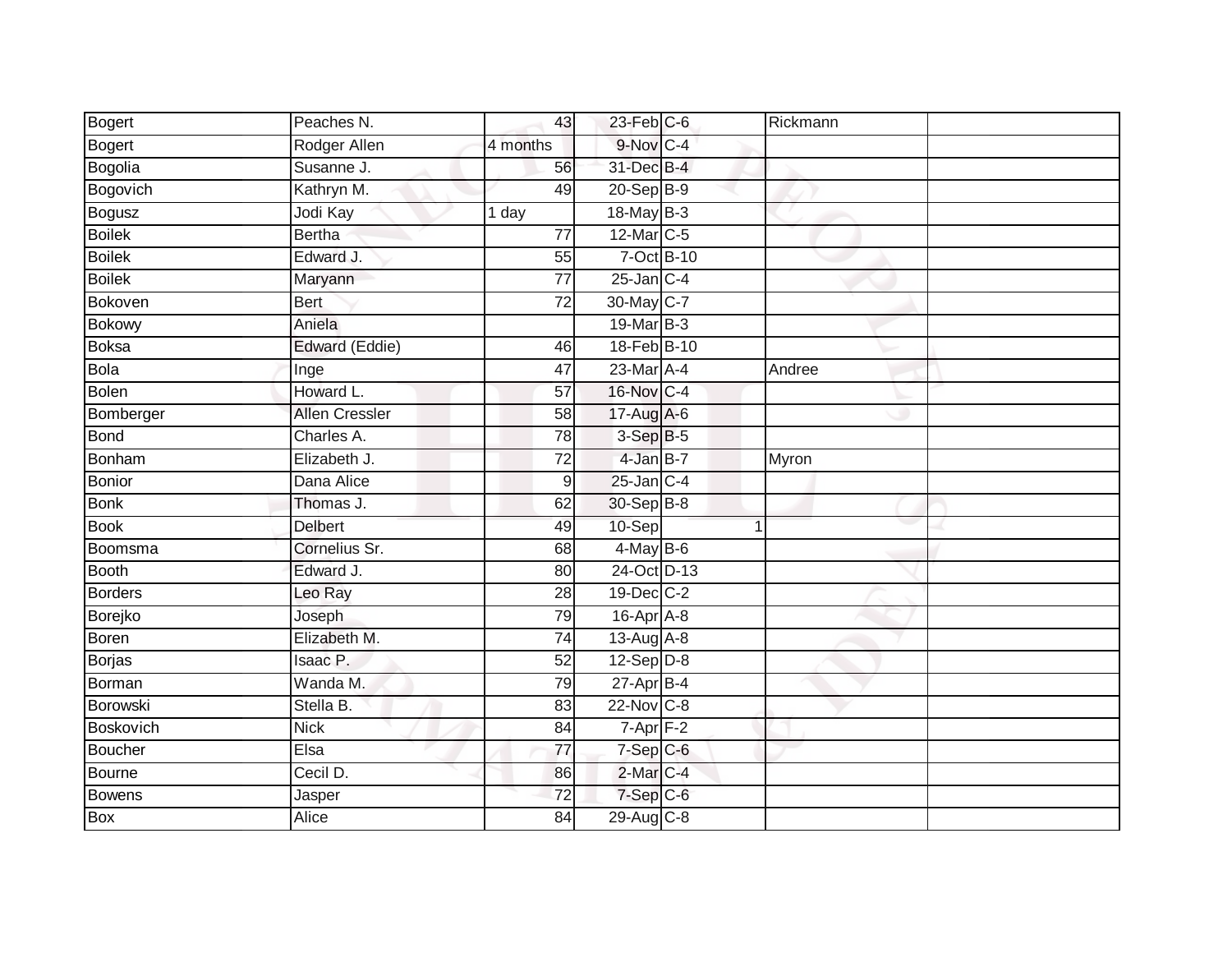| Boyd            | Charles S. Sr.       | 70              | 5-Mar A-10              |   |  |
|-----------------|----------------------|-----------------|-------------------------|---|--|
| <b>Boyd</b>     | Della L.             | 92              | 5-Jan C-4               |   |  |
| <b>Boyd</b>     | Francis L.           | 70              | 26-Apr A-4              |   |  |
| <b>Boyd</b>     | Margaret             | 43              | $10$ -Feb $B$ -4        |   |  |
| <b>Boyd</b>     | Stephanie            | $\overline{77}$ | $13$ -Dec $A$ -6        |   |  |
| <b>Boyle</b>    | Harry H. (Dr.)       | $\overline{73}$ | $24$ -Feb $B-8$         |   |  |
| <b>Boyle</b>    | Pearl V.             | $\overline{77}$ | 10-Nov B-11             |   |  |
| <b>Brackett</b> | Joseph E.            | 87              | $6$ -Jan B-6            |   |  |
| <b>Bradford</b> | Charles E.           | 53              | $12$ -Oct B-4           |   |  |
| <b>Bradley</b>  | J. D. (Chic)         | $\overline{58}$ | 29-Nov B-4              |   |  |
| <b>Bradley</b>  | Stephen              | 61              | 21-Feb D-15             |   |  |
| <b>Brady</b>    | Lewis E.             |                 | 22-Apr A-10             |   |  |
| <b>Brady</b>    | <b>Thomas</b>        | 63              | 1-Feb A-4               |   |  |
| Brandenburg     | Edna J.              | 84              | 25-Oct C-5              |   |  |
| Brandenburg     | Lloyd L. Sr.         | $\overline{52}$ | 6-Apr A-6               |   |  |
| <b>Brands</b>   | Carrie               | 88              | 30-May C-7              |   |  |
| <b>Brandush</b> | Luciana              | 76              | 28-Mar G-6              |   |  |
| <b>Branic</b>   | Viola                | 88              | 21-Oct B-6              |   |  |
| <b>Branik</b>   | Mary                 | 86              | 10-Dec A-12             |   |  |
| Branstetter     | <b>Loyal Eldred</b>  | 74              | $1$ -Jun $A-12$         |   |  |
| <b>Brauer</b>   | Martin <sub>F.</sub> | 73              | 18-Jan A-6              |   |  |
| <b>Breckman</b> | Donna                | $\overline{13}$ | 1-Nov                   | 1 |  |
| <b>Breclaw</b>  | Albert J.            | 62              | $20$ -Apr $B-4$         |   |  |
| <b>Breclaw</b>  | John                 | 49              | 18-Nov B-6              |   |  |
| <b>Brehmer</b>  | Charles F.           | 79              | $11$ -Jan $B$ -6        |   |  |
| Brennan         | Blanche E.           | 77              | $7-Feb$ <sub>C-14</sub> |   |  |
| <b>Breski</b>   | Leo J.               | $\overline{77}$ | 10-Dec A-12             |   |  |
| <b>Brewer</b>   | Samella              | 75              | 24-Oct D-13             |   |  |
| <b>Brian</b>    | Stephan              | 81              | 29-Mar C-4              |   |  |
| <b>Bricker</b>  | rolland              | 64              | 24-May B-6              |   |  |
| Bridgeman       | Theodore             | 65              | 28-Feb B-10             |   |  |
| <b>Bridges</b>  | Margaret L.          | $\overline{73}$ | 23-Mar A-4              |   |  |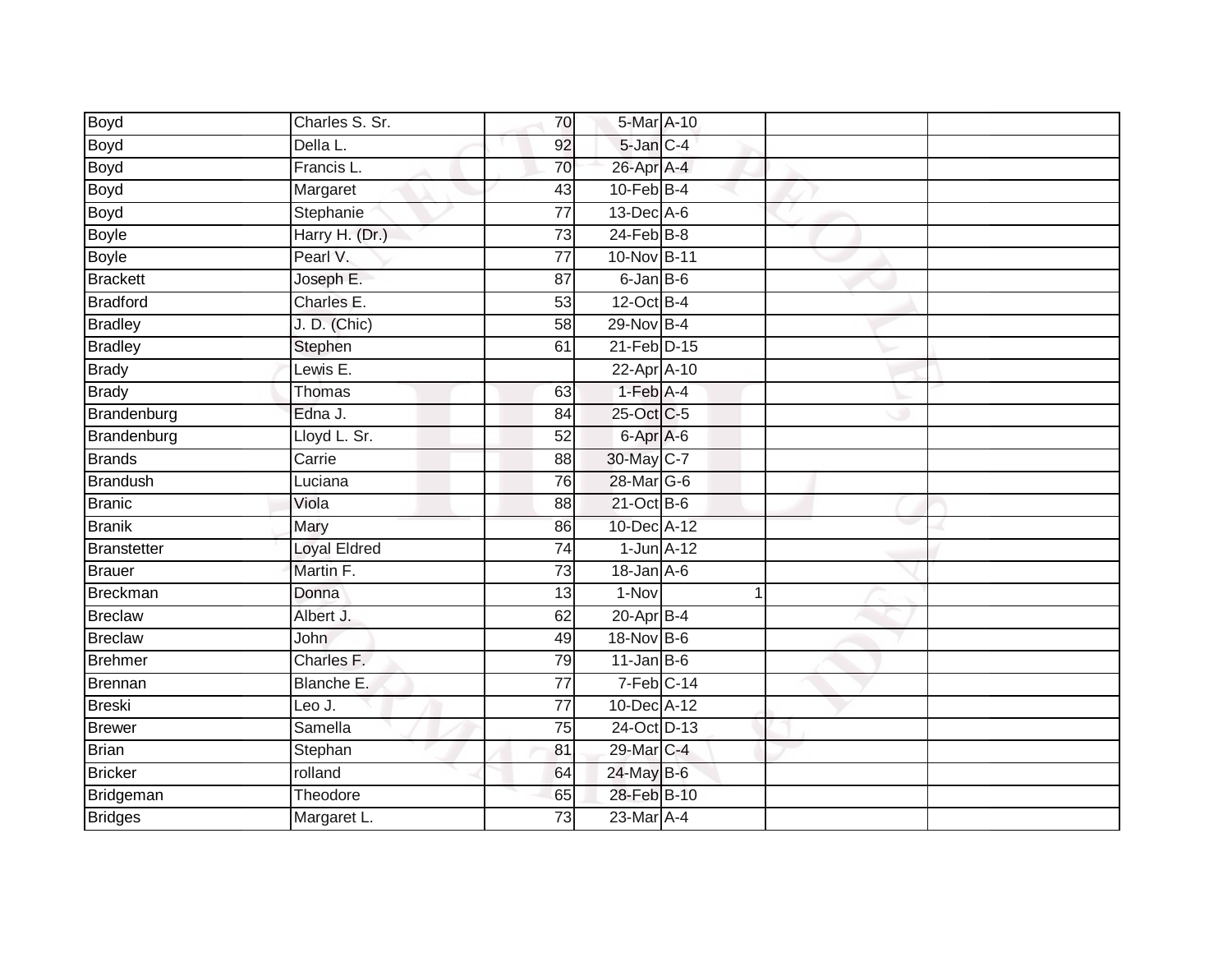| <b>Brink</b>             | Merle E.              | 46              | 14-Apr F-8               |             |          |  |
|--------------------------|-----------------------|-----------------|--------------------------|-------------|----------|--|
| Briscol                  | Andrew                | 82              | 21-Oct B-6               |             |          |  |
| <b>Briska</b>            | Anna J.               | 87              | $11$ -Jun $A - 6$        |             |          |  |
| Bristler                 | Gordon W.             | 17              | 25-Apr                   | $\mathbf 1$ |          |  |
| <b>Britz</b>             | Anna                  | 84              | 30-Sep B-8               |             |          |  |
| Broader                  | Grover                | 48              | 5-Sep C-12               |             |          |  |
| <b>Brock</b>             | Frances C.            | $\overline{70}$ | 27-Oct B-10              |             |          |  |
| <b>Brockman</b>          | Willard L.            | 52              | 27-Jun B-10              |             |          |  |
| <b>Brody</b>             | Frances M.            | 76              | 10-Oct D-12              |             |          |  |
| <b>Broekema</b>          | Dirk Sr.              | 68              | $2-SepB-8$               |             |          |  |
| Broers                   | Walter J.             | 63              | 18-Feb B-10              |             |          |  |
| Brogan                   | Mary L.               | 52              | $25$ -Apr $C-8$          |             |          |  |
| Broholm                  | Lawrence              | 47              | 11-Aug D-4               |             |          |  |
| <b>Brooks</b>            | <b>Leonard Frank</b>  | 45              | 20-Sep B-9               |             |          |  |
| <b>Broomhead</b>         | Mildred I.            | $\overline{21}$ | 16-Sep B-8               |             |          |  |
| Broomhead                | William J.            | 53              | 29-Jul B-10              |             |          |  |
|                          |                       |                 |                          |             |          |  |
| <b>Brose</b>             | Mary D.               | $\overline{73}$ | 20-Jun B-10              |             | Hoeppner |  |
|                          | Zenith                |                 | $7$ -May $B-3$           |             |          |  |
| <b>Brothers</b><br>Brown | Anna Mae              | 61              | 26-Nov D-8               |             |          |  |
| Brown                    | David C.              | $\overline{22}$ | $15$ -Jun $B-4$          |             |          |  |
| <b>Brown</b>             | Dorothy               | $\overline{74}$ | $9-Aug$ $A-8$            |             |          |  |
| Brown                    | Florence C.           | 70              | $1$ -Jun $A-12$          |             |          |  |
| <b>Brown</b>             | Harold A.             | 63              | $7-Feb$ C-14             |             |          |  |
| Brown                    | Mabel A.              | 77              | $21$ -Nov $B-6$          |             |          |  |
| Brown                    | Thomas L. Jr.         | 30              | $4-Nov$ C-6              |             |          |  |
| Brown                    | William W.            | 54              | $18$ -Jan $A$ -6         |             |          |  |
| Browne                   | <b>Robert Edward</b>  | 55              | $2-SepB-8$               |             |          |  |
| <b>Browne</b>            | <b>William Donald</b> | 63              | $22$ -Feb $B-4$          |             |          |  |
| Brownell                 | C. L. (Brownie)       | 56              | $7-Sep$ $C-6$            |             |          |  |
| Brownell                 | Ella A. (Katie)       | 76              | 3-May B-4                |             |          |  |
| <b>Brtko</b><br>Brucer   | Theresa<br>Charles    | $\overline{77}$ | 4-May B-6<br>$1-Sep$ D-5 |             |          |  |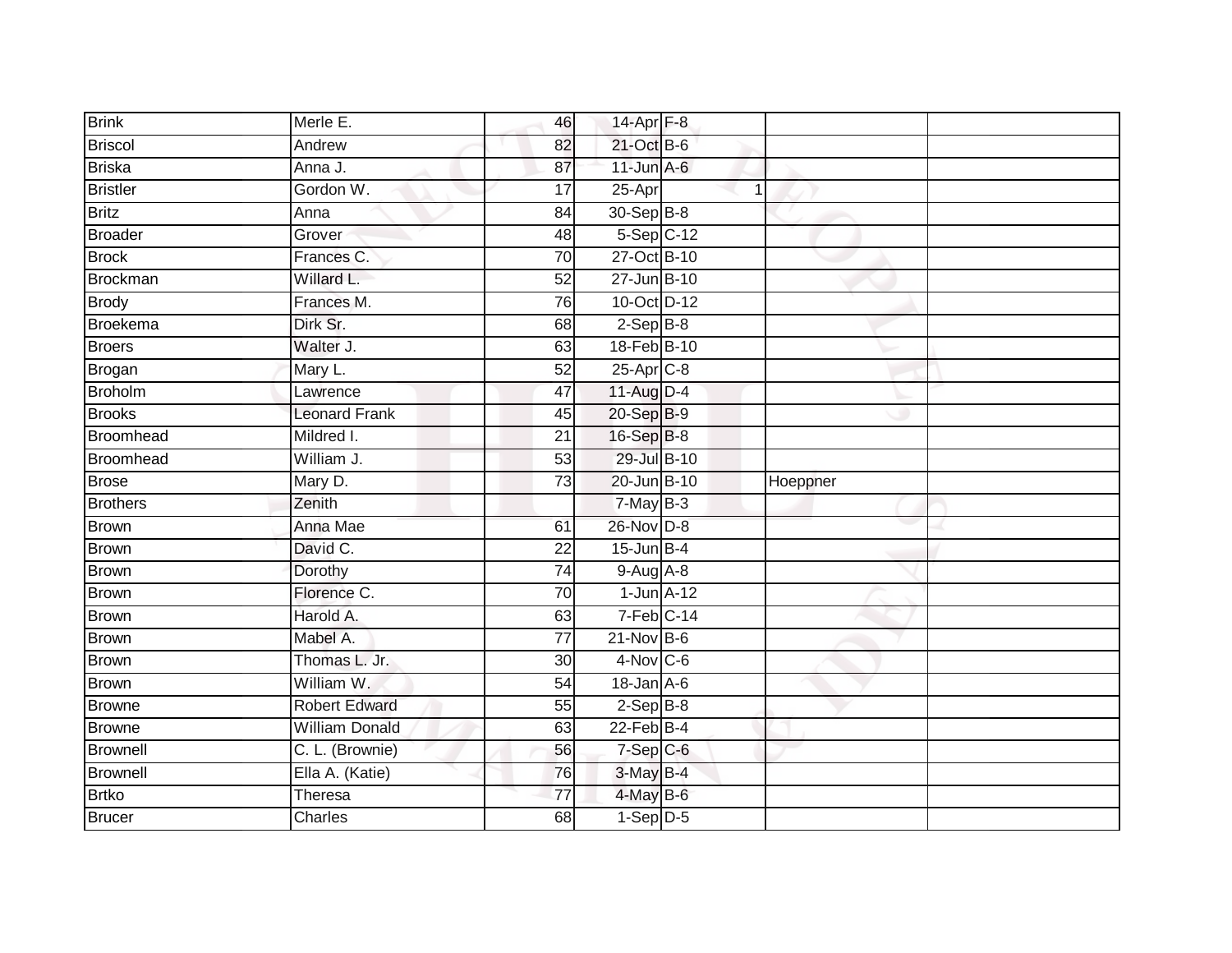| Bruinsma        | Raymond L.           | 24              | 16-Jun B-4       |           |  |
|-----------------|----------------------|-----------------|------------------|-----------|--|
| <b>Bruk</b>     | Mary Ann             | 65              | $13$ -Jun $A-16$ |           |  |
| Brumm           | Gilbert H.           | 73              | 29-Nov B-4       |           |  |
| Brummet         | Larry James          | 15              | 9-Mar C-4        |           |  |
| <b>Bruns</b>    | Martha               | $\overline{77}$ | 4-Jun B-10       |           |  |
| <b>Brussly</b>  | Nicholas (Valentino) | $\overline{72}$ | 18-Mar B-10      |           |  |
| Bryant          | Henrietta            | 65              | $1-AprB-8$       |           |  |
| <b>Bryerton</b> | George S.            | 70              | 16-Jul A-12      |           |  |
| <b>Bryk</b>     | Henry F.             | 51              | 5-Aug A-10       |           |  |
| <b>Bryson</b>   | Mary                 | 41              | 11-Oct B-6       |           |  |
| Brzezinski      | Steve (Szczepan)     | 75              | 30-Aug C-5       |           |  |
| Brzycki         | Frances              | 91              | $4$ -May B-6     |           |  |
| <b>Buck</b>     | Rose M.              | 57              | 19-Sep B-4       |           |  |
| <b>Budzik</b>   | George A.            | 56              | $11$ -Feb $C$ -6 |           |  |
| <b>Budzius</b>  | Anthony J.           | 66              | 13-Jul A-4       |           |  |
| Buege           | George H.            | $\overline{51}$ | 5-Aug A-10       |           |  |
| Bugajski        | Irene                | 57              | 12-Sep D-8       | Fugiel    |  |
| Bugajski        | Sarah E. (Irish)     | $\overline{51}$ | 29-Dec D-4       | Rogers    |  |
| Buitron         | Adela                | 90              | $21$ -Jun B-4    |           |  |
| Bukur           | Erlene               | 60              | 9-Sep C-10       |           |  |
| <b>Bunn</b>     | Richard L. Sr.       | 54              | $15$ -Dec $B$ -5 |           |  |
| <b>Burczyk</b>  | Angelina             | 52              | $15$ -Jul $B$ -6 | Poplawski |  |
| Burgess         | Albert W. (Scotty)   | 73              | $10$ -Jun $A-8$  |           |  |
| <b>Burgess</b>  | Carmon               | 63              | $12-Sep$ $D-8$   |           |  |
| <b>Burke</b>    | Albert E.            | 82              | $14$ -May B-3    |           |  |
| <b>Burke</b>    | Marion E.            | 61              | 17-Aug A-6       |           |  |
| <b>Burke</b>    | Michael              | 18              | $27 - Jun$       |           |  |
| <b>Burke</b>    | Michael T. Sr.       | 30 <sup>1</sup> | 23-Aug A-8       |           |  |
| <b>Burkhart</b> | John                 | $\overline{77}$ | 20-Jul B-3       |           |  |
| Burnett         | Earl W.              | 71              | 16-May B-10      |           |  |
| Burns           | Gerald N.            |                 | 12-Oct B-4       |           |  |
| Burns           | James                | 82              | $3 - Jun$ $B-8$  |           |  |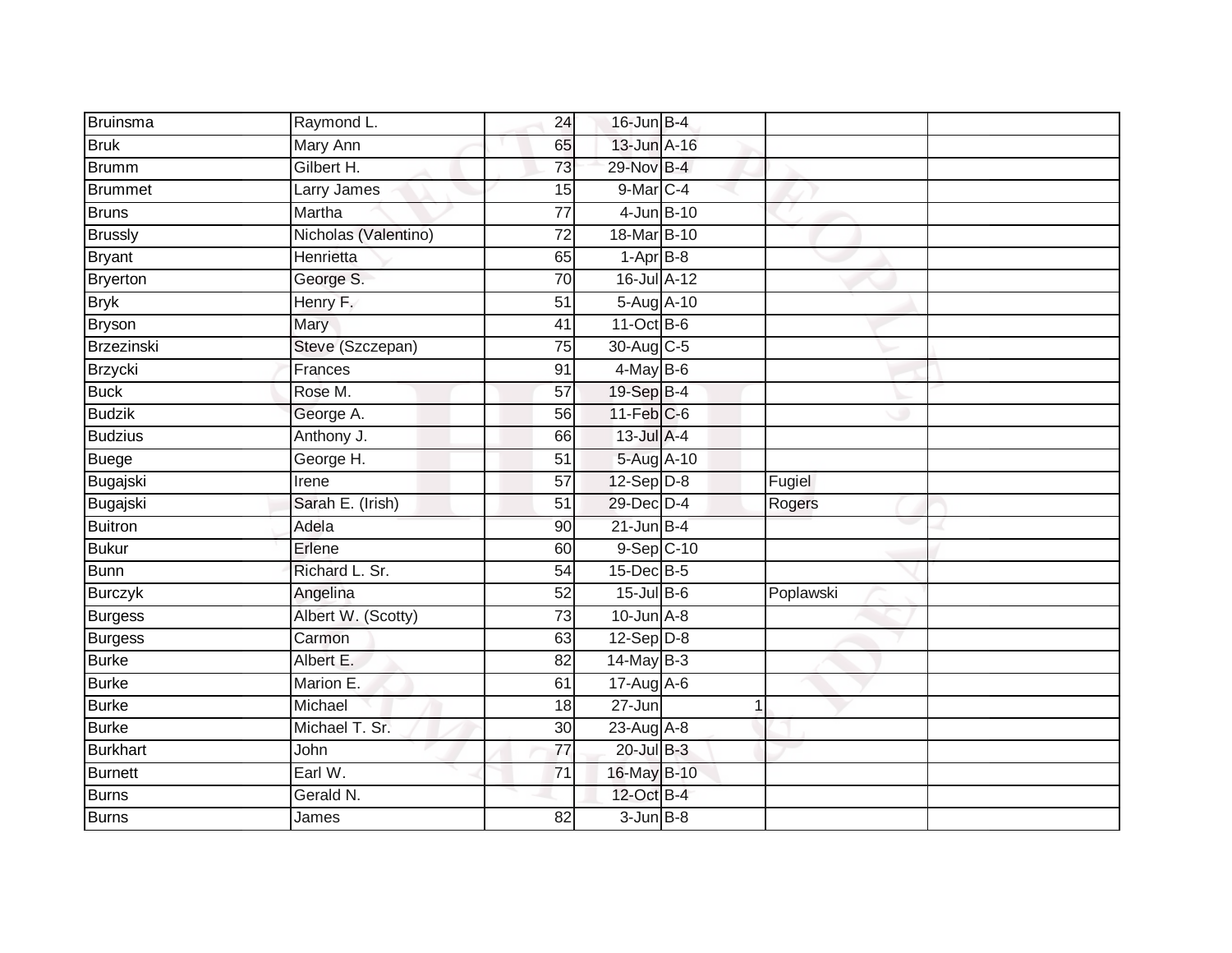| Burrow         | Ricky                      | 15              | 12-Dec B-6       |              |           |  |
|----------------|----------------------------|-----------------|------------------|--------------|-----------|--|
| Burson         | John                       | 78              | 22-Apr A-10      |              |           |  |
| <b>Busack</b>  | Walter C.                  | 83              | 7-Feb C-14       |              |           |  |
| <b>Busbey</b>  | Myrtle M.                  | 75              | 4-Aug B-17       |              | McCracken |  |
| Buscemi        | Pietro                     | $\overline{91}$ | $11$ -Jul $B-6$  |              |           |  |
| Buse           | Emil                       | 79              | 5-Mar A-10       |              |           |  |
| <b>Bush</b>    | Wililam T.                 | 64              | $12-Sep D-8$     |              |           |  |
| Busse          | Mary Kate                  | $\overline{72}$ | $12$ -Jan $C-4$  |              |           |  |
| Bustamante     | Jose                       | 70              | $3$ -Jan $D-12$  |              |           |  |
| <b>Butler</b>  | Danny Lee                  | Infant          | 5-Mar A-10       |              |           |  |
| Butynski       | <b>John</b>                | 94              | 16-Jul A-12      |              |           |  |
| Buvala         | Mary                       | 72              | 10-Jan A-20      |              |           |  |
| <b>Bybee</b>   | $\overline{\text{Max}}$ L. | 75              | $17 - Jan$ $B-6$ |              |           |  |
| <b>Byerley</b> | Claude J.                  | 67              | 10-Jun A-8       |              |           |  |
| <b>Byrd</b>    | Anna Mae                   | 54              | $3$ -Jan $D-12$  |              |           |  |
| <b>Byrne</b>   | Paul S.                    | 63              | $1-Dec$ $D-8$    |              |           |  |
| <b>Byron</b>   | Troy L.                    | $\overline{51}$ | $1-Nov$          | $\mathbf{1}$ |           |  |
| Cacini         | Albert                     | 52              | 31-Dec B-4       |              |           |  |
| Cahn           | Henry                      | $\overline{71}$ | 12-Mar C-5       |              |           |  |
| Cairns         | Mary C.                    | 46              | 18-Jun C-7       |              |           |  |
| Cairo          | John (Charlie)             | 75              | $24$ -Feb $B-8$  |              |           |  |
| Calacci        | Luisa                      | 81              | 19-Oct B-4       |              |           |  |
| Caldwell       | Homer D.                   | 84              | $14$ -Feb $D-8$  |              |           |  |
| Caldwell       | James Alan                 | 25              | 5-Oct B-8        |              |           |  |
| Callahan       | James M.                   | 59              | $27 - Jan A - 8$ |              |           |  |
| Callahan       | John Henry (Jack)          | 71              | 30-Aug C-5       |              |           |  |
| Calnon         | George                     | 78              | $11$ -Jun $A$ -6 |              |           |  |
| Calvin         | Arthur A.                  | 75              | $14$ -Jan B-4    |              |           |  |
| Cameron        | Harry Lynn (Tiny)          | 50              | 18-Apr D-12      |              |           |  |
| Cammarata      | Joseph                     | 84              | 20-May B-8       |              |           |  |
| Campbell       | Anna A.                    | 69              | 21-May D-5       |              |           |  |
| Campbell       | Carl W.                    | $\overline{59}$ | $7$ -Jul $C$ -4  |              |           |  |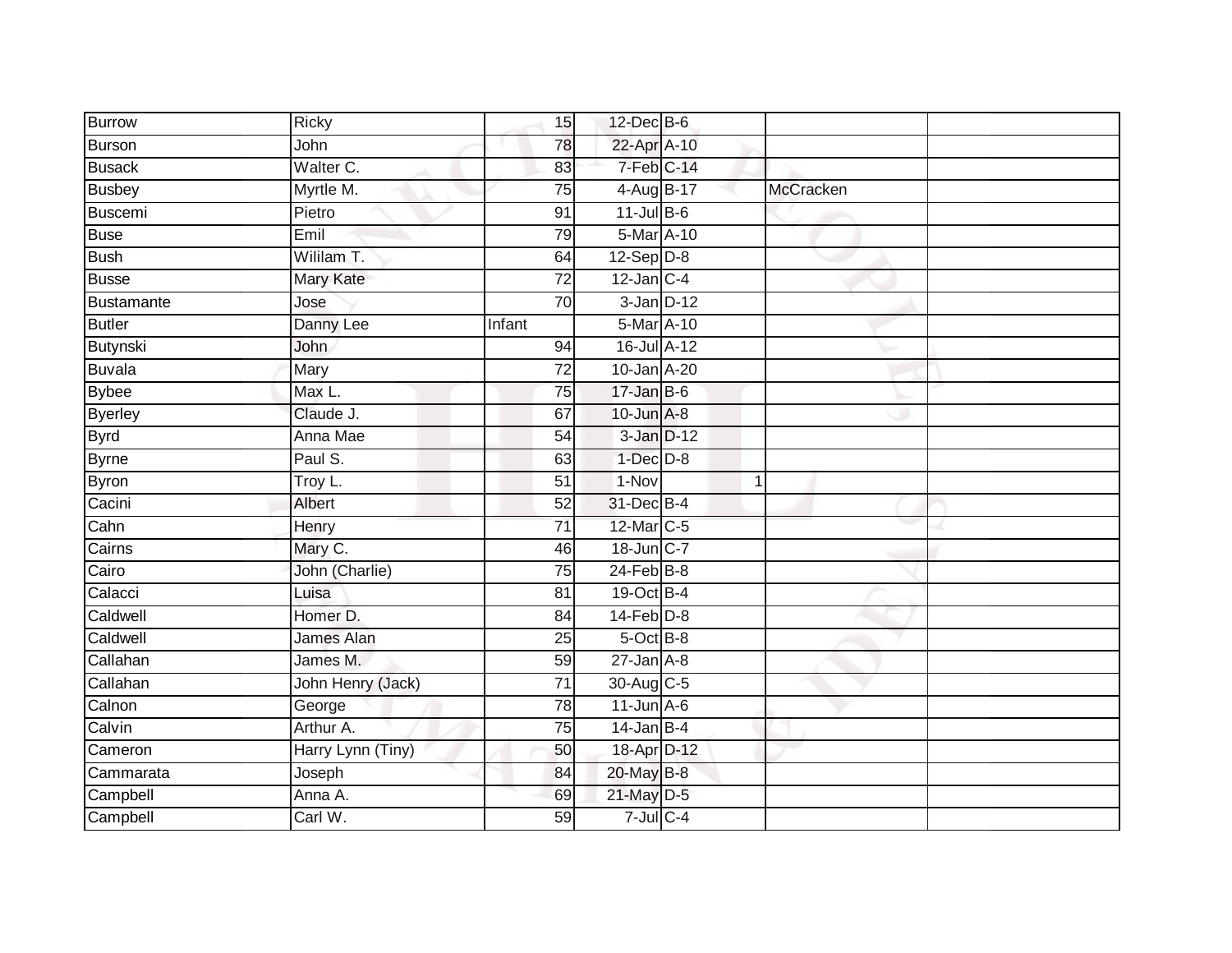| Campbell    | Hugh S.               | 75              | 19-Dec C-2      |            |             |  |
|-------------|-----------------------|-----------------|-----------------|------------|-------------|--|
| Cannon      | Andrew                | 61              | 29-Oct B-6      |            |             |  |
| Cap<br>Cap  | Catherine             | 75              | $17 - Jan$ B-6  |            |             |  |
|             | Joseph Sr. (Jozef)    | 77              | $26$ -Nov $D-8$ |            |             |  |
| Capachulias | <b>Dionisia</b>       | $\overline{78}$ | $27$ -Jul $A-4$ |            |             |  |
| Caplener    | Dorothy               | 45              | 6-Dec A-6       |            | <b>Back</b> |  |
| Cardis      | Wilfred B.            | 61              | 4-Oct B-10      |            |             |  |
| Cargal      | John P.               | $\overline{51}$ | $4$ -Jan B-7    |            |             |  |
| Caric       | John (Big John)       | 79              | $2$ -May $D-16$ |            |             |  |
| Carl        | Louis M.              | $\overline{82}$ | 7-Dec B-14      |            |             |  |
| Carlson     | Alf                   | 59              | $17 - Jan$ B-6  |            |             |  |
| Carlson     | Clarence A.           | 80              | 4-Aug B-17      |            |             |  |
| Carlson     | Edward P.             | 83              | 17-May B-3      |            |             |  |
| Carlson     | Elizabeth E.          | 43              | 20-Dec B-11     |            |             |  |
| Carlson     | George E.             | 81              |                 | 4-Jun B-10 |             |  |
| Carlson     | Mary L.               | $\overline{81}$ | 14-Dec A-4      |            |             |  |
| Carlson     | Otto                  | $\overline{75}$ | 22-Jan C-4      |            |             |  |
| Carlson     | Paul M.               | 19              | $14$ -Apr $F-8$ |            |             |  |
| Carney      | Clarence C.           | 60              | $2$ -Aug A-4    |            |             |  |
| Carpenter   | Carl B.               | 70              | $24$ -Feb $B-9$ |            |             |  |
| Carpenter   | Dollie Mae            | 61              | 20-Oct B-9      |            |             |  |
| Carrasco    | Maria DeLaLuz         | 93              | 8-Sep B-6       |            |             |  |
| Carrillo    | Carmen J.             | 67              | $11$ -Mar $B-4$ |            |             |  |
| Carroll     | <b>Helen Louise</b>   | $\overline{37}$ | 29-Jul B-10     |            | Strapp      |  |
| Carroll     | Tina T.               | 2 days          |                 | 4-Jun B-10 |             |  |
| Carroll     | Yvonne                | $\overline{82}$ | $1-Nov$ C-5     |            |             |  |
| Carros      | Harold                | $\overline{47}$ | 10-Oct D-12     |            |             |  |
| Carstens    | Sadie Ann             | 88              | $9$ -May $C$ -8 |            |             |  |
| Carter      | Florence H.           | 81              | $25$ -Jan $C-4$ |            |             |  |
| Carter      | Helen                 | 77              |                 | 3-Oct D-10 |             |  |
| Case        | Fred O.               | 64              | 4-Jun B-10      |            |             |  |
| Case        | <b>Nellie Blanche</b> | 88              | $10-Feb$ B-4    |            | Werth       |  |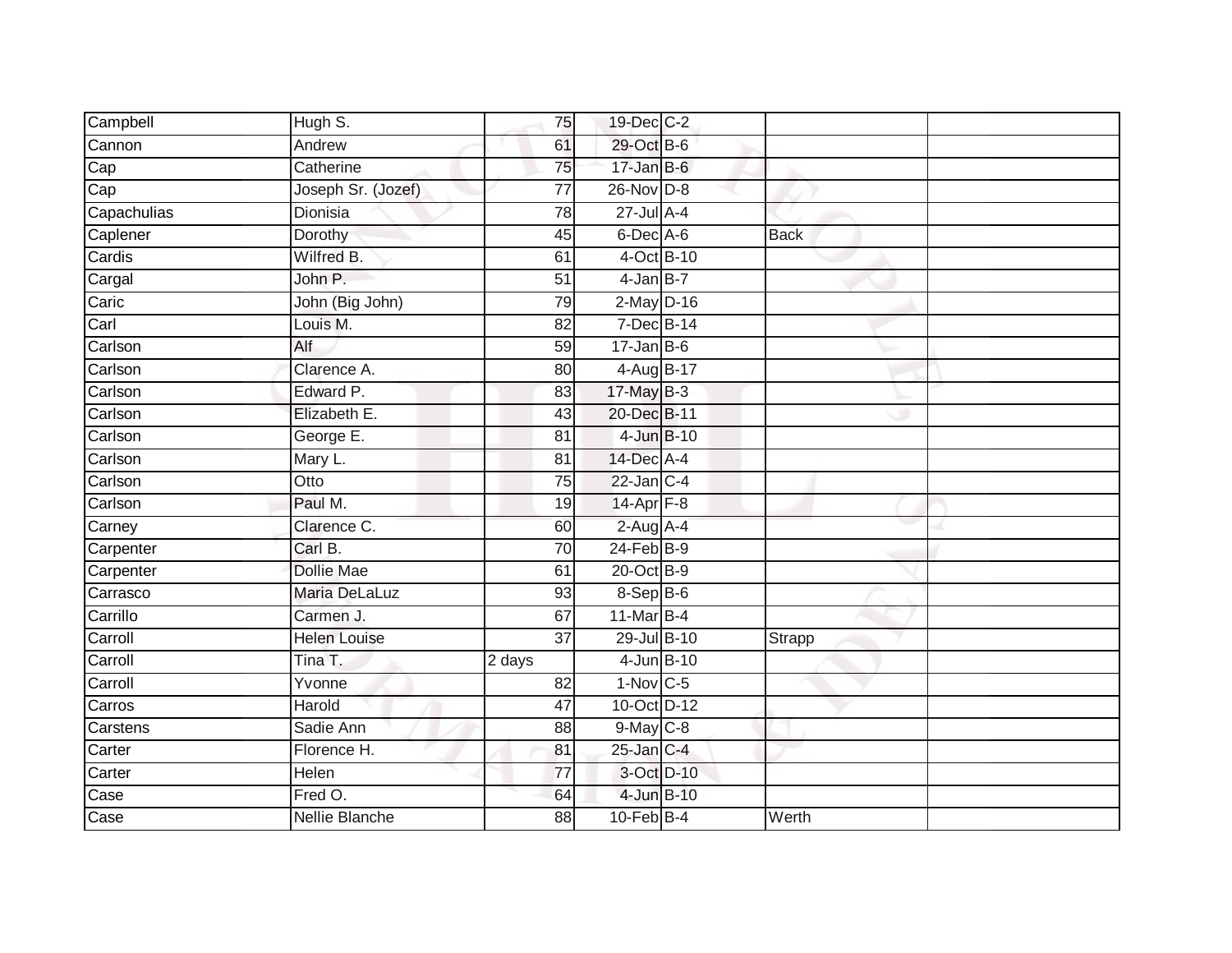| Cassady          | James Richard                 |                 | $7-Sep$ C-6      |              |                                  |
|------------------|-------------------------------|-----------------|------------------|--------------|----------------------------------|
| Castellanos      | Marina                        | 4               | 2-Aug 1, A-4     |              | Picture of incident<br>included. |
| Castillo         | Trine Jr.                     | 30              | 6-Jan B-6        |              |                                  |
| Castro           | John C.                       | 52              | $6-AugB-6$       |              |                                  |
| Cerajewski       | Thomas B.                     | 87              | 31-Oct B-4       | $\checkmark$ | Picture included.                |
| Cergizan         | George                        | $\overline{77}$ | $23$ -Jun $B$ -6 |              |                                  |
| Cermak           | Mary                          | 78              | $25$ -Apr $C$ -8 |              |                                  |
| Cerniauskas      | Antanas (Tony)                | $\overline{71}$ | 18-Feb B-10      |              |                                  |
| Chalfant         | Donn J.                       | 80              | 8-Apr D-8        |              |                                  |
| Chalfant         | Stella L.                     | 87              | 30-May C-7       | Watkins      |                                  |
| Chambers         | Benear C.                     | 50              | 25-Jul D-12      |              |                                  |
| Chamblee         | Ruby                          | 57              | $2$ -Jul $A$ -6  |              |                                  |
| Chapman          | Everett                       | 64              | 23-Mar A-4       |              |                                  |
| Chapman          | William E.                    | 45              | 25-May B-4       |              |                                  |
| Charlton         | Maggie Jean (Jennie<br>Davis) | 87              | 4-Jan B-7        |              |                                  |
| Chavalas         | Lois $E$ .                    | $\overline{70}$ | 13-Oct C-9       |              |                                  |
| Chavez           | Esteban                       | 46              | 13-Oct           |              |                                  |
| Chemeris         | Michael                       | 78              | $28$ -Jun $B-4$  |              |                                  |
| Chenier          | Lawrence                      | 16              | 27-Dec B-4       |              |                                  |
| Cherback         | Ernest M.                     | $\overline{39}$ | 30-May C-7       |              |                                  |
| Cherbak          | William F.                    | 42              | 22-Apr A-10      |              |                                  |
| Cherer           | John C.                       | 20              | $10-Auq$ B-4     |              |                                  |
| Chernek          | Paul                          | 75              | 3-Mar C-10       |              |                                  |
| Chiapetta        | Louis                         | 54              | 19-Apr B-4       |              |                                  |
| Childers         | <b>Gerald Duane</b>           | 45              | 8-Nov A-4        |              |                                  |
| <b>Childress</b> | Otto B.                       |                 | 5-Oct B-8        |              |                                  |
| Chilla           | Lydia                         | 83              | $25$ -Feb $B$ -6 |              |                                  |
| Chiolerio        | Margaret                      |                 | $14$ -Jun $A-4$  |              |                                  |
| Chmielewski      | Edward M.                     |                 | 9-Nov C-4        |              |                                  |
| Chmielewski      | John J.                       | 62              | 20-May B-8       |              |                                  |
| Chonacki         | Frank                         | 67              | 30-Aug C-5       |              |                                  |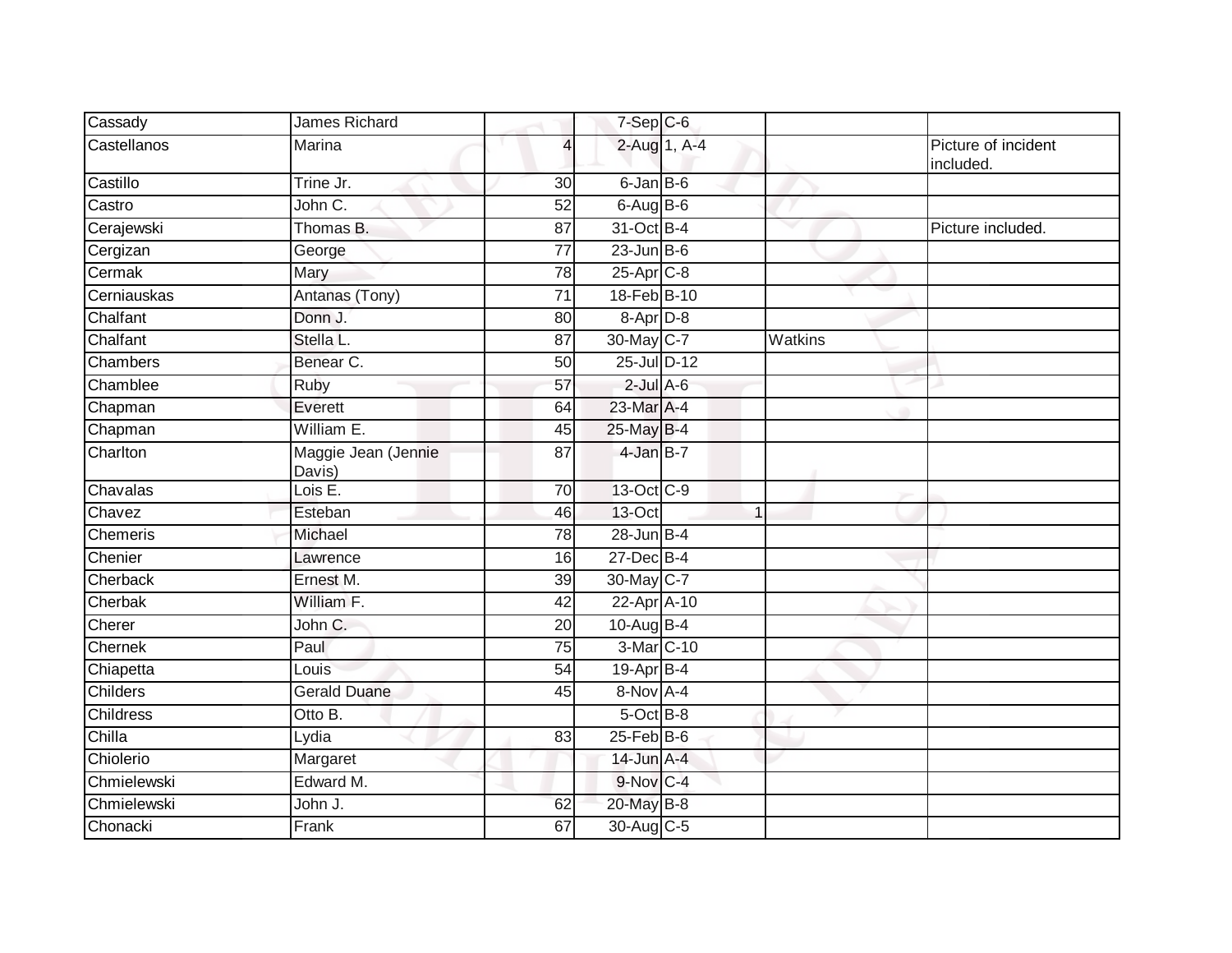| Chorba       | Mary                     | 79              | 19-Jan C-4            |             |                        |
|--------------|--------------------------|-----------------|-----------------------|-------------|------------------------|
| Chovan       | Anna                     | 76              | 14-Apr <sub>F-8</sub> |             |                        |
| Chrispi      | Rose                     | 67              | 27-Dec B-4            |             |                        |
| Christiansen | Helmer                   | 74              | $13$ -Jan B-6         |             |                        |
| Christodolos | <b>Nick</b>              | $\overline{70}$ | $27-Sep$ C-5          |             | Also listed as Christ. |
| Chromchik    | Paul Jr.                 | 55              | 12-Mar C-5            |             |                        |
| Chum         | Walter (Valdamir Chumak) | 83              | $3-MayB-4$            |             |                        |
| Chwaliboga   | Mary                     | 83              | $25$ -Apr $C-8$       |             |                        |
| Chynoweth    | <b>Russell Charles</b>   | 73              | 23-Mar A-4            |             |                        |
| Ciardetti    | Arideo                   | 83              | $29$ -Jan $A$ -6      |             |                        |
| Ciba         | Helen                    | 71              | 30-Apr B-4            |             |                        |
| Cibulka      | James J.                 | 59              | 9-Nov C-4             |             |                        |
| Cipowski     | Paul A. Sr.              | 76              | 17-Sep A-8            |             |                        |
| Ciucki       | Nicholas                 | 93              | $1-Mar$ A-4           |             |                        |
| Claesgens    | Roman A.                 | 59              | 5-Nov B-6             |             |                        |
| Clapp        | Hattie S.                | 78              | $8$ -Jul $A$ -8       |             |                        |
| Clark        | Charles H. (Jock)        | 53              | $11$ -May B-4         |             |                        |
| Clark        | Jack G.                  | 47              | 25-Feb B-6            |             |                        |
| Clark        | John Jr.                 | 45              | 21-Feb D-15           |             |                        |
| Clark        | Marie                    | 49              | 5-Aug A-10            |             |                        |
| Clark        | Rosemary W.              | 33              | 26-Apr A-4            |             |                        |
| Clark        | Thomas J.                | 23              | $14$ -Feb $D-8$       |             |                        |
| Clayton      | Benjamin                 | 5               | 20-Jun B-10           |             |                        |
| Cleair       | Elnora E.                | 57              | 9-Mar C-4             | <b>Bell</b> |                        |
| Clubine      | Charles N. (Coach)       | 40              | 13-Oct C-9            |             |                        |
| Cobb         | Homer                    | 51              | 15-Oct A-6            |             |                        |
| Coburn       | Anna                     | 61              | 3-Feb B-10            |             |                        |
| Cochran      | Lorna                    | 51              | $25$ -Jan C-4         |             |                        |
| Cofran       | Martha B.                | 84              | 12-Aug B-4            |             |                        |
| Colby        | Corrie G.                | 83              | 28-Dec A-4            |             |                        |
| Cole         | Oscar L.                 | 58              | $3-Sep$ $B-5$         |             |                        |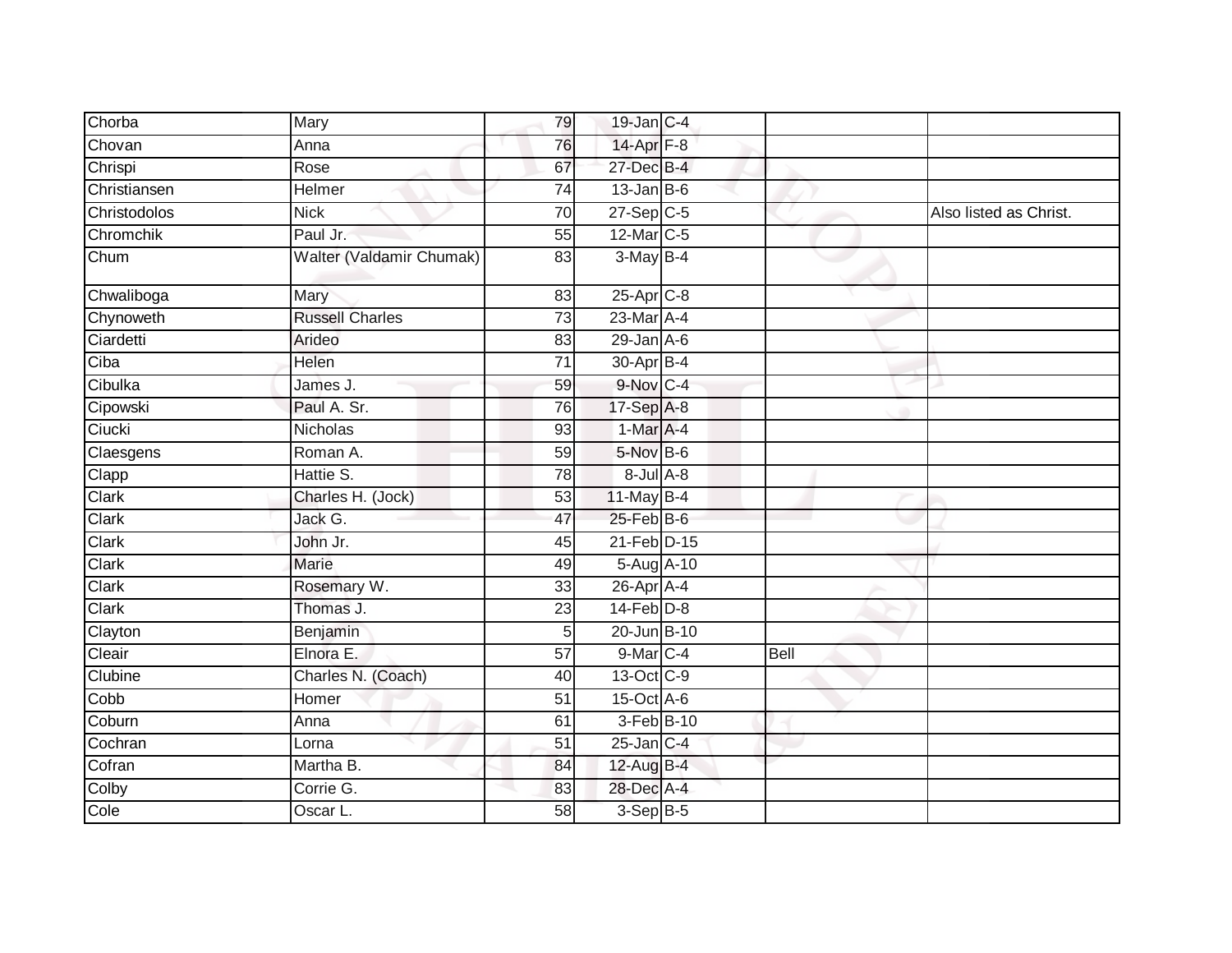| Coleman        | Della M.             | 81              | $22$ -Feb $B-4$   |  |  |
|----------------|----------------------|-----------------|-------------------|--|--|
| Coley          | Alfonso              | 28              | 6-Jul             |  |  |
| <b>Collins</b> | Isaac                | $\overline{21}$ | 7-Jun A-6         |  |  |
| Collins        | Patrick B.           | 79              | $1-Nov$ C-5       |  |  |
| Collins        | Victoria             |                 | 28-Dec A-4        |  |  |
| Colvin         | <b>William Dean</b>  | 15              | $14$ -Nov $E-8$   |  |  |
| Comer          | Jack                 | $\overline{73}$ | 28-Feb B-10       |  |  |
| Comerford      | <b>James Francis</b> | 78              | $11-Aug$ D-4      |  |  |
| Compton        | Buelah G.            | $\overline{74}$ | 30-Aug C-5        |  |  |
| Compton        | Evelyn               | 69              | 19-Aug A-8        |  |  |
| Congles        | James G. Sr.         | 77              | $7-Oct$ B-10      |  |  |
| Congles        | Polly                | 35              | $22$ -Nov $ C-8 $ |  |  |
| Conn           | Louis                | 68              | $3-MayB-4$        |  |  |
| Connelly       | Leane                | 47              | $15$ -Jun $B-4$   |  |  |
| Connelly       | Philip C.            | 81              | 10-May B-4        |  |  |
| Conner         | Deane L. Sr.         | 83              | 30-Nov A-6        |  |  |
| Conner         | <b>Mary Ann</b>      | $\overline{28}$ | 29-Mar C-4        |  |  |
| Connolly       | Christyna L.         | 92              | 11-Oct B-6        |  |  |
| Connor         | Mariann              | 28              | 30-Mar A-4        |  |  |
| Conrad         | Harry L.             | 68              | 27-Jul A-4        |  |  |
| Constant       | Orville J.           | 49              | 16-Sep B-8        |  |  |
| Cook           | Edward               | 75              | 23-Mar A-4        |  |  |
| Cook           | George W.            | 89              | 28-Jun B-4        |  |  |
| Cook           | Paul F.              | 64              | $24-Sep$ C-6      |  |  |
| Cook           | Robert E.            | 73              | 7-Mar C-14        |  |  |
| Cooke          | Howard S.            | 69              | 21-Dec A-6        |  |  |
| Cooper         | <b>Mary Gertrude</b> | 89              | $9$ -Jul $A$ -6   |  |  |
| Coppage        | Benjamin H.          | 83              | 11-May $B-4$      |  |  |
| Corey          | Frances E.           | 45              | 13-Dec A-6        |  |  |
| Corley         | Artie D.             | 84              | $1-Feb$ A-4       |  |  |
| Cortez         | Santiago             | 64              | 22-Nov C-8        |  |  |
| Costello       | Bernard J.           | 59              | $2$ -Mar $C-4$    |  |  |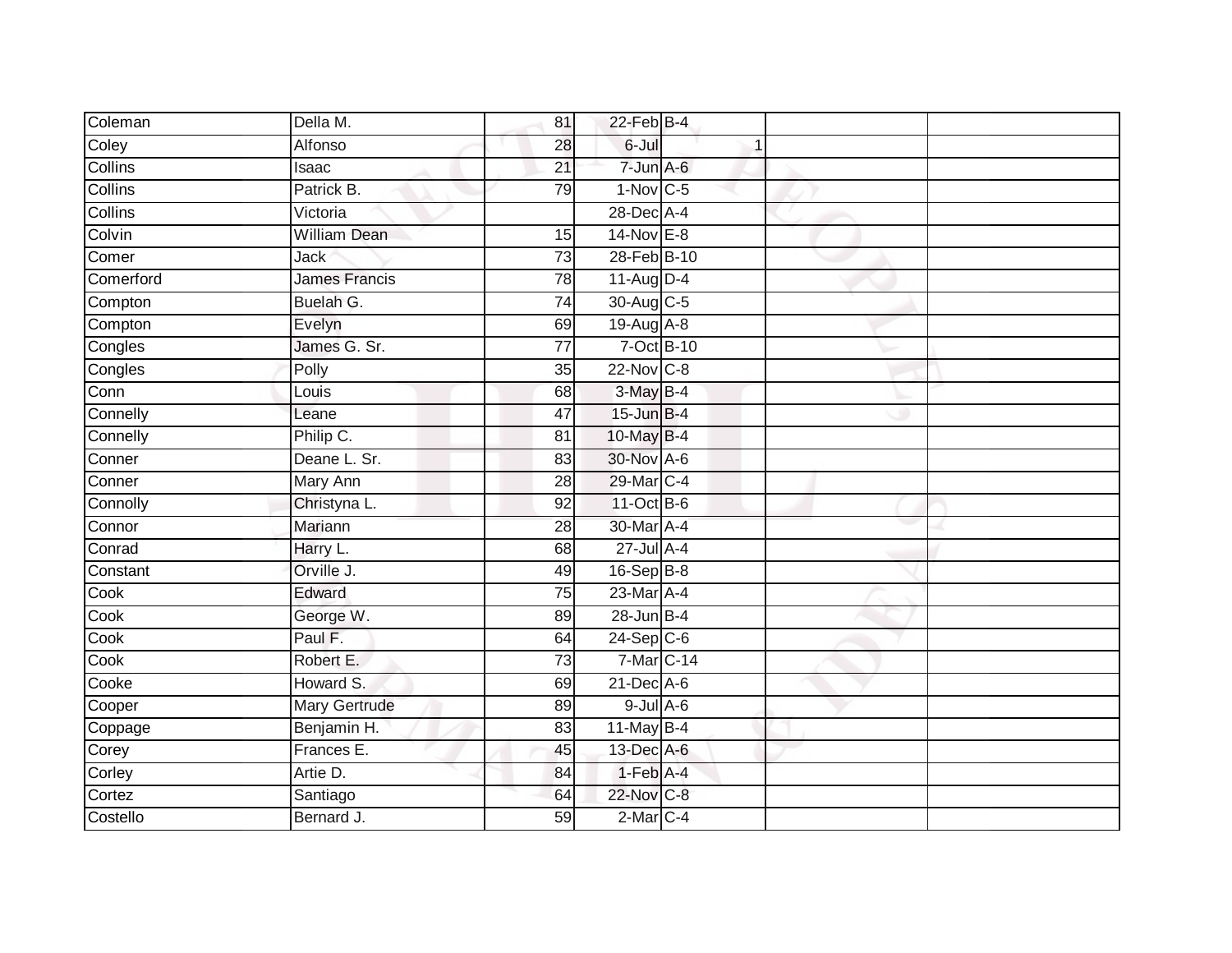| Costino   | Thomas Sr.             | 79              | 26-May C-7       |                |  |
|-----------|------------------------|-----------------|------------------|----------------|--|
| Cotrell   | <b>Robert Dale</b>     | 12              | 23-Aug           |                |  |
| Cotton    | Robert                 | 39              | $14$ -Jul B-4    |                |  |
| Cottrell  | Ida                    | 11              | 20-Jan           |                |  |
| Courtney  | Ellen                  | 68              | $27$ -Aug C-4    |                |  |
| Cousnard  | George G. Jr.          | 63              | 28-Jul B-4       |                |  |
| Cowans    | Hertha                 | 47              | $9-Aug$ $A-8$    |                |  |
| Cowsert   | William C.             | $\overline{51}$ | $22$ -Jun $B-3$  |                |  |
| Cox       | Blanche M.             | 66              | 10-Nov B-11      |                |  |
| Cox       | Thomas A.              | $\overline{17}$ | 28-May B-6       |                |  |
| Crabbs    | Fay                    | 65              | 2-Dec A-12       |                |  |
| Craft     | Claude                 | $\overline{81}$ | 8-Nov A-4        |                |  |
| Crafton   | Elzy (Ed)              | 68              | 12-Nov C-5       |                |  |
| Crane     | Thomas E.              | $\overline{58}$ | 5-May E-3        |                |  |
| Crawford  | Beatrice P.            | $\overline{72}$ | 26-Oct A-4       |                |  |
| Crawford  | Harvey                 | 46              | 29-Oct B-6       |                |  |
| Crist     | John T. (Tim)          | 15              | 6-Dec            | $\overline{1}$ |  |
| Crocker   | Mary (Bessie)          | 93              | 20-Dec B-11      |                |  |
| Crooks    | Bertha A.              | $\overline{74}$ | 1-Mar A-4        |                |  |
| Crosariol | Palmira B.             | 67              | 9-Sep C-10       |                |  |
| Cross     | Helen C.               | 70              | 19-Aug A-8       |                |  |
| Cross     | Herman C. Murphy       | 66              | 28-May B-6       |                |  |
| Cross     | Wilburt P. (Bill)      | 64              | $19$ -Jul $A$ -6 |                |  |
| Crosslin  | Benton Howard (Whitey) | 60              | $1-Dec$ $D-8$    |                |  |
| Crues     | Ethelbert W.           | 74              | 10-Nov B-11      |                |  |
| Cruz      | Gregoria               | 76              | 5-Dec D-16       |                |  |
| Cruz      | Pablo                  | 38              | 15-Dec B-5       |                |  |
| Cruz      | Prisciliana (Pana)     | 95              | $21$ -Feb $D-15$ |                |  |
| Csala     | Ida                    | $\overline{71}$ | 22-Mar A-8       |                |  |
| Csicsko   | Joseph S.              | 85              | 19-Mar B-3       |                |  |
| Cuffaro   | Salvatore (Sam)        | 77              | 25-Mar D-2       |                |  |
| Cullom    | Lucille (Babe)         | 61              | 30-Dec C-5       |                |  |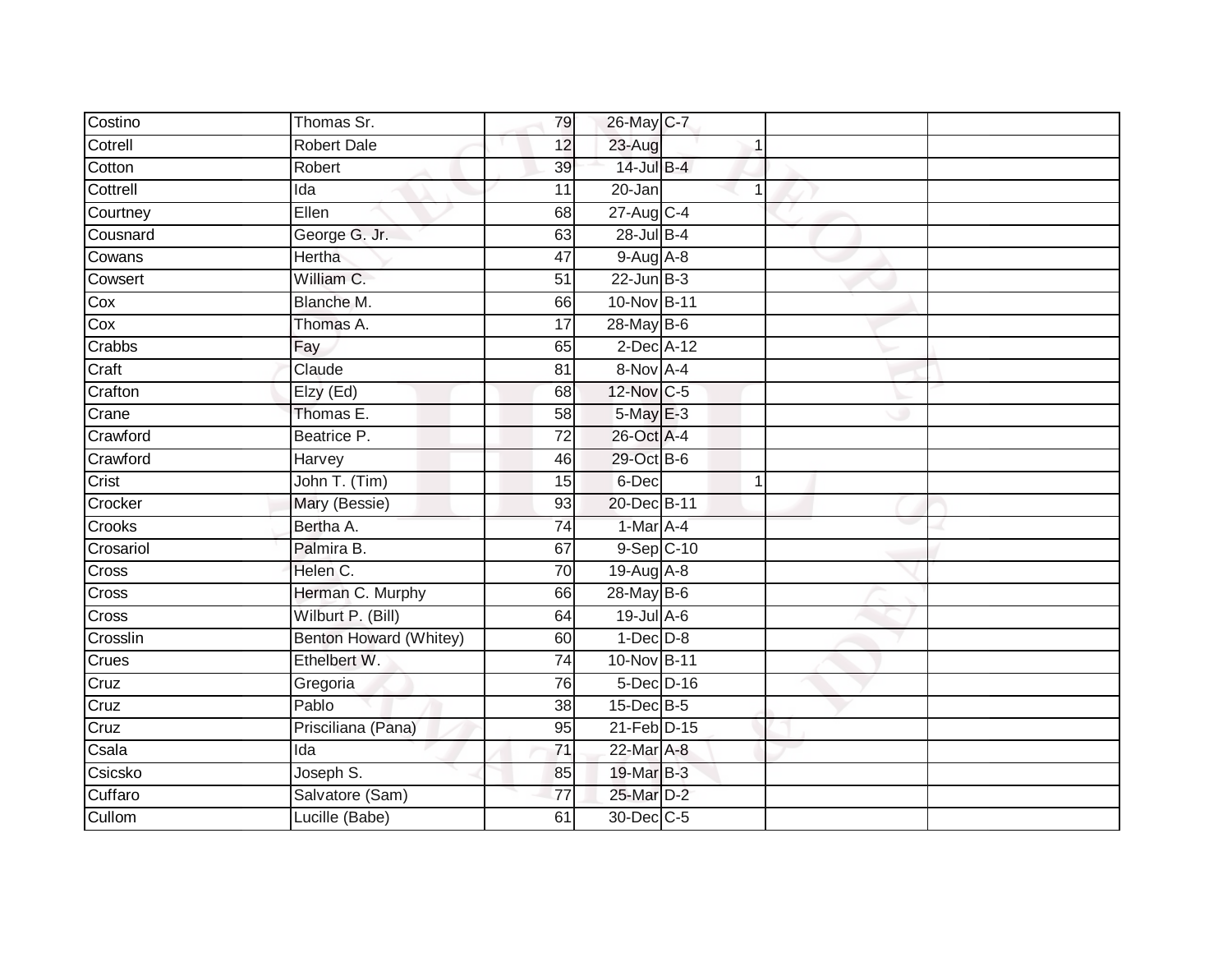| Cullom         | Marquis G.                      | 67              | 13-Sep B-6       |          |                                  |
|----------------|---------------------------------|-----------------|------------------|----------|----------------------------------|
| Cummings       | Willie                          | 50              | $7 - Apr$ $F-2$  |          |                                  |
| <b>Cummins</b> | Ralph F.                        | 63              | 11-Mar B-4       |          |                                  |
| Cummins        | Ronald G.                       | 54              | $25$ -Jan $C-4$  |          |                                  |
| Cummins        | William Lawrence Jr.<br>(Larry) | 23              | $12$ -Dec $B$ -6 |          |                                  |
| Cunningham     | Mark (Poppy)                    | 76              | $2$ -May $D-16$  |          |                                  |
| Cunningham     | <b>Todd Allan</b>               | 14              | $22$ -Jul B-6    |          | Picture included.                |
| Cunningham     | <b>William Wesley</b>           | 39              | $21$ -Dec $A$ -6 |          |                                  |
| Curtis         | Daisy                           | 80              | 10-Dec A-12      |          |                                  |
| <b>Curtis</b>  | Joseph H.                       | 27              | 2-Aug            |          | Picture of incident<br>included. |
| Cyganowski     | Florian                         | 54              | $27$ -Jan $A-8$  |          |                                  |
| Czachorski     | Eugene J.                       | 55              | 22-Oct C-6       |          |                                  |
| Czachorski     | <b>Helen</b>                    |                 | 5-Sep C-12       | Fleming  |                                  |
| Czajka         | Alexander J. (Alex)             | 78              | $5$ -Nov $B$ -6  |          |                                  |
| Czapala        | <b>Walter Jacob</b>             | 83              | 5-Aug A-10       |          |                                  |
| Czech          | Sophie M.                       | 61              | $1$ -Jul $B$ -6  | Podgorny |                                  |
| Czechanski     | Victoria                        | 75              | 19-Nov B-6       |          |                                  |
| Czeisler       | Wanda Victoria                  |                 | 30-May C-7       |          |                                  |
| Czerekaviczius | Else                            | 52              | $11$ -Jul $B-6$  |          |                                  |
| Czubik         | John I.                         | 58              | $23$ -Feb $C-6$  |          |                                  |
| <b>Dabies</b>  | Joseph                          | 95              | $11$ -Jul B-6    |          |                                  |
| Dabrowski      | <b>Stella</b>                   | 81              | $22$ -Jul B-6    |          |                                  |
| Daciow         | Sophie                          | 72              | 20-May B-8       |          |                                  |
| Dahl           | <b>Esther Christine</b>         |                 | 27-Dec B-4       |          |                                  |
| Dahl           | Mary (Mae)                      | $\overline{53}$ | $23$ -Feb $C$ -6 |          |                                  |
| Dahlkamp       | Lena E.                         |                 | $1-Nov$ C-5      |          |                                  |
| Dahms          | Louis C.                        | 70              | $6$ -Jan $B$ -6  |          |                                  |
| Dakin          | Irene M.                        | 80              | 17-Oct D-10      |          |                                  |
| Dalka          | Stanley (Mr. Stan)              | 69              | 29-Dec D-4       |          |                                  |
| Dalton         | Jerome A.                       | 76              | 14-May B-3       |          |                                  |
| Daltovich      | John                            |                 | $23$ -Apr $A$ -8 |          |                                  |
|                |                                 |                 |                  |          |                                  |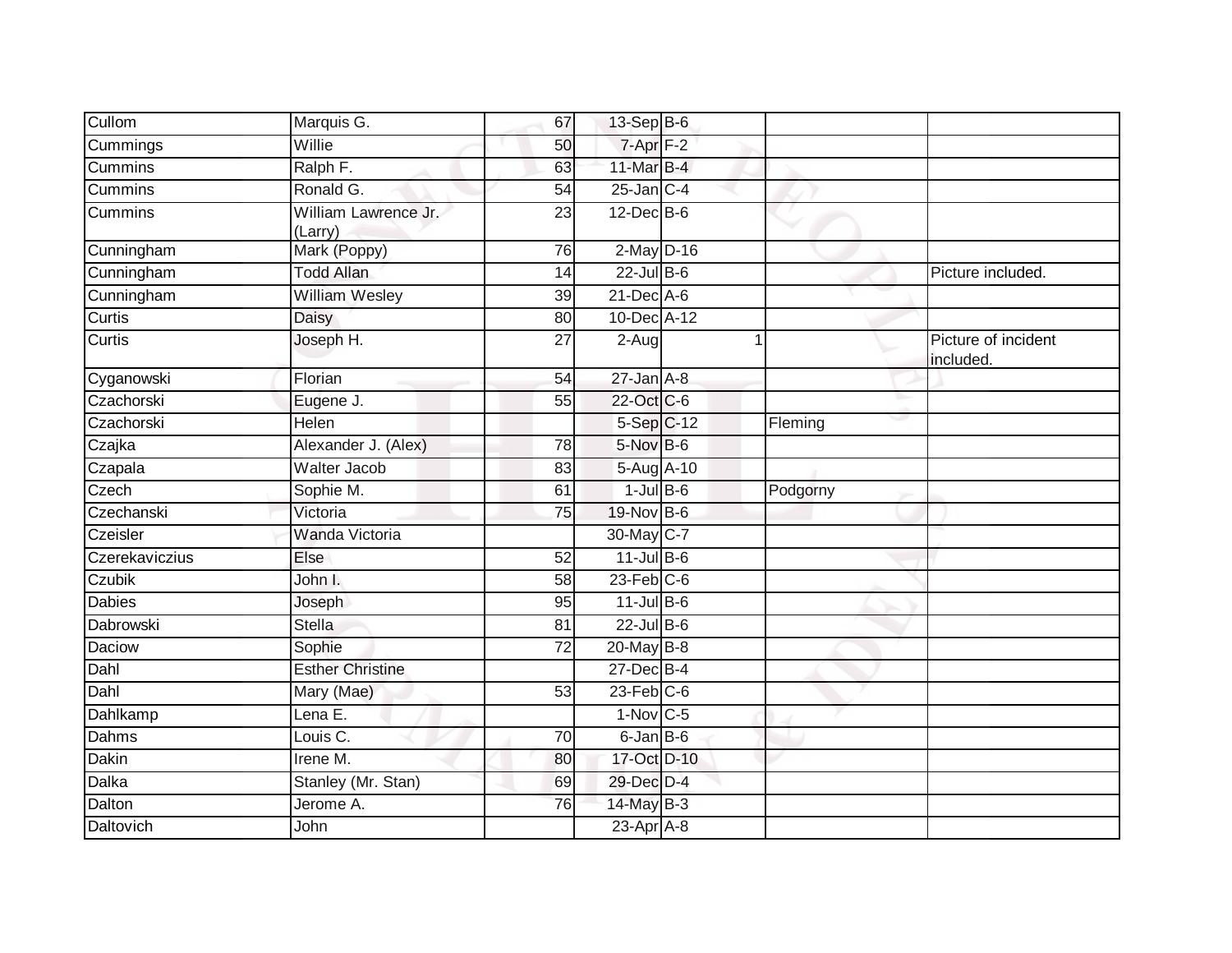| Daly           | <b>Rita Marie</b> |        | $\overline{7}$                          | 4-Oct B-10 |                          |
|----------------|-------------------|--------|-----------------------------------------|------------|--------------------------|
| Damai          | Edward            |        | 25-Apr C-8<br>76                        |            |                          |
| Daniel         | Hattie E.         |        | 28-Oct B-6<br>37                        |            |                          |
| Daniel         | Versie Mae        |        | $21-Sep$ A-4<br>49                      |            |                          |
| <b>Daniels</b> | Bryan Joseph      |        | 29-Mar C-4<br>$\,8\,$                   |            |                          |
| <b>Daniels</b> | Jesse L.          |        | 19-Mar B-3<br>52                        |            |                          |
| Daniszewski    | Mary              |        | $23$ -May $F-8$<br>82                   |            |                          |
| Danko          | Anna              |        | 79<br>$27-Sep$ C-5                      |            | Also listed as Danovcik. |
| Dansereau      | Joseph W. J.      |        | $4-Feb$ $A-6$<br>53                     |            |                          |
| Darmofalski    | <b>Stanley</b>    |        | 21-Dec A-6<br>67                        |            |                          |
| Darnell        | Eulalia M.        |        | 12-Oct B-4<br>60                        |            |                          |
| Darnell        | Stanley E.        |        | 24-Dec B-2<br>55                        |            |                          |
| Darner         | <b>Betty</b>      |        | 17-Oct D-10                             |            |                          |
| Dasic          | Bogdan            |        | 1-Mar A-4<br>57                         |            |                          |
| Daum           | Lois Lynn         |        | 4-Apr <sub>C-8</sub><br>$\overline{24}$ |            |                          |
| Davidson       | Leeanna           |        | 22-Feb B-4<br>58                        |            |                          |
| Davidson       | Willie A.         |        | 16-May B-10<br>59                       |            |                          |
| Davis          | Angela D.         | Infant |                                         | 7-Oct B-10 |                          |
| Davis          | Clarence L.       |        | 19-Nov B-6<br>23                        |            |                          |
| Davis          | Frances           |        | $31$ -Jan B-6<br>$\overline{47}$        |            |                          |
| Davis          | Louise            |        | $13-Sep$ B-6<br>75                      |            | Also listed as Davies.   |
| <b>Davis</b>   | Marion J.         |        | 23-Dec B-3<br>50                        |            |                          |
| Davis          | Rhoda M.          |        | 20-Jan B-10<br>78                       |            |                          |
| Davis          | Vern A.           |        | 11-Mar B-4<br>69                        |            |                          |
| Davison        | Neal O.           |        | $5-Feb$ $C-6$<br>76                     |            |                          |
| Day            | Thomas W.         |        | $5-Nov$ B-6<br>59                       |            |                          |
| $De$ Lisle     | Mable E.          |        | 26-Sep B-10<br>52                       |            |                          |
| De St. Aubin   | Ernest (Pat)      |        | 26-May C-7<br>58                        |            |                          |
| De Yong        | Ida Mae           |        | 21-Mar A-12<br>94                       |            |                          |
| Deakin         | Emma E.           |        | 8-Feb B-6<br>87                         |            |                          |
| DeArmond       | Don               |        | 3-Sep B-5<br>46                         |            |                          |
| <b>DeBold</b>  | Sylvia M.         |        | $14$ -Jan B-4<br>64                     |            |                          |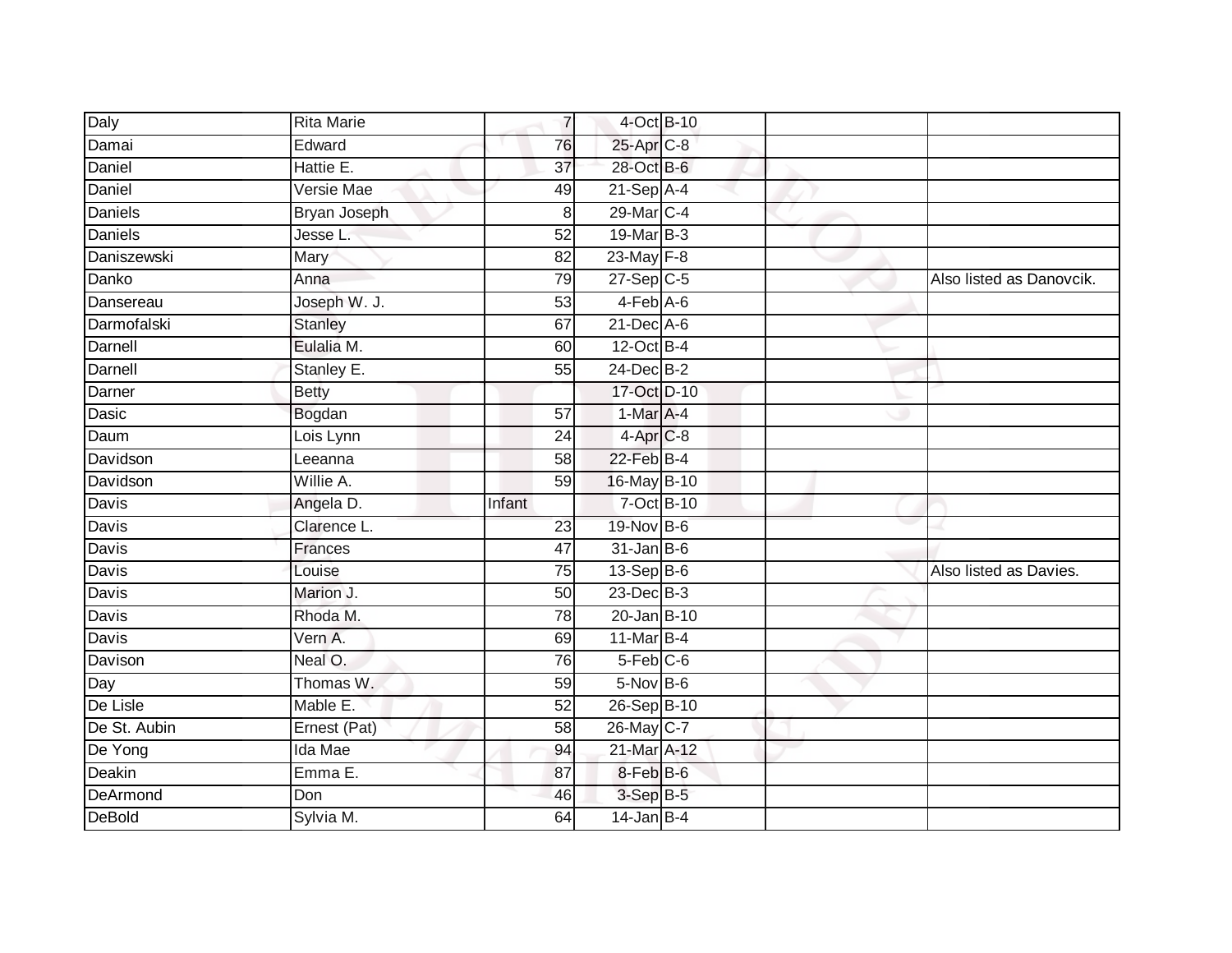| DeFrier         | Josephine M.       | 88              | 29-Aug C-8       |   |       |                   |
|-----------------|--------------------|-----------------|------------------|---|-------|-------------------|
| DeGiulio        | Thomas J.          | 48              | $2-SepB-8$       |   |       | Picture included. |
| <b>DeGraff</b>  | Audrey             | 33              | 7-Mar C-15       |   | Gross |                   |
| <b>DeGroot</b>  | Anton              | $\overline{77}$ | $9-Aug$ $A-8$    |   |       |                   |
| <b>DeHeer</b>   | Abe                | 89              | $1-AugB-8$       |   |       |                   |
| <b>DeJesus</b>  | Thomas             |                 | 8-Nov A-4        |   |       |                   |
| DeLaney         | Wanda (Amanda)     | 73              | 18-Apr D-12      |   |       |                   |
| Deleski         | Joseph             | 73              | 22-Nov C-8       |   |       |                   |
| Delisman        | George             | 70              | 21-Mar A-12      |   |       |                   |
| DeLong          | Jean L.            | $\overline{54}$ | 14-Dec A-4       |   |       |                   |
| Demkowicz       | Thomas P.          | $\overline{55}$ | $24$ -Feb $B-9$  |   |       |                   |
| Demlong         | Edward J.          | 73              | $22$ -Jul B-6    |   |       |                   |
| Denamur         | Hazel              | 78              | 8-Nov A-4        |   |       |                   |
| Derbisz         | Aurella            | 62              | 2-May D-16       |   |       |                   |
| <b>DeRolfe</b>  | Carrie             | 64              | 28-Feb B-10      |   |       |                   |
| DeRousse        | James              | 63              | $22$ -Feb $B-4$  |   |       |                   |
| Derwinski       | Pearl (Tillie)     |                 | 11-May B-4       |   |       |                   |
| Devine          | Essie L.           | 18              | 14-Mar C-12      |   |       |                   |
| Devine          | Jack               |                 | 7-Apr            | и |       |                   |
| Devine          | Thomas C. Sr.      | 69              | $22-Sep C-4$     |   |       |                   |
| DeYoung         | Harold L. (Bud)    | 47              | 14-Jul B-4       |   |       |                   |
| Di Tommaso      | <b>Mary</b>        | 59              | 29-Jul B-10      |   |       |                   |
| Diamond         | David              | 67              | 19-Oct B-4       |   |       |                   |
| <b>Dichter</b>  | Lillian            | 63              | 18-Mar B-10      |   |       |                   |
| Dickerson       | Lawerence Sr.      | 64              | 30-May C-7       |   |       |                   |
| <b>Dieball</b>  | <b>Ida Therese</b> | 83              | 20-Jan B-10      |   |       |                   |
| Diehl           | Anna               | 63              | $6$ -Jan $B$ -6  |   |       |                   |
| Diehl           | Louisa M.          | 89              | 4-Jun B-10       |   |       |                   |
| Diehl           | William A.         | 95              | $24$ -Feb $B$ -8 |   |       |                   |
| Dierhimer       | Mable C.           | 85              | 18-Jun C-7       |   |       |                   |
| Dieterich       | Ora Mae            | 88              | 29-Dec D-4       |   |       |                   |
| <b>Dietrich</b> | Joseph R.          | 75              | 29-Jul B-10      |   |       |                   |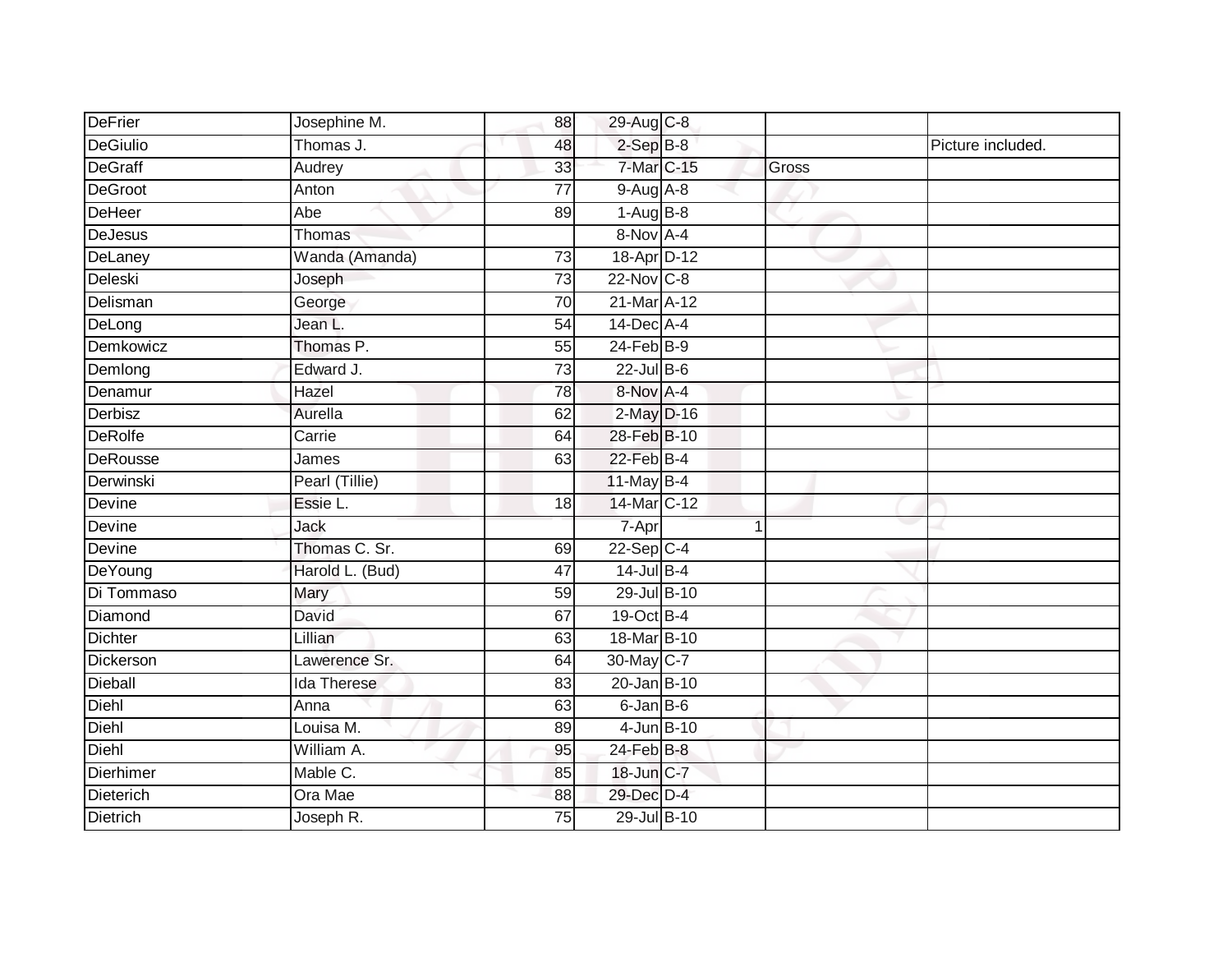| <b>Dillard</b>  | Lizzie               | 67              | 23-Aug A-8             |           |                                            |
|-----------------|----------------------|-----------------|------------------------|-----------|--------------------------------------------|
| <b>Dills</b>    | Lorena M.            | 59              | $17 - Jan$ $B-6$       |           |                                            |
| <b>Dilts</b>    | $\overline{Osa}$     | 86              | $26$ -Feb $A-8$        |           |                                            |
| <b>Disbrow</b>  | Marie B.             | 64              | 10-Mar $B-8$           |           |                                            |
| <b>Dittmore</b> | Russell J.           | $\overline{78}$ | 7-Nov D-12             |           |                                            |
| <b>Dittrich</b> | Catherine            | 69              | 13-May A-10            |           |                                            |
| Dixon           | Ralph J.             | 74              | 23-May F-8             |           |                                            |
| <b>Dobbels</b>  | <b>Betty</b>         | 53              | 7-Nov D-12             |           |                                            |
| <b>Dobbs</b>    | John J.              | 57              | $17 - Jan$ B-6         |           |                                            |
| <b>Dobosz</b>   | Julia                | 65              | 7-Oct B-10             |           |                                            |
| Dockery         | <b>Barbara</b>       | 28              | 19-Dec 1, C-2          |           | Picture of incident<br>included on page 1. |
| Dockery         | Marsha L.            | 20              | $11$ -Feb $C$ -6       |           |                                            |
| Dockery         | Timothy A.           | $\overline{2}$  | 19-Dec 1, C-2          | Ō.        | Picture of incident<br>included on page 1. |
| Doctor          | Walter <sub>N.</sub> | 58              | 29-Mar C-4             |           |                                            |
| Doerges         | Harry                | 81              | 13-Aug A-8             |           |                                            |
| Doescher        | Helen                | 67              | 11-Mar B-4             |           |                                            |
| <b>Doffin</b>   | Steve A.             | 19              | 22-Apr                 |           |                                            |
| Dohanyos        | Joseph               | 66              | $23$ -Feb $ C-6 $      |           |                                            |
| Doidge          | Lawrence H.          | 61              | 28-Nov E-8             |           |                                            |
| Doman           | Josephine C.         | 58              | $4$ -May B-6           |           |                                            |
| Dombrowski      | Sophie               | 74              | $23$ -JulC-5           |           |                                            |
| Dominguez       | Antonio              | 79              | $2$ -Jul $A$ -6        |           |                                            |
| Dominguez       | Eloisa               | 23              | $9$ -Feb $B$ -3        |           |                                            |
| <b>Dominick</b> | Benjamin W.          | 80              | 11-Apr B-10            |           |                                            |
| <b>Domsich</b>  | Mildred              | 67              | 28-Feb B-10            | Czarnecki |                                            |
| Donahue         | John                 | 70              | $2-Feb$ <sub>C-3</sub> |           |                                            |
| Donnersberger   | Alberta              | 76              | $4-Feb$ $A-6$          |           |                                            |
| Donnersberger   | Fred G. Sr.          | 77              | 26-Mar A-12            |           |                                            |
| Doorn           | Eva                  | 72              | 25-Apr C-8             |           |                                            |
| Dopson          | William              | 65              | $24$ -Feb $B-9$        |           |                                            |
| <b>Dorociak</b> | Frank L. (Dutch)     | 51              | 20-May B-8             |           |                                            |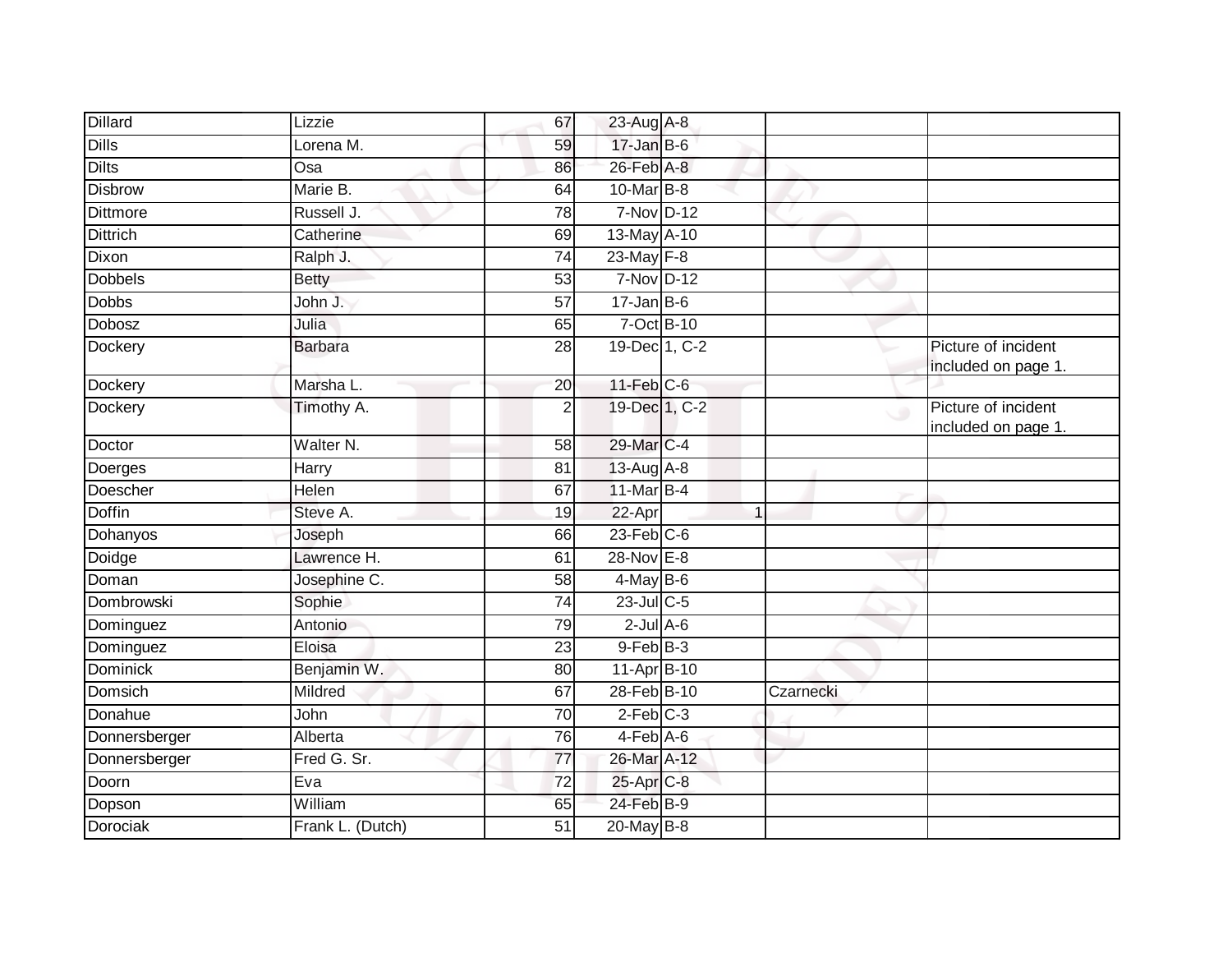| Glen A. Sr.       | 74              |        |                                                                                                                                                                                                                                                                                                                                                                                                                                                                                                 |  |
|-------------------|-----------------|--------|-------------------------------------------------------------------------------------------------------------------------------------------------------------------------------------------------------------------------------------------------------------------------------------------------------------------------------------------------------------------------------------------------------------------------------------------------------------------------------------------------|--|
| Jordan            | 59              |        |                                                                                                                                                                                                                                                                                                                                                                                                                                                                                                 |  |
| Susan C.          | 39              |        |                                                                                                                                                                                                                                                                                                                                                                                                                                                                                                 |  |
| Nelson            | 60              | 26-Apr |                                                                                                                                                                                                                                                                                                                                                                                                                                                                                                 |  |
| Agnes             | 96              |        |                                                                                                                                                                                                                                                                                                                                                                                                                                                                                                 |  |
| Vonnie            | 82              |        |                                                                                                                                                                                                                                                                                                                                                                                                                                                                                                 |  |
| Birda A.          | 79              |        |                                                                                                                                                                                                                                                                                                                                                                                                                                                                                                 |  |
| Edward            | 88              |        |                                                                                                                                                                                                                                                                                                                                                                                                                                                                                                 |  |
| Emerson J. Sr.    | 56              |        |                                                                                                                                                                                                                                                                                                                                                                                                                                                                                                 |  |
| <b>Bruce</b>      | 67              |        |                                                                                                                                                                                                                                                                                                                                                                                                                                                                                                 |  |
| William M.        | 33              |        |                                                                                                                                                                                                                                                                                                                                                                                                                                                                                                 |  |
| Veronica          | 68              |        |                                                                                                                                                                                                                                                                                                                                                                                                                                                                                                 |  |
| Harry             | 77              |        |                                                                                                                                                                                                                                                                                                                                                                                                                                                                                                 |  |
| Henry A.          | 75              |        |                                                                                                                                                                                                                                                                                                                                                                                                                                                                                                 |  |
| Anna              | $\overline{74}$ |        |                                                                                                                                                                                                                                                                                                                                                                                                                                                                                                 |  |
| Eugene            | 49              |        |                                                                                                                                                                                                                                                                                                                                                                                                                                                                                                 |  |
| Walter            | 81              |        |                                                                                                                                                                                                                                                                                                                                                                                                                                                                                                 |  |
| Sophia            | 87              |        |                                                                                                                                                                                                                                                                                                                                                                                                                                                                                                 |  |
| George            | 51              |        |                                                                                                                                                                                                                                                                                                                                                                                                                                                                                                 |  |
| John J. Sr.       | 78              |        |                                                                                                                                                                                                                                                                                                                                                                                                                                                                                                 |  |
| <b>Matt</b>       | 88              |        |                                                                                                                                                                                                                                                                                                                                                                                                                                                                                                 |  |
| Clara             | 80              |        |                                                                                                                                                                                                                                                                                                                                                                                                                                                                                                 |  |
| Anna              | 79              |        |                                                                                                                                                                                                                                                                                                                                                                                                                                                                                                 |  |
| Dorothy B.        | 60              |        |                                                                                                                                                                                                                                                                                                                                                                                                                                                                                                 |  |
| Sally             |                 |        |                                                                                                                                                                                                                                                                                                                                                                                                                                                                                                 |  |
| Martha J.         | 59              |        |                                                                                                                                                                                                                                                                                                                                                                                                                                                                                                 |  |
| Katherine         | 91              |        |                                                                                                                                                                                                                                                                                                                                                                                                                                                                                                 |  |
| Martin            | $\overline{77}$ |        |                                                                                                                                                                                                                                                                                                                                                                                                                                                                                                 |  |
| Elizabeth F.      | 74              |        | Rutkowski                                                                                                                                                                                                                                                                                                                                                                                                                                                                                       |  |
| Lottie (Sister M. |                 |        |                                                                                                                                                                                                                                                                                                                                                                                                                                                                                                 |  |
| Bernice           | 72              |        |                                                                                                                                                                                                                                                                                                                                                                                                                                                                                                 |  |
|                   | Carmelene)      |        | 30-Jul C-4<br>$10$ -Jun $A-8$<br>30-Jun B-4<br>$\mathbf 1$<br>$1$ -Jun $A-12$<br>$12$ -Nov $ C-5 $<br>24-Jan D-14<br>$21-Nov$ B-6<br>3-Oct D-10<br>30-Nov A-6<br>$1-Feb$ A-4<br>26-Apr A-4<br>11-Apr B-10<br>23-Apr A-8<br>29-Nov B-4<br>3-Jan D-12<br>$1-Feb$ A-4<br>$9$ -Feb $B$ -3<br>20-Jun B-10<br>$11$ -May B-4<br>$1$ -Jul $B$ -6<br>29-Dec D-4<br>14-Mar C-12<br>23-May F-8<br>28-Oct B-6<br>8-Jan A-8<br>23-Mar A-4<br>$23$ -Feb $C-6$<br>16-Dec B-4<br>3-Oct D-10<br>$25$ -Feb $B$ -6 |  |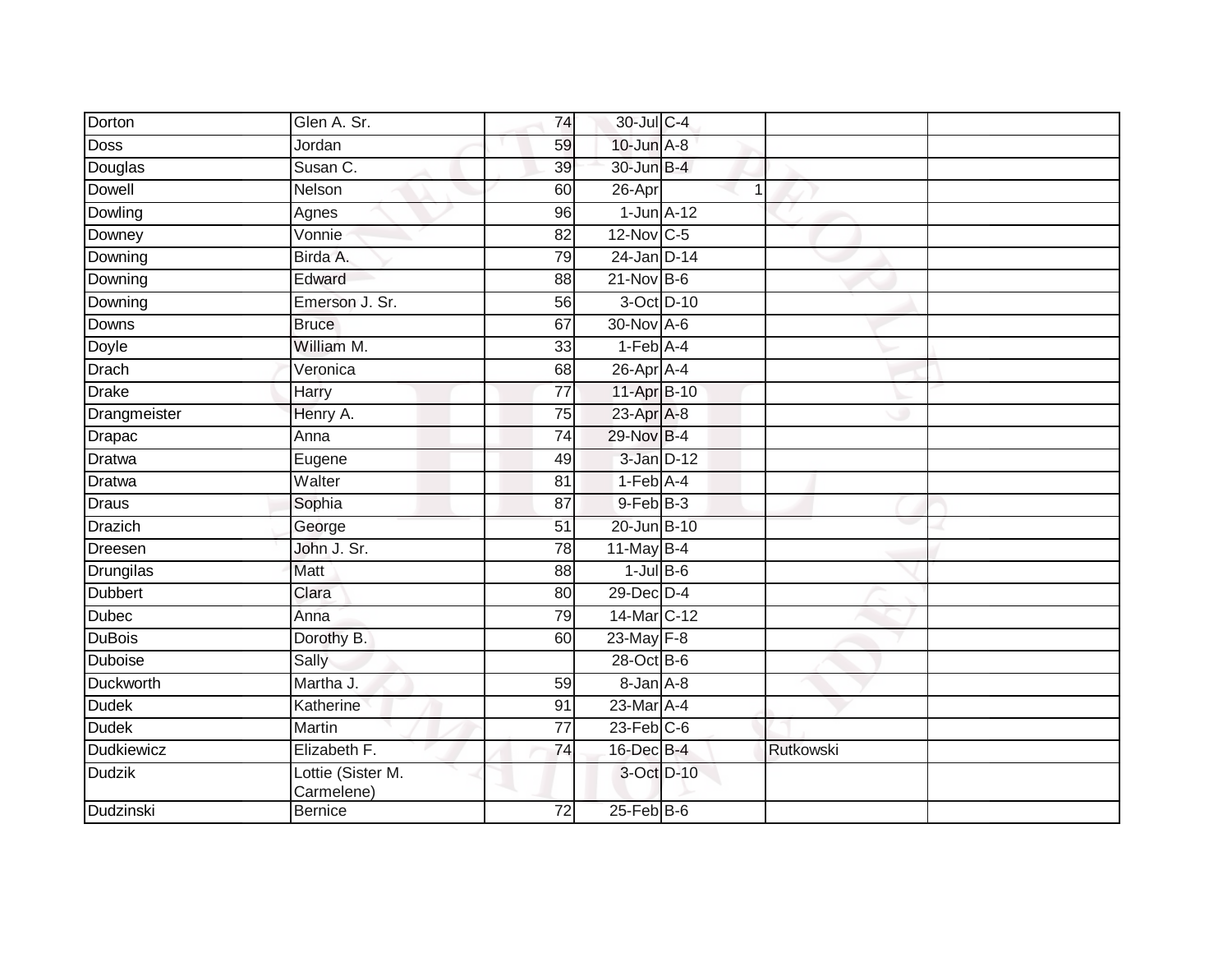| Duffala        | John                    | 79              | 18-Apr D-12            |         |  |
|----------------|-------------------------|-----------------|------------------------|---------|--|
| Dugan          | Doyle Dennis            | 50              | 15-Mar B-6             |         |  |
| Duhon          | Anthony F.              | 50              | 26-May C-7             |         |  |
| Dull           | Leonard R. Jr.          | 49              | $15$ -Jul $B$ -6       |         |  |
| Dumas          | Glenn V.                | $\overline{57}$ | $3 - Jun$ $B-8$        |         |  |
| Dumas          | Lee                     |                 | 5-Aug A-10             |         |  |
| DuMay          | Robert (Sgt.)           | 46              | 10-Jan A-20            |         |  |
| Duncan         | <b>Catherine Teresa</b> | 55              | $5-Sep$ $C-12$         |         |  |
| Duncan         | William J.              | $\overline{71}$ | 13-Oct C-9             |         |  |
| Dunfee         | Garfield                | $\overline{90}$ | 29-Jan A-6             |         |  |
| <b>Dunkirk</b> | Josephine               | 58              | $1$ -Jul $B$ -6        | Siawrys |  |
| Dunningham     | Ella                    |                 | 28-Nov E-8             |         |  |
| Dupey          | Frank Sr.               | 76              | $26$ -Jul $B-8$        |         |  |
| Durant         | Barbara S.              |                 | 16-Mar B-3             |         |  |
| <b>Durkee</b>  | Viola M.                | 89              | $27-Sep$ C-5           |         |  |
| Durland        | Bertha M.               | 80              | 5-Mar A-10             |         |  |
| Dutczak        | Iwan                    | $\overline{74}$ | $26$ -Apr $A$ -4       |         |  |
| Dutton         | Robert K.               | 26              | 10-Jan A-20            |         |  |
| Dybel          | Anna                    | 84              | 12-Apr C-4             |         |  |
| Dyer           | Sally                   | $\overline{57}$ | $1-Nov$ <sub>C-5</sub> |         |  |
| Dywan          | Mary                    | 77              | 18-Nov B-6             |         |  |
| Dzurovsak      | John J.                 | 50              | 7-Dec B-14             |         |  |
| Eaton          | Inez                    | 90              | $9$ -Jul $A$ -6        |         |  |
| Eaton          | Richard O.              | 62              | $11$ -Jan B-6          |         |  |
| Eberle         | Helen E.                | 62              | 27-Dec B-4             |         |  |
| Eccleston      | John                    | 74              | 27-Apr B-4             |         |  |
| Echevarria     | Eulogia                 | 52              | $12$ -Jul C-5          |         |  |
| Echoles        | Ruth                    | 41              | $3-Nov$ B-6            |         |  |
| Economous      | <b>Steve</b>            | 68              | $31$ -Jan B-6          |         |  |
| Edmond         | Frederick D.            | 8               | 26-Nov D-8             |         |  |
| Edwards        | Irene B.                |                 | $17$ -Jun $B-8$        |         |  |
| Edwards        | Ralph E.                | 66              | $3$ -Jan $D-12$        |         |  |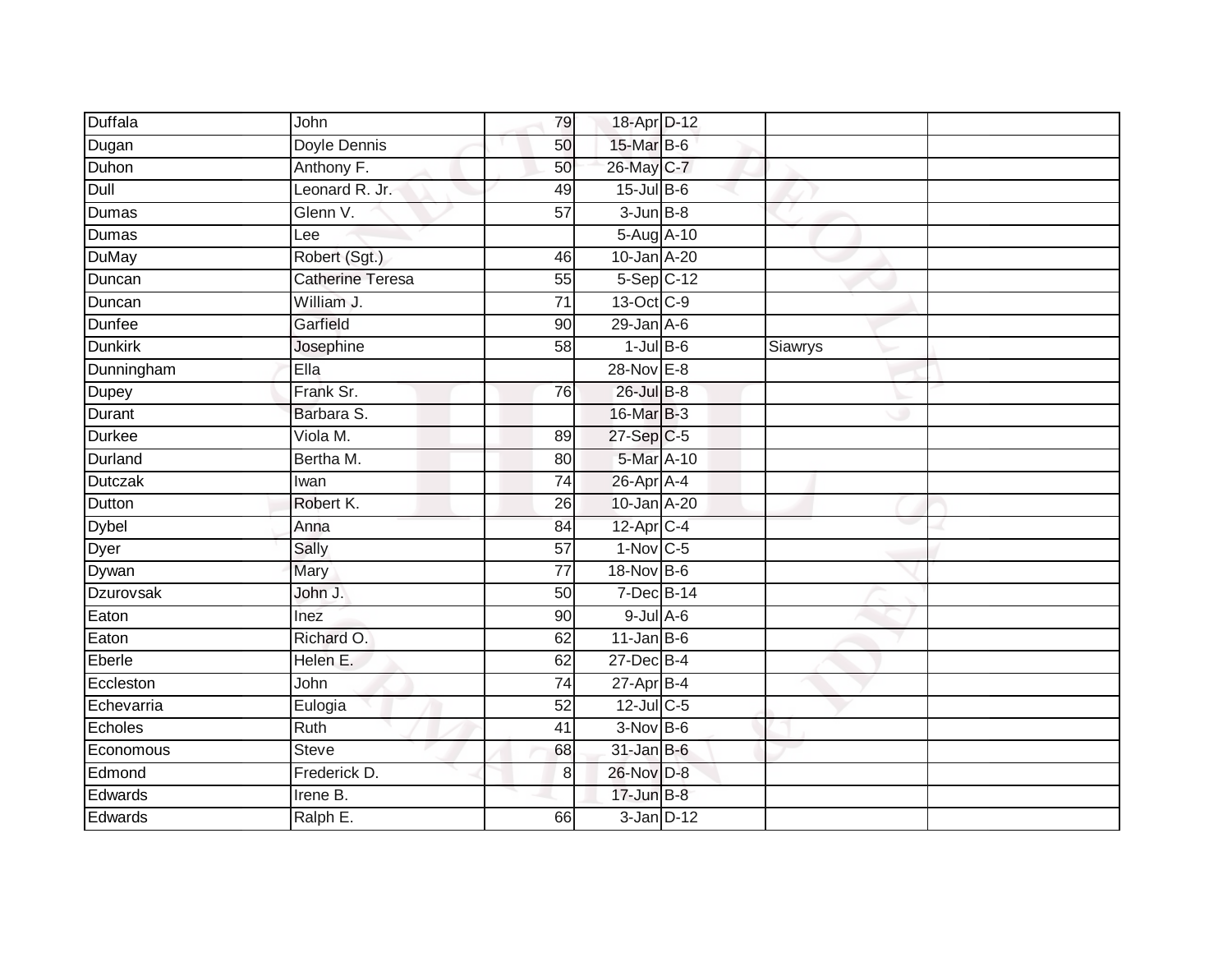| Eelman         | Johanna             | 81              | 21-Dec A-6              |              |           |
|----------------|---------------------|-----------------|-------------------------|--------------|-----------|
| Eenigenburg    | Jennie              | 82              | 6-Jun B-6               |              |           |
| Eenigenburg    | <b>Tadie</b>        | 79              | 16-Nov C-4              |              |           |
| Ehinger        | Gertrude C.         | 74              | $12$ -Oct B-4           |              |           |
| Ehrsam         | Gerald P.           | 49              | $22$ -Dec $D-6$         |              |           |
| Elder          | Mark T.             | Infant          | 24-Jan D-14             |              |           |
| Eldridge       | Bird O. (Camp)      | 64              | $10$ -Feb $B-5$         |              |           |
| Eldridge       | Elinda M.           | 18              | $26$ -Apr $A$ -4        |              | Whitaker  |
| Eldridge       | Infant              | Infant          | 26-Apr A-4              |              |           |
| Eliasson       | Marie               | 54              | $9$ -May $C$ -8         |              | Pasternak |
| <b>Elkins</b>  | Erik A.             | 4 months        | $7-Feb$ <sub>C-14</sub> |              |           |
| Ellingham      | Eddie               | $\overline{2}$  | 31-Mar                  |              | 1         |
| <b>Elliott</b> | <b>Goldie Mae</b>   | 64              | $1-AugB-8$              |              |           |
| Elliott        | James R. Sr.        | 72              | $1-AugB-8$              |              |           |
| <b>Elliott</b> | Vivian              | 62              | $1-AugB-8$              |              |           |
| <b>Ellis</b>   | Billy R.            | 35              | 27-Jan                  |              | 1         |
| <b>Ellis</b>   | Lee Roy A.          | 7 months        | $7 - Jun$ A-6           |              |           |
| Ellison        | Lenore E. (Dr.)     |                 | 12-Nov C-5              |              |           |
| Elman          | <b>Isophine May</b> | 64              | $21$ -Oct B-6           |              |           |
| Elsen          | <b>Nick</b>         |                 | $22$ -Feb $B-4$         |              |           |
| Emery          | Elizabeth           | 57              | $3$ -Jan $D-12$         |              | Szabo     |
| Engleman       | Bertha E.           | 60              | 5-Aug A-10              |              |           |
| Enoch          | <b>Goldie Pearl</b> | 80              | $25$ -Feb $B$ -6        |              |           |
| Entwistle      | George              | $\overline{71}$ | 23-Nov A-8              |              |           |
| Episko         | George              | 76              | $5-AprB-6$              |              |           |
| Erb            | Viola P.            | 82              | $12$ -Jan C-4           |              |           |
| Erber          | Barney S.           | 81              | $11-Oct$ B-6            |              |           |
| Erhardt        | Vernon L.           | 66              | $13$ -Aug $A$ -8        |              |           |
| Ericks         | Anna F.             | 81              | 22-Nov C-8              |              |           |
| Erickson       | Eric                | 80              | 9-Dec B-12              |              |           |
| Erickson       | Martin A.           | 58              |                         | 8-Nov 1, A-4 |           |
| Eriks          | Adrianna            | $\overline{93}$ | $23$ -Apr $A-8$         |              |           |
|                |                     |                 |                         |              |           |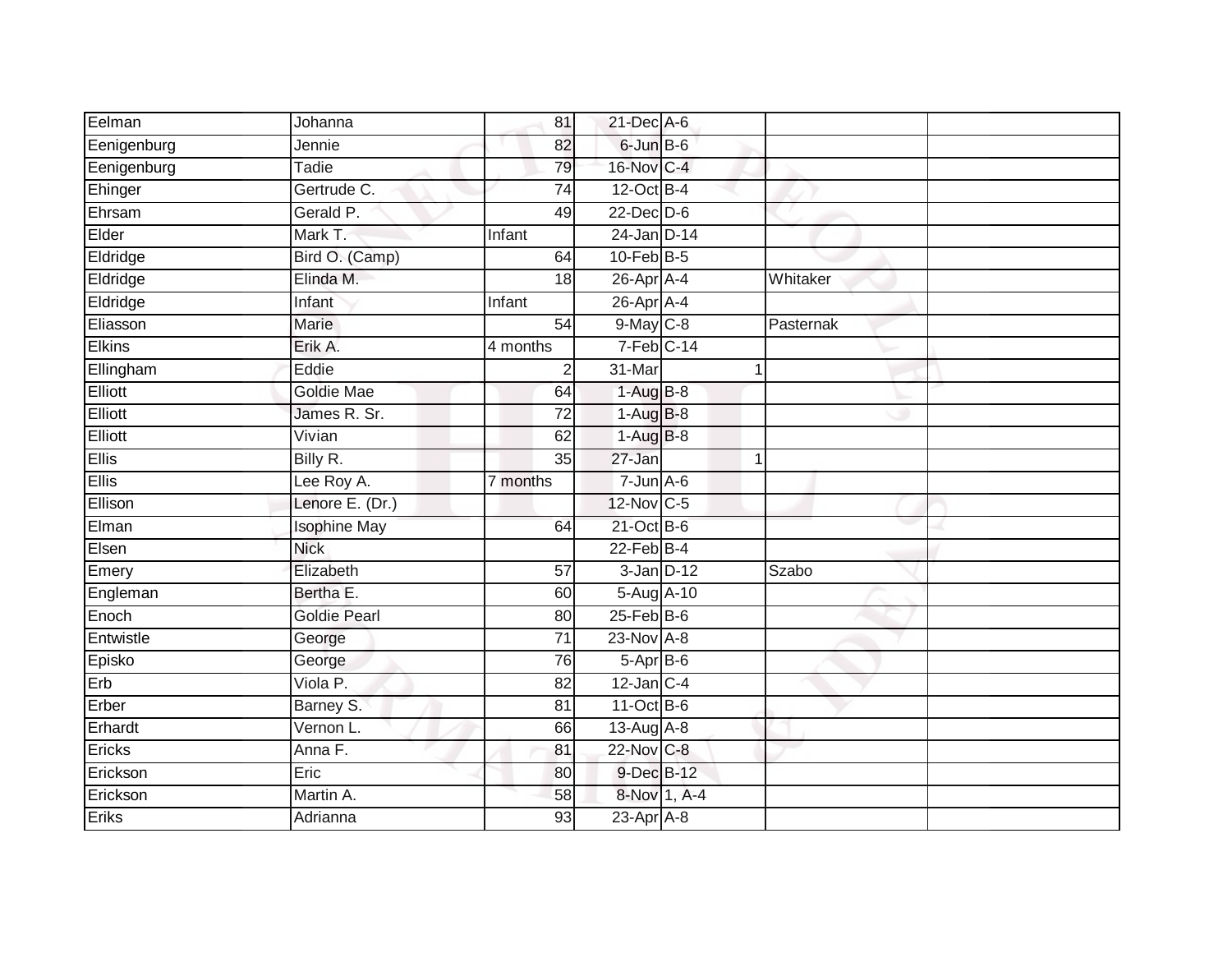| Eriks      | Cornelius G. | 87              | 21-Feb D-15      |            |  |
|------------|--------------|-----------------|------------------|------------|--|
| Eriks      | Garrett      | 71              | 6-Dec A-6        |            |  |
| Eriks      | Martha       | 85              | 8-Jan A-8        |            |  |
| Ernst      | Lena M.      | 88              | $19$ -Feb $B$ -6 |            |  |
| Ernst      | Regina F.    | $\overline{70}$ | 3-Feb B-10       |            |  |
| Ervin      | Edward C.    | 58              | $16$ -Aug B-8    |            |  |
| Ervin      | Ophelia      | 54              | 8-Apr D-8        |            |  |
| Esboldt    | Lillian M.   | 63              | $17 - Jun$ B-8   |            |  |
| Esola      | Edward       | 80              | $7-Sep$ $C-6$    |            |  |
| Essenberg  | Jacob        | 81              | $3$ -Jan $D-12$  |            |  |
| Esterhay   | Julia K.     | 70              | 13-Jun A-16      |            |  |
| Estudillo  | Feliciano    | 76              | 31-Aug B-5       |            |  |
| Evanoff    | Michael      | 84              | 16-Sep B-8       |            |  |
| Evans      | Ernie L.     | 35              | 16-Feb A-4       |            |  |
| Evans      | Helen        | 55              | 3-Feb B-10       |            |  |
| Evans      | Rhonda       | 9 months        | 31-Aug B-5       |            |  |
| Evanson    | Rose         | 78              | 24-Jan D-14      |            |  |
| Fabian     | Martin J.    | 42              | 15-Sep A-10      |            |  |
| Fadden     | Grace D.     | 61              | 13-Dec A-6       |            |  |
| Fairbairn  | Margaret     | 65              | $25$ -Apr $C-8$  |            |  |
| Falk       | Lillie S.    | 74              | 22-Oct C-6       |            |  |
| Farmer     | Mary Irene   | 76              | $17 - Jun$ B-8   |            |  |
| Farster    | Lottie B.    | 77              | $28$ -Jun $B-4$  |            |  |
| Fasiang    | Louis Sr.    | 70              | $26$ -Jul B-8    |            |  |
| Fassoth    | Nancy L.     | $\overline{22}$ | $4$ -Jul $B-4$   | Scepkowski |  |
| Faughn     | Frank        | 85              | $4$ -May B-6     |            |  |
| Fedak      | Mary         | 83              | $15-Nov$ $A-8$   |            |  |
| Feeney     | Mary         | 62              | 26-May C-7       |            |  |
| Feigenbaum | Julius       | 68              | $14-Feb$ $D-8$   |            |  |
| Fein       | Rose A.      | 73              | 20-Apr B-4       | Helfer     |  |
| Feinberg   | Harry        | 67              | 21-Dec A-6       |            |  |
| Felix      | Lyman T.     | 65              | 17-Nov C-4       |            |  |
|            |              |                 |                  |            |  |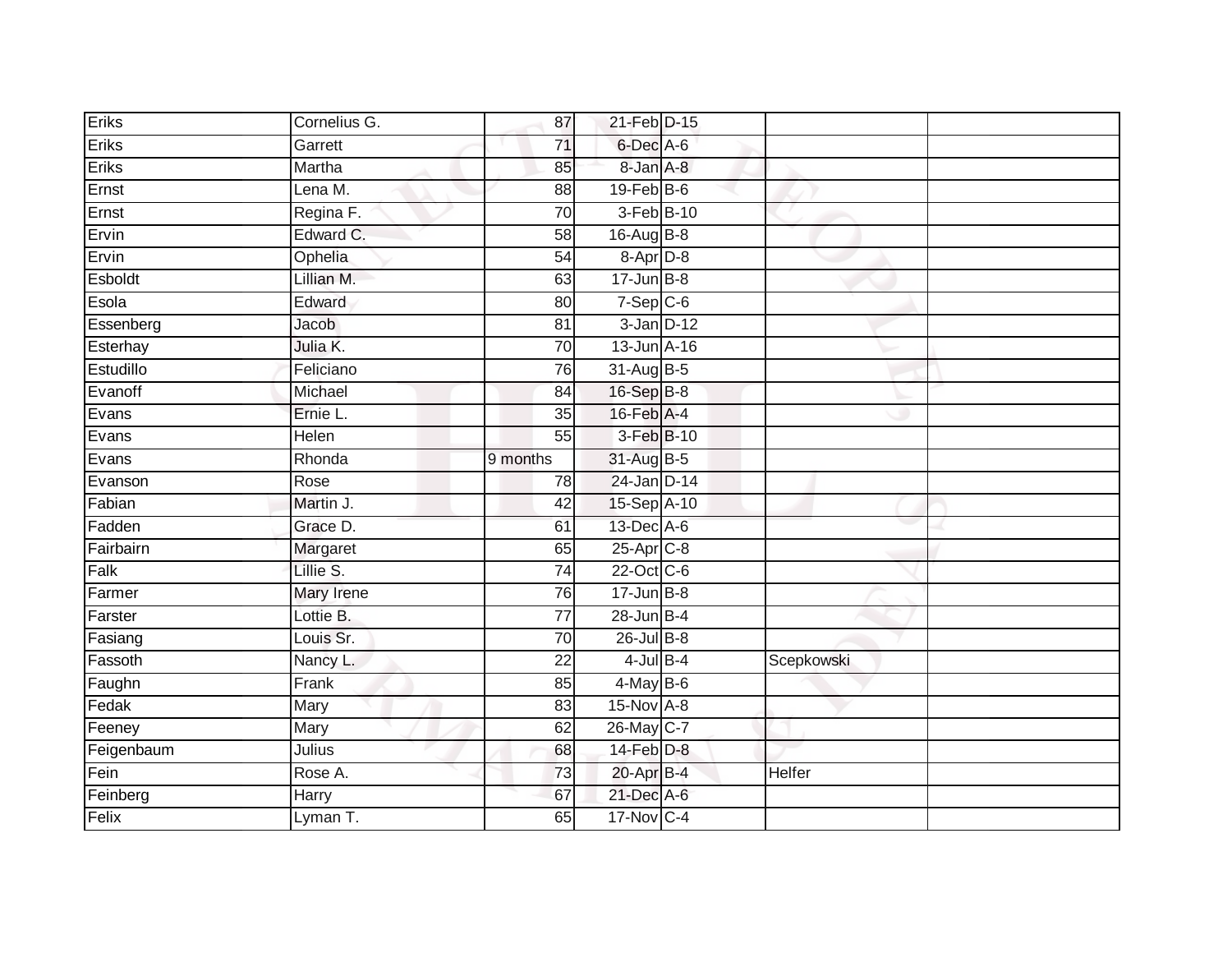| Felton   | Clifford           | 34              | 21-Mar          | 1              |         |
|----------|--------------------|-----------------|-----------------|----------------|---------|
| Felton   | Clifford R.        | 33              | 26-Apr A-4      |                |         |
| Fentress | Ray Sr.            | $\overline{72}$ | 28-Mar G-6      |                |         |
| Ference  | Guy C.             | 19              | 29-Sep B-4      |                |         |
| Ference  | Matilda (Tillie)   | $\overline{73}$ | 3-Feb B-10      |                |         |
| Ferguson | Newton E.          | 61              | 11-Oct B-6      |                |         |
| Fesler   | William J.         | $\overline{78}$ | $20$ -Apr $B-4$ |                |         |
| Fett     | Charles            | 81              | $3-MayB-4$      |                |         |
| Fett     | Michael J.         | 31              | 22-Jan          | 1              |         |
| Ficht    | Leonard P.         | 39              | $7$ -May $B-3$  |                |         |
| Ficht    | Stephen S.         | 71              | $3$ -Jan $D-12$ |                |         |
| Fiegle   | Eleanor H.         | 61              | 28-Apr A-10     |                |         |
| Fiegle   | Wilford E.         | 53              | 16-Mar B-3      |                |         |
| Field    | Anson L.           | 91              | 28-Apr A-10     |                |         |
| Fields   | Elsie E.           | 60              | $2$ -Nov $B-4$  |                |         |
| Fields   | Terry              | 11              | 28-Dec          | 1              |         |
| Fields   | Verlie R.          | 67              | 25-Mar D-2      |                |         |
| Fiene    | Nora K.            | 59              | $13$ -Jan B-6   |                | Pickett |
| Fifield  | Mary Eva           | 85              | $2$ -May $D-16$ |                |         |
| Fignar   | Leonar B.          | 49              | $5-AprB-6$      |                | Gloza   |
| Filan    | James W.           |                 | $15$ -Jun B-4   |                |         |
| Filas    | Albert G. (Rudy)   | 53              |                 | 18-Mar 1, B-10 |         |
| Fileccia | Jack               | 60              | 23-Mar A-4      |                |         |
| Filipiak | Anthony A.         | 74              | 10-Jan A-20     |                |         |
| Filipiak | Victoria           | 86              | 10-Mar B-8      |                |         |
| Finke    | Donald D.          | 29              | $3$ -Jan $D-12$ |                |         |
| Finke    | Ruth M.            | 54              | 30-Jun B-4      |                |         |
| Firme    | Helen F.           | 63              | 26-May C-7      |                |         |
| Fischer  | <b>Anna Martha</b> | 90              | $24$ -May B-6   |                |         |
| Fischer  | Leo $C$ .          | 65              | $4$ -Jan $B-7$  |                |         |
| Fish     | Henry M.           | 59              | 14-Oct A-10     |                |         |
| Fisher   | Alice Bertha       |                 | 29-Dec D-4      |                |         |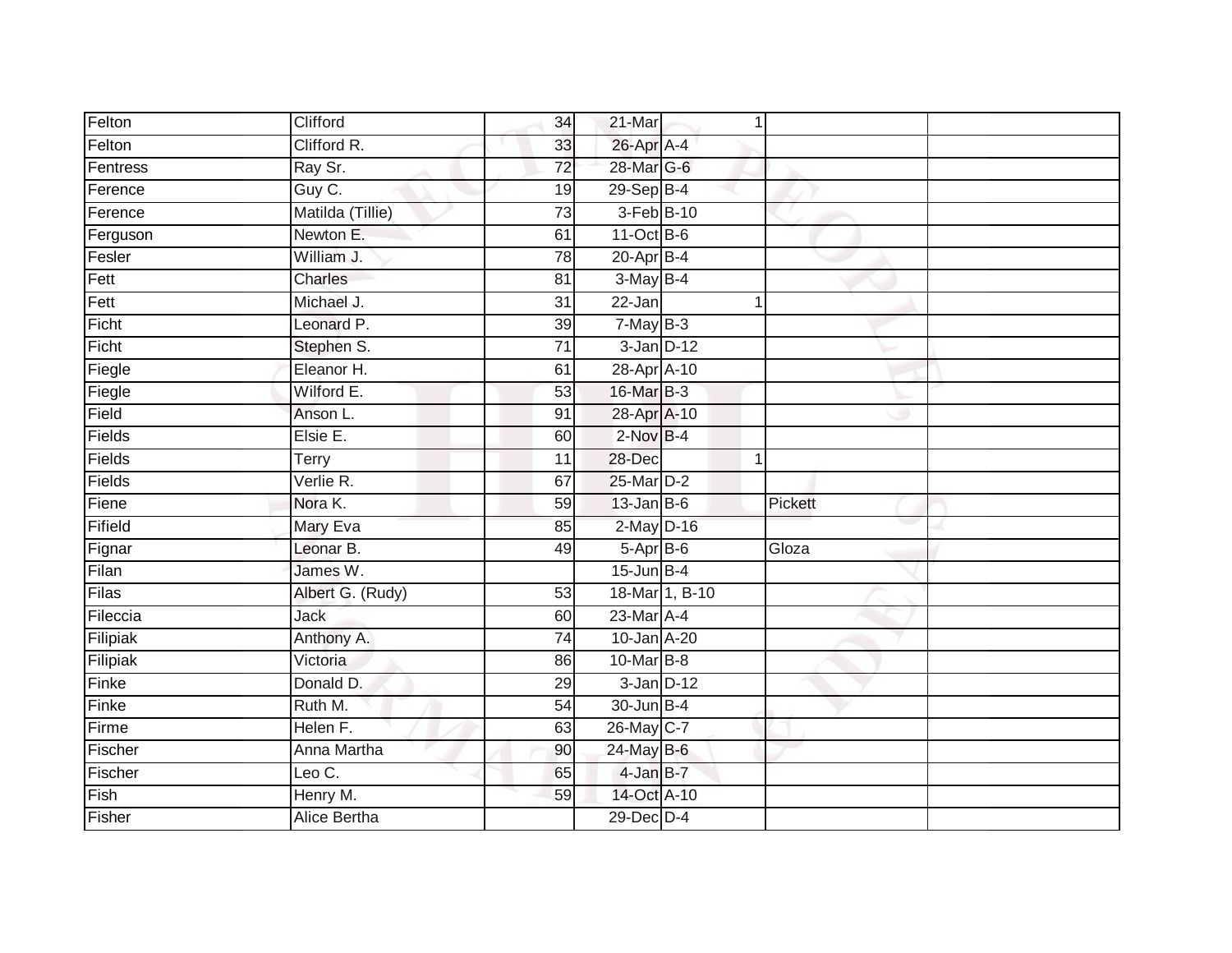| Fisher        | Frances D.            | 88                      | $29$ -Jan $A$ -6 |        |  |
|---------------|-----------------------|-------------------------|------------------|--------|--|
| Fisher        | Ralph                 | 64                      | $4-FebA-6$       |        |  |
| Fisher        | Scott                 | 9                       | 29-Jun B-6       |        |  |
| Fitzpatrick   | Iceleaner             | $\overline{72}$         | 10-Oct D-12      |        |  |
| Flagg         | <b>Betty Jane</b>     | 41                      | $15$ -Feb $B$ -6 |        |  |
| Flaherty      | Lawrence A. Jr. (Dr.) |                         | 10-May $B-4$     |        |  |
| Flannigan     | <b>Brad</b>           | 10                      | 7-May            |        |  |
| Flannigan     | $\overline{C}$ athy   | 13                      | 7-May            |        |  |
| Flannigan     | Dennis                | 18                      | 7-May            |        |  |
| Flannigan     | Donald                | 36                      | 7-May            |        |  |
| Flannigan     | Ruth Ann              | 16                      | 7-May            |        |  |
| Flannigan     | Wilma                 | 36                      | 7-May            |        |  |
| Flegal        | Carl F.               | 79                      | 9-Feb B-3        |        |  |
| Fleming       | Glen T.               | 46                      | 2-May D-16       |        |  |
| Fleming       | Kenneth A.            | 63                      | 10-Jan A-20      |        |  |
| Fleszewski    | John F.               | $\overline{57}$         | 8-Jun B-6        |        |  |
| Fletcher      | Wendy E.              | 18                      | 22-Feb 1, B-4    |        |  |
| Flint         | Eva                   | 78                      | 30-May C-7       |        |  |
| Flint         | George E.             | 85                      | $22$ -Dec $D-6$  |        |  |
| Flitar        | Sam                   | 62                      | 23-Aug A-8       |        |  |
| Florence      | Rosie                 | 39                      | 4-Nov C-6        | Upshaw |  |
| <b>Flores</b> | Alfredo               | $\overline{27}$         | $6$ -Oct $C$ -8  |        |  |
| Flores        | Elena                 | 61                      | 17-Mar B-6       |        |  |
| Flores        | Roberto Sr.           | 42                      | 22-Apr A-10      |        |  |
| Florschutz    | Reinhilde C.          | 69                      | $11$ -Jun $A$ -6 |        |  |
| Fodor         | Lydia                 | $\overline{87}$         | 18-Feb B-10      |        |  |
| Foisy         | Gay                   | $\overline{41}$         | 12-Mar C-5       |        |  |
| Foley         | Earl A.               | 77                      | $10$ -Feb $B$ -4 |        |  |
| Fonseca-Ramos | Remigio               | 62                      | 7-Nov D-12       |        |  |
| Forauer       | Mary J.               | 91                      | $14$ -Apr $F-8$  |        |  |
| Ford          | James F.              | 31                      | 30-Apr B-4       |        |  |
| Ford          | James Robert          | $\overline{\mathbf{3}}$ | 30-Apr B-4       |        |  |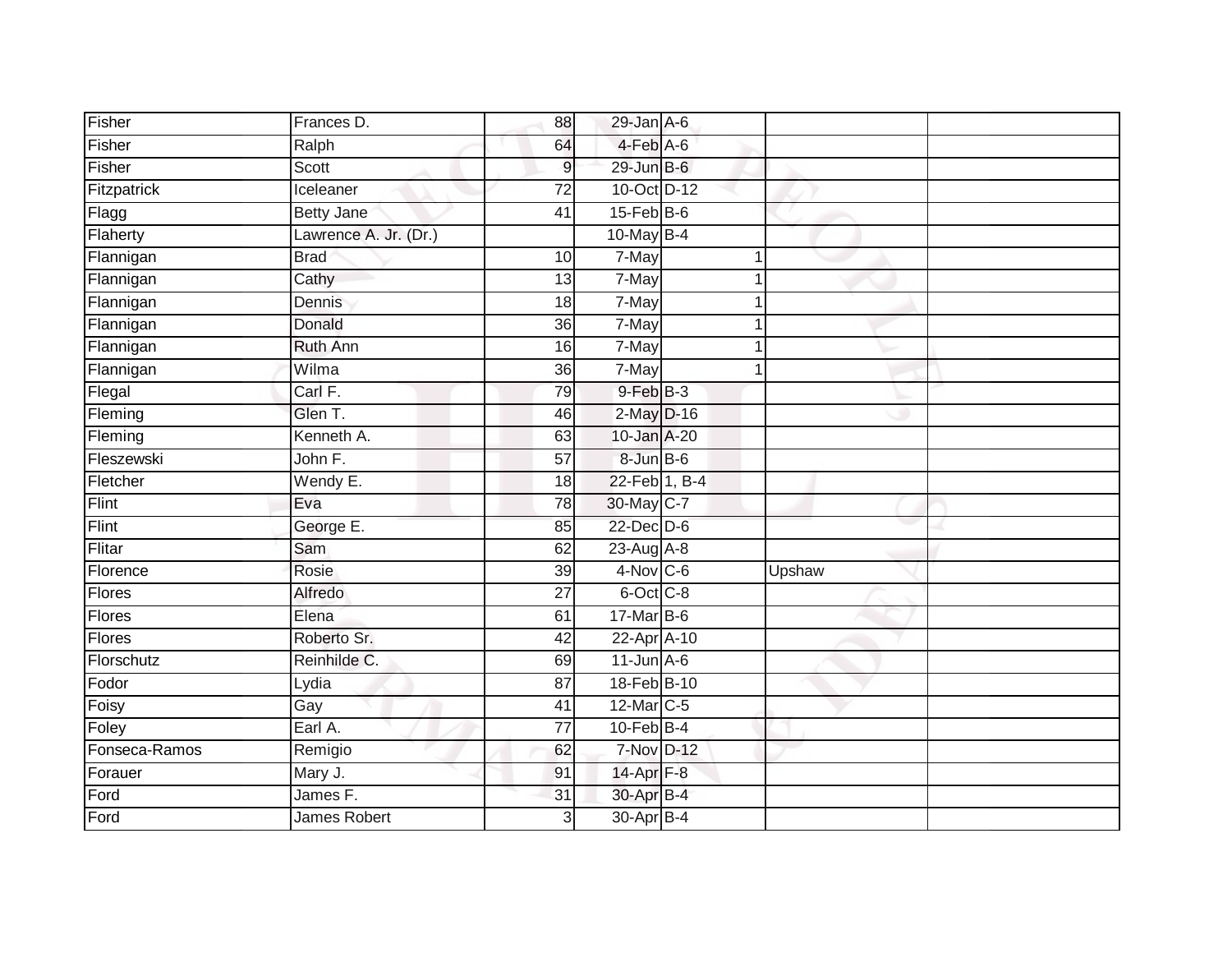| Ford          | Janet Ann            | 5 <sup>1</sup>  | 30-Apr B-4             |               |              |  |
|---------------|----------------------|-----------------|------------------------|---------------|--------------|--|
| Ford          | John Edward          | 5 months        | 30-Apr B-4             |               |              |  |
| Ford          | <b>June Marie</b>    | 6               | 30-Apr B-4             |               |              |  |
| Ford          | Michael B. (Sgt.)    | $\overline{21}$ | $8-$ Sep $B-6$         |               |              |  |
| Ford          | Richard W. (Lt.)     | $\overline{25}$ | 29-Mar C-4             |               |              |  |
| Ford          | <b>Shelby Lee</b>    | 62              | 25-Jul D-12            |               |              |  |
| Foreman       | Lillian E.           | 68              | $15$ -Jun B-4          |               |              |  |
| Forsberg      | David Cifford        | 62              | $7-Sep$ C-6            |               |              |  |
| Forstka       | Catherine            |                 | $7 - Jun$ A-6          |               |              |  |
| Forsythe      | Ruth M.              | 47              | $14$ -Jun A-4          |               |              |  |
| Forsythe      | William G.           | 49              | $6 - Apr$ $A - 6$      |               |              |  |
| Forszt        | Mary                 | 90              | 19-Oct B-4             |               |              |  |
| Fortson       | James                | 63              | 14-Apr $F-8$           |               |              |  |
| Fortune       | Joseph A.            | 56              | 30-May C-7             |               |              |  |
| Foss          | Vernon H.            | 56              | $11$ -Jan B-6          |               |              |  |
| Foster        | Robert Wayne         |                 | 17-Sep A-8             |               |              |  |
| Fout          | <b>Suzie</b>         | 39              | $2$ -Feb $C-3$         |               |              |  |
| Fouty         | Russell H.           | 67              |                        | $2-AprA-10$   |              |  |
| Fowler        | G. W. (Buzz)         | 66              | 29-Oct B-6             |               |              |  |
| Fox           | Harold Lee (Corky)   | 18              |                        | 13-Oct 1, C-9 |              |  |
| Fox           | <b>Timothy Allan</b> | 22              | $23$ -Feb $C$ -6       |               |              |  |
| Francis       | Frank (Franciski)    | 61              | 14-Sep B-7             |               |              |  |
| Franco        | Rafaela              |                 | $11$ -Jul $B-6$        |               |              |  |
| Frank         | Joseph G.            | 74              | 18-Jul D-10            |               |              |  |
| Frankenfield  | Frederick A.         | 53              | 16-Nov C-4             |               |              |  |
| Frankenhauser | Raymond F.           | $\overline{72}$ | $20 - Jan$ $B-10$      |               |              |  |
| Frankiewicz   | Frank F. (Fritz)     | 53              | 1-Mar A-4              |               |              |  |
| Frankland     | George M.            | 66              | 29-Mar C-4             |               |              |  |
| Franklin      | Patricia Ann         | 22              | 18-Apr <sup>D-12</sup> |               | <b>Artis</b> |  |
| Frankovich    | Amy J.               | 53              | 14-Mar C-12            |               |              |  |
| Freeburn      | Wanda V.             | 56              | 7-May B-3              |               | Waskelo      |  |
| Freedman      | Fannie               | 66              | $1$ -Jun $A-12$        |               |              |  |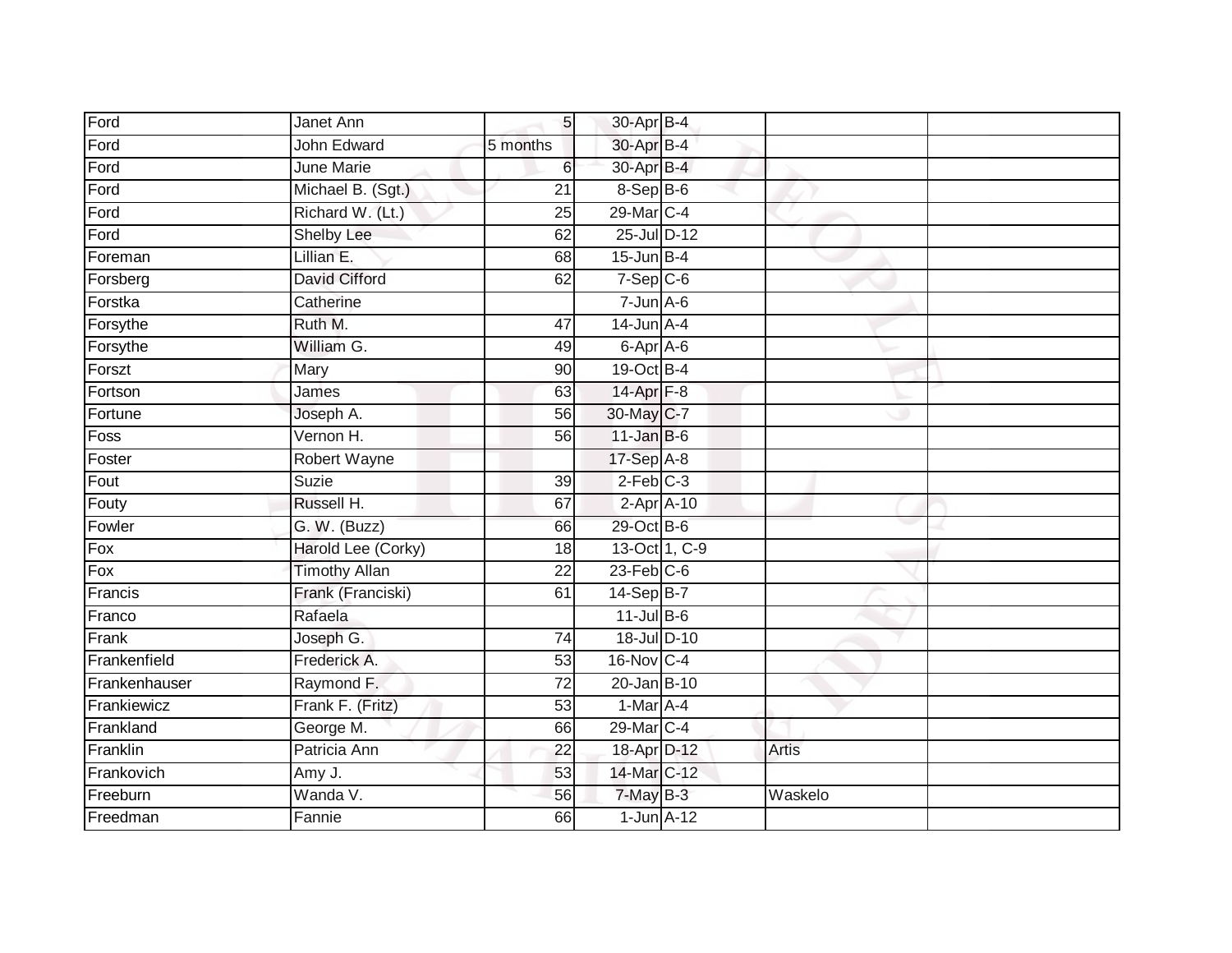| Freeman       | Louise             | 58              | 20-Jun B-10     |             |                                  |
|---------------|--------------------|-----------------|-----------------|-------------|----------------------------------|
| Freudenreich  | Gladys             | 80              | 7-Mar C-15      |             |                                  |
| Fricke        | Jeanette Bruce     | 49              | 4-Jun B-10      |             |                                  |
| Frisk         | David O.           | 76              | $7$ -Jul $C$ -4 |             |                                  |
| Fritts        | Clement A.         | 62              | $7$ -Apr $F-2$  |             |                                  |
| Fritz         | Jennie             | 83              | $6$ -Aug $B$ -6 |             |                                  |
| Frolik        | Myra Ann           | 85              | 5-Oct B-8       |             |                                  |
| Fronek        | Thomas A.          | 63              | 26-Dec C-6      |             |                                  |
| Fuehrmeyer    | Carolyn Mae        | 37              | 16-Jul A-12     |             |                                  |
| Fuehrmeyer    | Fred J.            | 83              | $7 - Jun$ A-6   |             |                                  |
| Fundyk        | Steven             | 77              | $25$ -Jun $B-8$ |             |                                  |
| Funston       | Nina A.            | $\overline{72}$ | 12-Aug B-4      |             |                                  |
| Fuqua         | Lawrence           | 62              | 25-Jul D-12     |             |                                  |
| Furlan        | Dianna             | 22              | 13-Dec          | $\mathbf 1$ |                                  |
| Furmankiewicz | Frank              | 78              | $1$ -Jul $B$ -6 |             |                                  |
| Gabor         | John Jr.           | 64              | 14-Nov E-8      |             |                                  |
| Gaborov       | Lena               | $\overline{78}$ | 4-Nov C-6       |             |                                  |
| Gabovitch     | Carl               | 75              | 14-Sep B-7      |             |                                  |
| Gabrys        | Joseph S.          | 50              | 16-Aug B-8      |             |                                  |
| Gadzala       | Michael J.         | 61              | $1$ -Dec $D-8$  |             |                                  |
| Gaffney       | George R.          | 52              | $27$ -Apr $B-4$ |             |                                  |
| Gaines        | Robert             | 60              | $9-Aug$ $A-8$   |             |                                  |
| Gajewski      | Albert             | 71              | $24$ -Jun B-4   |             |                                  |
| Gajos         | Jozefa             | 85              | $20-Sep$ B-9    |             |                                  |
| Galiano       | Mary Ann           | 53              | 26-Oct A-4      |             |                                  |
| Galik         | Louis              | $\overline{72}$ | 15-Apr D-2      |             |                                  |
| Gall          | George             | 79              | $5-Nov$ B-6     |             |                                  |
| Gallucci      | Anna Marie         |                 | $1-Feb$ $A-4$   | DeLeo       |                                  |
| Gallucci      | Frank              | 76              | 21-Feb D-15     |             |                                  |
| Galvan        | Rudolph Sr. (Rudy) | 35              | 2-Aug 1, A-4    |             | Picture of incident<br>included. |
| Gambini       | Josephine          | 54              | $12$ -May $B-6$ |             |                                  |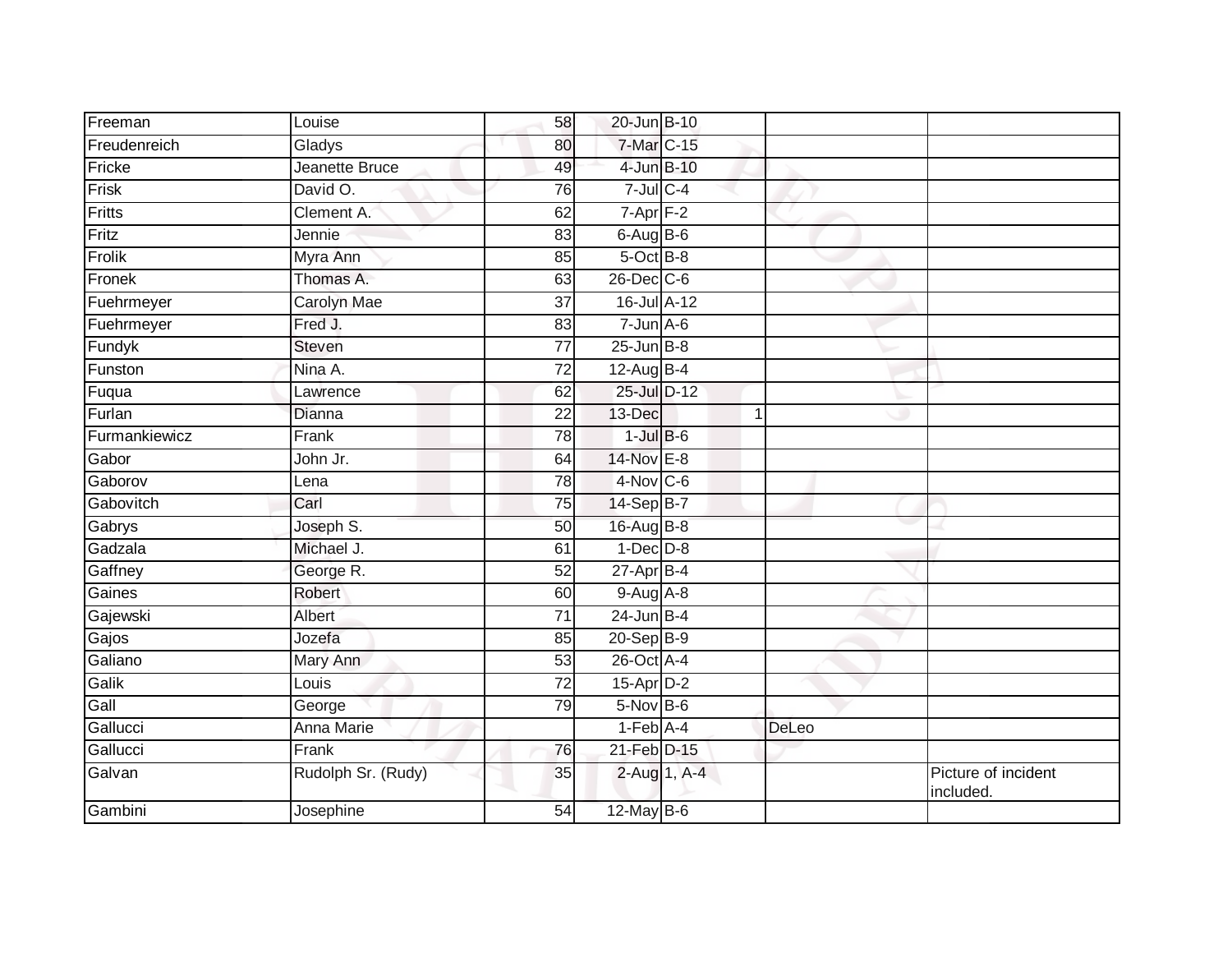| Gammon    | James          | 82              | 15-Sep A-10      |   |  |
|-----------|----------------|-----------------|------------------|---|--|
| Gapsewicz | <b>Bennie</b>  | 59              | $1$ -Oct B-8     |   |  |
| Garbacik  | Edward         | 45              | 17-Oct D-10      |   |  |
| Garcia    | Albert         | 16              | $1-Feb$ A-4      |   |  |
| Garcia    | Candelario Sr. | $\overline{51}$ | 31-Oct B-4       |   |  |
| Garcia    | Jesse R.       | 53              | 18-Mar B-10      |   |  |
| Gardner   | Thomas S.      | 8               | 28-Oct 1, B-6    |   |  |
| Garr      | Fred J.        | 68              | $6$ -Jun $B$ -6  |   |  |
| Garriott  | Mae            | 85              | $19$ -Feb $B$ -6 |   |  |
| Garrison  | Douglas        | 14              | 28-Dec           | 1 |  |
| Garrison  | Kenneth        | 12              | 28-Dec           |   |  |
| Garrity   | John L.        | 50              | 26-Mar A-12      |   |  |
| Gartner   | Leo C.         | 71              | 26-Feb A-8       |   |  |
| Garvey    | Anthony J.     | 71              | 4-May 1, B-6     |   |  |
| Gaspar    | John           | $\overline{77}$ | 15-Dec B-5       |   |  |
| Gauglitz  | Max            | 71              | 15-Sep A-10      |   |  |
| Gavit     | John W. (Jack) | $\overline{51}$ | 23-Mar A-4       |   |  |
| Gawronski | Anthony S.     | $\overline{72}$ | $7 - Jan A - 6$  |   |  |
| Gaynor    | Leo J.         | $\overline{77}$ | 15-Mar B-6       |   |  |
| Gaza      | <b>Barath</b>  | $\overline{54}$ | 25-Mar D-2       |   |  |
| Gazda     | Barbara I.     | $\overline{73}$ | 5-Dec D-16       |   |  |
| Gearring  | Denver         | 61              | 20-May B-8       |   |  |
| Gediga    | Mary J.        | 76              | $17 - Dec$ E-8   |   |  |
| Geeve     | Henry          | 76              | 15-Aug B-8       |   |  |
| Gehring   | Lois Anne      | 49              | $20$ -Oct B-8    |   |  |
| Gehrke    | Arthur A.      | 63              | 30-May C-7       |   |  |
| Gehrke    | Meta L.        | $\overline{74}$ | 29-Apr B-4       |   |  |
| Geiger    | William        | 67              | $6$ -Jul $B-4$   |   |  |
| Geisen    | L. Edward      | 85              | 18-Jan A-6       |   |  |
| Gelalya   | Joseph         | 89              | $11$ -Jul $B$ -6 |   |  |
| Gellersen | Rose E.        | 76              | 15-Oct A-6       |   |  |
| Genardo   | James          | 76              | 24-Jan D-14      |   |  |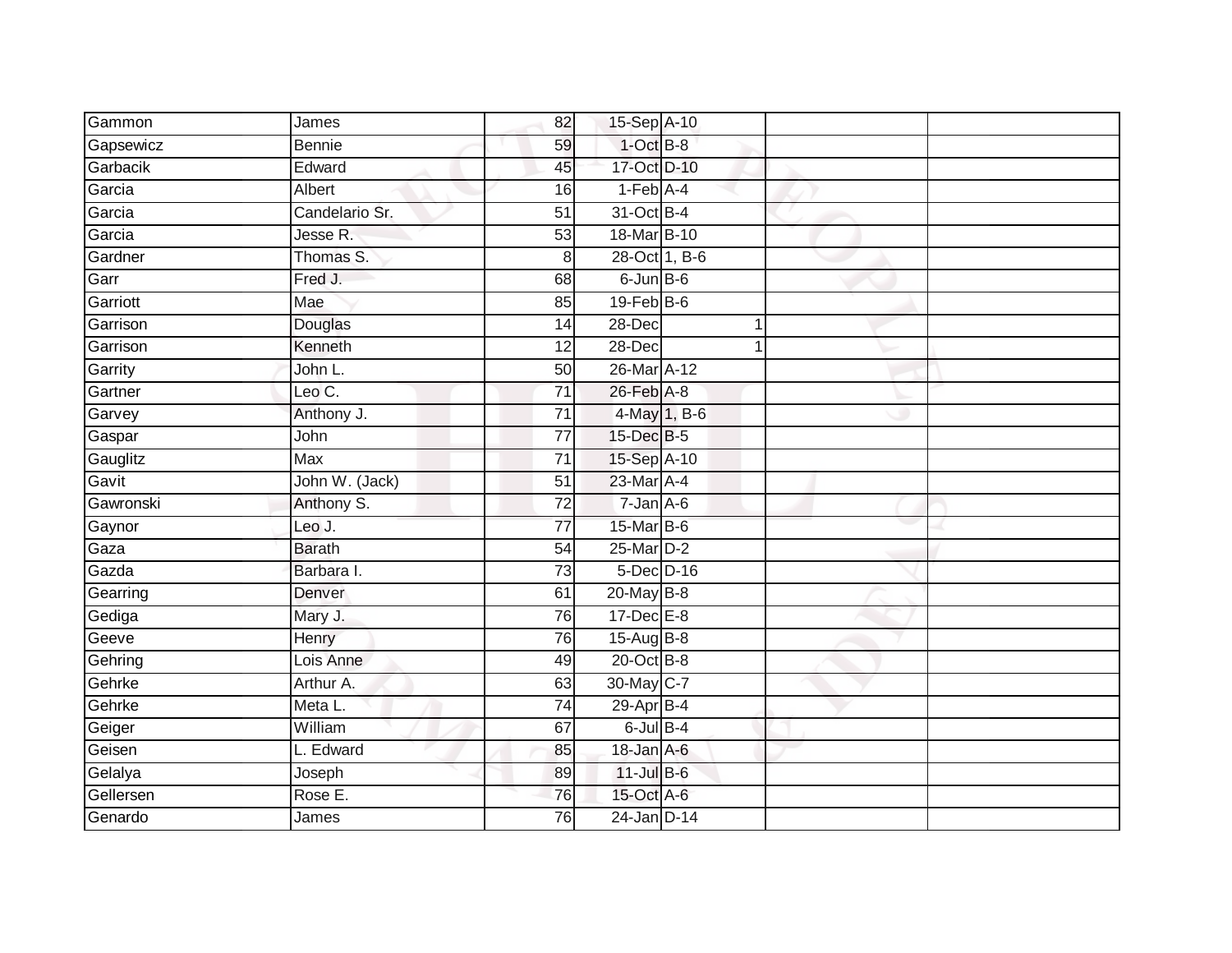| George     | Alvin D.            | 86              | 22-Mar A-8             |       |  |
|------------|---------------------|-----------------|------------------------|-------|--|
| Georgevich | Marija              | 85              | 29-Jun B-6             |       |  |
| Gerak      | Michael             | 83              | 23-Aug A-8             |       |  |
| Gerber     | Edith M.            | 75              | 22-Aug B-4             |       |  |
| Gerometta  | Joseph G.           | 60              | 7-Mar C-14             |       |  |
| Geros      | Alexandra           | 83              | 29-Mar C-4             |       |  |
| Getz       | George H.           | 73              | $24-Sep$ C-6           |       |  |
| Getzlaff   | Rose                | 83              | $2$ -May $D-16$        |       |  |
| Gevirtz    | Madeline J.         |                 | $1$ -Jun $A-12$        |       |  |
| Geyer      | Minnie (Peggy)      | 82              | 16-Apr A-8             |       |  |
| Gibbs      | Annie B.            |                 | $1-Nov$ C-5            |       |  |
| Gibbs      | Eugene Jr.          | $\overline{51}$ | $24$ -Feb $B-8$        |       |  |
| Gibbs      | Ira Eugene (Pfc.)   | 20              | $13$ -Jan B-6          |       |  |
| Gifford    | Grace               | 75              | $21$ -Nov $B-6$        |       |  |
| Gil        | Margarita           | 50              | 29-Nov B-4             |       |  |
| Giles      | <b>Betty Sharon</b> | 39              | 17-Mar B-6             | Jones |  |
| Gillam     | Ralph Joseph        | $\overline{33}$ | 26-Oct A-4             |       |  |
| Gillem     | Fred J. Jr.         | 60              | 4-Aug B-17             |       |  |
| Gillespie  | Otis Eugene         | 37              | 6-Dec A-6              |       |  |
| Gillham    | Albert D.           | 32              | $3-Aug$ <sub>C-4</sub> |       |  |
| Gillis     | Robert R.           | 90              | $1-AprB-8$             |       |  |
| Gilsinger  | Gene A.             | $\overline{31}$ | $14-Apr$ F-8           |       |  |
| Gima       | Andrew Sr.          | 83              | 5-Mar A-10             |       |  |
| Ginalski   | John (Chief)        | 68              | $4$ -May B-6           |       |  |
| Givel      | Anna                | 84              | 13-May A-10            |       |  |
| Glass      | rose                | 82              | $1-Mar A-4$            |       |  |
| Glaze      | Pauline G.          | 50              | $19$ -Jul $A$ -6       |       |  |
| Gledhill   | Ellen V.            | 82              | 23-May F-8             |       |  |
| Glenn      | Fern                | 52              | $4-Nov$ C-6            |       |  |
| Glowacki   | Vincentyna          |                 | 15-Nov A-8             |       |  |
| Gloza      | Adeline M.          | 61              | 27-Apr B-4             |       |  |
| Glucksman  | Marylee             | 43              | $22$ -Jun $B-3$        |       |  |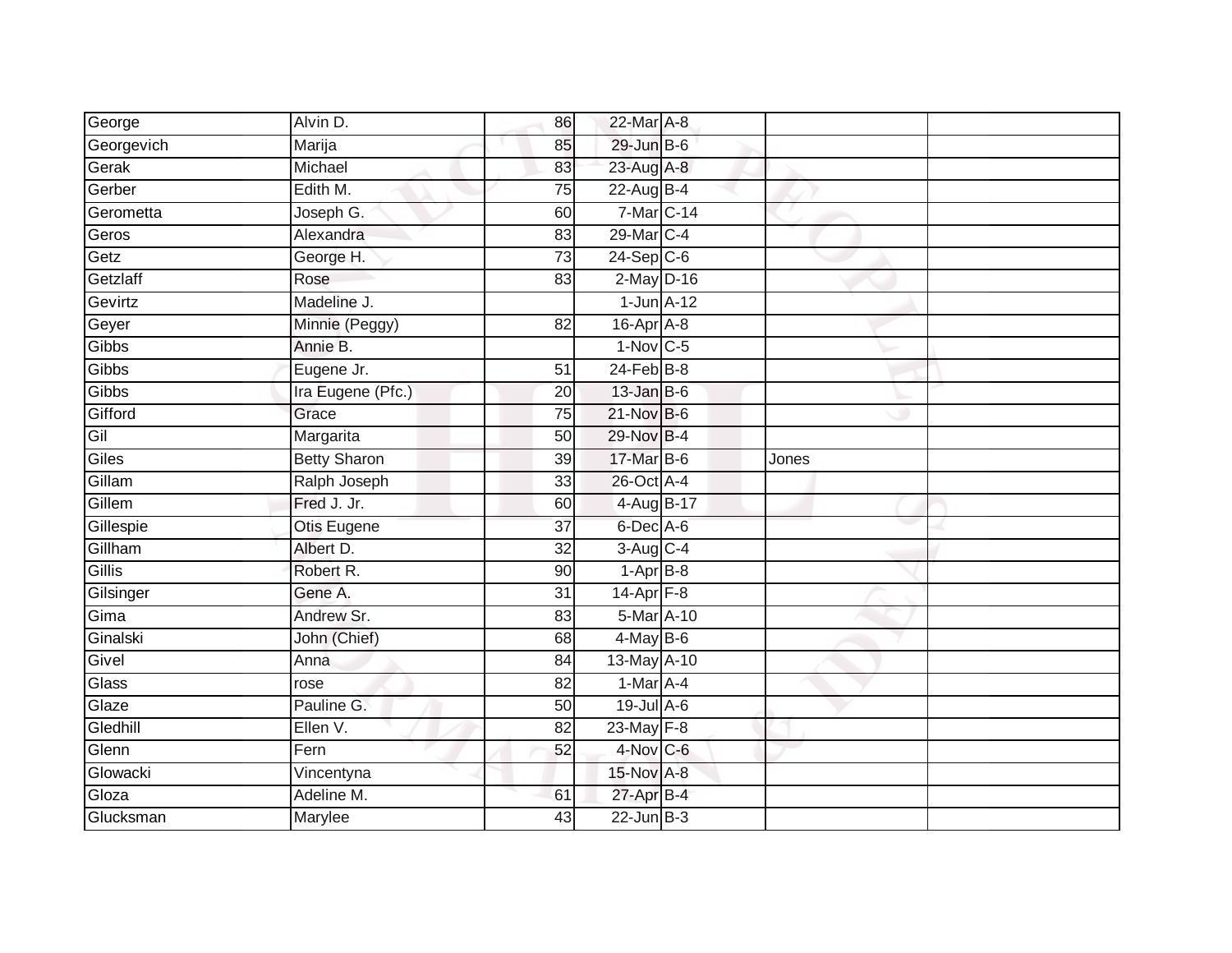| Gmerek      | Frank                 | 60              | 8-Dec B-10       |             |  |
|-------------|-----------------------|-----------------|------------------|-------------|--|
| Gnajek      | Stanley J.            | 51              | 14-Jun A-4       |             |  |
| Gober       | John                  | 69              | 21-May D-5       |             |  |
| Goehringer  | Henry F.              | 80              | 8-Jan A-8        |             |  |
| Goffos      | Peter                 | $\overline{82}$ | $5$ -Jan $C-4$   |             |  |
| Goginsky    | M. Bernadine (Sister) | 22              | 25-Aug B-9       |             |  |
| Gojdos      | Frank                 | $\overline{53}$ | 3-Oct D-10       |             |  |
| Golab       | John                  |                 | 14-Apr $F-8$     |             |  |
| Golan       | Mary                  | 95              | $29$ -Jun B-6    |             |  |
| Goldys      | John                  | 84              | 6-Apr A-6        |             |  |
| Golembieski | Mary                  | 89              | $27 - Dec$ B-4   |             |  |
| Gollner     | <b>Beatrice</b>       | 73              | 10-Aug B-4       |             |  |
| Golon       | William R.            | 62              | 3-May B-4        |             |  |
| Golubiewski | Walter D.             | 15              | 18-Mar B-10      |             |  |
| Golumbeck   | Charles (Bill)        | $\overline{71}$ | 12-Nov C-5       |             |  |
| Gomez       | Ignacio               | 62              | $11$ -Jun $A$ -6 |             |  |
| Gonzales    | Robert Jr.            | 23              | $13-Oct$         | $\mathbf 1$ |  |
| Gonzalez    | Andrea                | 48              | 19-Mar B-3       |             |  |
| Gonzalez    | Filipe B.             | 52              | 23-Nov A-8       |             |  |
| Gonzalez    | Rosalinda             | 19              | $1-Oct$ B-8      |             |  |
| Goodwin     | Arthur                | 81              | 11-Mar $B-4$     |             |  |
| Goodwin     | John L.               | $\overline{34}$ | 3-Mar C-10       |             |  |
| Gootee      | Herbert               | 69              | $19$ -Jan C-4    |             |  |
| Gordon      | Clara W.              | 80              | $19$ -Jan $C-4$  |             |  |
| Gordon      | Gerald B.             | 64              | $3-Sep B-5$      |             |  |
| Gordon      | Sam                   | 63              | 25-Apr C-8       |             |  |
| Gorman      | Damon (Curly)         | 58              | $3-Sep$ B-5      |             |  |
| Gormat      | George                | 38              | 15-Oct           | $\mathbf 1$ |  |
| Gould       | Mariane               | 27              | $14$ -Jan B-4    |             |  |
| Gould       | <b>Raymond Milton</b> | 49              | 27-Dec B-4       |             |  |
| Gouwens     | Tys T.                | 83              | 26-Dec C-6       |             |  |
| Govert      | Frances A.            | 80              | 5-Aug A-10       |             |  |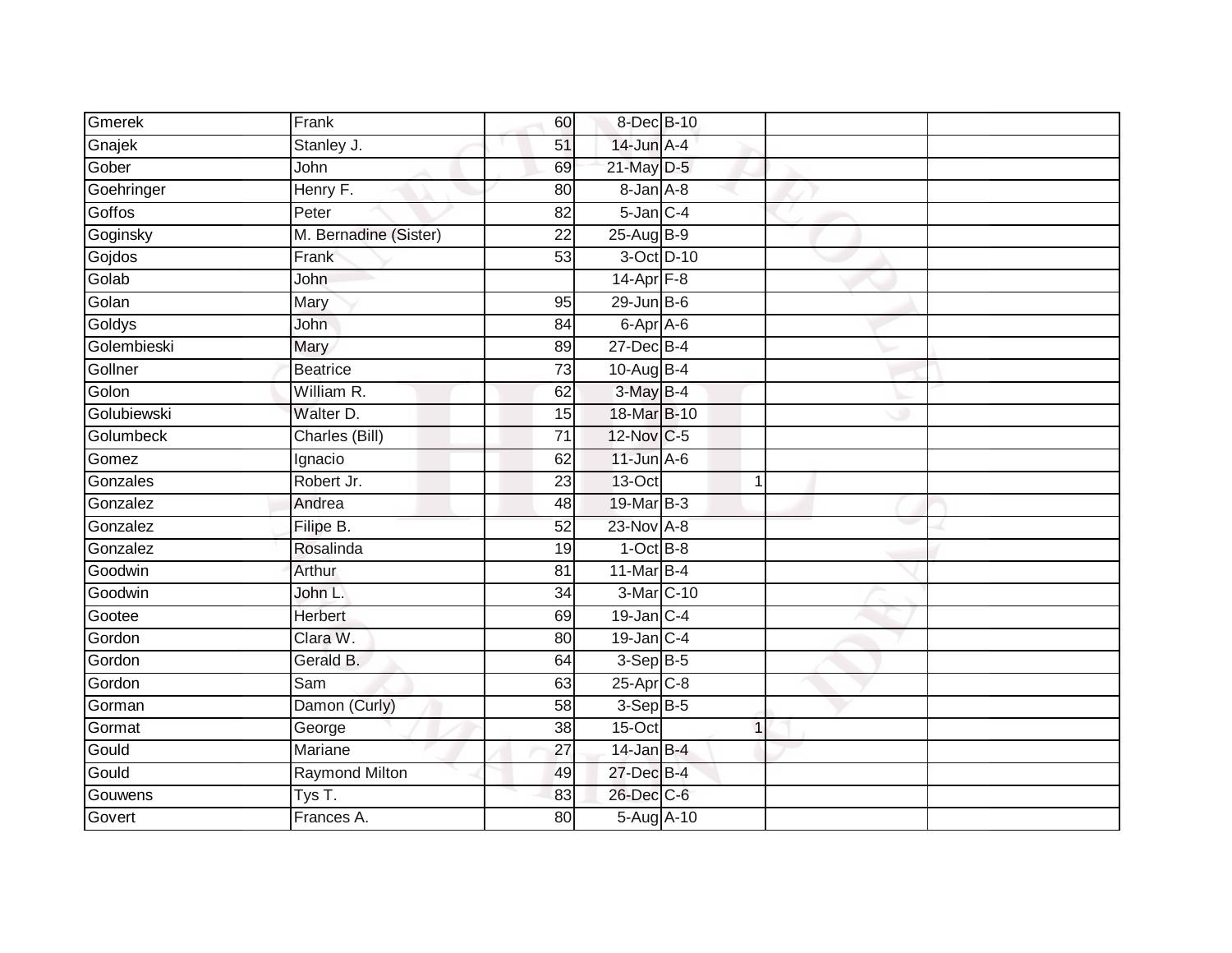| Govert      | Susan C.              | 86              | 10-Oct D-12                 |   |  |
|-------------|-----------------------|-----------------|-----------------------------|---|--|
| Grabara     | Caroline              | 56              | $3$ -Jan $D-12$             |   |  |
| Grabowski   | Helen                 | 56              | 9-Nov C-4                   |   |  |
| Grady       | William A. Jr.        | 52              | 11-Apr B-10                 |   |  |
| Graham      | Pat D.                | 50              | 12-Jul C-5                  |   |  |
| Grambo      | Frances C.            | 74              | 19-Dec C-2                  |   |  |
| Grant       | Clara O.              | 69              | $14$ -Feb $D-8$             |   |  |
| Grant       | Wilma C.              | 71              | $7-Feb$ C-14                |   |  |
| Graper      | Annabelle             | 47              | $4$ -Jul B-4                |   |  |
| Grassel     | Roy                   | 62              | $16$ -Feb $\overline{A}$ -4 |   |  |
| Graves      | Alice I.              | 63              | $12$ -Dec $B$ -6            |   |  |
| Graves      | Arthur C.             | 81              | 15-Sep A-10                 |   |  |
| Graves      | Henry E.              | 83              | 3-Feb B-10                  |   |  |
| Graves      | William W.            | 60              | 5-May E-3                   |   |  |
| Gray        | Deborah               | 20              | 27-Jun B-10                 |   |  |
| Gray        | Floyd L.              | 28              | 10-May                      | 1 |  |
| Gray        | Lenabel               | $\overline{58}$ | 5-Nov B-6                   |   |  |
| Gray        | Mamie E.              | 83              | $17$ -Feb $F-4$             |   |  |
| Grcevic     | Thomas L.             | 51              | 14-Dec A-4                  |   |  |
| Grcevich    | <b>Steve</b>          | 49              | $31$ -Jan B-6               |   |  |
| Gredic      | Joseph                | 86              | 18-Jun C-7                  |   |  |
| Green       | Hazel P.              | $\overline{72}$ | 26-Apr A-4                  |   |  |
| Green       | LeRoy G. Sr.          | 65              | 16-Apr A-8                  |   |  |
| Greer       | Aubrey L.             | 61              | $21$ -Jan B-4               |   |  |
| Greer       | Elmo Lee              | 62              | $2-Sep B-8$                 |   |  |
| Greiner     | Henry J.              | 61              | $17 - Dec$ $E-8$            |   |  |
| Greiner     | <b>Melvin Duane</b>   | $\overline{35}$ | $4$ -May B-6                |   |  |
| Grencik     | Frank G.              | 64              | 31-Mar B-13                 |   |  |
| Grendzinski | Anthony V.            | 63              | $7$ -Jul $C$ -4             |   |  |
| Grenier     | Mary E.               | 97              | 20-May B-8                  |   |  |
| Gresham     | Ruby E.               | 67              | 12-Apr C-4                  |   |  |
| Griffin     | <b>Charles Edward</b> | $\overline{21}$ | $12$ -Jan $ C-4 $           |   |  |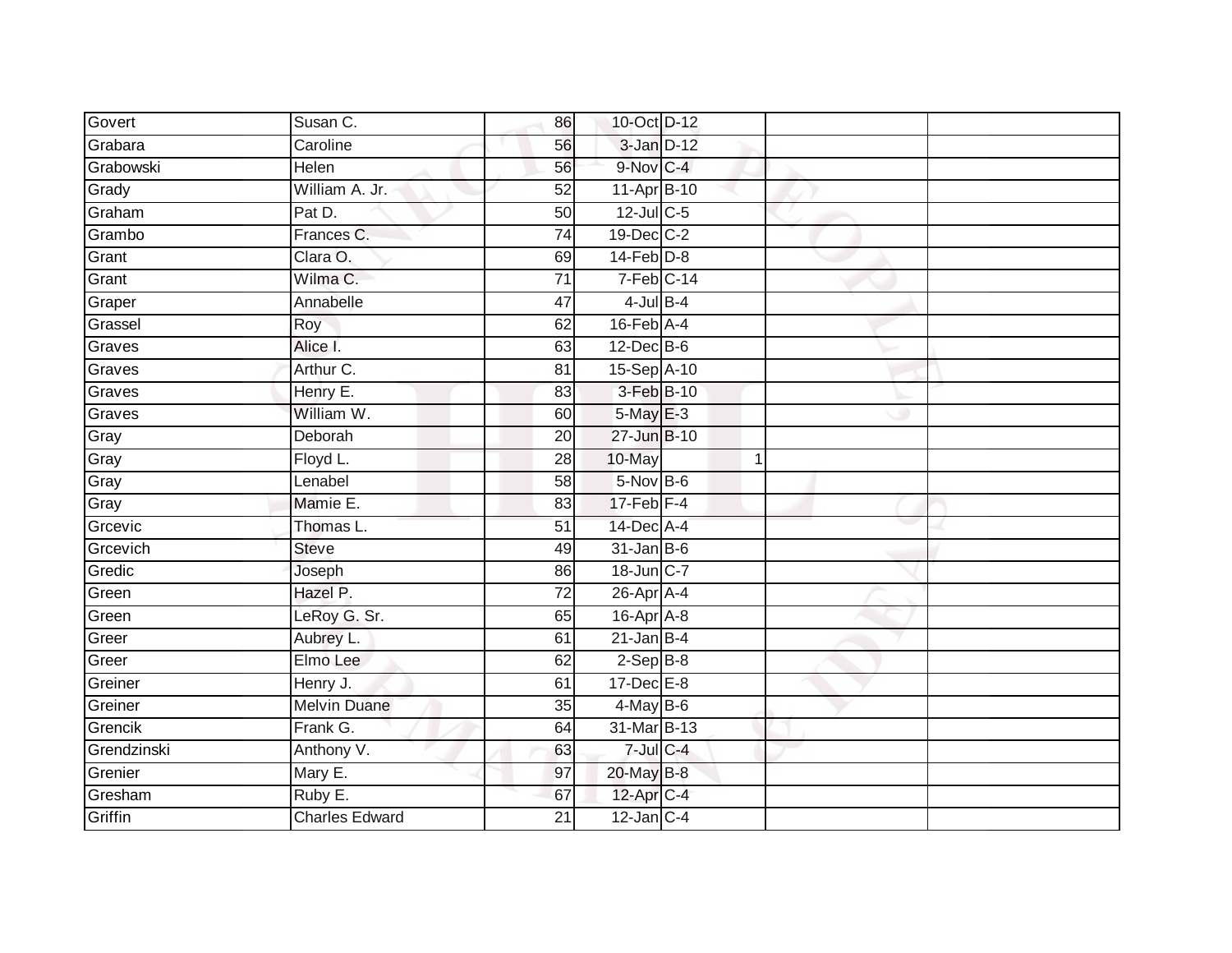| Grigoras   | Louis            | 45              | 4-Mar B-10        |             |        |                   |
|------------|------------------|-----------------|-------------------|-------------|--------|-------------------|
| Grigsby    | Irwin D. (Doc)   | 71              | 7-Mar C-14        |             |        |                   |
| Grimberg   | Fred H.          | 83              | 27-May C-9        |             |        |                   |
| Grimmer    | Katharine E.     | 71              | $11-Aug$ D-4      |             | Gorman |                   |
| Grisham    | Walter J.        | 45              | $7$ -May $B-3$    |             |        |                   |
| Grisselle  | Wilbur           | 18              | $29$ -Mar         | $\mathbf 1$ |        |                   |
| Grkovich   | Leposava         | $\overline{74}$ | 24-Oct D-13       |             |        |                   |
| Groat      | William F.       | 78              | 26-Apr A-4        |             |        |                   |
| Groff      | John P. Sr.      | 62              | 16-May B-10       |             |        |                   |
| Grot       | Cynthia Ann      | 19              | 18-May B-3        |             |        |                   |
| Grot       | Sophia Ann       | 90              | 8-Sep B-7         |             |        |                   |
| Grothouse  | Leo $S$ .        | 56              | 11-Mar B-4        |             |        |                   |
| Groves     | Richard W.       | 61              | 19-Sep B-4        |             |        |                   |
| Grubb      | Bern B.          | 96              | 29-Aug C-8        |             |        |                   |
| Grubb      | Harry            | $\overline{52}$ | $3 - Jun$ $B-8$   |             |        |                   |
| Grubbs     | Schuyler         | 81              | 19-Dec C-2        |             |        |                   |
| Gruszka    | Felix            | $\overline{73}$ | $1-Feb$ $A-4$     |             |        |                   |
| Gryn       | Hipolit          | 76              | 13-Dec A-6        |             |        |                   |
| Guadiana   | Jose C.          | 46              | 26-Mar A-12       |             |        |                   |
| Guanajuato | Conception       | 76              | $7-Sep$ $C-6$     |             |        |                   |
| Gubitz     | Israel           | 55              | 19-Oct B-4        |             |        |                   |
| Guernier   | Victor Louis Sr. | $\overline{72}$ | 19-Dec C-2        |             |        |                   |
| Gullette   | Willis S.        | 79              | $22$ -Nov $ C-8 $ |             |        |                   |
| Gulley     | Andrew           | 63              | $2-Apr$ $A-10$    |             |        |                   |
| Gurevitz   | Esther           | 79              | $15$ -Feb $B$ -6  |             |        |                   |
| Guske      | Alvin R.         | 64              | $4-Nov$ C-6       |             |        | Picture included. |
| Gustafson  | Mary             | 65              | $26-Sep$          | 1           |        |                   |
| Guth       | Karl W.          | 74              | 21-Mar A-12       |             |        |                   |
| Gutierrez  | <b>Dolores</b>   | 63              | 26-Mar A-12       |             |        |                   |
| Guzman     | Anselmo          | 64              | 29-Mar C-4        |             |        |                   |
| Guzorek    | George           |                 | 17-Oct D-10       |             |        |                   |
| Haberlin   | Charles          | $\overline{93}$ | $10-Sep$ C-6      |             |        |                   |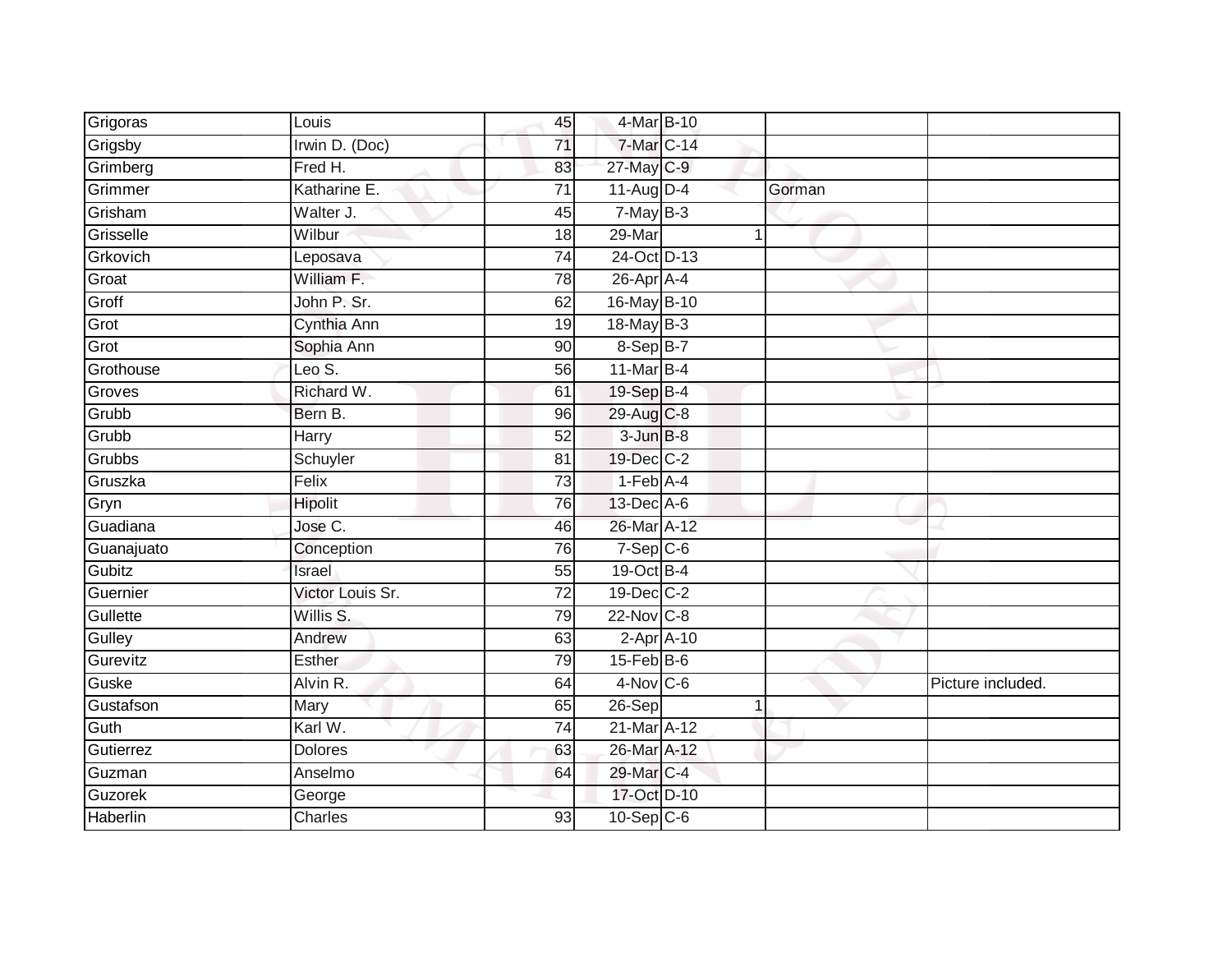| Haberlin       | Kathryn R.          | 54              | 24-Nov B-4              |               |           |  |
|----------------|---------------------|-----------------|-------------------------|---------------|-----------|--|
| Hacker         | Howard W.           | 62              | 27-Dec B-4              |               |           |  |
| <b>Hadley</b>  | <b>Mark</b>         | 62              | 4-Feb A-6               |               |           |  |
| Hagberg        | Catherine           | 86              | 4-Jun B-10              |               |           |  |
| Hagedorn       | <b>Bruno</b>        | $\overline{95}$ | 19-Dec C-2              |               |           |  |
| Hageman        | Lulu Belle          | 84              | 15-Apr D-2              |               |           |  |
| Hagen          | Helen               | 66              | 25-Jul D-12             |               | Spejewski |  |
| Hagler         | Charles W.          | 47              | $22$ -Mar $A-8$         |               |           |  |
| Haines         | Anita C.            | 49              | $1$ -Jun $A-12$         |               |           |  |
| Hairgrove      | Robert B.           | 56              | 27-Dec B-4              |               |           |  |
| Haizlip        | Earl Lee            | 59              | 25-Aug B-8              |               |           |  |
| Hajducko       | Mary                | 86              | $22-Nov$ <sub>C-8</sub> |               |           |  |
| <b>Halford</b> | Thomas H.           | 88              | 13-May A-10             |               |           |  |
| Hall           | <b>Carol Lee</b>    | $\overline{24}$ |                         | 4-Oct 1, B-10 | Meinberg  |  |
| Hall           | Charles E.          | 46              | 30-Mar A-4              |               |           |  |
| Hall           | James K.            | 69              | $22$ -Jul $B-6$         |               |           |  |
| Hall           | Lawrence H.         | 56              | $1-Aug$ B-8             |               |           |  |
| Hall           | Mallie G.           | 62              | $2-Sep$ $B-8$           |               |           |  |
| Hall           | <b>Marie Barlow</b> | 73              | 20-Aug C-4              |               |           |  |
| Hall           | <b>Mildred</b>      | 65              | 31-Dec B-4              |               |           |  |
| Hall           | Minerva J.          | 55              | 18-Jun C-7              |               |           |  |
| Hallberg       | Phillip R.          | 78              | 16-Aug B-8              |               |           |  |
| <b>Halleck</b> | Paul                | 78              | 7-Mar <sub>C-14</sub>   |               |           |  |
| Hallowell      | Marvin C.           | 67              | $5$ -Oct $B$ -8         |               |           |  |
| Halsen         | Ragnzald            | 67              | $22$ -Aug B-4           |               |           |  |
| Ham            | Richard W. (Lt.)    | $\overline{25}$ | 5-Mar A-10              |               |           |  |
| Ham            | Robert A.           | 26              | 27-Jul A-4              |               |           |  |
| Hamann         | <b>Jerry Dale</b>   | 29              | $27$ -Apr $B-4$         |               |           |  |
| Hamby          | Elmer F.            | 65              | 1-Mar A-4               |               |           |  |
| Hamerla        | Theodore A.         | 58              | 3-Oct D-10              |               |           |  |
| Hammer         | Maude L.            | 92              | 20-Oct B-8              |               |           |  |
| Hammond        | Doyle W.            | 59              | 19-Oct B-4              |               |           |  |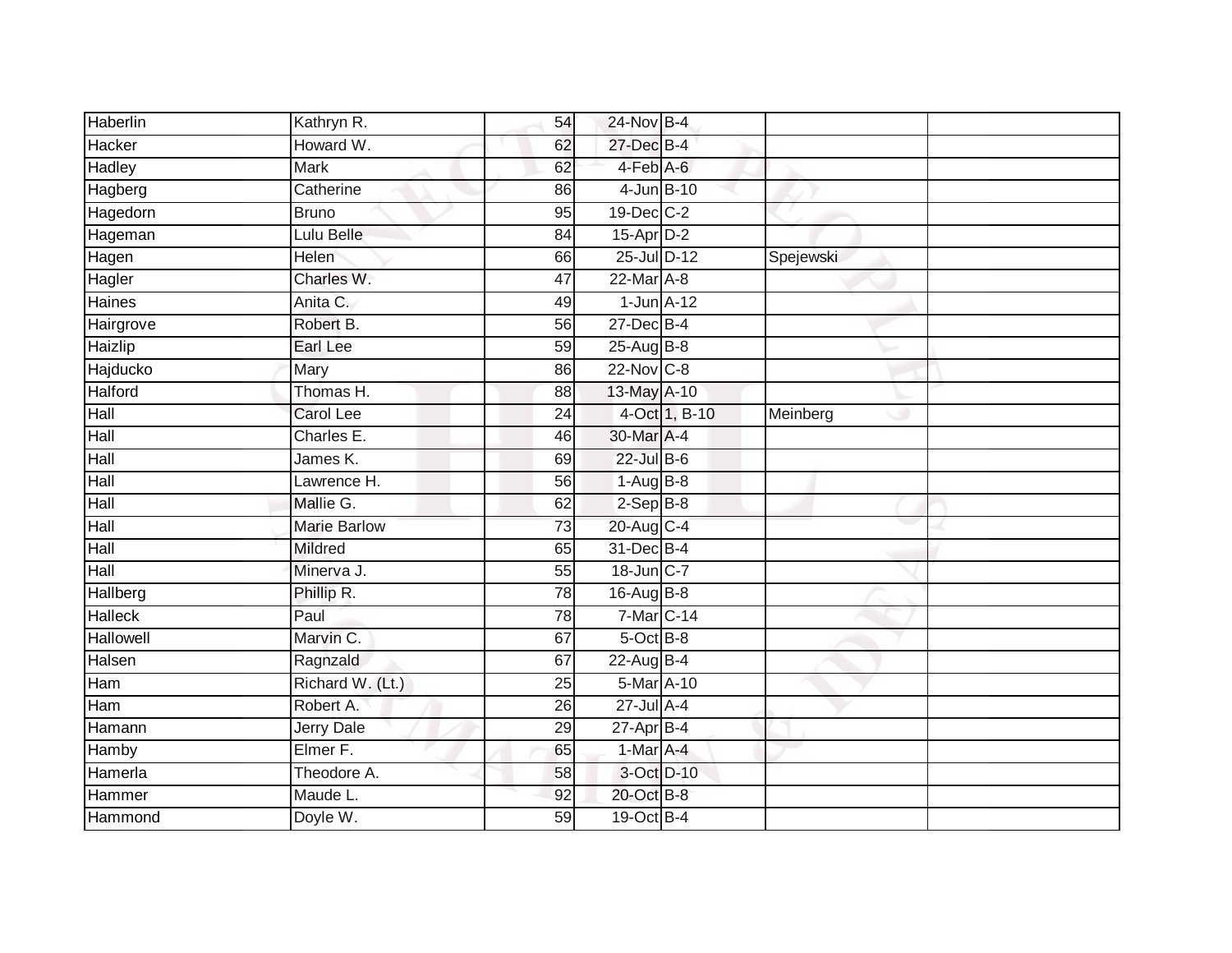| Hammond         | Harold Walter           | 72             | 3-Feb B-10      |  |                   |
|-----------------|-------------------------|----------------|-----------------|--|-------------------|
| <b>Hancock</b>  | Fern A.                 | 69             | 29-Dec D-4      |  |                   |
| Handley         | Clifton                 | 78             | 10-Aug B-4      |  |                   |
| Handlon         | Kenneth                 | 63             | $1-Sep$ D-5     |  |                   |
| Hannah          | Joe A.                  | 64             | $15$ -Jan B-6   |  |                   |
| Hanrath         | <b>Christy Lorraine</b> | 31/2<br>months | 30-Sep B-8      |  |                   |
| Hansen          | Anne Zimmerman          | 75             | $4$ -May B-6    |  |                   |
| Hansen          | Gary W. (Sgt.)          | 21             | 24-Mar B-4      |  | Picture included. |
| Hansen          | John W.                 | 36             | $21-Nov$ B-6    |  |                   |
| Hanusniak       | Andrew                  | 69             | 15-Apr D-2      |  |                   |
| Hanyzewski      | Martin S.               | 74             | 10-Dec A-12     |  |                   |
| Harasty         | Joseph Sr.              | 86             | $7$ -Jul $C-4$  |  |                   |
| Harbrecht       | Caroline                | 93             | 15-Nov A-8      |  |                   |
| Harder          | John                    | 70             | $2$ -Jul $A$ -6 |  |                   |
| Harder          | John H.                 | 78             | 17-Nov C-4      |  |                   |
| Hardesty        | Robert (Bobby)          | 6              | 23-Aug A-8      |  |                   |
| Harding         | Mary M.                 | 65             | 5-May E-3       |  |                   |
| <b>Hardrick</b> | Magdalene               | 60             | 28-Dec A-4      |  |                   |
| Hardy           | Elias Sr.               | 51             | 18-Aug A-8      |  |                   |
| Hardy           | Richard W.              | 47             | $28 - May$      |  |                   |
| Harless         | <b>Howard Thomas</b>    | 68             | 16-Jul A-12     |  |                   |
| Harnishfeger    | <b>Kelly Renee</b>      | Infant         | 23-Sep B-12     |  |                   |
| Harper          | John M.                 | 64             | $11$ -Nov $C-6$ |  |                   |
| Harper          | Tillie E.               | 83             | 29-Dec D-4      |  |                   |
| <b>Harretos</b> | Constantine B.          | 86             | $6$ -Jul $B-4$  |  |                   |
| Harrington      | Bertha L.               | 66             | $29$ -Jun B-6   |  |                   |
| Harrington      | <b>Earthie Mae</b>      | 34             | $6-AugB-6$      |  |                   |
| Harrington      | John                    | 74             | 14-Jul B-4      |  |                   |
| <b>Harris</b>   | Annie P.                |                | $2$ -Nov $B-4$  |  |                   |
| Harris          | Dorr D.                 | 55             | $23$ -Jun B-6   |  |                   |
| <b>Harris</b>   | Judson Sr.              |                | $4-Nov$ C-6     |  |                   |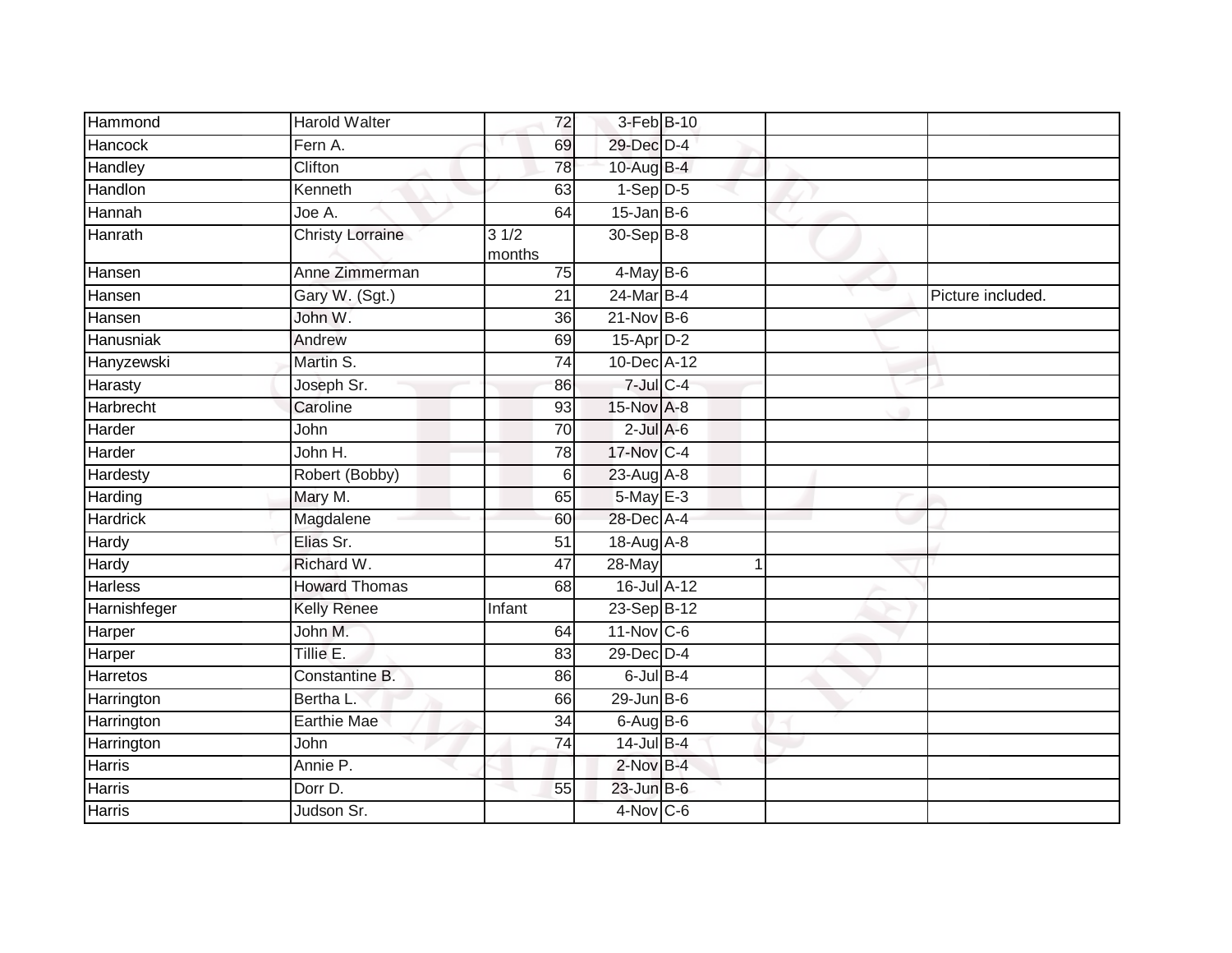| <b>Harris</b>   | Nathaniel               | 15              | $11$ -Jan B-6   |  |                   |
|-----------------|-------------------------|-----------------|-----------------|--|-------------------|
| Harris          | William E.              | 53              | 13-Sep B-6      |  |                   |
| <b>Hart</b>     | Josephine Anne          | 59              | 22-Jul B-6      |  |                   |
| <b>Hartley</b>  | Kenneth F.              | 54              | 25-Mar D-2      |  |                   |
| Hartman         | <b>Frederick Donald</b> | 54              | $29$ -Jun B-6   |  |                   |
| Hartman         | Martha Fedreca          | $\overline{71}$ | 7-Mar C-14      |  |                   |
| Hartman         | Walter P.               | 69              | 3-Oct D-10      |  |                   |
| <b>Hartwell</b> | Gerald                  | 67              | $16$ -Dec $B-4$ |  |                   |
| Harvey          | Irene E.                | 56              | $4-Apr$ C-8     |  |                   |
| Harvin          | <b>Edward Alan</b>      | 19              | $7-Sep$ $C-6$   |  |                   |
| Haseman         | Earl A.                 | 52              | 18-Jul D-10     |  |                   |
| <b>Haskins</b>  | Donald M.               | 23              | $9-Aug$ A-8     |  |                   |
| Hastings        | Albert                  | 37              | 18-Aug A-8      |  |                   |
| <b>Hastings</b> | Hazel M.                | 66              | $4-FebA-6$      |  |                   |
| <b>Hastings</b> | Robert E.               | 56              | 12-Aug B-4      |  |                   |
| Hatch           | Mary Ann                | 69              | 18-Aug A-8      |  |                   |
| <b>Hatfield</b> | Alva R.                 | 59              | $1$ -Jul $B$ -6 |  |                   |
| Hathaway        | Harold O.               | $\overline{72}$ | $6$ -Jun $B$ -6 |  |                   |
| Haugan          | Lena                    | 81              | $21$ -Jan B-4   |  |                   |
| <b>Hauskins</b> | David (Rev.)            | $\overline{30}$ | 7-May 1, B-3    |  | Picture included. |
| Haviar          | Joseph                  | 75              | 3-Oct D-10      |  |                   |
| Havill          | John E.                 | 63              | 31-Dec B-4      |  |                   |
| <b>Hawkins</b>  | Charles J.              | 71              | 24-Nov B-4      |  |                   |
| Haworth         | Mary E.                 | 85              | 20-Aug C-4      |  |                   |
| Hayden          | Infant                  | Infant          | 18-Oct A-8      |  |                   |
| Hayden          | Orville D.              | 84              | $17$ -Feb $F-4$ |  |                   |
| Hayes           | Emmett                  | 60              | 7-Mar C-15      |  |                   |
| Hayes           | Lonnie                  | 15              | 9-Apr A-4       |  |                   |
| Hayes           | Thomas H. Jr.           | 19              | 20-Apr B-4      |  |                   |
| Hayman          | Lillian                 | 62              | 10-Dec A-12     |  |                   |
| Haynes          | Henry D. (Homer)        | 51              | 8-Aug 1, B-4    |  | Picture included. |
| Hearn           | Thomas B.               | $\overline{83}$ | $20$ -Apr $B-4$ |  |                   |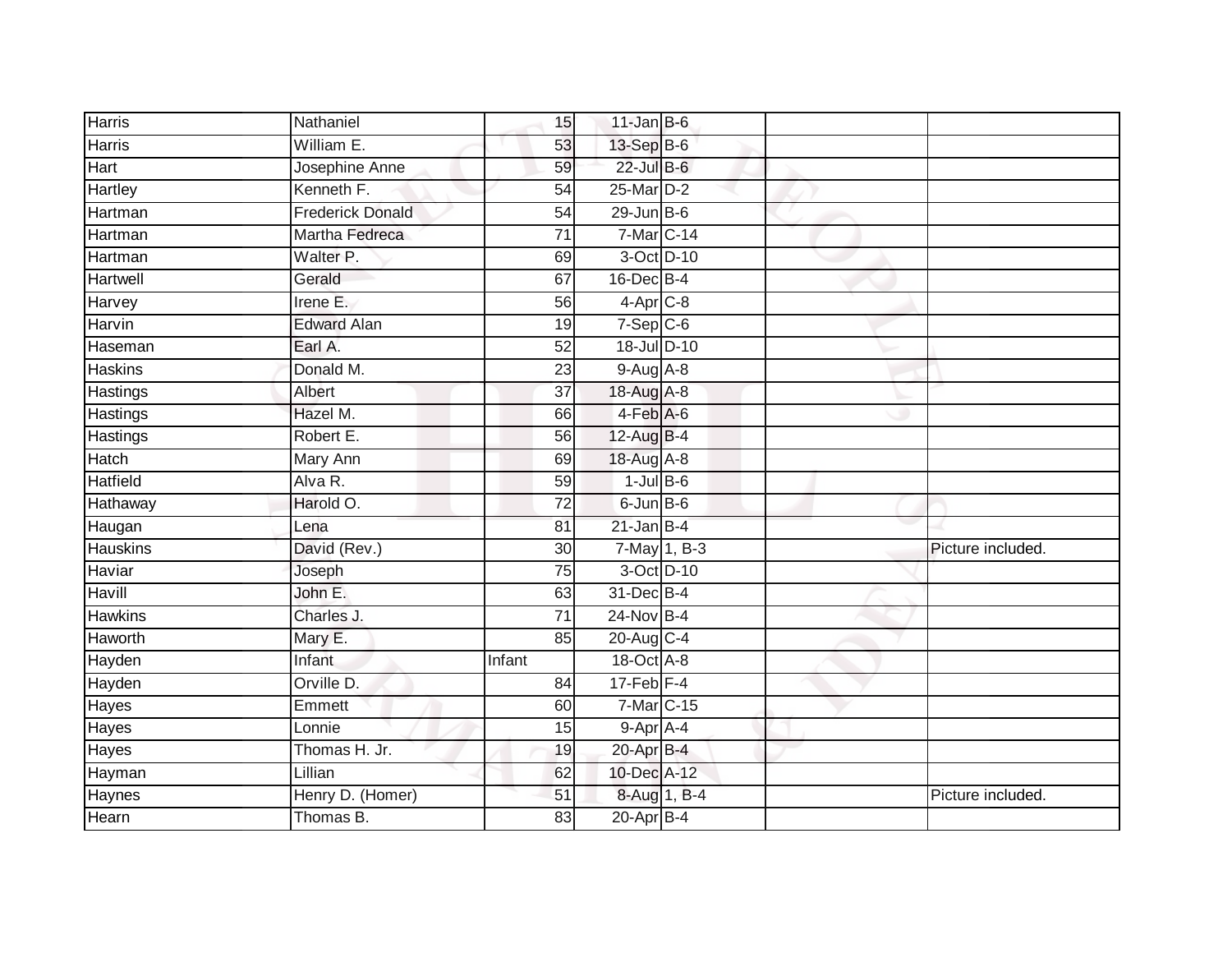| Heath                | Harry Jr.      | 48              | 8-Jan A-8        |  |  |
|----------------------|----------------|-----------------|------------------|--|--|
| <b>Hebblethwaite</b> | Darlene        | 50              | $2$ -Aug A-4     |  |  |
| <b>Hebda</b>         | Helen          | 79              | 26-Feb A-8       |  |  |
| <b>Hecht</b>         | Esther         | 67              | $22$ -Feb $B-4$  |  |  |
| <b>Hedlof</b>        | Ernest V.      | 70              | 29-Aug C-8       |  |  |
| Heegn                | Grace          | 83              | 18-Jan A-6       |  |  |
| <b>Hefron</b>        | William A.     | 52              | $8-Nov$ A-4      |  |  |
| Heidenger            | Gertrude       | 72              | 8-Apr D-8        |  |  |
| <b>Heintz</b>        | Anthony F.     | 79              | 16-Aug B-8       |  |  |
| <b>Hekkema</b>       | Albert         | $\overline{72}$ | 22-Jan C-4       |  |  |
| Hellickson           | Theodore (Ted) | $\overline{77}$ | 20-Jun B-10      |  |  |
| Hemphill             | James J.       | 69              | $17$ -Mar $B$ -6 |  |  |
| Hendershot           | Lela L.        | 36              | 18-Jul D-10      |  |  |
| Henderson            | Frank T.       | 55              | 5-Apr B-6        |  |  |
| Henderson            | Goldie Boyd    | $\overline{58}$ | 4-Aug B-17       |  |  |
| Henderson            | Lawrence       | 25              | 5-Jan C-4        |  |  |
| Henderson            | Lucille N.     | 68              | 3-May B-4        |  |  |
| Hennebohle           | Catherine      | 68              | 8-Feb B-6        |  |  |
| Henrikson            | Olga C.        | 81              | $26$ -Feb $A-8$  |  |  |
| Henry                | Janet Lynn     | 23              | 18-Mar B-10      |  |  |
| Henry                | Otis E.        | 61              | 11-Oct B-6       |  |  |
| Herman               | Julia          | $\overline{81}$ | $29$ -Jun B-6    |  |  |
| Hernandez            | Angeline       | 15              | $19$ -Feb $B$ -6 |  |  |
| Hernandez            | Anita          | 67              | $23$ -Feb $C-6$  |  |  |
| Hernandez            | Francisco P.   | 55              | 18-Nov B-6       |  |  |
| Hernandez            | Gumerdinso     | 62              | 13-Oct C-9       |  |  |
| Herod                | Josep M.       | $\overline{88}$ | 16-Jul A-12      |  |  |
| Herold               | Royal M.       | 83              | $25-Aug$ B-8     |  |  |
| Herrera              | Fortunado      | 83              | 30-Sep B-8       |  |  |
| Herz                 | Charlie        | 87              | 1-Nov C-5        |  |  |
| Hess                 | Martin         |                 | 5-Dec D-16       |  |  |
| Hevezi               | Morton T.      | 59              | $4$ -Jan B-7     |  |  |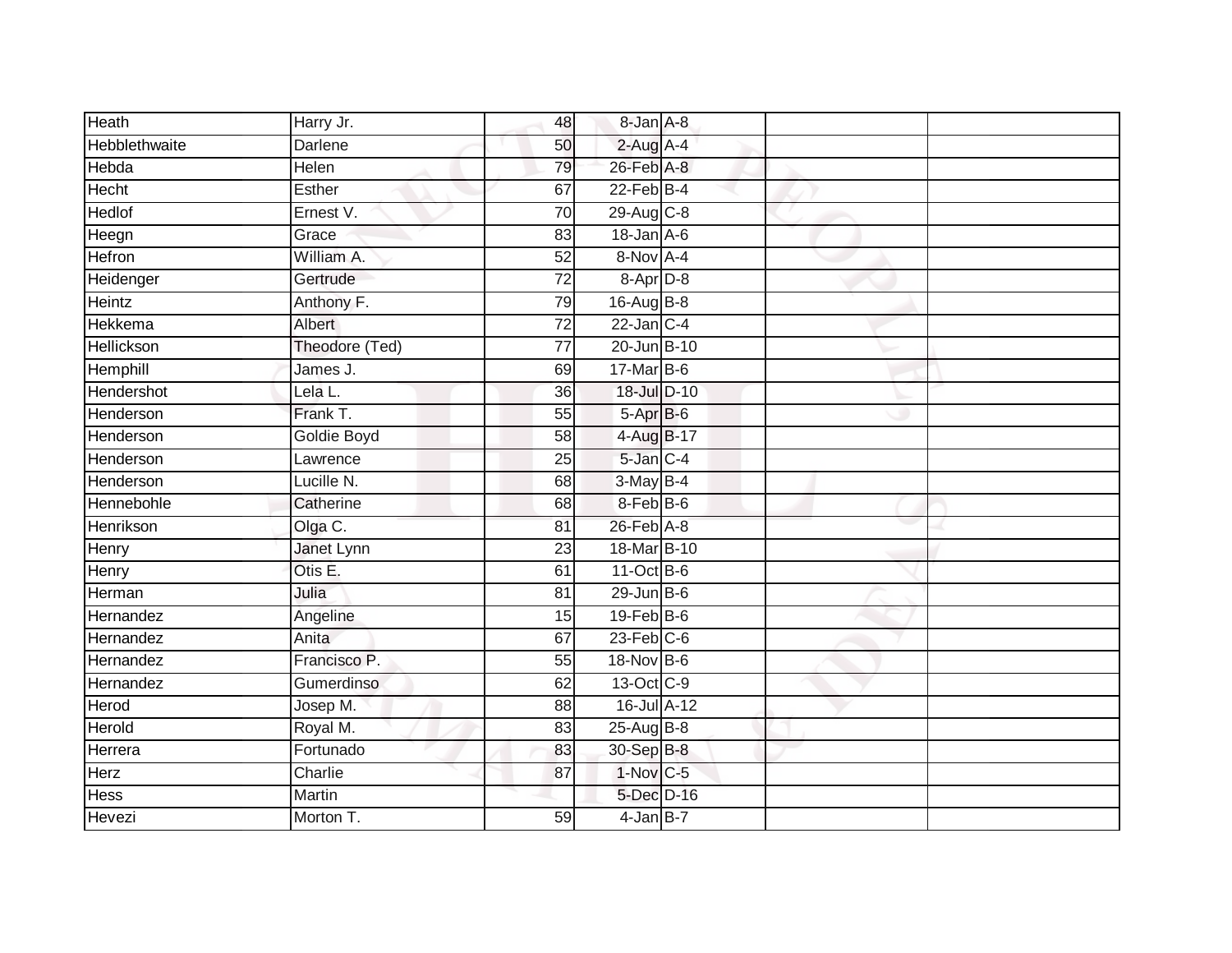| Hicko          | Dorothy Jane          | 60              | 18-Apr D-12      |              |                 |
|----------------|-----------------------|-----------------|------------------|--------------|-----------------|
| <b>Hicks</b>   | Marshall M. Jr.       | 19              |                  | 6-Jun 1, B-6 |                 |
| Hiestand       | Wayne B.              | 45              | 5-Sep C-12       |              |                 |
| Hildebrandt    | Martha E.             | 79              | $26$ -Jan $A-8$  |              |                 |
| Hill           | Constance             | 69              | $2$ -Dec $A-12$  |              |                 |
| Hill           | Eva Louise            | 48              | $20$ -Jul $B-3$  |              |                 |
| Hill           | Fred L.               | 36              | 7-Oct B-10       |              |                 |
| Hill           | Nell L.               | 73              | $22$ -Dec $D-6$  |              |                 |
| Hill           | Sylvester             | 49              | $11$ -Nov $C-6$  |              |                 |
| <b>Hillman</b> | Walter J.             | $\overline{77}$ | $26$ -Nov $D-8$  |              |                 |
| <b>Hinkle</b>  | Helen V.              | 67              | $21$ -May $D-5$  |              |                 |
| Hinton         | Arthur Earl Sr.       | 46              | 29-Dec D-4       |              |                 |
| Hiplock        | Eleanor               | 71              | 28-Feb B-10      |              |                 |
| Hitt           | Edgar A. Sr. (Rabbit) | 65              | 8-Nov A-4        |              |                 |
| <b>Hladek</b>  | Paula A.              | 79              | 28-Apr A-10      |              |                 |
| Hlavach        | Helen                 | 65              | 21-Dec A-6       |              |                 |
| Hochstein      | George                | 80              | $14$ -Jan B-4    |              |                 |
| Hockinson      | Oscar K.              | 79              | 29-Mar C-4       |              |                 |
| Hodge          | Rene                  | 43              | $1 -$ Jul        |              |                 |
| Hodges         | Janet L.              | 64              | 5-Dec D-16       |              |                 |
| Hoekstra       | Jacob L.              | 76              | $29$ -Oct B-6    |              |                 |
| Hoekstra       | Peter                 | 57              | $11-Oct$ B-6     |              |                 |
| Hofmann        | Victor P.             | 61              | 15-Mar B-6       |              |                 |
| Hogg           | Joan Ruth             | 35              | 13-Apr C-4       |              |                 |
| Holden         | Eldon (Jack)          | 28              | $14$ -Jun $A$ -4 |              |                 |
| <b>Holland</b> | Lula B.               | 56              | $20$ -Jul $B-3$  |              |                 |
| Hollenbaugh    | Anna M.               | 61              | $10$ -Feb $B-4$  |              |                 |
| Holloway       | John Frazier          | 56              | $31$ -Jan B-6    |              |                 |
| Holman         | Lucy                  | 76              | 7-Oct B-10       |              | <b>Shisslak</b> |
| Holme          | Ernest                | 63              | 23-Dec B-3       |              |                 |
| Holmstrom      | Philip $E$ .          | 79              | 1-Apr B-8        |              |                 |
| Holom          | Filomena              | $\overline{87}$ | 17-Aug A-6       |              |                 |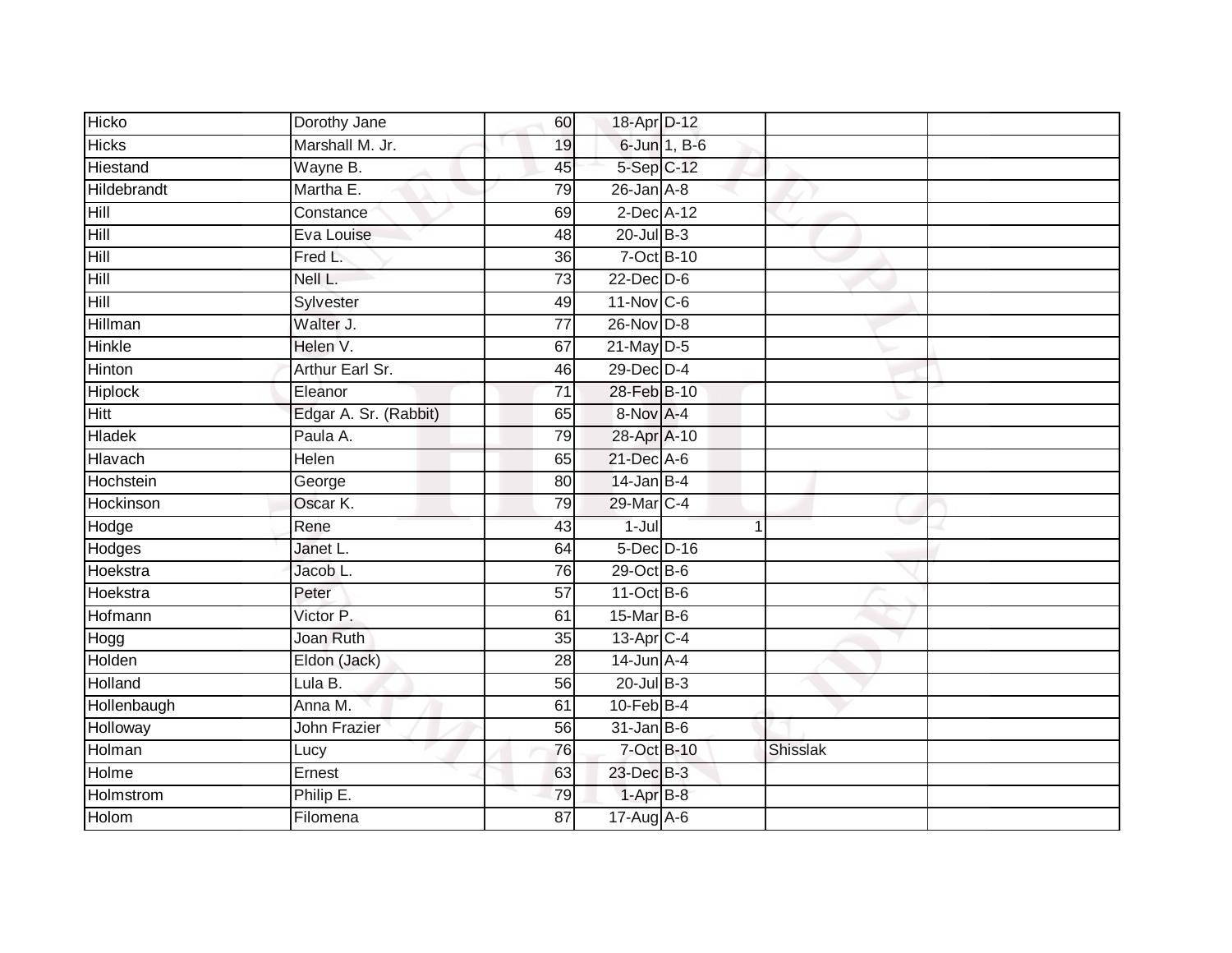| Holt           | Johanna            | 76              | 16-Jul A-12      |   |  |
|----------------|--------------------|-----------------|------------------|---|--|
| Homeier        | Henry W.           | 75              | 25-Feb B-6       |   |  |
| Homer          | Charles E.         | 66              | 26-Jan A-8       |   |  |
| Hood           | Dorothy S.         | $\overline{74}$ | 3-Mar C-10       |   |  |
| Hood           | <b>Tracy Allen</b> | $\overline{87}$ | 18-Apr D-12      |   |  |
| <b>Hooks</b>   | Joe R. Sr.         | 40              | 20-Oct B-8       |   |  |
| Hopp           | Lucille E.         | 60              | $14$ -Feb $D-8$  |   |  |
| Hornak         | William J.         | 70              | 7-Nov D-12       |   |  |
| Horner         | Charles I. (Doc)   | 82              | 13-Jun A-16      |   |  |
| Horner         | George F.          | $\overline{77}$ | $21$ -Jun $B-4$  |   |  |
| Horner         | William W.         | 59              | $11-Nov$ C-6     |   |  |
| Horvath        | Carl E.            | 54              | 28-Jun B-4       |   |  |
| Horvath        | Nick (Chicka)      | 46              | 20-Jun B-10      |   |  |
| Hotz           | Myrtle             |                 | 17-May B-3       |   |  |
| <b>Houk</b>    | Hobson R.          | 59              | $9$ -Feb $B-3$   |   |  |
| Houston        | Jessie R.          | 69              | 18-Jan A-6       |   |  |
| Howard         | Clarence           | 76              | 24-Aug A-4       |   |  |
| Howard         | Mary               | 75              | 1-Nov C-5        |   |  |
| Howat          | Colin S. Sr.       | 70              | 23-Apr A-8       |   |  |
| <b>Howell</b>  | Donald M.          | 48              | 15-Apr D-2       |   |  |
| Howell         | Kathryn Jean       | $\overline{4}$  | 27-Jul A-4       |   |  |
| Howerton       | Melvin B.          | 52              | $7-Sep$ C-6      |   |  |
| Hoyne          | Marie C.           | 77              | $12$ -Aug B-4    |   |  |
| <b>Hruzik</b>  | Stephen            | $\overline{77}$ | 25-Mar D-2       |   |  |
| Hubbard        | Charles R.         | 54              | $1$ -Jun $A-12$  |   |  |
| <b>Hubbell</b> | Mildred            | 67              | 29-Apr           | 1 |  |
| <b>Huber</b>   | Jason Dylan        | 1               | $16$ -Feb $A$ -4 |   |  |
| Hudson         | Charles E. Sr.     | 64              | $28$ -Jan $A-6$  |   |  |
| Hudson         | Marvin (Red)       | 85              | $22$ -Jun $B-3$  |   |  |
| Hudson         | Spencer            | 33              | $1-Sep$ D-5      |   |  |
| Hufnagel       | Michael J.         | 16              | $13$ -Jan B-6    |   |  |
| Huggins        | Phillip O.         | 62              | $2-Sep$ B-8      |   |  |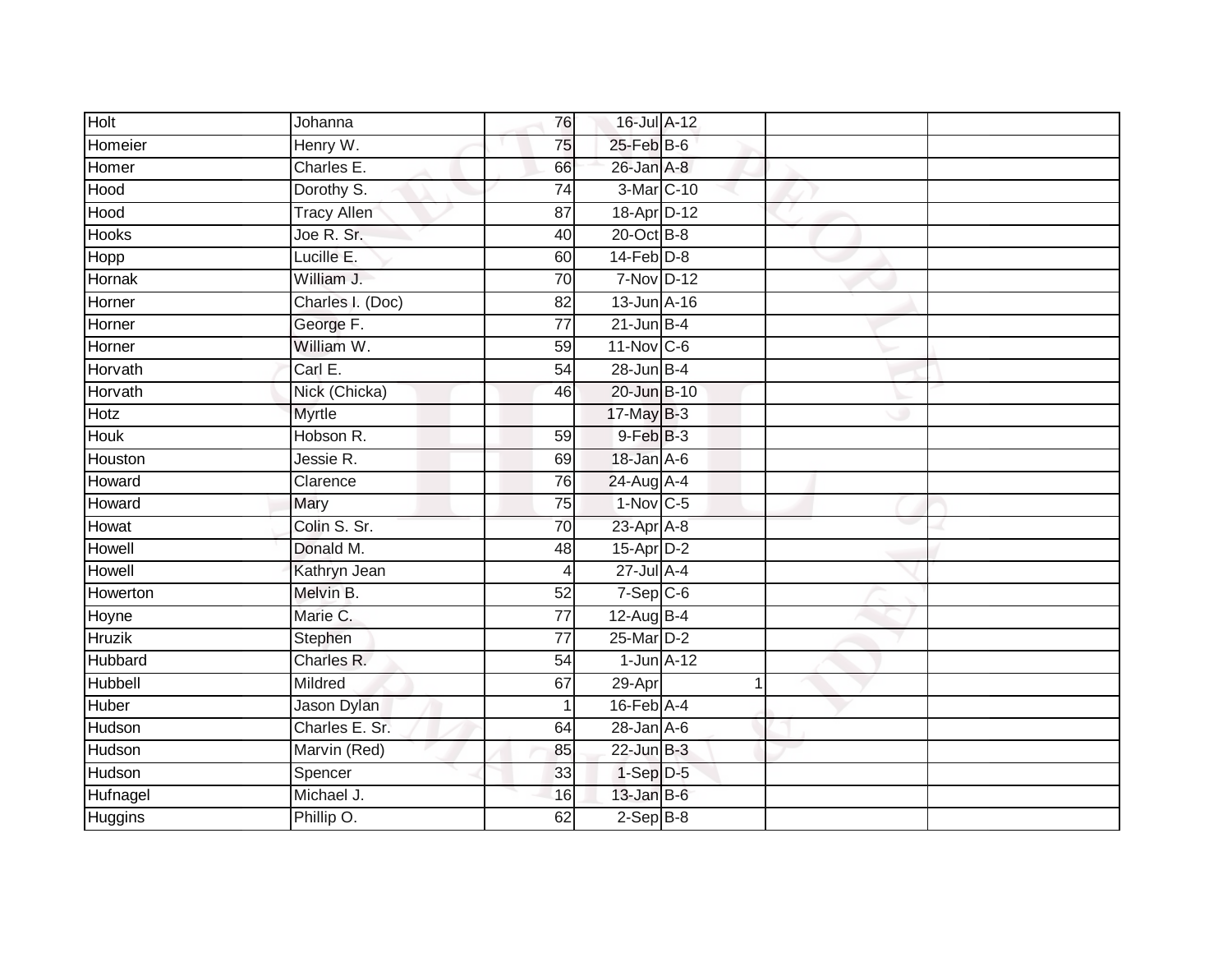| Hughes         | Hettie Jane           | 86              | 26-Mar A-12             |                |         |  |
|----------------|-----------------------|-----------------|-------------------------|----------------|---------|--|
| <b>Hughes</b>  | Martha                | 64              | $1-OctB-8$              |                | Johnson |  |
| Huizenga       | Edna                  | $\overline{34}$ | 13-Jun A-16             |                |         |  |
| Hulen          | Pearl B.              |                 | 13-Jun A-16             |                |         |  |
| Hull           | <b>Edith Thompson</b> |                 | 30-Apr B-4              |                |         |  |
| <b>Hullett</b> | Ambrosia Sr.          |                 | 10-Aug B-4              |                |         |  |
| Hullinger      | Clifford G.           | 21              |                         | 7-Sep 1, C-6   |         |  |
| Hultgren       | Blanche M.            | 84              | $11$ -Jul B-6           |                |         |  |
| Humbles        | Myrtle Ellen          | 82              | 22-Oct C-6              |                |         |  |
| <b>Humenik</b> | Paul                  | 76              | 11-Apr B-10             |                |         |  |
| Hummel         | <b>Betty</b>          | 49              | $25$ -Feb $B$ -6        |                |         |  |
| Humphrey       | <b>Nellie</b>         | 79              | 27-Oct B-10             |                |         |  |
| Hunter         | Elizabeth (Bess)      | 66              | $17 - Jan$ B-6          |                |         |  |
| Hunter         | Harold G.             | 36              |                         | 9-Apr 1, A-4   |         |  |
| Hunter         | Hilbert A.            | $\overline{58}$ | 29-Mar C-4              |                |         |  |
| Hunter         | Leonard               | 86              | $12$ -Jul $C$ -5        |                |         |  |
| Hunter         | <b>Thomas</b>         | 81              | 21-Sep A-4              |                |         |  |
| Huntington     | Ray                   | 80              | $7-Feb$ <sub>C-14</sub> |                |         |  |
| Huseman        | Lawrence              | 63              | $14$ -Feb $D-8$         |                |         |  |
| Huskey         | Ray                   | 51              | $24$ -Nov B-4           |                |         |  |
| Huspek         | Michael T.            | 16              | $15$ -Feb $B$ -6        |                |         |  |
| Hutcherson     | <b>Betty</b>          | 61              | 25-Jul D-12             |                |         |  |
| Huttle         | Pearl                 | 57              | $20 - Apr$ B-4          |                |         |  |
| Idu            | Jacob                 | 83              | $16$ -Dec $B-4$         |                |         |  |
| Ignelzi        | <b>Micheline</b>      | 92              | $4$ -May B-6            |                |         |  |
| <b>Iliff</b>   | Ernest W.             | 68              | $17 - Jan$ B-6          |                |         |  |
| Isaac          | <b>William Robert</b> | $\overline{74}$ | 18-Jun C-7              |                |         |  |
| Isaacson       | Alfred A.             | 86              | 19-May E-7              |                |         |  |
| Iser           | Diana                 | 38              | 1-Nov                   | $\overline{1}$ |         |  |
| Isom           | Rebecca J.            | 69              | 11-Oct B-6              |                |         |  |
| Itoga          | Tetsuko               |                 | 42 Decmeber<br>3        | $D-6$          |         |  |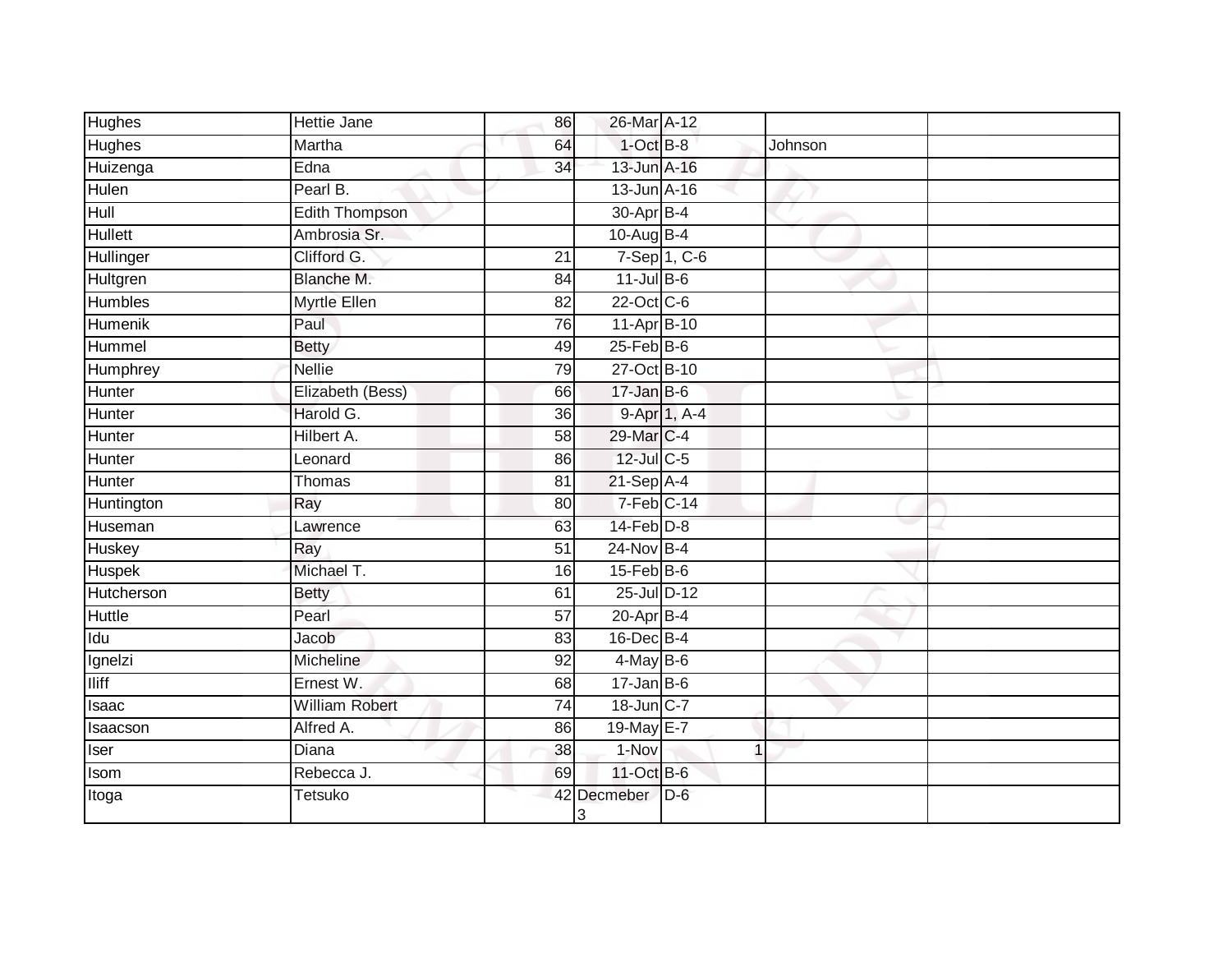| <b>Ivanich</b> | Rudolph P.       | 48              | 8-Feb B-6        |           |
|----------------|------------------|-----------------|------------------|-----------|
| Iversen        | Martin K.        | 83              | 15-Aug B-8       |           |
| Iwan           | Richard          | $\overline{31}$ | 19-Jul A-6       |           |
| Izen           | <b>Bernice</b>   |                 | 11-Apr B-10      | Zuick     |
| Jabaay         | Dingman P.       | 93              | 8-Jan A-8        |           |
| Jackson        | Audrey L.        | 85              | 19-Jul A-6       |           |
| Jackson        | Earl             | 68              | 28-Mar G-6       |           |
| Jackson        | George E.        | 45              | $12$ -Jan C-4    |           |
| Jackson        | Gloria P.        | 22              | $20$ -Jul $B-3$  |           |
| Jackson        | <b>Harry</b>     | 82              | $11$ -May B-4    |           |
| Jackson        | James A.         | 46              | $15-Nov$ A-8     |           |
| Jackson        | Maurice D.       | 65              | 25-May B-4       |           |
| Jackson        | Melissa          | 80              | 23-Feb C-6       |           |
| Jackson        | Norma J.         | 38              | 17-Oct D-10      |           |
| Jackson        | Otto             | $\overline{72}$ | 30-Jun B-4       |           |
| Jacob          | Amelia           | 58              | 31-Oct B-4       | Colotka   |
| Jacobs         | <b>Bobby</b>     | $\overline{37}$ | 18-Nov B-6       |           |
| Jacobsen       | Craig B.         | 22 months       | 25-Jul D-12      |           |
| Jacobson       | Gustave H.       | 89              | 25-Aug B-8       |           |
| Jacoby         | <b>Glenn Lee</b> | $\overline{74}$ | 12-Nov C-5       |           |
| Jaeger         | Mona F.          | 74              | 7-Oct B-10       |           |
| Jagadich       | Joseph F.        | 58              | 15-Sep A-10      |           |
| Jagiella       | Walter           | 70              | $4$ -Jul B-4     |           |
| Jakubielski    | Helen            | 54              | $11$ -May B-4    | Mlynarski |
| James          | Calvin C.        | 57              | $11$ -Jan $B$ -6 |           |
| James          | Catherine        | 57              | $3$ -Jun $B-8$   | Landis    |
| James          | Elizabeth        | 85              | $22$ -Jun $B-3$  |           |
| James          | Lee              | 76              | $20$ -Apr $B$ -4 |           |
| James          | Mark D.          | 18              | $17$ -Feb $F-4$  |           |
| Jamieson       | James K.         | 54              | 12-Jul C-5       |           |
| Jamison        | Pauline          | 48              | 3-Aug C-4        |           |
| Jamrock        | Philip R. (Sgt.) | $\overline{21}$ | 25-Mar D-2       |           |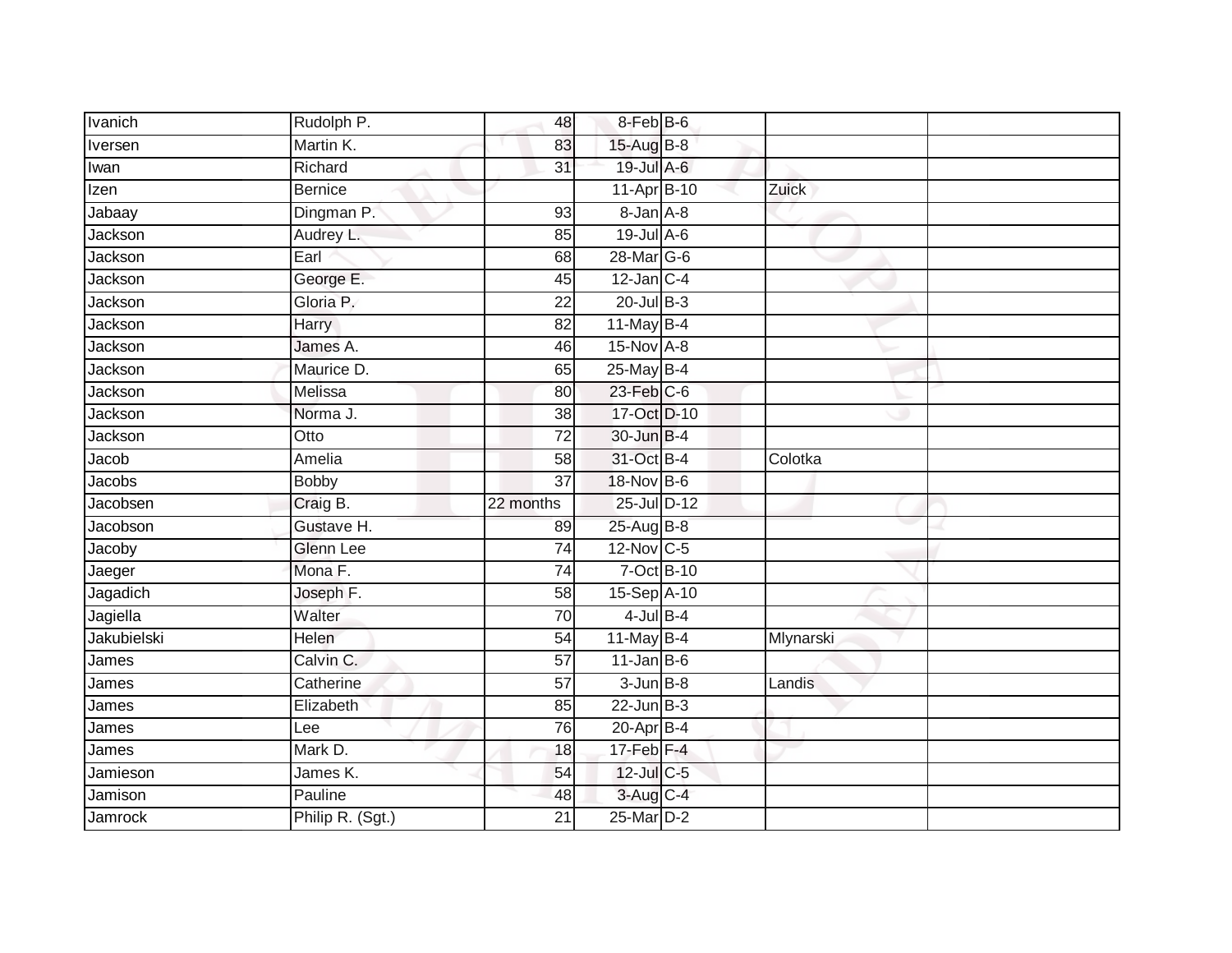| Jamrosz    | Joseph               | 61              | 25-Apr C-8        |               |                             |
|------------|----------------------|-----------------|-------------------|---------------|-----------------------------|
| Jamroz     | Walter               | 53              | 25-Jun B-8        |               |                             |
| Janc       | Joseph L. (Lt.)      | 26              | 18-Mar B-10       |               |                             |
| Jancosek   | Andrew               | 78              | 14-Mar C-12       |               |                             |
| Janeczko   | Katherine            | 78              | $10$ -May B-4     |               |                             |
| Janicki    | Felix                | 64              | 14-Dec A-4        |               |                             |
| Janicki    | Joseph               | 68              | 10-Nov B-11       |               |                             |
| Janis      | <b>Steve</b>         | 65              | $31$ -Jan B-6     |               | Also listed as Janiszewski. |
| Jankovich  | <b>Steven Paul</b>   | 27              | $6 -$ Jul         | 1             |                             |
| Janosov    | John                 |                 | $1$ -Jul B-6      |               |                             |
| Jansen     | William B. (Bill)    | 70              | $8-Mar$ B-6       |               |                             |
| Janson     | Harry L.             | 56              | $9-$ Apr $A-4$    |               |                             |
| Janssen    | <b>Elizabeth Ann</b> | 6               |                   | 3-Oct 1, D-10 |                             |
| Jaracz     | Julia                | 71              | 30-May C-7        |               |                             |
| Jaranowski | Michael              | 82              | 3-Feb B-11        |               |                             |
| Jarrell    | Frank                | 72              | $23$ -Apr $A$ -8  |               |                             |
| Jaryscak   | Emily                |                 | $26$ -Jan $A-8$   |               |                             |
| Jaworski   | Josephine (Jozefa)   | 90              | 3-Aug C-4         |               |                             |
| Jay        | Ella Y.              | 66              | 25-Oct C-5        |               |                             |
| Jeanes     | Paul F.              | 47              | 24-Jan D-14       |               |                             |
| Jebens     | Albertina            | 72              | 9-Apr A-4         |               |                             |
| Jen        | George C.            | 62              | $25$ -Jan $C-4$   |               |                             |
| Jendreas   | Walter J.            | 57              | 20-Aug C-4        |               |                             |
| Jenkins    | Wesley R.            | 83              | $8 -$ Jul $A - 8$ |               |                             |
| Jeremias   | Gladys P.            | $\overline{74}$ | $27$ -Apr $B-4$   |               |                             |
| Jerkins    | Charles J.           | 56              | $2$ -Jul $A$ -6   |               |                             |
| Jewell     | <b>Robert Davis</b>  | 23              | 25-May B-4        |               |                             |
| Johnson    | Albin A.             | 64              | 27-May C-9        |               |                             |
| Johnson    | Alma C.              | 97              | 5-Jan C-4         |               |                             |
| Johnson    | Axel E.              | 69              | 25-Apr C-8        |               |                             |
| Johnson    | Axel G.              | 75              | 25-Mar D-2        |               |                             |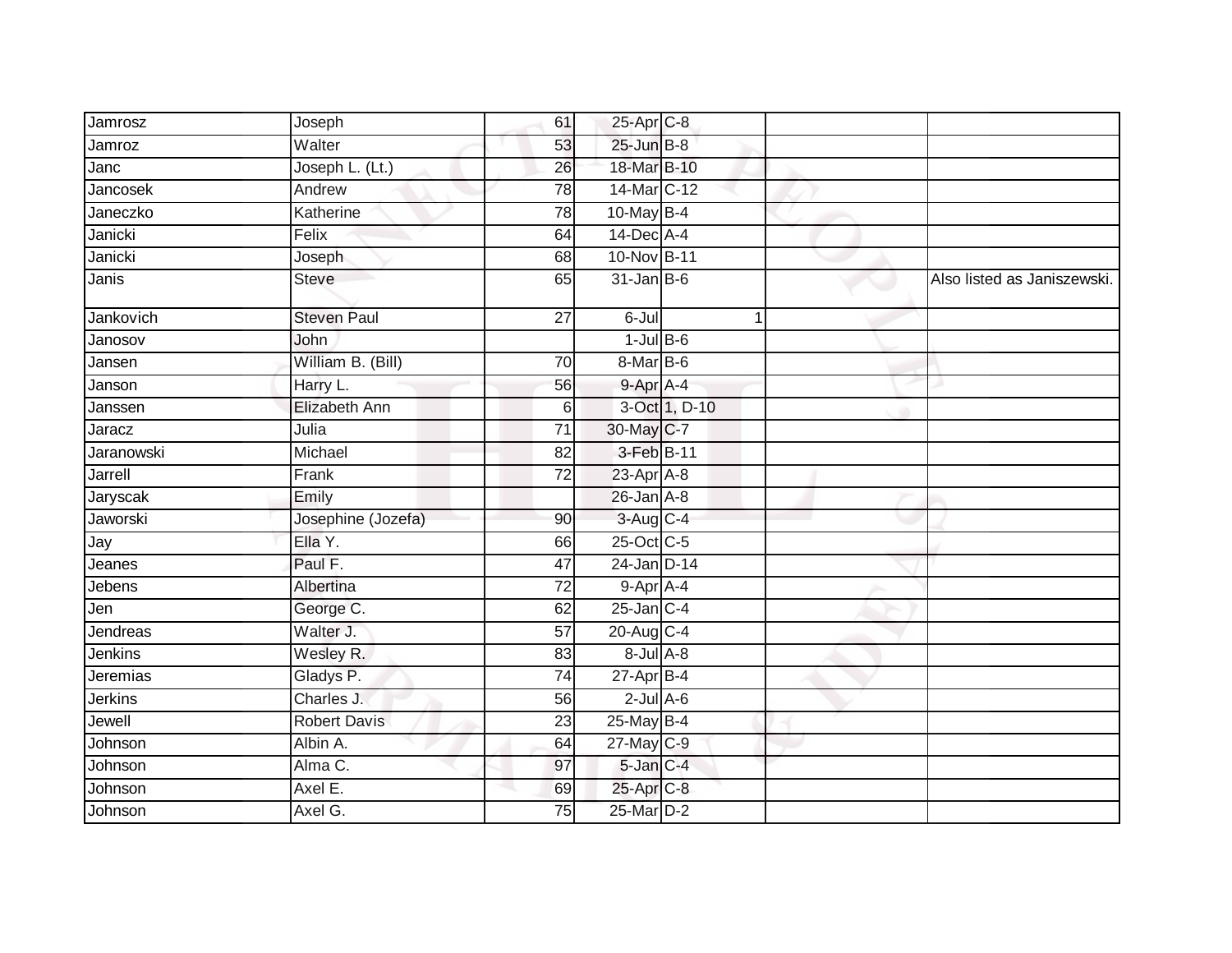| Johnson  | Beda A.                 | 88              | 30-May C-7              |                |          |  |
|----------|-------------------------|-----------------|-------------------------|----------------|----------|--|
|          |                         |                 |                         |                |          |  |
| Johnson  | Carl B.                 | 54              | 6-Oct C-8               |                |          |  |
| Johnson  | Cathryn C.              | 81              | $1$ -Oct $B-8$          |                |          |  |
| Johnson  | Charles A.              | 38              | 7-Jul                   | 1              |          |  |
| Johnson  | Charlie                 | $\overline{55}$ | $4-Feb$ $A-6$           |                |          |  |
| Johnson  | Charlie F.              | 79              | 30-Aug C-5              |                |          |  |
| Johnson  | Daisy                   | 79              | 6-Oct C-8               |                |          |  |
| Johnson  | Darwin L.               | 21              | $24$ -Feb $B-8$         |                |          |  |
| Johnson  | <b>General Lee</b>      | 53              | $11-Apr\overline{B-10}$ |                |          |  |
| Johnson  | George M.               | $\overline{72}$ | $5-Nov$ B-6             |                |          |  |
| Johnson  | <b>Herbert</b>          |                 | $4$ -Jul B-4            |                |          |  |
| Johnson  | James $E$ .             |                 | 22-Aug B-4              |                |          |  |
| Johnson  | Joan E.                 | 54              | 26-Oct A-4              |                |          |  |
| Johnson  | Josephine (Dotsie)      | 73              | $1$ -Jul $B$ -6         |                |          |  |
| Johnson  | Lola Ruth               | 69              | 7-Mar C-14              |                |          |  |
| Johnson  | Mae L.                  | 83              | 18-Jun C-7              |                |          |  |
| Johnson  | Mary J.                 | 61              | $5-NovB-6$              |                |          |  |
| Johnson  | Raymond C.              | 60              | 19-Apr B-4              |                |          |  |
| Johnson  | Robert                  | $\overline{77}$ | 19-Nov B-6              |                |          |  |
| Johnston | James Edward Jr.        | 7 weeks         | 9-Sep C-10              |                |          |  |
| Johnston | Sophia V.               | 88              | $27-Sep$ C-5            |                |          |  |
| Jones    | <b>Catherine Julia</b>  | 57              | 10-Mar <sub>B</sub> -8  |                | Conrad   |  |
| Jones    | Clark A.                | 88              | 30-Aug C-5              |                |          |  |
| Jones    | Cora                    | 89              | $27$ -Aug C-4           |                | Thompson |  |
| Jones    | Eli Sherman (Jack)(Dr.) | 81              |                         | 1-Aug $1, B-8$ |          |  |
| Jones    | Ernest                  | 65              | $1$ -Jun $A-12$         |                |          |  |
| Jones    | Gertrude E.             | $\overline{71}$ | 18-Oct A-8              |                |          |  |
| Jones    | Mae J.                  | 59              | $21$ -Nov B-6           |                |          |  |
| Jones    | Robert J.               | 66              | $14$ -Feb $D-8$         |                |          |  |
| Joosten  | <b>Judith Jeanne</b>    | 30              | $3$ -Jun $B-8$          |                |          |  |
| Jordan   | Cora Reuss              | 90              | 18-Oct A-8              |                |          |  |
| Jordan   | Florence M.             | 67              | $21$ -Dec $A-6$         |                |          |  |
|          |                         |                 |                         |                |          |  |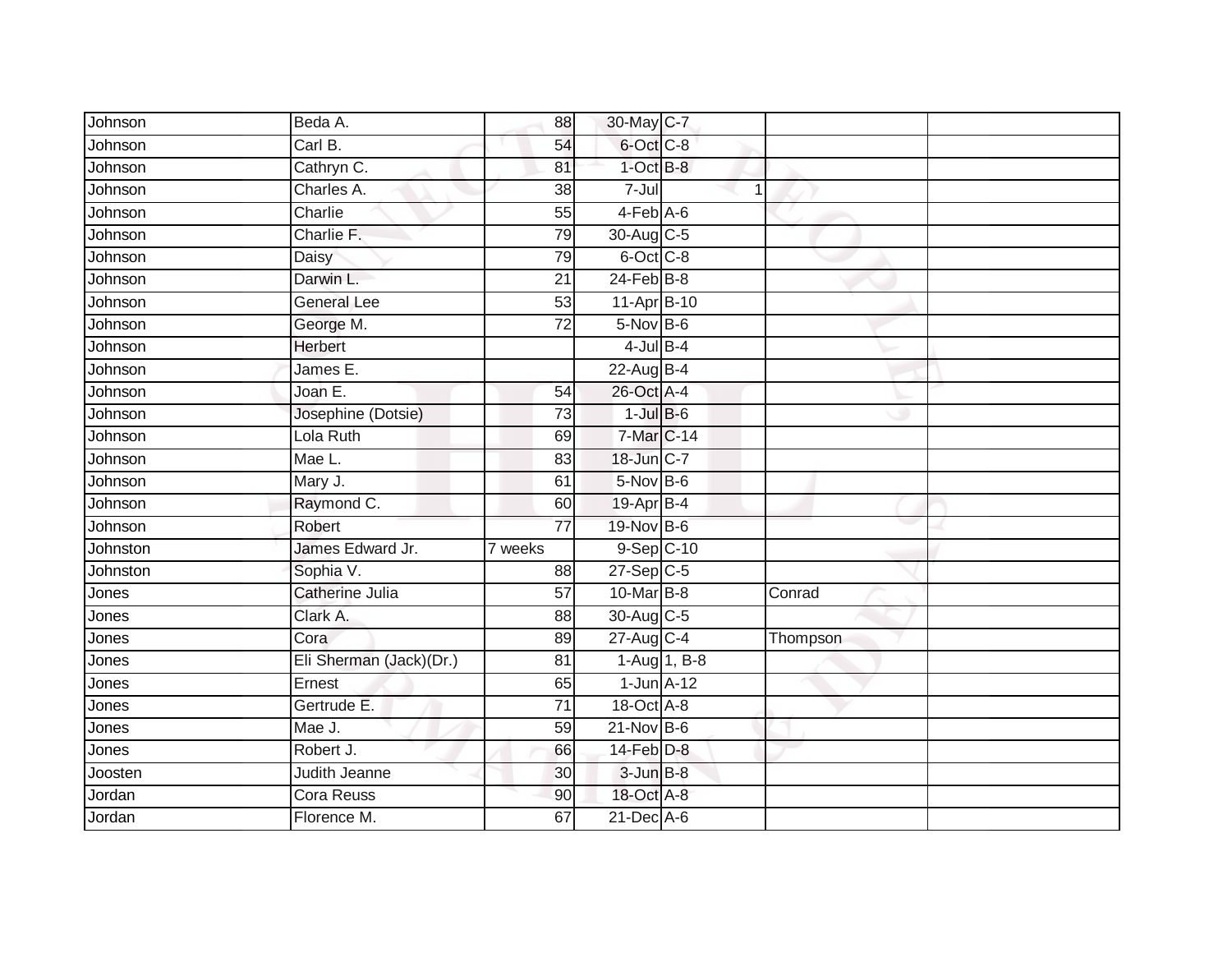| Jordan        | Thomas J.           | 74              | $15$ -Feb $B$ -6 |         |                        |
|---------------|---------------------|-----------------|------------------|---------|------------------------|
| Jordan        | Virgil              | 62              | 21-Dec A-6       |         |                        |
| Joss          | Henry E.            | 58              | $23$ -Feb $C$ -6 |         |                        |
| Joyce         | Emil                | 59              | 24-Aug A-4       |         |                        |
| Joyce         | Mabel F.            | 64              | 30-Dec C-5       |         |                        |
| Joyce         | Violet              | 51              | 8-Mar B-6        | Ally    |                        |
| Juarez        | Jose                | 60              | $7 - Jan A - 6$  |         |                        |
| Juarez        | Natalio             | 73              | $1-AprB-8$       |         |                        |
| Jucewicz      | Aniela              | 82              | $27$ -Jan $A-8$  | Swender |                        |
| Judd          | Maybelle            | 68              | $14$ -Feb $D-8$  |         |                        |
| Judson        | Rinna B.            | 85              | 5-Aug A-10       |         |                        |
| Jughoff       | Staso J.            | 75              | 5-Aug A-10       |         |                        |
| Junkin        | Daisy M.            | 86              | 28-Sep A-4       |         |                        |
| Junkison      | <b>Willie Pearl</b> | 47              | 25-Jul D-12      |         |                        |
| Jurac         | <b>Nick Mike</b>    | 86              | $7 - Jan A - 6$  |         | Also listed as Jurick. |
| Jurczyk       | Anthony             | 80              | $2$ -Jul $A$ -6  |         |                        |
| Jurjevic      | Rudolph A.          | 58              | 4-Aug B-17       |         |                        |
| Justak        | Reginald (Rev.)     | 55              | 23-Aug A-8       |         |                        |
| Justynski     | Chester J.          | 52              | 29-Mar C-4       |         |                        |
| <b>Kackos</b> | Joseph J.           | $\overline{82}$ | $15$ -Jan B-6    |         |                        |
| Kacmar        | John                | 74              | $15$ -Mar $B$ -6 |         |                        |
| Kaczmarcayk   | Joseph              | $\overline{54}$ | $31$ -Jan $B$ -6 |         |                        |
| Kadar         | John E.             | 45              | $2$ -Apr $A-10$  |         |                        |
| Kaelin        | Edward B.           | 80              | 8-Sep B-6        |         |                        |
| Kaiser        | Bertha A.           | 93              | 15-Jul B-6       |         |                        |
| Kajan         | Rose                | 76              | 9-Dec B-12       | Kein    |                        |
| Kaleta        | Leonard (Kelly)     | 60              | 3-Mar C-10       |         |                        |
| Kallas        | Margaret            | 48              | $4-Apr$ C-8      |         |                        |
| Kalocsai      | Anna                | 85              | 31-Oct B-4       | Zsoldos |                        |
| Kalshan       | Joseph W.           | 46              | 16-Nov C-4       |         |                        |
| Kaluf         | Jennie              | 91              | 25-Oct C-5       |         |                        |
| Kalvaietes    | Martha M.           | 85              | $3-Nov$ B-6      | King    |                        |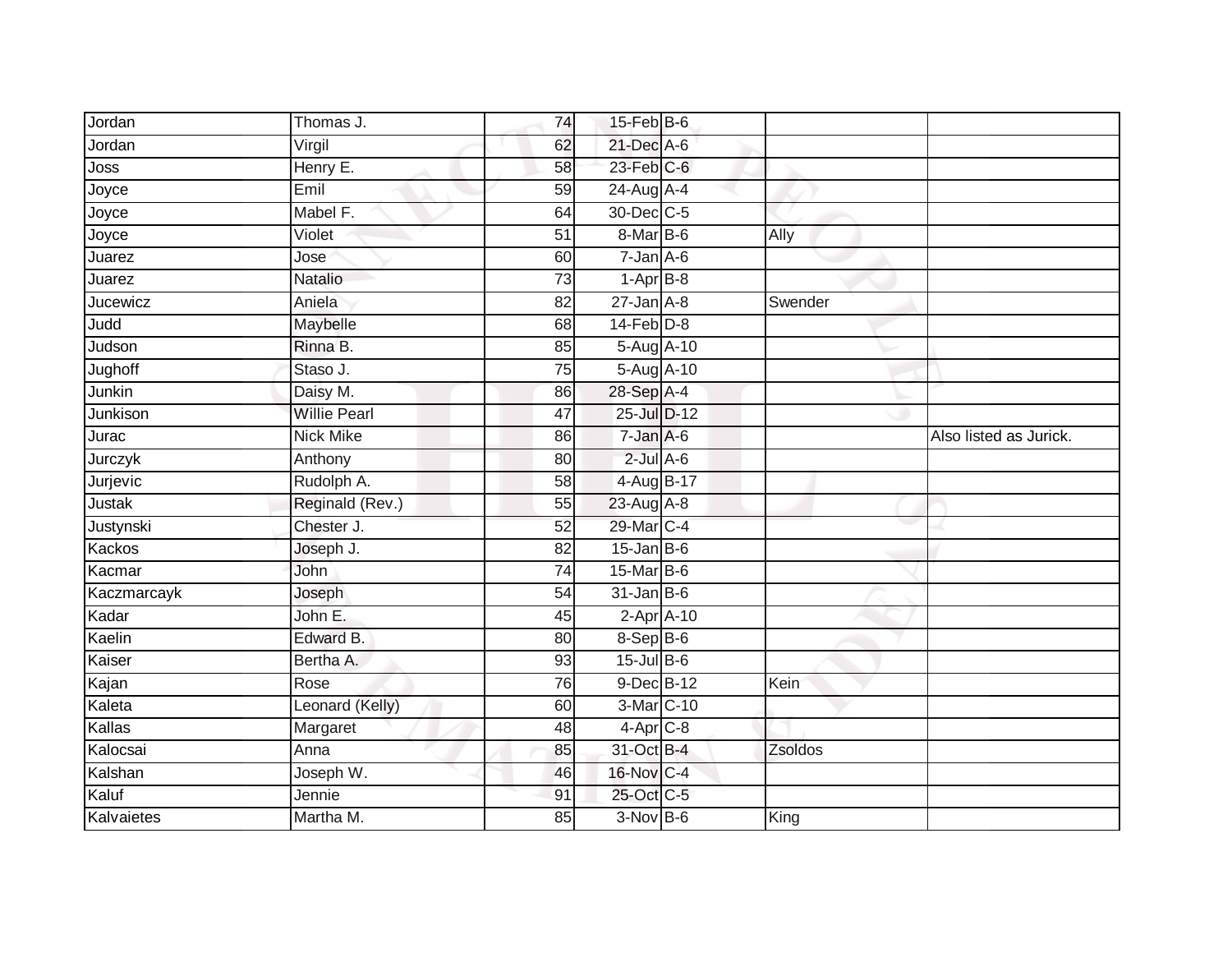| Kambiss      | Anna                | 82              | 9-Sep C-10      |            |               |                          |
|--------------|---------------------|-----------------|-----------------|------------|---------------|--------------------------|
| Kaminski     | John H.             | 57              | 20-Dec B-11     |            |               |                          |
| Kaminski     | Julia M.            | 53              | 17-Oct D-10     |            |               |                          |
| Kaminski     | Peter               | $\overline{75}$ | $3$ -Jan $D-12$ |            |               |                          |
| Kaminski     | Vincent             |                 | $1$ -Oct $B-8$  |            |               | Also listed as Kaminiak. |
| Kaminsky     | Jeannette           | 63              | $22$ -Jun $B-3$ |            |               |                          |
| Kaminsky     | John Sr. (Jim)      | 90              | $12$ -Jul C-5   |            |               |                          |
|              |                     | 89              | $7 - Jan A - 6$ |            |               |                          |
| Kaminsky     | Mary A.<br>Veronica | 90              | $22-Sep C-4$    |            |               |                          |
| Kammer       |                     | $\overline{86}$ | 8-Dec B-10      |            |               |                          |
| Kamradt      | Anna                |                 |                 |            |               |                          |
| Kandalec     | Joseph G.           | 67              | $27$ -Aug $C-4$ |            |               |                          |
| Kane         | Anna                | 79              | $14$ -Feb $D-8$ |            |               |                          |
| Kanelopoulos | Ellias (Louis)      | 81              | $11$ -Jan B-6   |            |               |                          |
| Kanocz       | Vera                | 65              | 18-May B-3      |            | Csonka        |                          |
| Kapalka      | Alfred E. (Fritz)   | 46              |                 | 3-Oct D-10 |               |                          |
| Kapcich      | Julia               | 85              | $1$ -Jun $A-12$ |            |               | Also listed as Koptich.  |
| Kapitan      | Martin A.           | $\overline{50}$ | 14-Dec A-4      |            |               |                          |
| Kaptur       | Richard             | 40              | $12-Sep D-8$    |            |               |                          |
| Karabatsos   | Theodora            | 66              | 29-Nov B-4      |            |               |                          |
| Karan        | Michael (Milan)     | 76              | 18-Mar B-10     |            |               |                          |
| Karczewski   | Jerome H.           | 36              | 28-Nov E-8      |            |               |                          |
| Karczewski   | Jerome Jr.          | $\overline{12}$ | 28-Nov E-8      |            |               |                          |
| Karczewski   | Lenora              | 8 <sup>1</sup>  | 28-Nov E-8      |            |               |                          |
| Karlovich    | William (Bill)      | 84              | 24-Oct D-13     |            |               |                          |
| Karos        | Theodore J. (Ted)   | 84              | 10-May B-4      |            |               |                          |
| Karp         | Mary Kay            | 26              | $22$ -Jan C-4   |            | <b>Brunke</b> |                          |
| Karsten      | Lawrence            | 6               | 22-Oct C-6      |            |               |                          |
| Karvelis     | Jacob               | 84              | $7-Sep$ C-6     |            |               |                          |
| Kasmark      | Raymond E. Sr.      | 44              | 4-Oct B-10      |            |               |                          |
| Kaspar       | Ludwig              | 82              | 8-Jun B-6       |            |               |                          |
| Kasper       | Joseph P.           | 78              | 27-May C-9      |            |               |                          |
| Kaszak       | Ceclia              | 76              | 21-Feb D-15     |            |               |                          |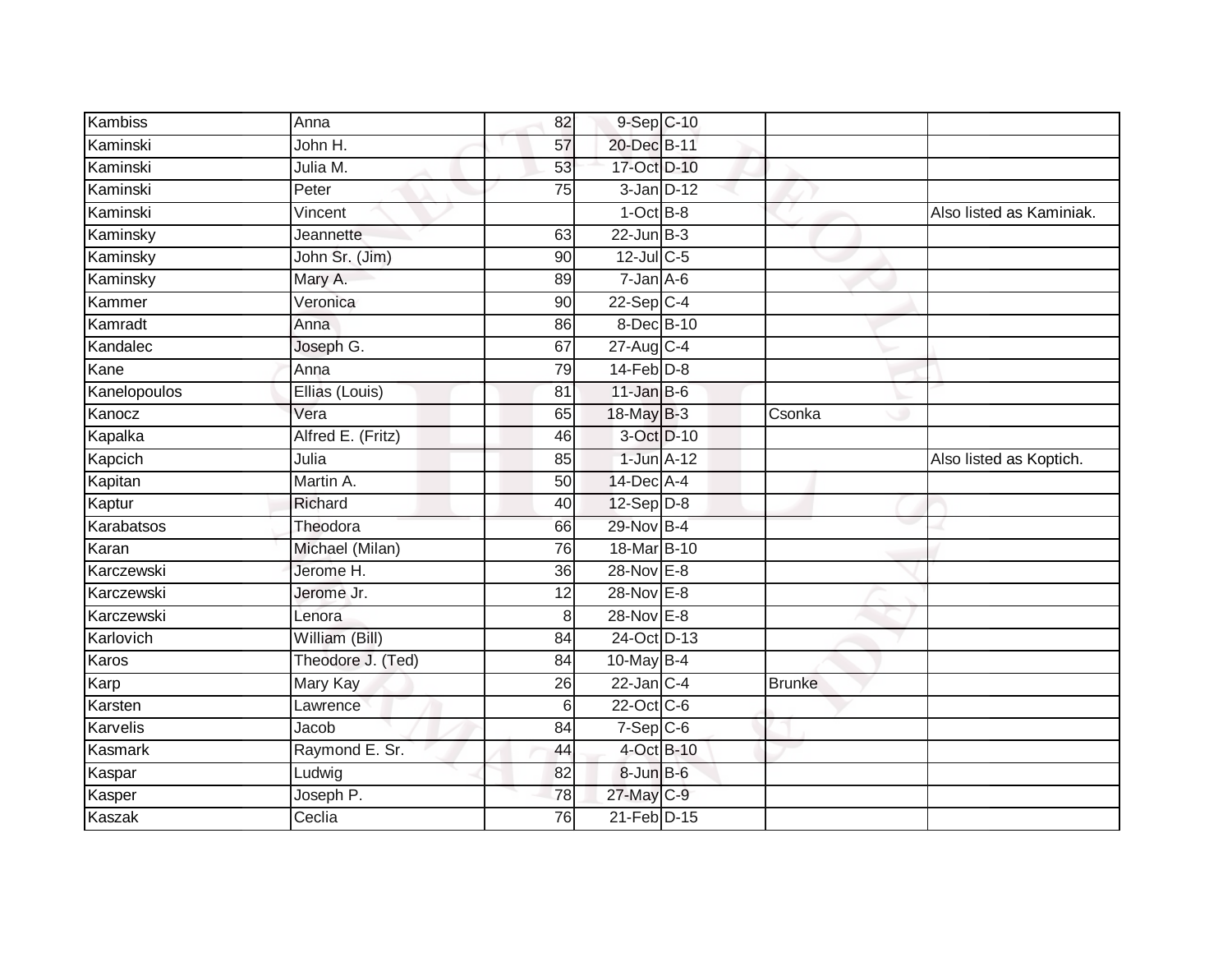| Kaszczyszyn | <b>Tillie</b>        | 72              | $12$ -Apr $C-4$   |  |                            |
|-------------|----------------------|-----------------|-------------------|--|----------------------------|
| Kaszuba     | Stephen (Butch)      | 29              | 27-Sep C-5        |  |                            |
| Kauffman    | Kenneth B.           | 66              | 5-May E-2         |  |                            |
| Kaufman     | Anton                | 56              | 18-Jul D-10       |  |                            |
| Kavois      | Stephen L.           | 44              | $9$ -May $C$ -8   |  |                            |
| Kawalec     | Edward S.            | 30              | 24-Oct D-13       |  |                            |
| Kay         | Joseph               | 90              | 28-Mar G-6        |  | Also listed as Krzywinski. |
| Kazmierczak | Adam C.              | 50              | 18-Apr D-12       |  |                            |
| Keating     | Louise R.            | 69              | $31$ -Jan B-6     |  |                            |
| Keen        | Benjamin             | 78              | $14$ -Feb $D-8$   |  |                            |
| Keen        | <b>Jack</b>          | 44              | $3-Aug$ $C-4$     |  |                            |
| Keilman     | Arnold F.            | 53              | $5-AprB-6$        |  |                            |
| Keiser      | Ira G.               | $\overline{74}$ | 17-May B-3        |  |                            |
| Kellar      | Felix                | 70              | 31-Oct B-4        |  |                            |
| Kellar      | Julia                | 63              | $13$ -Jan B-6     |  |                            |
| Keller      | Joseph P.            | 54              | $12$ -Aug $B-4$   |  |                            |
| Keller      | Lorraine             | 42              | 30-May C-7        |  |                            |
| Keller      | Marguerite           | 68              | 17-Dec E-8        |  |                            |
| Kelley      | Robert J.            | 48              | 26-May            |  |                            |
| Kelly       | Francis E.           | 78              | 27-May C-9        |  |                            |
| Kemp        | Aloysius             | 67              | $8 - Jun$ $B - 6$ |  |                            |
| Kemp        | Hilda T.             | 65              | 19-Mar B-3        |  |                            |
| Kemprowski  | Sophie M. (Kemp)     | 70              | 12-Mar C-5        |  |                            |
| Kendzierski | Martin               | 76              | 24-Nov B-4        |  |                            |
| Kenning     | <b>Carl Edward</b>   | 81              | $13-Sep$ B-6      |  |                            |
| Kesler      | Joseph J. (Lt. Col.) | 54              | 29-Sep B-4        |  |                            |
| Kettler     | Audrey               | 65              | $11-Auq$ D-4      |  |                            |
| Kettwig     | Peter                | 57              | $5-Sep C-12$      |  |                            |
| Keys        | Eva L.               | 58              | 29-Dec D-4        |  |                            |
| Kic         | Helena (Kitz)        | 92              | 26-Feb A-8        |  |                            |
| Kielczewski | Joseph               |                 | $17-SepA-8$       |  |                            |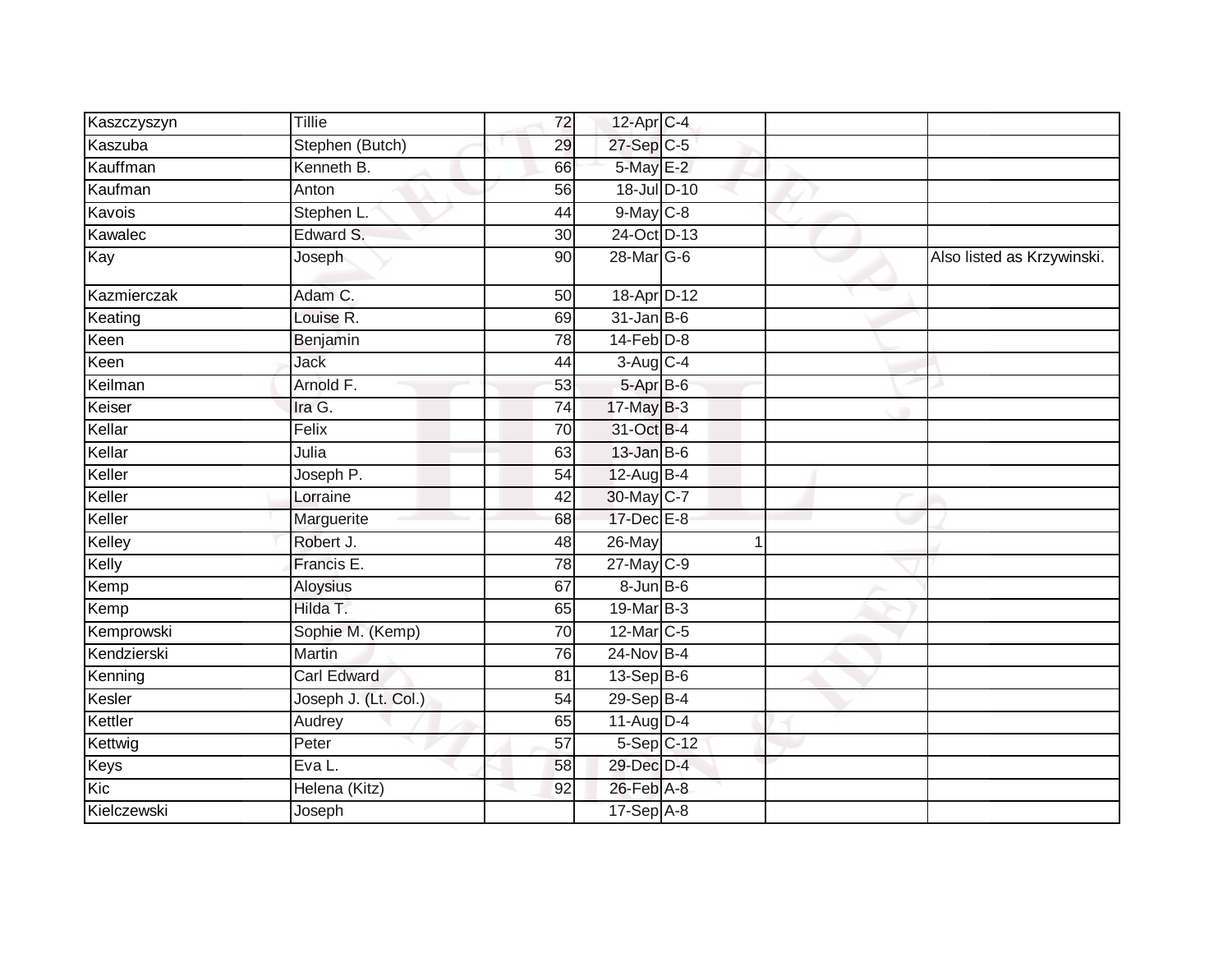| <b>Kieras</b> | Zofia (Sophie)     | 83              | 25-Apr C-8             |  |  |
|---------------|--------------------|-----------------|------------------------|--|--|
| Kiernan       | Evelyn M.          | 85              | $7$ -Jul $C$ -4        |  |  |
| Kiger         | Oscar N. Sr.       | 64              | 20-Jun B-10            |  |  |
| Kikkert       | Peter J.           | 72              | 14-Nov E-8             |  |  |
| Kilgore       | John A.            | $\overline{41}$ | $25$ -Feb $B$ -6       |  |  |
| Kinas         | Frances            |                 | $3-Nov$ B-6            |  |  |
| Kinelski      | Walter B.          | 80              | 21-Dec A-6             |  |  |
| King          | Flozell            | 54              | $23$ -Feb $C-6$        |  |  |
| Kingsbury     | Goldie M.          | 59              | $3-May$ B-4            |  |  |
| Kingston      | Joseph M.          | 81              | 19-Sep B-4             |  |  |
| Kingston      | Roberta            | 20              | 21-Feb <sup>D-15</sup> |  |  |
| Kirinich      | Andrew             | 79              | 7-Dec B-14             |  |  |
| Kirk          | Harold F.          | 45              | 2-Apr A-10             |  |  |
| Kirk          | Jesse M.           | 70              | 18-Apr D-12            |  |  |
| Kirk          | John J.            | 81              | 16-Apr A-8             |  |  |
| Kirkdoffer    | Noah R.            | 67              | 6-Oct C-8              |  |  |
| Kirklen       | David L.           | $\overline{32}$ | 9-Mar C-4              |  |  |
| Kish          | <b>Edward Gene</b> | 25              | 20-Jun B-10            |  |  |
| Kish          | Wendell L.         | 47              | 15-Mar B-6             |  |  |
| Kitchell      | Joseph             | Infant          | $26$ -Feb $A-8$        |  |  |
| Klacik        | Katherine          | 78              | 28-Apr A-10            |  |  |
| Klamczynski   | Benjamin           | 51              | 3-Mar C-10             |  |  |
| Klaper        | Carl               | 62              | $2$ -Dec $A$ -12       |  |  |
| Klapkowski    | Melissa Ellen      | 8 days          | 18-Feb B-10            |  |  |
| Klaprodt      | Lilly              | 74              | $4-Nov$ C-6            |  |  |
| Klassen       | Mary A.            | 84              | 18-Oct A-8             |  |  |
| Klassen       | Richard            | $\overline{33}$ | $25$ -Feb $B$ -6       |  |  |
| Klawitter     | Martha             | 63              | 17-Aug A-6             |  |  |
| Klee          | George C.          | 85              | 19-Jan C-4             |  |  |
| Klee          | Verna              | 76              | 3-Mar C-10             |  |  |
| Klein         | Louis M.           | 59              | 19-Sep B-4             |  |  |
| Klemm         | Alfred A.          |                 | $15$ -Jan B-6          |  |  |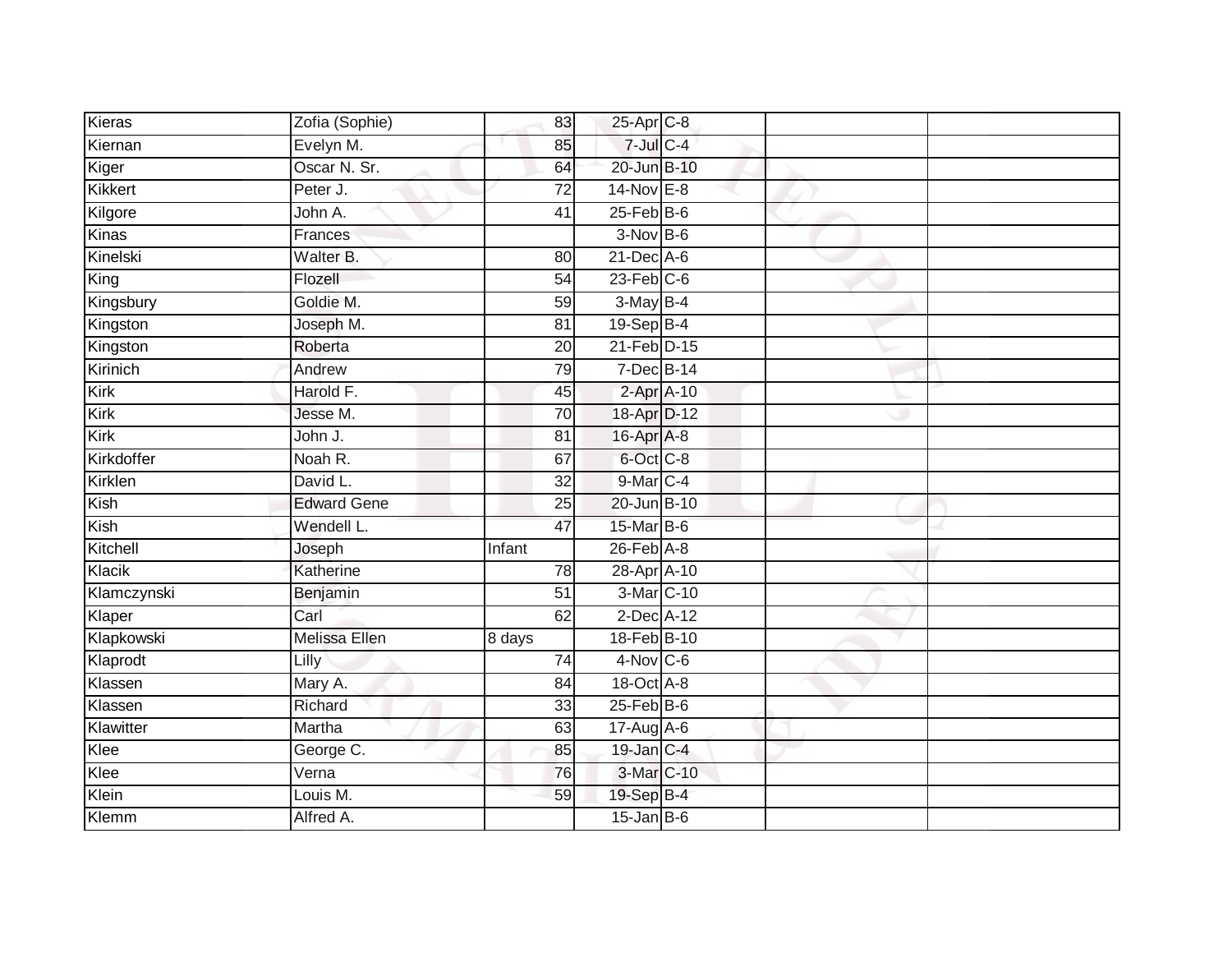| Klemm         | Arthur L.            | 74              | $12$ -Dec $B$ -6 |              |                   |
|---------------|----------------------|-----------------|------------------|--------------|-------------------|
| Klepsch       | <b>Alfred</b>        | 65              | $11$ -Jun $A-6$  |              |                   |
| Kline         | Esther G.            | 54              | 28-Oct B-6       |              |                   |
| Klingerman    | Cleo                 | 75              | $20$ -Oct B-8    |              |                   |
| Klobucar      | Anthony G. (Tony)    | 65              | 8-Nov A-4        |              |                   |
| Klocek        | Keith Gerard         | Infant          | 12-Nov C-5       |              |                   |
| Klotzbucher   | Tillie               | 80              | $31$ -Mar $B-13$ |              |                   |
| Knaver        | Alexander J. (Alex)  | 56              | $14$ -Dec $A$ -4 |              |                   |
| Knibbs        | Florence             | 65              | $24-Sep$ C-6     |              |                   |
| Knight        | Edward (Gene)        | 62              | $22$ -Feb $B-4$  |              |                   |
| Knight        | George               |                 | Decmeber<br>13   | 1            | Picture included. |
| Knoll         | Len                  | 73              | 20-Oct B-9       |              |                   |
| Knopf         | Carl L.              | 89              | 26-Feb A-8       |              |                   |
| Knoth         | <b>Bessie</b>        | 83              | 16-Aug B-8       |              |                   |
| Knust         | Leroy                | $\overline{76}$ | 25-Jun B-8       |              |                   |
| Kobeszka      | Janet                | 4               | $1-Apr$ B-8      |              |                   |
| <b>Kobus</b>  | Matt J.              | 73              | $17 - Jan$ $B-6$ |              |                   |
| Kocal         | Joseph J.            | 53              | 16-May B-10      |              |                   |
| Kocal         | Sophie A.            | 81              | $17$ -Dec $E-8$  |              |                   |
| Koch          | Leo S. Sr.           | 72              | $9$ -Jul $A$ -6  |              |                   |
| Koch          | Olive Pearl          | 77              | 23-Apr A-8       |              |                   |
| Koch          | <b>Raymond Peter</b> | 70              | 24-Aug A-4       |              |                   |
| Kochan        | Benjamin             | 70              | $4-Nov$ C-6      |              |                   |
| Kochlacs      | Elizabeth            | 83              | $25$ -Jun $B$ -8 |              |                   |
| Koedyker      | Cornelius (Corneal)  | 95              | $5$ -Jan $C$ -4  |              |                   |
| Koedyker      | Cornelius N. (Case)  | 73              | 7-Mar C-14       |              |                   |
| Kofod         | Aage F.              | 81              | $25-Oct$         | $\mathbf{1}$ |                   |
| Kofod         | Theresa              | 78              | 25-Oct           |              |                   |
| Kolakowski    | Aniela               | 76              | 19-Aug A-8       |              |                   |
| Kolakowski    | Katherine            | 79              | 26-Feb A-8       |              |                   |
| <b>Kolbus</b> | Mary B. (Mae)        | 46              | $25$ -May B-4    |              |                   |
|               |                      |                 |                  |              |                   |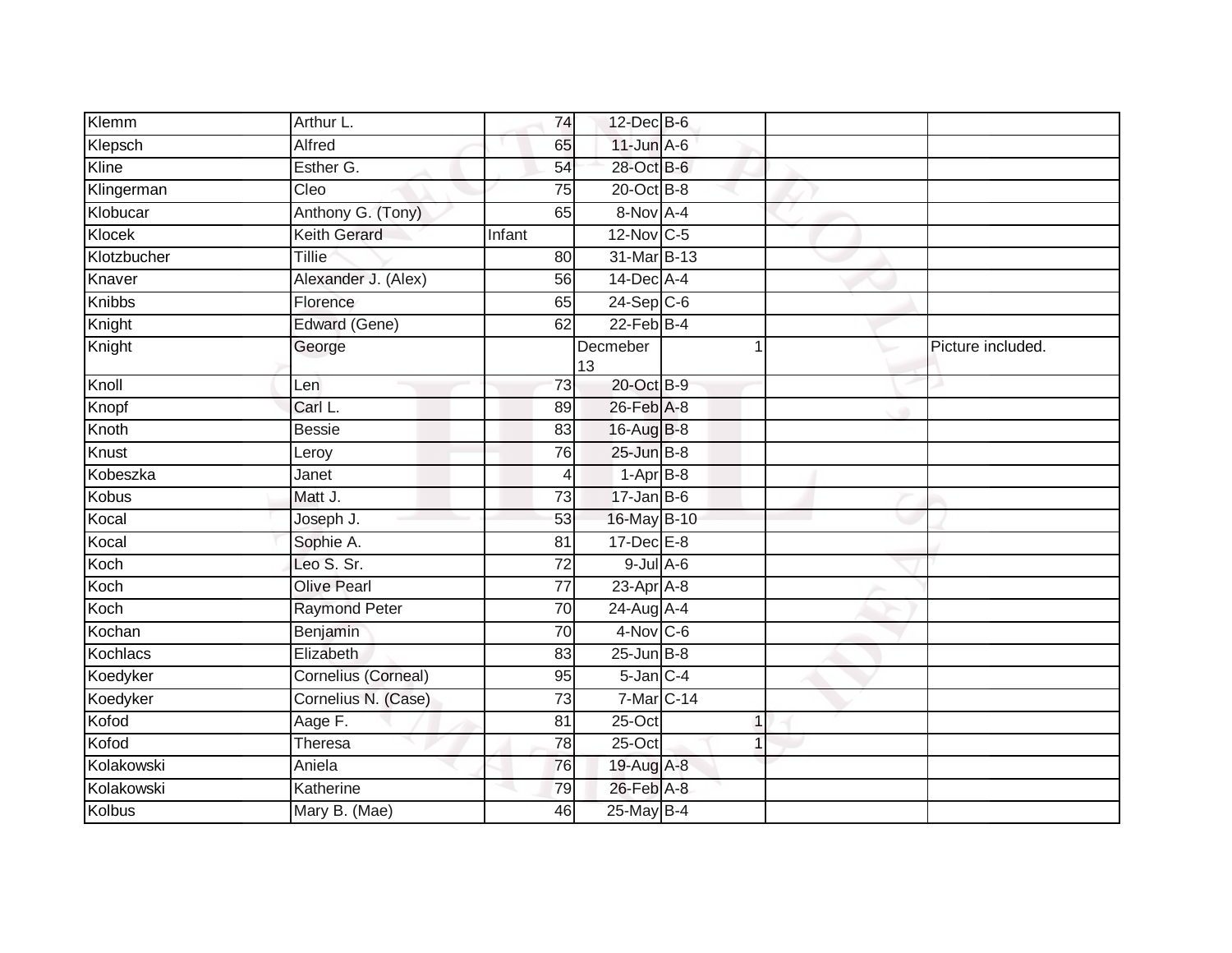| Koleas       | Peter G.         | 75              | 10-Nov B-11       |          |                           |
|--------------|------------------|-----------------|-------------------|----------|---------------------------|
| Kolich       | John             | 76              | 25-May B-4        |          |                           |
| Kolisch      | John F. (Shorty) | 60              | 27-Oct B-10       |          |                           |
| Kolley       | Irene M.         | 76              | 23-Apr A-8        |          |                           |
| Kolodziej    | Caroline M.      | $\overline{75}$ | 23-Sep B-12       |          |                           |
| Kolodziejski | John (Ralph)     | $\overline{75}$ | 8-Sep B-6         |          |                           |
| Kolpin       | Ernest F.        | $\overline{72}$ | 22-Aug B-4        |          |                           |
| Kompier      | Anna             | 83              | 30-May C-7        |          |                           |
| Koncz        | Anna             | 83              | 14-Nov E-8        |          |                           |
| Kondrat      | Malvina A.       | $\overline{75}$ | 19-Jul A-6        |          |                           |
| Koniarski    | Edward P.        | 45              | 18-May B-3        |          |                           |
| Konkey       | Michael          | 70              | $2$ -Mar $C-4$    |          |                           |
| Koon         | Bren E.          |                 | $3-May$ B-4       |          |                           |
| Kortenhoeven | John             | 91              | 18-Jan A-6        |          |                           |
| Kosanke      | Alfred W.        | 64              | 26-Apr A-4        |          |                           |
| Koselnik     | John             | 78              | 5-Dec D-16        |          |                           |
| Kosior       | Anna             |                 | $9$ -May $C$ -8   | Skrabala |                           |
| Koslovsky    | Ruth C.          | 46              | $11$ -Jul B-6     |          |                           |
| Kostic       | Kristine         | 31/2            | 14-Mar C-12       |          |                           |
| Kostoff      | Anna             | 74              | 28-Feb B-10       |          |                           |
| Kosty        | John             | 55              | 29-Nov B-4        |          |                           |
| Kotulski     | Julia            | 83              | $6$ -Jul $B-4$    |          |                           |
| Koulis       | Jeanie Haedi     | 3               | $17$ -May B-3     |          |                           |
| Kovach       | Julia            | $\overline{71}$ | 19-Oct B-4        |          |                           |
| Kovacic      | Pete             | 76              | $25$ -Feb $ B$ -6 |          |                           |
| Kovacik      | Anthony          | 55              | $13$ -Jan B-6     |          |                           |
| Kovan        | Katherine        | 55              | $15$ -Dec $B-4$   | Pavelich |                           |
| Kowal        | Mary             |                 | 16-Aug B-8        |          |                           |
| Kowalski     | <b>Bernice</b>   | 92              | 10-May B-4        |          | Also listed as Kowaleski. |
| Kowalski     | Lorraine         | 29              | 12-Aug B-4        |          |                           |
| Kowder       | Charles L. Sr.   | 86              | $2$ -Aug A-4      |          |                           |
| Kozacik      | George           | 67              | 17-Mar B-6        |          |                           |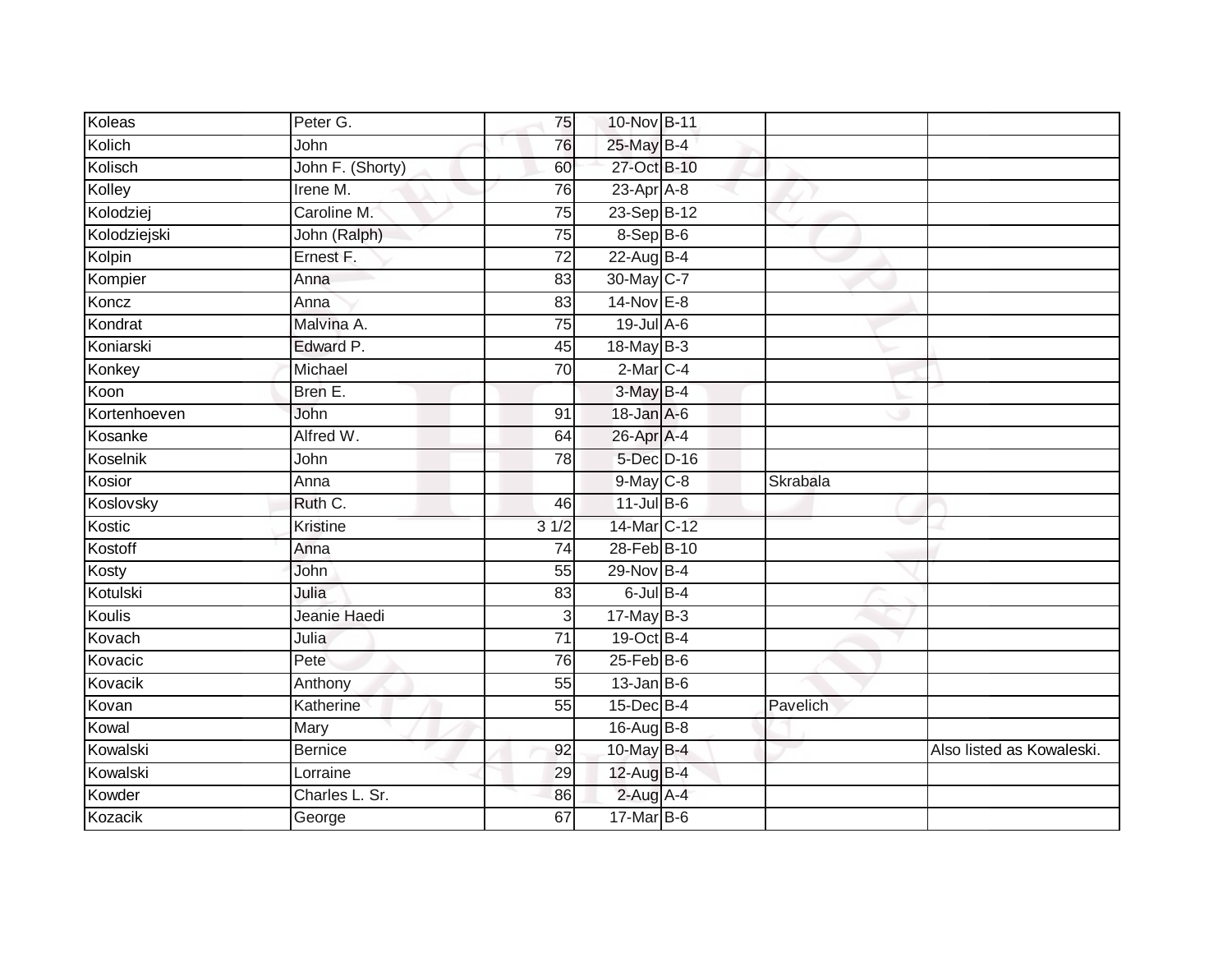| Kozare     | Ernest J.          | 48              | 16-Sep B-8       |               |        |                          |
|------------|--------------------|-----------------|------------------|---------------|--------|--------------------------|
| Kozlowski  | Casimir B.         | 54              | $4$ -Jul $B-4$   |               |        |                          |
| Kozlowski  | John               | 76              | 28-Mar G-6       |               |        |                          |
| Kozlowski  | Vincent            | 84              | $4-Apr$ $C-8$    |               |        |                          |
| Kozubal    | Jessie F.          | 59              | $26$ -Jul B-8    |               |        |                          |
| Krall      | Antonia            | 93              | $27$ -Apr $B-4$  |               |        |                          |
| Kramer     | Helen E.           | 72              | 28-Oct B-6       |               |        |                          |
| Kramer     | Hermann            | 68              | 28-Mar G-6       |               |        |                          |
| Krasowski  | Henry              | 75              | $3$ -Jan $D-12$  |               |        |                          |
| Krause     | Clara              | 59              | $9-Sep C-10$     |               |        |                          |
| Krause     | Emma J.            | 89              | $27$ -Dec $B-4$  |               |        |                          |
| Krause     | LaVerne            | 58              | $12$ -May B-6    |               |        |                          |
| Krause     | <b>Thomas</b>      |                 | 21-Oct           |               | 1      |                          |
| Krawczyk   | Phyllis            | 78              | 25-Aug B-8       |               | Rycerz |                          |
| Krejci     | Michael J.         | 16              |                  | 4-Jun 1, B-10 |        |                          |
| Krejci     | Theodore           | $\overline{57}$ | 17-Dec E-8       |               |        |                          |
| Kretz      | Eric W.            | 7 months        | 22-Dec D-6       |               |        |                          |
| Krick      | Kristine S.        | 20              | 28-Jun B-4       |               |        |                          |
| Krieger    | Arthur D.          | 82              | $18$ -Jan $A$ -6 |               |        |                          |
| Krieger    | Sarah              | 66              | $3$ -Jun $B-8$   |               |        |                          |
| Kristoff   | Mary G. (Marshall) | 75              | $21$ -Nov B-6    |               | Jones  |                          |
| Kristoff   | Norman             | 78              | $3$ -Jan $D-12$  |               |        |                          |
| Kriston    | <b>Mike</b>        | 61              | 29-Apr B-4       |               |        | Also listed as Krzyston. |
| Kritsa     | Stanley F.         | 61              | $14$ -Jul B-4    |               |        |                          |
| Krizan     | Lena               | 64              | $8-AugB-4$       |               |        |                          |
| Krokroskia | Pearl F.           | 46              | $5-Sep$ C-12     |               |        |                          |
| Krol       | Valentine          | 70              | $13-Aug$ A-8     |               |        |                          |
| Krucina    | Mary               | 83              | 9-Feb B-3        |               |        |                          |
| Krueger    | Marie M.           | 72              | 9-Aug A-8        |               |        |                          |
| Krueger    | William            | 70              | 10-Dec A-12      |               |        |                          |
| Krula      | Walter             | 81              | 22-Sep C-4       |               |        |                          |
| Krupa      | George             | $\overline{81}$ | 18-Oct A-8       |               |        |                          |
|            |                    |                 |                  |               |        |                          |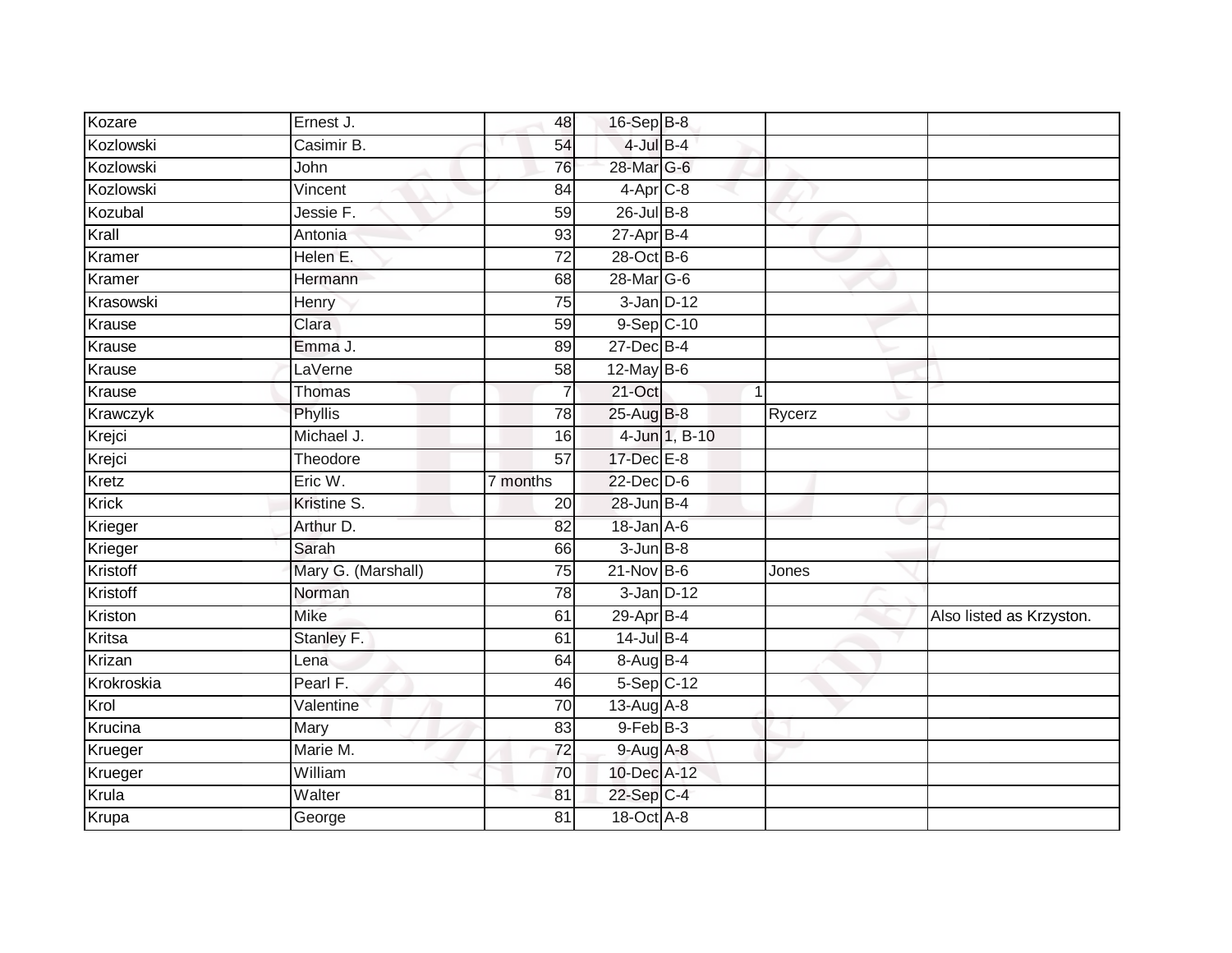| Krupinski     | Mary                                  | 70              | 30-Nov A-6              |                | Skalba |  |
|---------------|---------------------------------------|-----------------|-------------------------|----------------|--------|--|
| Kruse         | Roy E.                                | 44              | 25-Aug B-8              |                |        |  |
| Kubicki       | Walter V.                             | 50              | 24-Mar B-4              |                |        |  |
| <b>Kuchak</b> | Evelyn                                | 65              | $13$ -Jun $A-16$        |                |        |  |
| Kuhn          | Agnes                                 | 79              | $12$ -Jul C-5           |                |        |  |
| Kuipers       | William J. (Bill)                     | 47              | 22-Apr A-10             |                |        |  |
| <b>Kukuch</b> | John J.                               | 52              | $10$ -Feb $B-4$         |                |        |  |
| Kulpa         | Kinga (Katherine)                     | 71              | $10$ -May B-4           |                |        |  |
| Kundrat       | Helen                                 | 47              | $2$ -May $D-16$         |                |        |  |
| <b>Kuske</b>  | <b>Henry Fredrick</b>                 | 43              | 18-May B-3              |                |        |  |
| Kussmaul      | Ralph L.                              | $\overline{72}$ | $22$ -Feb $B-4$         |                |        |  |
| Kuter         | Mary Georgette<br>(Genevieve)(Sister) |                 | $9$ -Jul $A$ -6         |                |        |  |
| Kuyper        | Martha                                | $\overline{74}$ | $15$ -Jan B-6           |                |        |  |
| Kwiatkowski   | Casimir J. Sr.                        | 64              | 14-Sep B-7              |                |        |  |
| Kwiatkowski   | <b>Stella</b>                         | $\overline{74}$ | 27-Sep C-5              |                |        |  |
| Kyrylenko     | $\overline{Zan}$                      | 74              | $7-Feb$ <sub>C-14</sub> |                |        |  |
| Labahn        | Erwin C.                              | 22              |                         | 24-Jan 1, D-14 |        |  |
| Labedz        | Mary J.                               | 77              | $7 - Jun$ A-6           |                |        |  |
| LaBelle       | Inez C.                               | 70              | $29$ -Aug C-8           |                |        |  |
| LaBorde       | Cynthia (Cindy)                       | 13              | $20$ -Jul $B-3$         |                |        |  |
| Ladewig       | Arthur A.                             | 64              | 7-Nov D-12              |                |        |  |
| Lafever       | Rolland C.                            | 61              | $25$ -Jan $C-4$         |                |        |  |
| Lahman        | Eunice M.                             | 48              | $15$ -Apr $D-2$         |                |        |  |
| Lail          | Robert D.                             | 85              | $22$ -Jun $B-3$         |                |        |  |
| Laketek       | James (Biel)                          | $\overline{57}$ | $15$ -Jun $B-4$         |                |        |  |
| Lamb          | Patrick A.                            | $\overline{4}$  | 24-May B-6              |                |        |  |
| Lambka        | Harvey F.                             | 79              | $24-Sep$ C-6            |                |        |  |
| Lamprecht     | Angelene V.                           | 54              | $7-Feb$ $C-14$          |                |        |  |
| Lamprell      | Albert W.                             |                 | 23-Feb C-6              |                |        |  |
| Landis        | Thomas M.                             | 75              | 11-Oct B-6              |                |        |  |
| Lane          | Cora M.                               | 86              | $18 - Jan A - 6$        |                |        |  |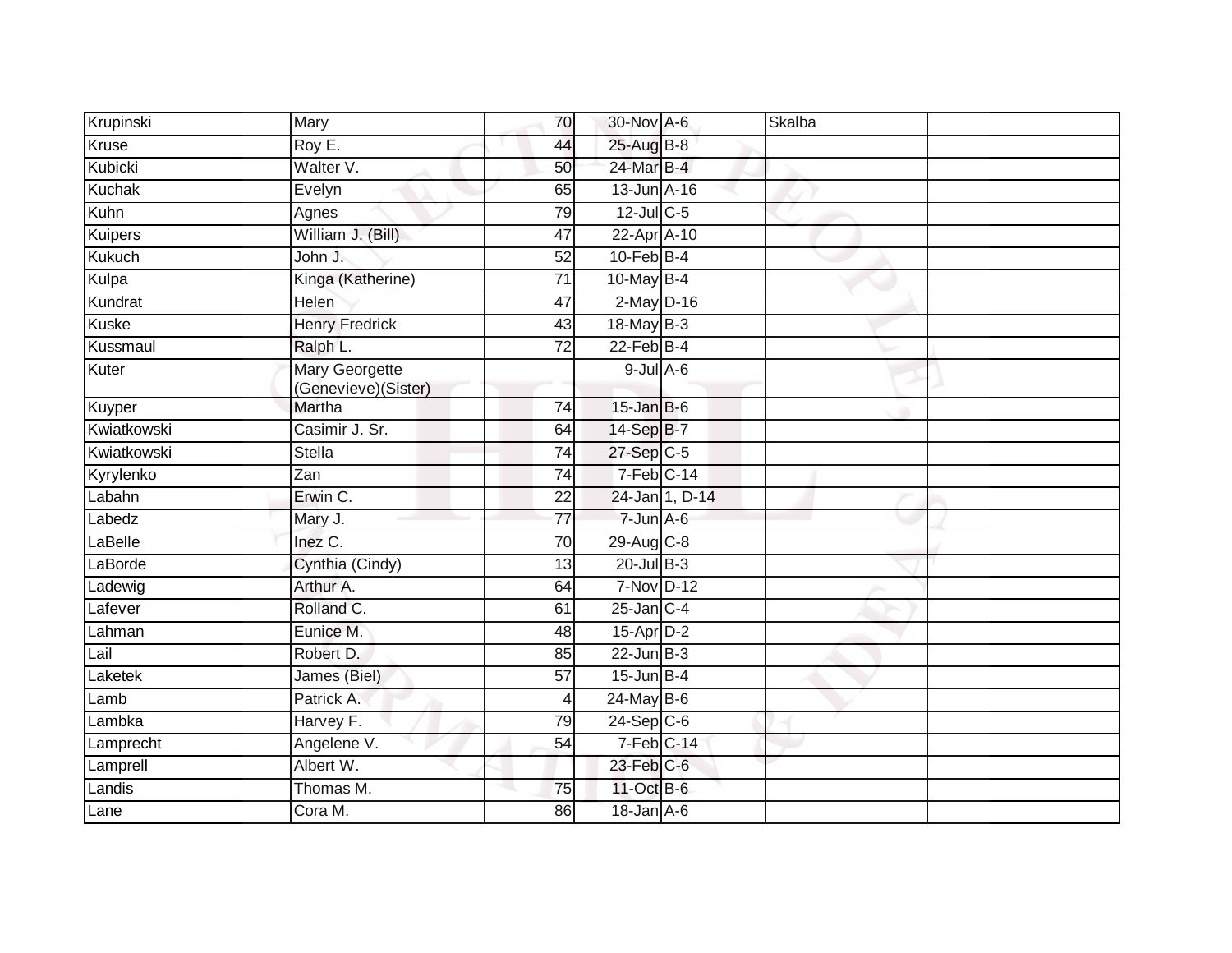| Lange    | Catherine            | 82              | 27-Dec B-4       |                |                                  |
|----------|----------------------|-----------------|------------------|----------------|----------------------------------|
| Lange    | Marie E.             | 48              | $2$ -Aug A-4     |                |                                  |
| Lange    | Timothy              | 19              | 24-Jan D-14      |                |                                  |
| Langland | Albert               | 49              | $18$ -Aug $A$ -8 |                |                                  |
| Langloh  | Walter M.            | 65              | $5-Sep$ $C-12$   |                |                                  |
| Langohr  | Sherwood (Rube)      | 56              | $2-Sep$ B-8      |                |                                  |
| Langton  | James E. Sr.         | 98              | 18-Feb B-10      |                |                                  |
| Lanning  | Thelma A.            | 49              | $7-Feb$ C-14     |                |                                  |
| LaPlatt  | George R.            | 63              | $22$ -Jul B-6    |                |                                  |
| Lareau   | Albert P.            | 44              | $23$ -Jun $B$ -6 |                |                                  |
| Larimer  | Benjamin H.          | 64              | $28$ -Jun $B-4$  |                |                                  |
| Larimer  | James E.             | 56              |                  | 21-Feb 1, D-15 | Picture of incident<br>included. |
| Larmon   | Harold G.            | 68              | $6$ -Jun $B$ -6  |                |                                  |
| Larson   | Elizabeth            | 96              | 12-Aug B-4       |                |                                  |
| Larson   | Martha               | $\overline{87}$ | 5-Feb C-6        |                |                                  |
| Larson   | William              | $\overline{72}$ | $22$ -Jan $C-4$  |                |                                  |
| Lasater  | Lulu B.              | 88              | $7-Sep$ C-6      |                |                                  |
| Lasser   | <b>Francis James</b> | 57              | 22-Aug B-4       |                |                                  |
| Latham   | Franklin             | 39              | 8-Aug B-4        |                |                                  |
| Latimer  | Alice                | 28              | $26 -$ Jul       | 1              |                                  |
| Laubley  | John W.              | 63              | 24-Jan D-14      |                |                                  |
| Lauyer   | Ruth A.              | 74              | $1$ -Jun $A$ -12 |                |                                  |
| LaVelle  | Donald L.            | 39              | 27-Jun B-10      |                |                                  |
| LaVelle  | Helen                | 74              | 8-Nov A-4        |                |                                  |
| Lavely   | William E.           | 49              | 18-Jul D-10      |                |                                  |
| Laverty  | John Jr.             | 59              | $21-Sep$ A-4     |                |                                  |
| Lavrick  | <b>Bertha</b>        | 72              | $16$ -Feb $A$ -4 |                |                                  |
| Lawell   | Jane A.              | 59              | $1-Dec$ $D-8$    |                |                                  |
| Lawinski | Frank                | 77              | 6-Jun B-6        |                |                                  |
| Lawless  | Anna                 | 91              | 16-Mar B-3       |                |                                  |
| Lawrence | Charles B.           | 70              | $28 - Nov E-8$   |                |                                  |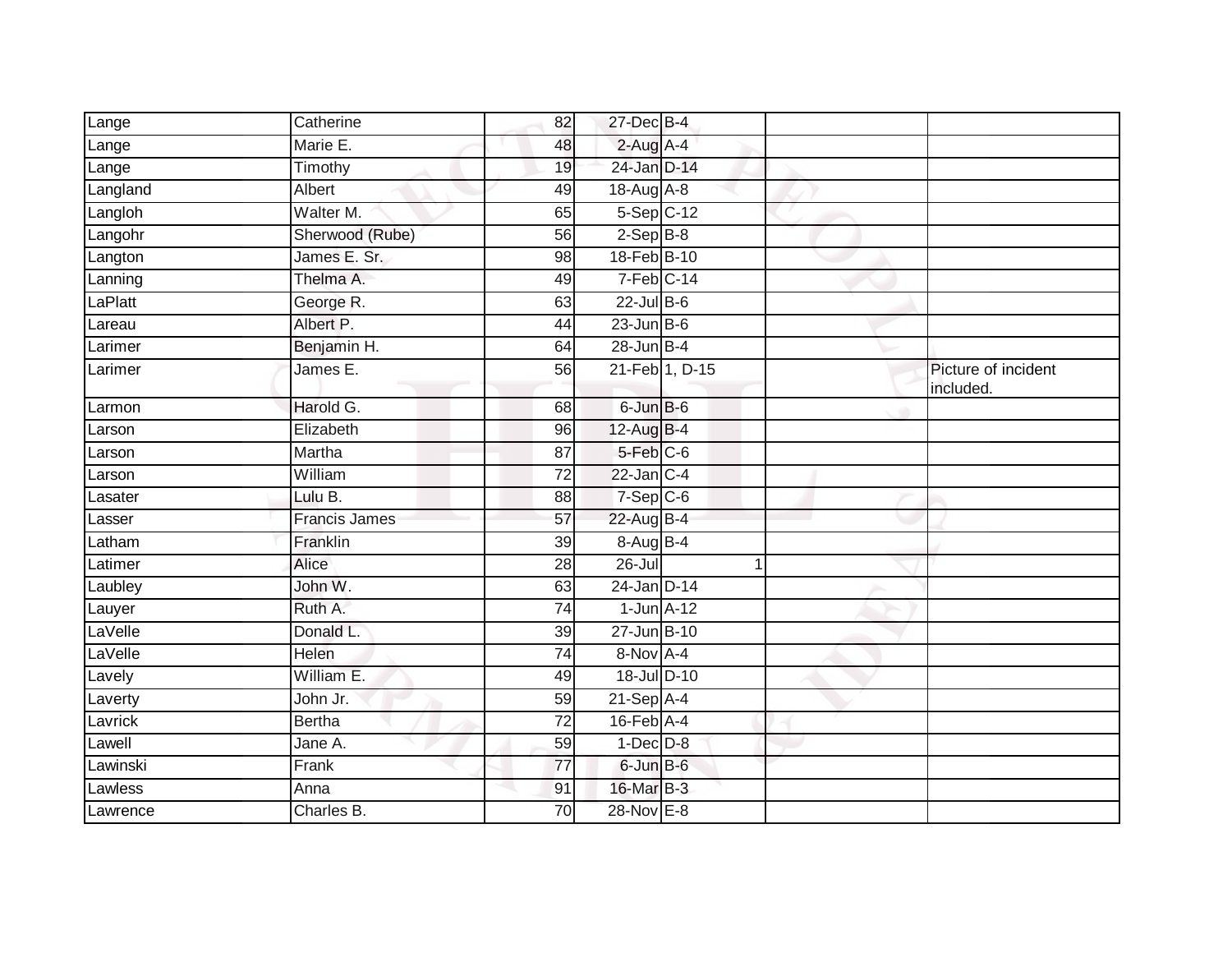| Lawrence    | Dale B.                         | 62              | $12$ -Dec $B$ -6 |             |              |  |
|-------------|---------------------------------|-----------------|------------------|-------------|--------------|--|
| Lawrence    | Michael F.                      | 64              | 25-Apr C-8       |             |              |  |
| Lawson      | Leslie P. Sr.                   | 42              | 12-Mar C-5       |             |              |  |
| Lawton      | Hugh                            | 28              | 13-Dec           | $\mathbf 1$ |              |  |
| Layton      | Irene L.                        | 70              | 4-Oct B-10       |             |              |  |
| Le Doux     | Hattie                          | $\overline{73}$ | 13-Jun A-16      |             |              |  |
| Leahy       | Anna Blandine                   | 76              | 16-Dec B-5       |             | McKenna      |  |
| Leahy       | George P.                       |                 | 24-Mar B-4       |             |              |  |
| Lear        | Deborah L. (Debbie)             | 10              | $9-Aug$ A-8      |             |              |  |
| Learmouth   | George H.                       | 86              | $29$ -Jun B-6    |             |              |  |
| Lee         | <b>Charles</b>                  | $\overline{73}$ | $5-Nov$ B-6      |             |              |  |
| Lee         | <b>James William</b>            | 67              | $10$ -Jun $A-8$  |             |              |  |
| Lee         | John L.                         | 77              | $11$ -Feb $C$ -6 |             |              |  |
| Lee         | Richard Sr.                     | 65              | 8-Jan A-8        |             |              |  |
| Lenoir      | Pauline                         | 95              | 12-May B-6       |             |              |  |
| Lenzo       | Jerome Francis                  | Infant          | 26-Oct A-4       |             |              |  |
| Leon        | Crecandio Gomesz (El<br>Guerro) | 84              | $4-Nov$ C-6      |             |              |  |
| Lepesich    | Mary                            | 71              | 12-Feb A-12      |             |              |  |
| Lerch       | Ellsworth (Dick)                | 78              | $26$ -Feb $A$ -8 |             |              |  |
| Lesczynski  | Helen M.                        | 69              | $4$ -Jan $B-7$   |             |              |  |
| Leser       | Richard N. Sr.                  | 72              | 12-Mar C-5       |             |              |  |
| Lesiecki    | Louis                           | 76              | 18-Apr D-12      |             |              |  |
| Lesko       | George J.                       | 67              | 12-Aug B-4       |             |              |  |
| Lesko       | William (Monsignor)             | 60              | $21$ -Dec $A$ -6 |             |              |  |
| Lesmeister  | John Otto                       | $\overline{72}$ | 6-Apr A-6        |             |              |  |
| Lesniak     | Leo M.                          | 65              | 13-Jun A-16      |             |              |  |
| Lewandowski | Anna A.                         | 82              | 31-Mar B-12      |             |              |  |
| Lewandowski | Leona                           | 41              | $22$ -Feb $B-4$  |             | <b>Krsak</b> |  |
| Lewis       | Joseph                          | 62              | 11-Apr B-10      |             |              |  |
| Lewis       | Mary                            | 68              | 19-Mar B-3       |             |              |  |
| Lewkowski   | Andrew                          | 56              | 23-Dec B-3       |             |              |  |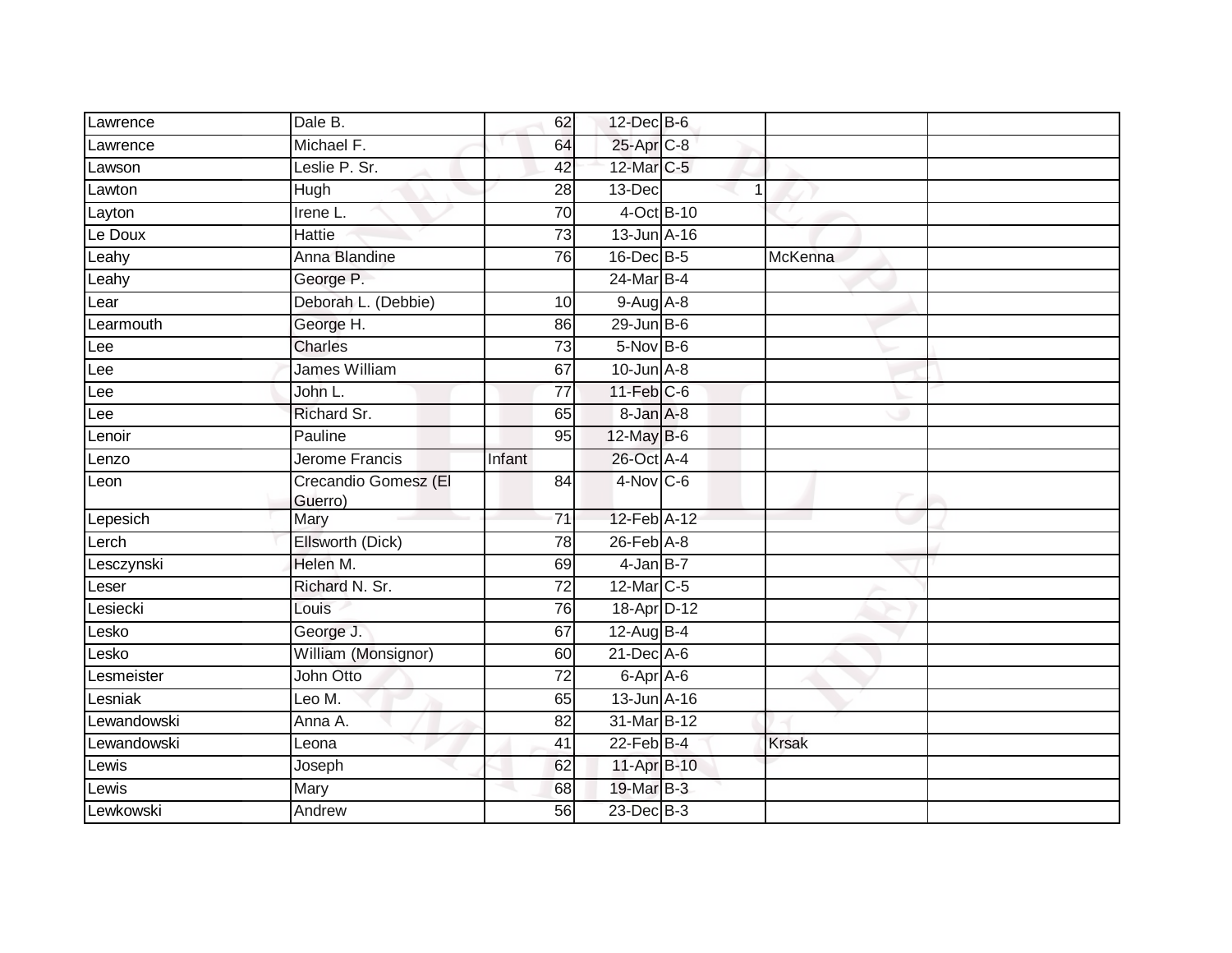| Lewkowski  | Anna A.             | 82              | $1-AprB-8$                |   |       |                                   |
|------------|---------------------|-----------------|---------------------------|---|-------|-----------------------------------|
| Lewkowski  | Robert F.           | 43              | 20-Oct B-8                |   |       |                                   |
| Liebach    | Eugene F.           | 45              | 10-Sep C-6                |   |       |                                   |
| Lietner    | Frank A.            | 54              | $14$ -Feb $D-8$           |   |       |                                   |
| Lindeman   | <b>Hannah Ellen</b> | $\overline{77}$ | $6$ -Jul $B-4$            |   |       |                                   |
| Lindemann  | Ellen (Sister)      | $\overline{32}$ | 4-Mar                     | 1 |       | Pictures of incident<br>included. |
| Lindsay    | Olen L.             | 47              | $6$ -Jul $B-4$            |   |       |                                   |
| Linko      | Michael             | 48              | $23-Nov$ A-8              |   |       |                                   |
| Lipa       | Walter D.           | 51              | $31$ -Jan B-6             |   |       |                                   |
| Lis        | Andrew              | 82              | 26-May C-7                |   |       |                                   |
| Lisek      | Peter B.            | 62              | $7-Feb$ <sub>C-14</sub>   |   |       |                                   |
| Lister     | Dorothy M.          | 67              | 23-Sep B-12               |   | Pence |                                   |
| Livingston | George W.           | 92              | $11$ -Jul B-6             |   |       |                                   |
| Livingston | James K.            | 67              | 24-Jan D-14               |   |       |                                   |
| Lloyd      | Ralph L.            | $\overline{72}$ | 14-Jan B-4                |   |       |                                   |
| Lock       | Emory E.            | 20              | $21$ -Dec $A$ -6          |   |       |                                   |
| Lock       | Robert              | 51              | $3$ -Dec $D$ -6           |   |       |                                   |
| Lockhart   | Mary                | 62              | $13$ -Jan B-6             |   |       |                                   |
| Loehmer    | Veronica            | 58              | $15$ -Jan B-6             |   |       |                                   |
| Logan      | Daniel              | 81              | 27-Oct B-10               |   |       |                                   |
| Logan      | Marvin Eugene       | 31              | $1-OctB-8$                |   |       |                                   |
| Lomack     | <b>Matthew</b>      | 3               | 18-Nov                    | 1 |       |                                   |
| Lonchar    | John (Jovo)         | 85              | $7 - Apr$ $\boxed{F - 2}$ |   |       |                                   |
| Long       | <b>James Thomas</b> | $\overline{2}$  | 28-Jul B-4                |   |       |                                   |
| Long       | Minnie              | 83              | 12-Mar C-5                |   |       |                                   |
| Long       | Paul E.             | 42              | 31-Dec B-4                |   |       |                                   |
| Long       | Ronald              | 14              | $22-Sep$ C-4              |   |       |                                   |
| Long       | Will (Luke)         | 71              | 14-Apr <sub>F-8</sub>     |   |       |                                   |
| Longley    | Alice               | 61              | 10-Jan A-20               |   |       |                                   |
| Loomis     | Donald B.           | 71              | 23-May F-8                |   |       |                                   |
| Lorenz     | George              | 74              | 22-Aug B-4                |   |       |                                   |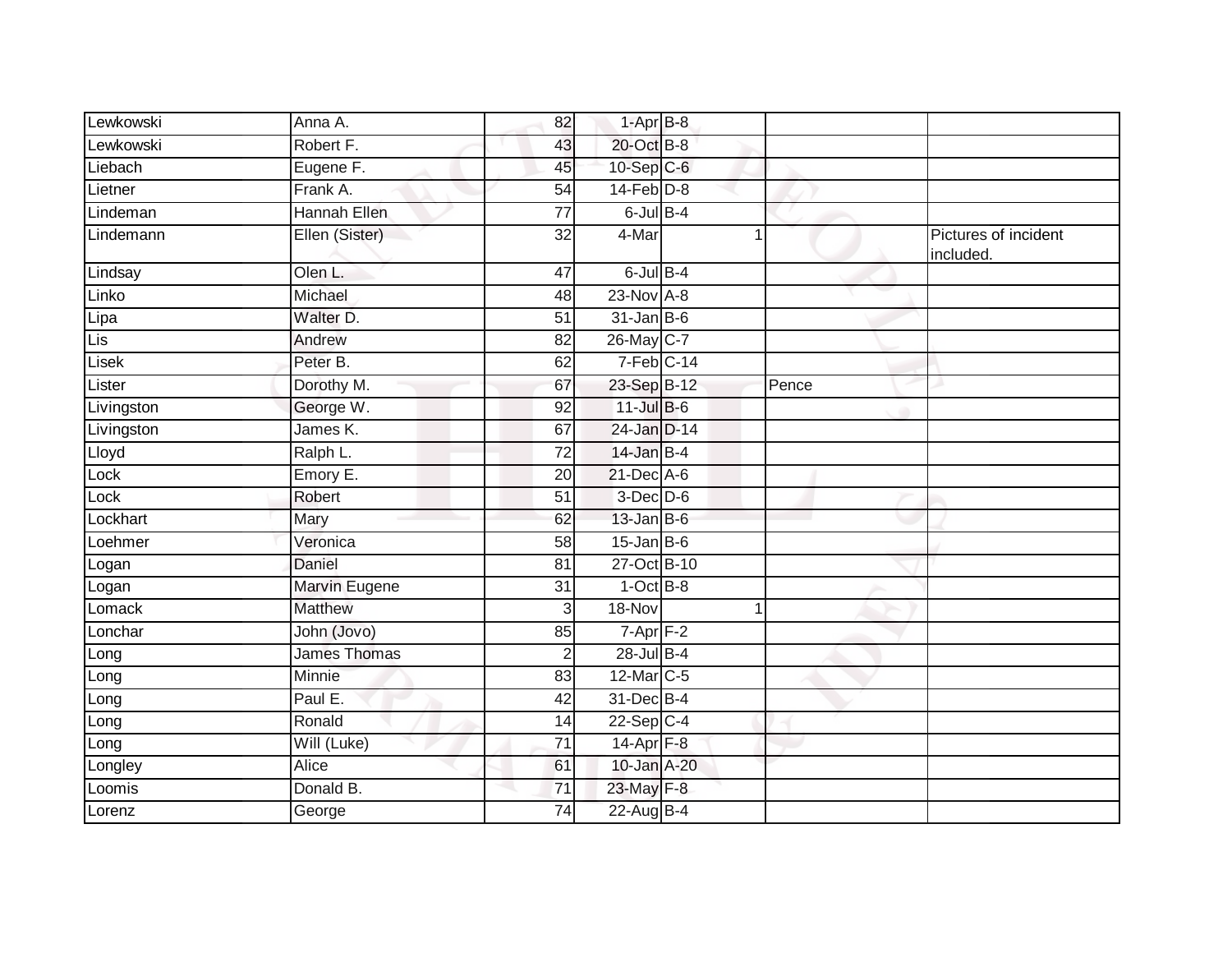| Lorenz   | Henrietta         | $\overline{77}$ | $3 - Jun$ $B-8$         |  |  |
|----------|-------------------|-----------------|-------------------------|--|--|
| Lorenz   | Paul              | 71              | 2-Mar C-4               |  |  |
| Lott     | Joseph J.         | 69              | 6-Dec A-6               |  |  |
| Lotz     | Irwin J.          | 57              | 26-May C-7              |  |  |
| Love     | R. Neil           | $\overline{75}$ | 7-Mar C-14              |  |  |
| Love     | Rayne M.          | 9               | $5 - Apr$ $B-6$         |  |  |
| Lowe     | Anna M.           | 85              | $2$ -Jul $A$ -6         |  |  |
| Lowe     | Pearl M.          | 84              | $7 - Jan A - 6$         |  |  |
| Lozano   | Edward A.         | 18              | 27-Aug C-4              |  |  |
| Lucas    | John              | 55              | 26-May C-7              |  |  |
| Lucas    | Mary              |                 | 25-Oct C-5              |  |  |
| Luckett  | Geraldine         | 38              | $11-Oct$ B-6            |  |  |
| Ludolph  | Harriet A.        | 95              | 1-Mar A-4               |  |  |
| Luick    | Antonia           | 81              | 7-Oct B-10              |  |  |
| Lukacek  | Paul J.           | 59              | 8-Nov A-4               |  |  |
| Lukens   | James             | 3               | $26$ -Jan $A-8$         |  |  |
| Lumsden  | Lloyd F.          | 64              | 19-Jul A-6              |  |  |
| Lundberg | Anna              | 83              | 9-Nov C-4               |  |  |
| Lurie    | Alice             | 61              | $11-Feb$ <sub>C-6</sub> |  |  |
| Lusby    | Walter B.         | 63              | $1$ -Jun $A-12$         |  |  |
| Lush     | Anna              | 35              | $1-OctB-8$              |  |  |
| Lush     | Dianne Kay        | $\overline{7}$  | $1-Oct$ B-8             |  |  |
| Lute     | Carl              | 75              | $15$ -Jul $B$ -6        |  |  |
| Lute     | <b>Fanny Shea</b> | 78              | 25-Oct C-5              |  |  |
| Lyk      | Jerome J.         | 22              | 28-Nov E-8              |  |  |
| Lynch    | <b>Blanche</b>    | 85              | 28-Sep A-4              |  |  |
| Lynott   | Mina              | 33              | 24-Jun B-4              |  |  |

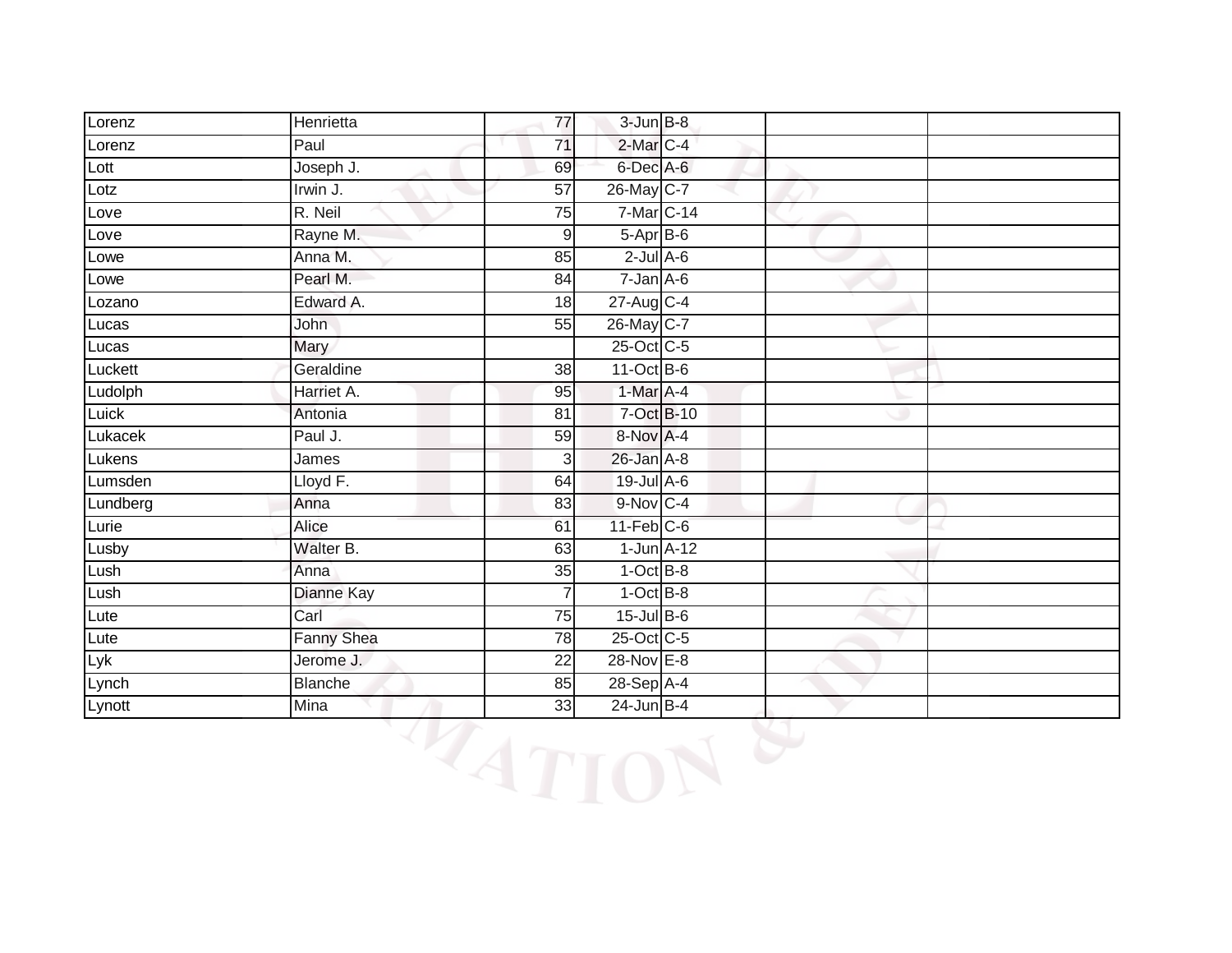| <b>Surname</b>   | <b>Given</b> | Age             | <b>Date</b>        | Page | <b>Maiden</b> | <b>Note</b> |
|------------------|--------------|-----------------|--------------------|------|---------------|-------------|
| Maago            | Elizabeth    | 80              | $2-SepB-8$         |      | Repka         |             |
| <b>Macek</b>     | Julia        | 58              | $25$ -Jan C-4      |      | Piotrowski    |             |
| Macenski         | Olga         | 56              | 8-Jan A-8          |      |               |             |
| Maciejewski      | Ruth M.      | 50              | 5-Aug A-10         |      |               |             |
| <b>Mack</b>      | Eva June     | 44              | 30-May C-7         |      |               |             |
| MacKenzie        | Pauline      | 70              | $26$ -Jul $B-8$    |      |               |             |
| Mackey           | Charles E.   | 52              | 10-Oct D-12        |      |               |             |
| <b>Mackowiak</b> | Joseph H.    | 65              | 20-Sep B-9         |      |               |             |
| Mackowiak        | Walter V.    | 67              | $2-AprA-10$        |      |               |             |
| Maclin           | Ethel B.     | 68              | 28-Sep A-4         |      |               |             |
| Macnak           | Andrew       | 86              | 22-Mar A-8         |      |               |             |
| Madejowski       | Frank P.     | 50              | 21-Mar A-12        |      |               |             |
| Mader            | Gladys       | 64              | 16-Jun             |      | -1            |             |
| Mader            | John B.      | $\overline{75}$ | 16-Jun             |      | -1            |             |
| Madison          | Ernest       | 72              | $27 -$ Jul $A - 4$ |      |               |             |
| Madison          | Viola G.     | 67              | $2-Aug$ A-4        |      |               |             |
| Magiera          | Joseph       | 76              | 27-Apr B-4         |      |               |             |
| Magon            | Katherine    | 79              | 4-Nov C-6          |      | Inglat        |             |
| <b>Mahns</b>     | Dale         | $\overline{7}$  | 21-Mar A-12        |      |               |             |
| Majcher          | Edward F.    | 54              | 31-Oct B-4         |      |               |             |
| Majcherek        | Angeline     | 79              | $3 - Jun$ $B-8$    |      |               |             |
| Majda            | Mary         | 79              | $12$ -Aug $B-4$    |      | Cieslak       |             |
| <b>Malarick</b>  | M. Paul      | 54              | $15$ -Jan B-6      |      |               |             |
| Maldonanado      | Leonor       | 77              | 4-Aug B-17         |      |               |             |
| Malejki          | Victoria     | 87              | $1-Nov$ C-5        |      |               |             |
| Malenki          | John         |                 | $13-Aug$ $A-8$     |      |               |             |
| Malizia          | Joseph       | 63              | $13-SepB-6$        |      |               |             |
| Mallicote        | Clara M.     | 65              | 18-Nov B-6         |      | Farmer        |             |
| Mallo            | Nora B.      | 83              | 19-Dec C-2         |      | O'Neill       |             |
| Malsch           | Elsie        | 79              | 23-Dec B-3         |      |               |             |
| Manchak          | Charles      | 85              | $4-FebA-6$         |      |               |             |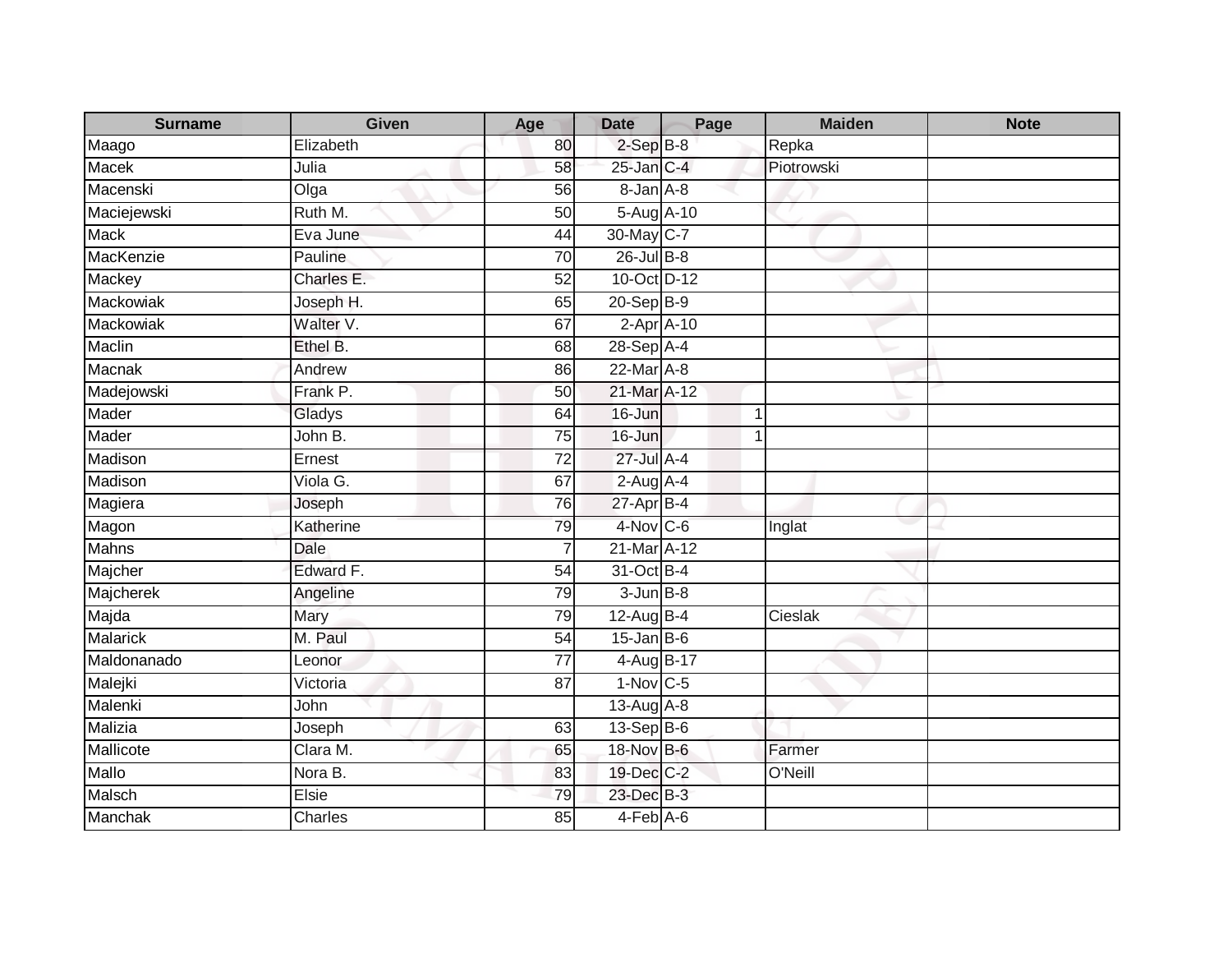| Mangiaracina   | Anna              | 67              | $27$ -Jan $A-8$  |       | Also listed as Mancino. |
|----------------|-------------------|-----------------|------------------|-------|-------------------------|
| Mangiaracina   | Charles           | 79              | 27-Jun B-10      |       |                         |
| Mangold        | Thelma (Peg)      | 56              | $15$ -Feb $B$ -6 |       |                         |
| Maniatakes     | John              | $\overline{72}$ | 28-Feb B-10      |       |                         |
| Manley         | Athenia           | 8 months        | 29-Sep B-4       |       |                         |
| <b>Manners</b> | Jean              |                 | 10-Aug B-4       |       |                         |
| Mannion        | Michele Louise    | 14              | $15$ -Nov $A-8$  |       |                         |
| Manta          | Mayme L.          |                 | $12$ -Apr $C-4$  |       |                         |
| Manuszak       | Stanley F.        | 74              | 18-Mar B-10      |       |                         |
| Marcinkevich   | William J.        | 52              | 24-May B-6       |       |                         |
| Marcisz        | Edward S.         | 47              | 6-Oct C-8        |       |                         |
| Marek          | Martin            | 83              | 20-Dec B-11      |       |                         |
| Margenau       | Harold L.         | 57              | $7-MayB-3$       |       |                         |
| Margrabe       | Charles F.        | 54              | 29-Mar C-4       |       |                         |
| Marin          | <b>Helen</b>      | 39              | 31-Mar B-12      |       |                         |
| Markert        | Edward J.         | 70              | $7-MayB-3$       |       |                         |
| Markovic       | Ann               | 46              | $8-Oct$ $C-8$    |       |                         |
| Markovich      | John G.           | 58              | 31-Dec B-4       |       |                         |
| Markovich      | <b>Steve Evan</b> | 39              | 19-Aug A-8       |       |                         |
| <b>Markus</b>  | Anna              | 86              | 8-Oct C-8        | Laube |                         |
| Marlot         | Norval            | $\overline{72}$ | $3-Nov$ B-6      |       |                         |
| Marolewski     | Cheryl            | $\overline{12}$ | $17-Oct$         | 1     |                         |
| Marriott       | George G.         | $\overline{57}$ | 13-Aug A-8       |       |                         |
| Marsh          | <b>Betty</b>      | 44              | $5-NovB-6$       |       |                         |
| Marshall       | Diana Louise      | 26 months       | 29-Apr B-4       |       |                         |
| <b>Martich</b> | Joseph            | 52              | 29-Nov B-4       |       |                         |
| Martich        | Peter G.          | 62              | 22-Oct C-6       |       |                         |
| Martin         | Carl M.           | 62              | $28-Sep$ A-4     |       |                         |
| Martin         | Mamie B.          | 89              | 29-Dec D-4       |       |                         |
| Martin         | Robert W.         | 87              | 12-May B-6       |       |                         |
| Martin         | Ruby M.           | 40              | 14-May 1, B-3    |       |                         |
| <b>Martine</b> | Abbie E.          | 66              | 31-Oct B-4       |       |                         |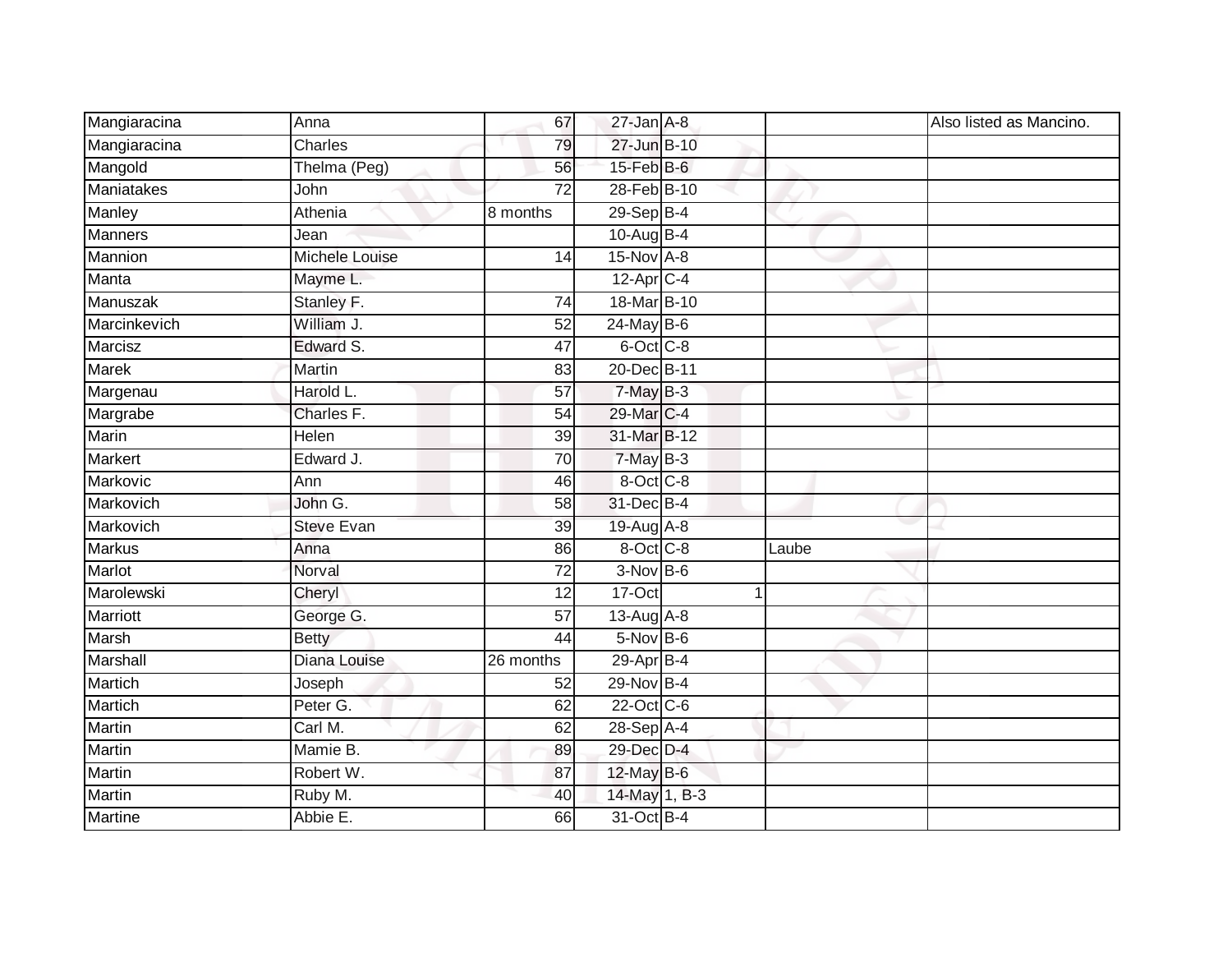| <b>Martinez</b> | Casimiro            | 76              | 19-Oct B-4             |             |              |
|-----------------|---------------------|-----------------|------------------------|-------------|--------------|
| Martinez        | Mercedes H.         |                 | 12-Dec B-6             |             |              |
| Martinez        | Octabiano J.        | 83              | 20-Apr B-4             |             |              |
| Martinez        | <b>Upshire Fred</b> | 41              | $24$ -Jun $B-4$        |             |              |
| Martz           | Victoria C.         | 64              | 26-Sep B-10            |             | Siminiski    |
| Mason           | James               | $\overline{7}$  | 6-Jul                  | $\mathbf 1$ |              |
| Mastey          | Joephine            | 89              | $13$ -Apr $C-4$        |             |              |
| Maszinski       | John S.             | 60              | 19-Apr B-4             |             |              |
| Matakovich      | <b>Steve</b>        | 78              | 7-Nov D-12             |             |              |
| Mathewson       | <b>Grace May</b>    | 84              | 20-Oct B-8             |             |              |
| <b>Mathias</b>  | Thomas W.           | 73              | 5-Aug A-10             |             |              |
| <b>Mathis</b>   | Greg                | 19              | 7-May                  | $\mathbf 1$ |              |
| Matis           | John Sr.            | 85              | 5-Nov B-6              |             |              |
| <b>Matis</b>    | Susan               | 68              | $1-Nov$ <sub>C-5</sub> |             |              |
| <b>Matlin</b>   | Leonard             | 54              | 1-Nov C-5              |             |              |
| Matlon          | Anna                | 83              | 4-Oct B-10             |             |              |
| Matovina        | Carol Jean          | $\overline{28}$ | $27$ -Apr $B-4$        |             | <b>McCoy</b> |
| Matovina        | Joseph P.           | 78              | 23-Nov A-8             |             |              |
| Matovina        | Mary                | 89              | 3-May B-4              |             |              |
| Matson          | John Todd           | $\overline{17}$ | $11-Nov$ C-6           |             |              |
| Matson          | Magdeline (Macan)   | 85              | 8-Mar B-6              |             |              |
| <b>Matthews</b> | Frank Sr.           | 73              | 20-May B-8             |             |              |
| <b>Matthews</b> | Fred                | 81              | $27$ -Jan $A-8$        |             |              |
| <b>Matthews</b> | Jesse               | 82              | $25$ -Jun $B-8$        |             |              |
| <b>Matthies</b> | Anna                | 94              | 11-Apr B-10            |             |              |
| Matuszewski     | Melchior            | 89              | 24-Oct D-13            |             |              |
| Matuszyk        | Mary                | 75              | 28-Dec A-4             |             |              |
| Mauber          | Ruby                | 76              | $22$ -Mar $A-8$        |             |              |
| Mauch           | <b>Bertha</b>       | 87              | 31-Dec B-4             |             |              |
| <b>Mauck</b>    | Geraldine A.        | 19              | 22-Aug B-4             |             |              |
| Mavronicles     | Elizabeth           | 90              | 7-Sep C-6              |             |              |
| Maxwell         | Juanita             | 46              | 13-May A-10            |             |              |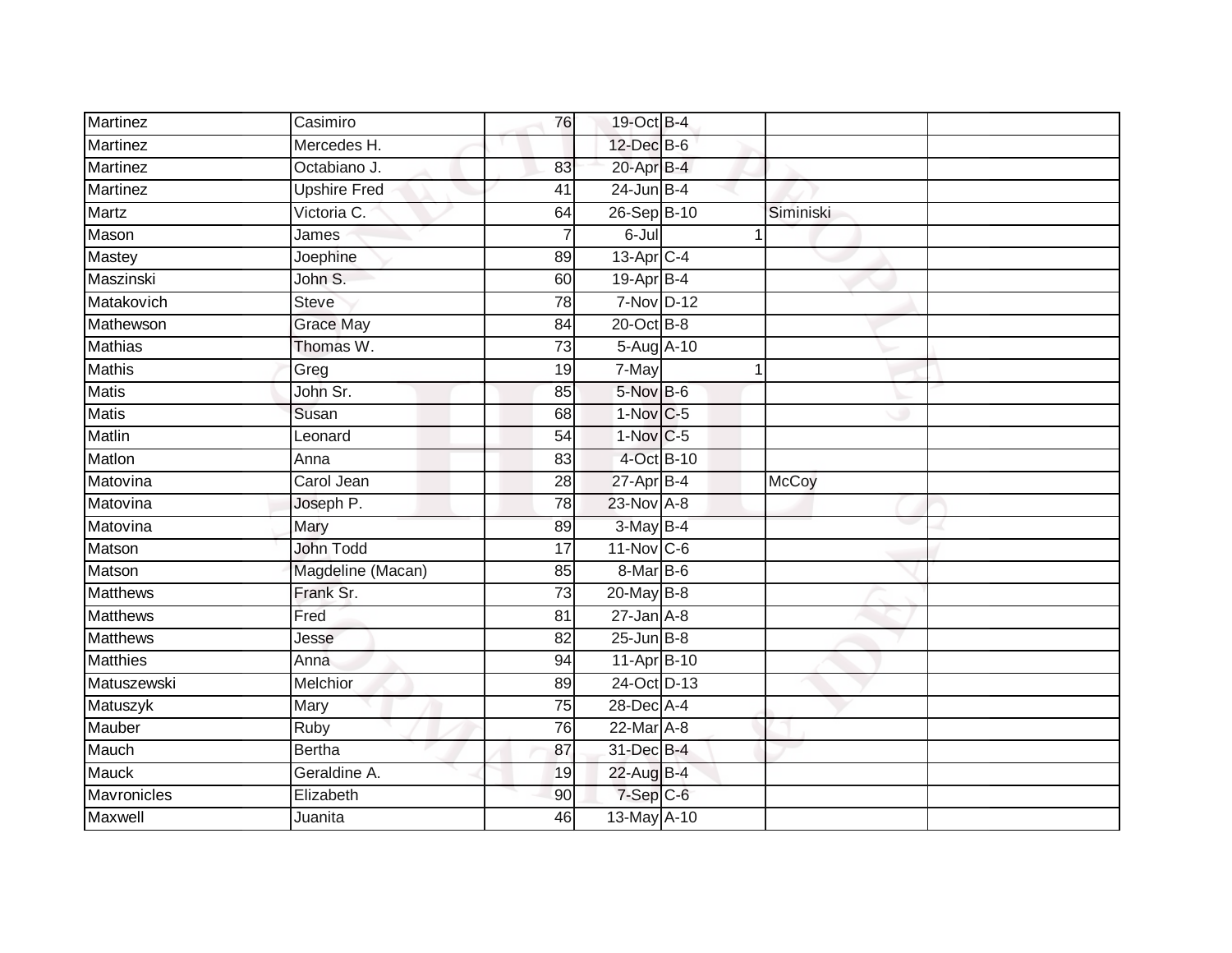| May               | Helen                  | 51              | 8-Mar B-6              |  |  |
|-------------------|------------------------|-----------------|------------------------|--|--|
| Mayda             | Walter                 | 56              | 20-Apr B-4             |  |  |
| Mayfield          | John W.                | 58              | 24-Jan D-14            |  |  |
| Mayland           | Frank C.               | 81              | 12-Aug B-4             |  |  |
| <b>McAllister</b> | Timothy                | $\mathbf{1}$    | $27$ -Jul $A-4$        |  |  |
| <b>McArdle</b>    | Charles P.             | 64              | $29$ -Jan $A-6$        |  |  |
| McArthur          | Lela                   | 55              | 30-Aug C-5             |  |  |
| <b>McCain</b>     | Mamie                  | 85              | $8-MarB-6$             |  |  |
| McCallister       | Eustace (Mac)          | 45              | $18-Oct$ $A-8$         |  |  |
| McCarney          | Edward L.              | 69              | 16-Dec B-4             |  |  |
| McCarten          | Harold                 | 89              | 31-Aug B-5             |  |  |
| McCarthy          | James S.               | 72              | 16-Dec B-4             |  |  |
| McChristian       | Russell                | 40              | 7-Jun                  |  |  |
| McClanahan        | Merie                  | 59              | 25-Mar D-2             |  |  |
| <b>McClatchey</b> | Debra L.               | $\overline{13}$ | 28-May B-6             |  |  |
| <b>McClay</b>     | Mac C.                 | 67              | 8-Jan A-8              |  |  |
| McCoy             | Charles A.             | $\overline{80}$ | $1-\overline{Apr}$ B-8 |  |  |
| McCrig            | Dorothy M.             | 58              | 25-Oct C-5             |  |  |
| McDaniel          | Carrie Lee             | 87              | $13-Sep$ B-6           |  |  |
| McDillon          | <b>Clarence Edward</b> | 42              | 24-Oct D-13            |  |  |
| McDonough         | Leonore E.             | 69              | $15$ -Jan B-6          |  |  |
| <b>McGavin</b>    | Hubert B.              |                 | $9$ -Feb $B-3$         |  |  |
| McGhee            | John                   | 75              | $5$ -Dec $D$ -16       |  |  |
| <b>McGinnis</b>   | Pauline                | 43              | 10-Jan                 |  |  |
| McGowan           | Mildred                | 41              | 28-Dec A-4             |  |  |
| <b>McGrail</b>    | Maude D.               | 90              | $17 - Dec$ E-8         |  |  |
| <b>McGraw</b>     | <b>Brenda</b>          | 14              | $25 -$ Apr             |  |  |
| McGregor          | <b>Bertha</b>          | 81              | $1-Mar A-4$            |  |  |
| McIntyre          | <b>Mack</b>            | 74              | 8-Aug B-4              |  |  |
| McKay             | <b>Bertha</b>          | 67              | 4-Jun B-10             |  |  |
| <b>McKee</b>      | Leo W.                 | 80              | 18-May B-3             |  |  |
| McKeighan         | William W.             | 54              | $21-Nov$ B-6           |  |  |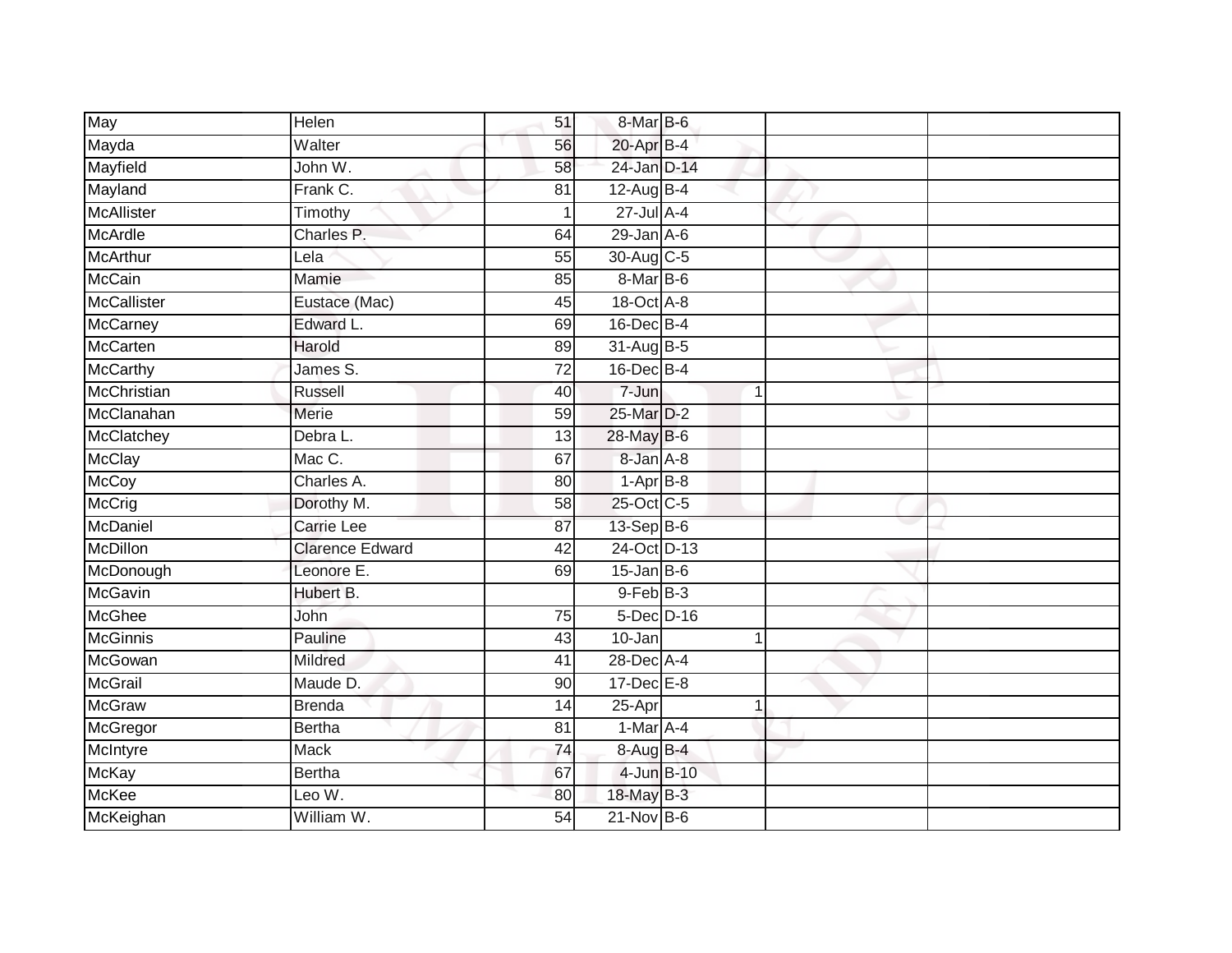| McKernan        | Bartholmew P.     | 79              | 8-Mar B-6       |                |  |
|-----------------|-------------------|-----------------|-----------------|----------------|--|
| <b>McKorkle</b> | Judge             | 79              | 18-Jun C-7      |                |  |
| McLaughlin      | Harrison E.       | 82              | 10-Aug B-4      |                |  |
| McLaughlin      | John G.           | $\overline{77}$ | 1-Mar A-4       |                |  |
| McLellan        | Isabelle R.       | 58              | 13-Dec A-6      | Morford        |  |
| McNamara        | <b>Helen</b>      |                 | 17-Nov C-4      | Gough          |  |
| McNeil          | Lawrence V.       | 76              | 19-Mar B-3      |                |  |
| <b>McNeill</b>  | Frank B.          | 75              | 28-Nov E-8      |                |  |
| McQuilkin       | James E.          | 87              | 10-Mar B-8      |                |  |
| <b>McSemek</b>  | Edna L.           | 69              | $21-Nov$ B-6    | Homan          |  |
| Meacham         | Leo H.            | 62              | 19-Nov B-6      |                |  |
| <b>Mears</b>    | Anna Jane         | 47              | 28-Nov E-8      | <b>Reffett</b> |  |
| Mecklenburg     | Cinda             | 94              | $13$ -Jan B-6   |                |  |
| Medveski        | Christine (Pensy) | 80              | $26$ -Jan $A-8$ |                |  |
| Medvid          | Wanda T.          | 56              | 24-May B-6      |                |  |
| Mehan           | Eugene D.         | 79              | 10-Nov B-11     |                |  |
| Meier           | Richard J. Sr.    | 64              | $1$ -Jun $A-12$ |                |  |
| Meissner        | Edward C. Sr.     | 62              | 31-Mar B-12     |                |  |
| Meler           | Mary Lee          | 9               | 1-Nov           | и              |  |
| <b>Melin</b>    | Edward M.         | 59              | $22$ -Dec $D-6$ |                |  |
| Melkiah         | Don               |                 | $7-Nov$ D-12    |                |  |
| Melson          | Kathryn           | 62              | $3-Aug$ $C-4$   |                |  |
| Melton          | Charles           | 67              | $15-Nov$ A-8    |                |  |
| Melton          | Lester            | $\overline{73}$ | 29-Mar C-4      |                |  |
| Melton          | Maude E.          | 86              | 5-May E-2       |                |  |
| Meltz           | Barbara Jean      | 44              | $23$ -Jun B-6   |                |  |
| Mencarini       | Julia             | $\overline{82}$ | 4-Jun B-10      |                |  |
| Mendez          | Elisa M.          | 57              | $2$ -May $D-16$ |                |  |
| Mendez          | Espiance          | 40              | $7 - Jun$ A-6   |                |  |
| Mendez          | Jessie            | 40              | $7 - Jun A - 6$ |                |  |
| Mengon          | Joseph L.         | 78              | 30-Aug C-5      |                |  |
| Mercer          | Daniel            | 47              | 10-Dec A-12     |                |  |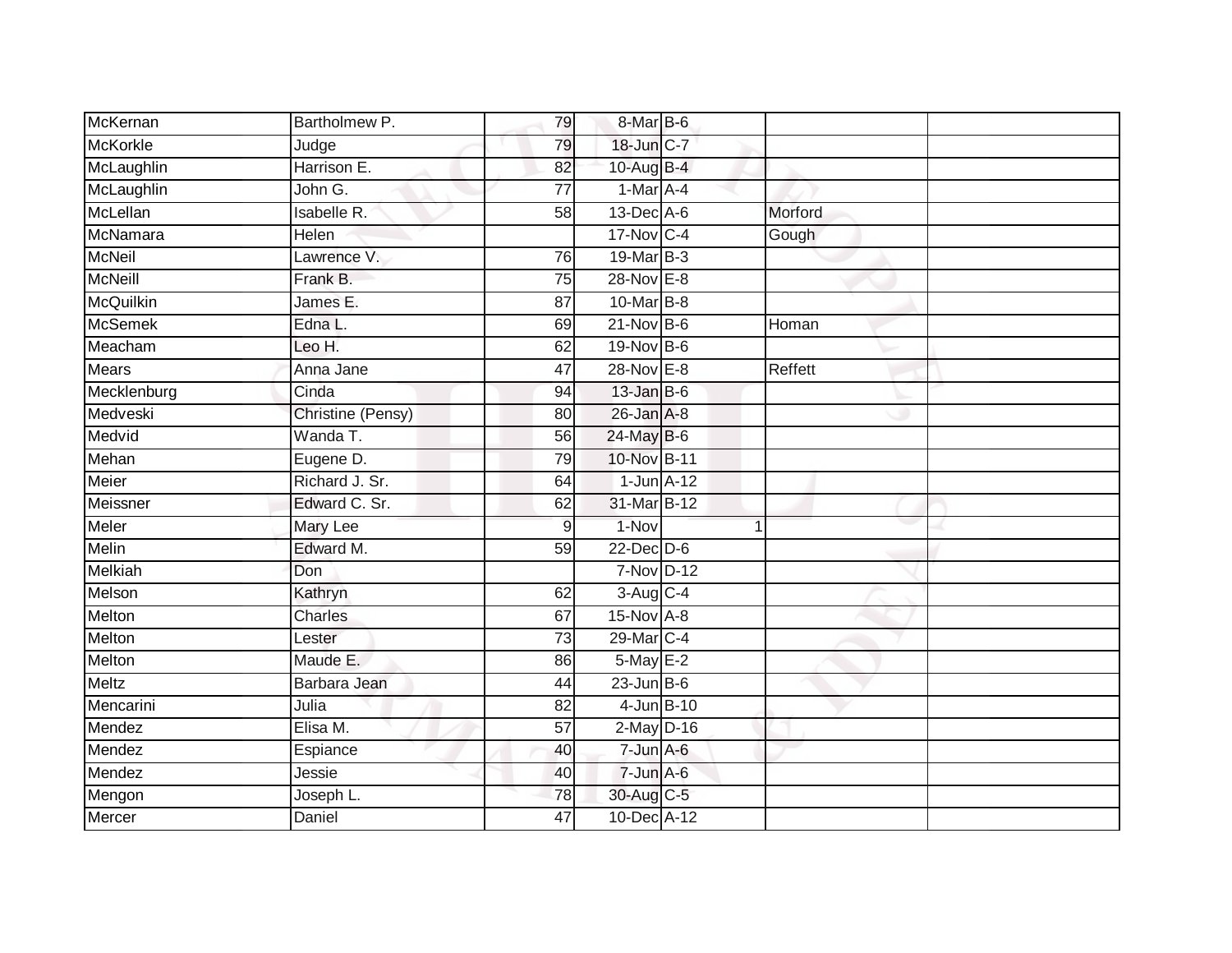| Merchant        | Norman              | 66              | 5-Dec D-16        |               |        |  |
|-----------------|---------------------|-----------------|-------------------|---------------|--------|--|
| Messenger       | Margaret May        | 68              | $14$ -Jun $A - 4$ |               | McCann |  |
| Metikosh        | Eli                 | 73              | 4-Jun B-10        |               |        |  |
| Meyer           | Harold H.           | 62              | 12-Oct B-4        |               |        |  |
| Meyer           | Lena D.             | $\overline{77}$ | 14-Mar C-12       |               |        |  |
| Meyer           | <b>Nelvile</b>      | 66              | 6-Dec A-6         |               |        |  |
| Meyer           | Stanley             | 64              | $20 - SepB-9$     |               |        |  |
| Meyer           | Wilbur H.           | 57              | 30-Jun B-4        |               |        |  |
| Meyers          | Sylvia              | $\overline{77}$ | 9-Mar C-4         |               |        |  |
| Michaels        | William C.          | 95              | 24-Oct D-13       |               |        |  |
| Michalski       | Lottie              | $\overline{72}$ | 26-Sep B-10       |               |        |  |
| Michauka        | Anthony Jr.         | 25              |                   | 13-Oct 1, C-9 |        |  |
| <b>Mickey</b>   | Bruce K.            | 23              | 24-Dec B-2        |               |        |  |
| Micoley         | Anna C.             | 64              | 4-May B-6         |               |        |  |
| Mielenz         | Anthony             | $\overline{74}$ | 23-Mar A-4        |               |        |  |
| <b>Mihalcik</b> | John                | $\overline{75}$ | 29-Jun B-6        |               |        |  |
| Mihalo          | Anna                | 83              | 13-Dec A-6        |               |        |  |
| <b>Miklosy</b>  | Jennie              | 67              | 3-Feb B-10        |               |        |  |
| Mikolajczak     | Dennis J.           | 31              | 13-Aug A-8        |               |        |  |
| Miksich         | Peter J. Sr.        | 59              | $22$ -Feb $B-4$   |               |        |  |
| Mikulski        | Agnes               | 88              | 3-Aug C-4         |               |        |  |
| Milan           | <b>Bernadette</b>   | 45              | $29$ -Oct $B$ -6  |               |        |  |
| <b>Milich</b>   | Nickey              | 46              | $1-AprB-8$        |               |        |  |
| Milich          | <b>Thoms Vasa</b>   | 17              | $1-AprB-8$        |               |        |  |
| Milich          | <b>Tracy Lee</b>    | 12              | $1-AprB-8$        |               |        |  |
| <b>Miller</b>   | Arthur G.           | 64              | $3-Sep$ B-5       |               |        |  |
| <b>Miller</b>   | Carroll O.          | 65              | $29$ -Dec $D-4$   |               |        |  |
| <b>Miller</b>   | Conrad T. (Sonny)   | 67              | 25-Oct C-5        |               |        |  |
| <b>Miller</b>   | Edward A.           | 79              | $22$ -Jul $B-6$   |               |        |  |
| Miller          | <b>Edward Henry</b> | 48              | 13-Jun A-16       |               |        |  |
| Miller          | Elizabeth           | 17              | 1-Nov             |               | 1      |  |
| Miller          | Emma                | $\overline{77}$ | $8 - Jun$ $B - 6$ |               |        |  |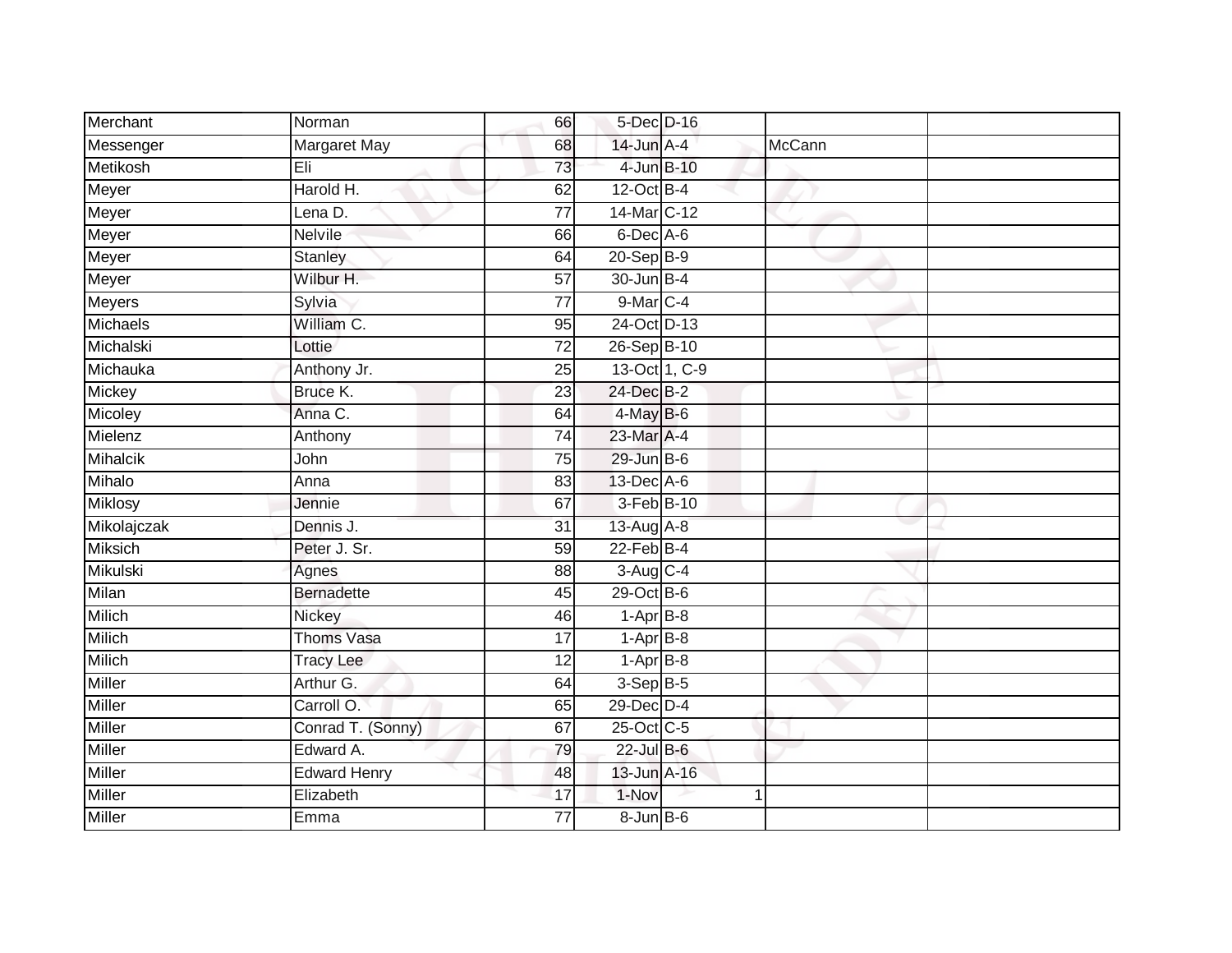| Miller          | George F.             | 85              | 25-Oct C-5            |  |  |
|-----------------|-----------------------|-----------------|-----------------------|--|--|
| <b>Miller</b>   | Harold J. (Hal)       | 58              | 20-Apr B-4            |  |  |
| <b>Miller</b>   | Herman                | 81              | 31-Oct B-4            |  |  |
| <b>Milles</b>   | Clarence E.           | 66              | $6$ -Jul $B-4$        |  |  |
| Milligan        | Robert                | 85              | 8-Dec B-10            |  |  |
| Millsap         | William B.            | 73              | $26$ -Nov $D-8$       |  |  |
| Millspaugh      | Cheryl M.             | 22              | $8 - Jun$ B-6         |  |  |
| Milnarovich     | Clement (Msgr.)       | 83              | $17$ -May B-3         |  |  |
| Minge           | Emily                 | 65              | 26-May C-7            |  |  |
| <b>Minter</b>   | Marshall R. Sr.       | $\overline{73}$ | 5-Aug A-10            |  |  |
| Miotke          | Bernard (Big Ben)     | 62              | $1$ -Jun $A-12$       |  |  |
| Mista           | Mary                  | 81              | 12-Feb A-12           |  |  |
| Mitchell        | <b>Bonnie Lee</b>     | 64              | 18-Jul D-10           |  |  |
| Mitchell        | Dodge                 | 68              | $21$ -Dec $A-6$       |  |  |
| Mitchell        | Malcolm W.            | 65              | 31-Mar B-12           |  |  |
| <b>Mitchell</b> | Patricia Ann          | 26              | 27-May C-9            |  |  |
| <b>Mizerik</b>  | Mary                  | 79              | 18-Oct A-8            |  |  |
| <b>Mlinaric</b> | Anton                 | $\overline{77}$ | 23-Mar A-4            |  |  |
| Mlodzinski      | Michaline             | 82              | 5-Sep C-12            |  |  |
| Moat            | Leone                 | 73              | $1$ -Jun $A-12$       |  |  |
| Modjeski        | Gerard J. Sr. (Jerry) | 48              | $19$ -Feb $B$ -6      |  |  |
| Modjeski        | Joseph R. (Dr.)       | $\overline{58}$ | 23-Aug A-8            |  |  |
| <b>Moes</b>     | John                  | 64              | $14$ -Feb $D-8$       |  |  |
| Mohr            | Louis E. Sr.          | 70              | 4-Aug B-17            |  |  |
| Moisoff         | Stephen G.            | $\overline{52}$ | 13-Jun A-16           |  |  |
| <b>Mokris</b>   | Mary                  | 75              | 15-Nov A-8            |  |  |
| Moldovan        | Veronica              | 79              | 26-Sep B-10           |  |  |
| Molnar          | Louis                 | 86              | 12-Apr <sub>C-4</sub> |  |  |
| Molnar          | Mary                  | 83              | $21$ -Jan B-4         |  |  |
| Molter          | Agnes                 | $\overline{77}$ | 8-Apr D-8             |  |  |
| Monea           | Anna                  | 84              | 28-Feb B-10           |  |  |
| Monix           | Mary E.               | 11              | 8-Dec B-10            |  |  |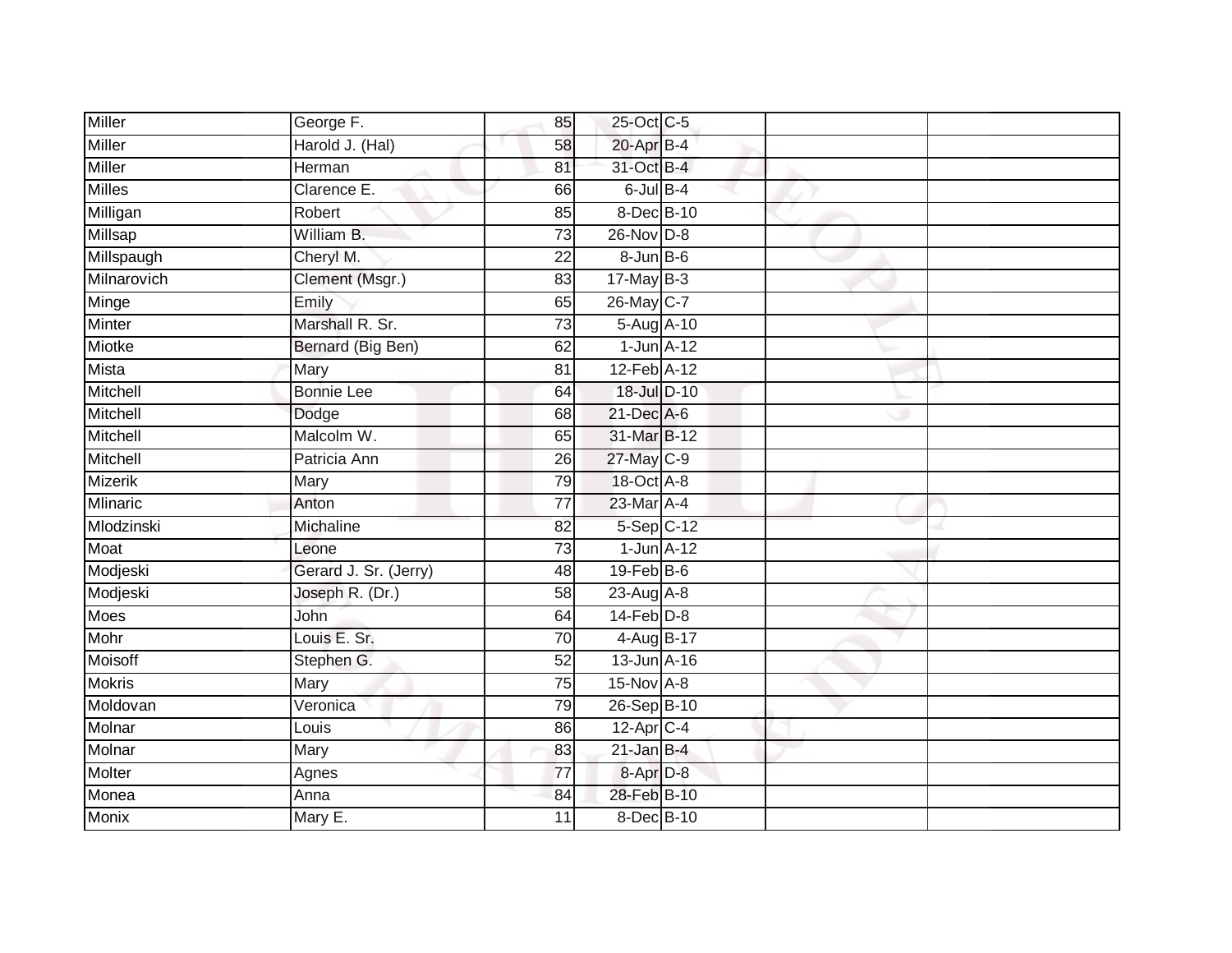| Monok         | John                  | 79              | $13-Sep$ B-6            |             |                                  |
|---------------|-----------------------|-----------------|-------------------------|-------------|----------------------------------|
| Montague      | Leora                 | 61              | 8-Dec B-10              |             |                                  |
| Monte         | Dorothy               | 42              | 30-Apr B-4              | Kempley     |                                  |
| <b>Monts</b>  | Michele Marie         | 16 months       | 3-Oct D-10              |             |                                  |
| Moore         | <b>Arthur Raymond</b> | 74              | 31-Aug B-5              |             |                                  |
| Moore         | Elva                  | 64              | 21-Feb D-15             |             |                                  |
| Moore         | Emerson J.            | 71              | $5-Sep$ C-12            |             |                                  |
| Moore         | Ray                   | 55              | $27-Sep$ <sub>C-5</sub> |             |                                  |
| Moore         | Richard               | 48              | 23-Nov                  |             | Picture of incident<br>included. |
| Moore         | <b>Theresa</b>        | $9\,$           | $19$ -Feb $B$ -6        |             |                                  |
| Moose         | Wayne L.              | 59              | 3-Oct D-10              |             |                                  |
| Morariu       | William J.            | 52              | 23-Apr A-8              |             |                                  |
| Morfas        | Christ <sub>N.</sub>  | 85              | 4-Apr <sub>C-8</sub>    |             |                                  |
| Morgan        | Agnes W.              | 78              | 14-Apr F-8              |             |                                  |
| Morgan        | George D.             | 48              | $9 - Jun$               | $\mathbf 1$ |                                  |
| Morgan        | Phyllis M.            | 63              | $6$ -Jun $B$ -6         |             |                                  |
| Morris        | Florence K.           | 72              | $31$ -Jan B-6           |             |                                  |
| <b>Morris</b> | Luella A.             | 57              | 26-Jul B-8              |             |                                  |
| Morrison      | Austin                | 20              | $6$ -Jul $B-4$          |             |                                  |
| Morrison      | George (Pete)         | 59              | 30-Nov A-6              |             |                                  |
| Morrison      | Helen E.              | 54              | 20-Oct B-8              | Newman      |                                  |
| Morrison      | Joseph W.             | 93              | $25$ -Jan $C-4$         |             |                                  |
| Morrison      | Karen Ann             | 13              | 18-Feb B-10             |             |                                  |
| Morrison      | Rachel A.             | 87              | $11$ -Jul B-6           |             |                                  |
| Morrissey     | <b>Barbara</b>        | 89              | 5-Mar A-10              |             |                                  |
| <b>Morrow</b> | Edna L.               | $\overline{71}$ | $11-Feb$ C-6            |             |                                  |
| Morse         | Clyde B.              | 64              | $12$ -Jul C-5           |             |                                  |
| Morton        | <b>Matthew Wilson</b> | 89              | $9-Nov$ C-4             |             |                                  |
| Mosak         | Leanelda (Lee)        | 50              | 22-Feb B-4              |             |                                  |
| Mosely        | Thomas R.             | 29              | 19-Feb                  |             |                                  |
| Mounce        | Robert                | 40              | $9$ -Jul $A$ -6         |             |                                  |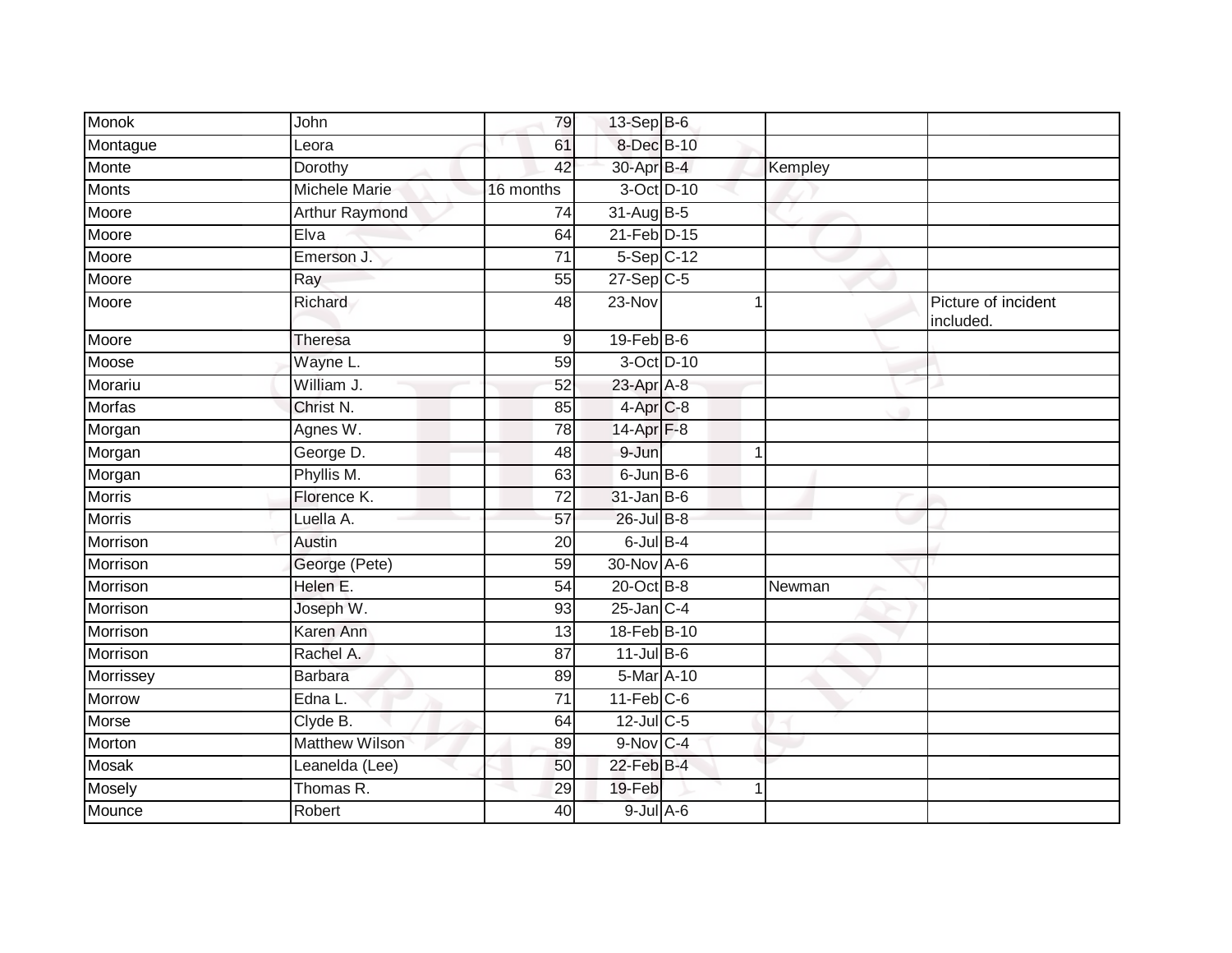| Moynihan        | Gloria              | 69              | 29-Aug C-8       |           |  |
|-----------------|---------------------|-----------------|------------------|-----------|--|
| Mravinac        | Julia O.            | 72              | 10-Jun A-9       | Pavlovich |  |
| Mucha           | George              | 75              | 15-Nov A-8       |           |  |
| Mucha           | Mary                | 83              | $27$ -May C-9    |           |  |
| Mucha           | Sara Ksawera        | $\overline{74}$ | $1-Sep$ $D-5$    |           |  |
| Mudd            | Ralph               | $\overline{51}$ | $19$ -Jul $A$ -6 |           |  |
| Mueller         | John B.             | 84              | 26-Aug D-9       |           |  |
| Mueller         | Kathryn F.          | 85              | $14$ -May B-3    |           |  |
| <b>Muffett</b>  | <b>Sallie</b>       | 69              | $22$ -Jun $B-3$  |           |  |
| Muharem         | Jessie              | 43              | $2-Aug$ A-4      | Brown     |  |
| Muich           | Mary                | 76              | 30-Jun B-4       |           |  |
| Mulcahey        | <b>John Francis</b> | 67              | 8-Sep B-7        |           |  |
| Muldoon         | Irene H.            | 50              | 27-Dec B-4       |           |  |
| <b>Mullaney</b> | James               | 67              | $14-Apr$ F-8     |           |  |
| Mundo           | <b>Marie</b>        | $\overline{57}$ | 28-Jul B-4       |           |  |
| Munoz           | Domingo             | $\overline{50}$ | $5-Feb$ $C-6$    |           |  |
| Murdock         | Julia               | 58              | 28-Jul B-4       |           |  |
| <b>Murray</b>   | Ronald J.           | 16              | 18-Nov 1, B-6    |           |  |
| Murzyn          | Mary                |                 | 21-Mar A-12      |           |  |
| <b>Musial</b>   | Francis             | 23              | $11$ -Jul B-6    |           |  |
| Musolf          | Arthur L.           | 13              | $2-Nov$ B-4      |           |  |
| Mussetter       | Winifred R.         | 73              | $14$ -Jul $B-4$  |           |  |
| Musteikas       | Ona                 | 84              | $5-Sep$ $C-12$   |           |  |
| Muszynski       | Stanley C.          | 78              | $24$ -Jun B-4    |           |  |
| Muta            | Walter              |                 | $17$ -May B-3    |           |  |
| Myers           | <b>Edgar Ray</b>    | 75              | $15$ -Jun B-4    |           |  |
| <b>Myers</b>    | Glenn H.            | 14              | 10-Aug           |           |  |
| <b>Myers</b>    | Harold D.           | 54              | 7-Mar C-15       |           |  |
| <b>Myers</b>    | Luther              | 76              | 13-Oct C-9       |           |  |
| Myren           | Boyd L. Sr.         | 62              | 9-Feb B-3        |           |  |
| <b>Mysliwy</b>  | Mary                | 76              | 10-Jun A-8       | Janicki   |  |
| <b>Nack</b>     | Olga Irene          | 56              | 24-Aug A-4       |           |  |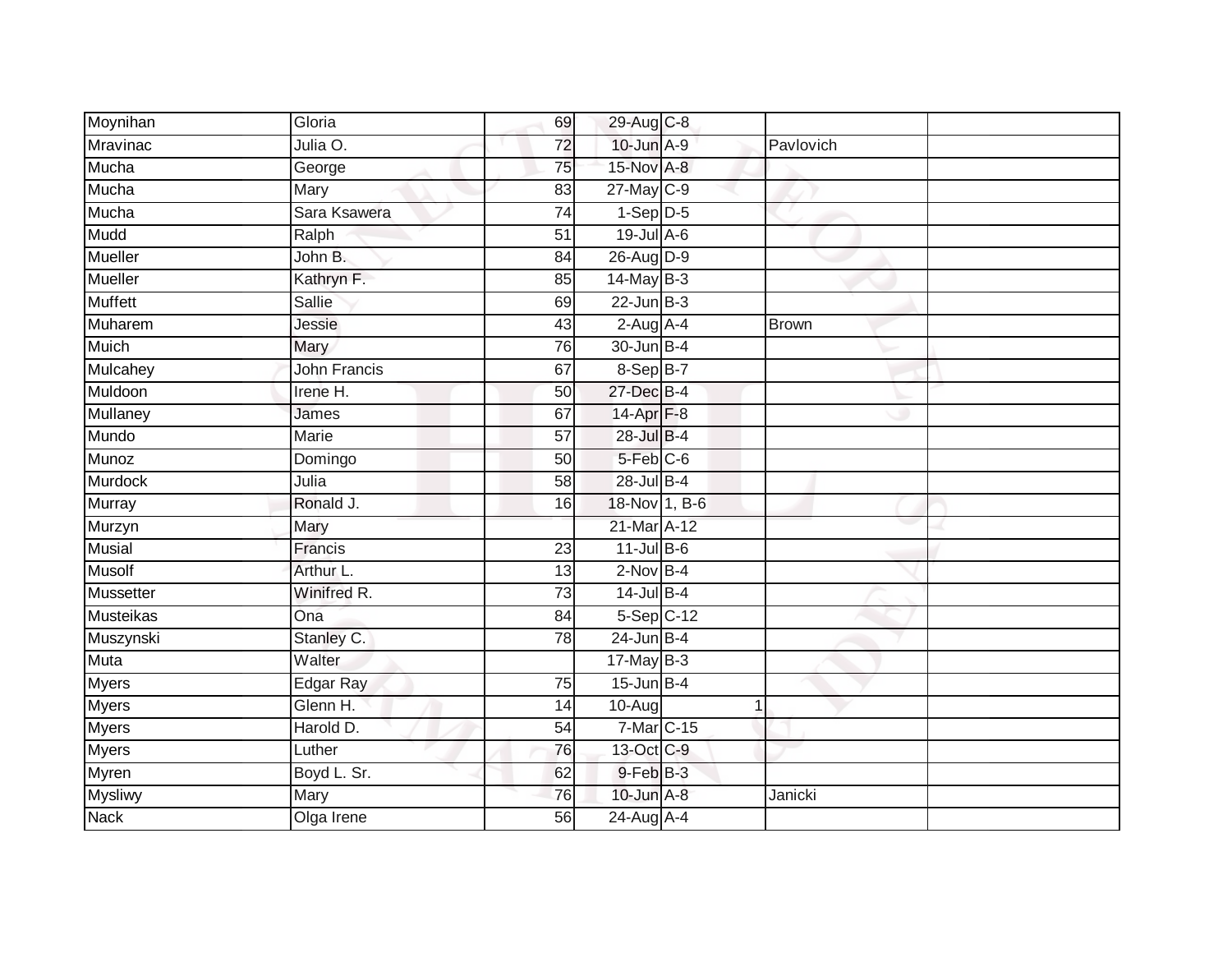| Nance          | Roy E.               | 51              | 28-May B-6      |   |      |                           |
|----------------|----------------------|-----------------|-----------------|---|------|---------------------------|
| Narug          | Stanley T.           | 55              | 17-Aug A-6      |   |      |                           |
| Narvid         | Angeline             | 57              | 17-Dec E-8      |   | Opat |                           |
| Nastyn         | Mary                 | 78              | 5-Aug A-10      |   |      |                           |
| <b>Natkin</b>  | Daniel               | 49              | 16-Dec B-5      |   |      |                           |
| Nauracy        | John                 | $\overline{82}$ | 12-Nov C-5      |   |      | Also listed as Nawraczaj. |
| Navarro        | Catherine (Catalina) | 59              | 13-Aug A-8      |   |      |                           |
| <b>Neale</b>   | John W.              | 53              | 8-Nov A-4       |   |      |                           |
| <b>Neely</b>   | William H.           | 81              | $3$ -Dec $D-6$  |   |      |                           |
| <b>Neese</b>   | Lewis                | 58              | $7 - Jun$       | 1 |      |                           |
| <b>Neff</b>    | John                 |                 | $9-Aug$ A-8     |   |      |                           |
| <b>Neidow</b>  | Carolyn              | $\overline{35}$ | 31-Mar B-12     |   |      |                           |
| Neiner         | Elizabeth            | 92              | 20-Dec B-11     |   |      |                           |
| Nelson         | M. P. (Pete)         | 79              | 31-Mar B-12     |   |      |                           |
| Nelson         | Sigurd M.            | 91              | 30-Jun B-4      |   |      |                           |
| Nelson         | Thomas               | 92              | 20-Aug C-4      |   |      |                           |
| Nemeth         | Louis                | 57              | $1-AugB-8$      |   |      |                           |
| Nemitz         | Charles              | 87              | $21$ -Jan B-4   |   |      |                           |
| <b>Nester</b>  | William              | 49              | $8$ -Jun $B$ -6 |   |      |                           |
| <b>Neville</b> | <b>Donald Weston</b> | 59              | 28-Mar G-6      |   |      |                           |
| <b>Newell</b>  | Grace T.             | 64              | $6$ -May $B-9$  |   |      |                           |
| <b>Newkirk</b> | Herbert J.           | 69              | 21-Mar A-12     |   |      |                           |
| Newlin         | Alice C.             | 88              | $2$ -Nov $B-4$  |   |      |                           |
| Newman         | Eulalia              | 70              | 14-Oct A-10     |   |      |                           |
| Newman         | <b>Hiram</b>         | $\overline{76}$ | $21$ -May $D-5$ |   |      |                           |
| Nicholas       | Gus J.               | 46              | $1$ -Jun $A-12$ |   |      |                           |
| Nicoletta      | Mary (Ida Polito)    |                 | $13$ -Jan B-6   |   |      |                           |
| Nicoloff       | Rosemary             | 15              | 7-Nov D-12      |   |      |                           |
| Nicpon         | Jean                 | 49              | 22-Aug B-4      |   |      |                           |
| Niedrich       | Dorothy              | 59              | 16-Mar B-3      |   |      |                           |
| Niehof         | Wildrik G.           | 63              | 30-Mar A-4      |   |      |                           |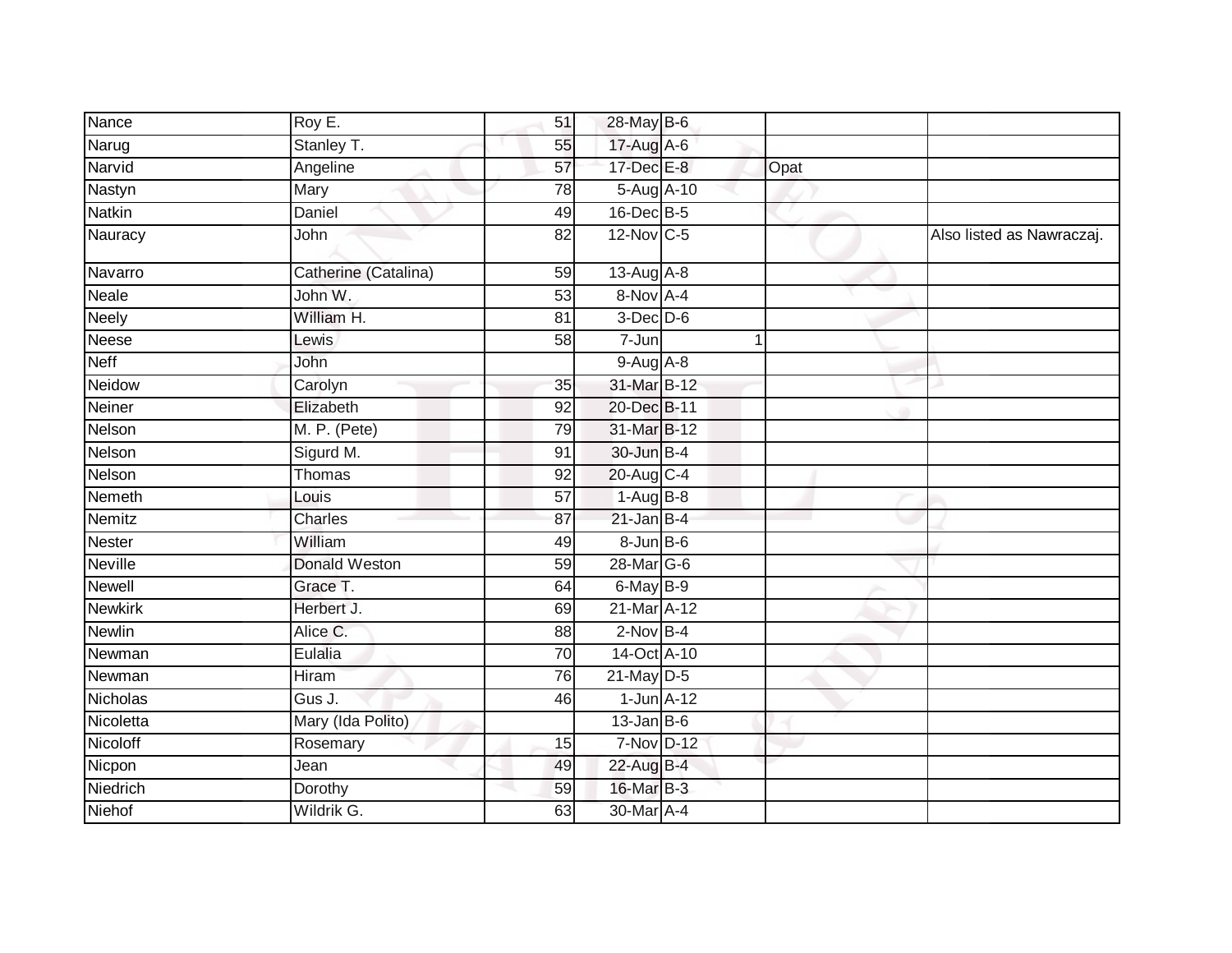| Nielsen         | Joseph Peter        | 71              | $7$ -May $B-3$   |       |  |
|-----------------|---------------------|-----------------|------------------|-------|--|
| Niemiec         | Marie               | 62              | 16-Mar B-3       |       |  |
| Niewierowski    | Frances             | 80              | 30-Jul C-4       |       |  |
| Nightengale     | Ernest C.           | 70              | $1-Aug$ B-8      |       |  |
| Nogaj           | Josephine           | 69              | 18-Jun C-7       |       |  |
| <b>Nokes</b>    | Donald Elliott Sr.  | 52              | 29-Aug C-8       |       |  |
| Nolbertowicz    | Matthew J. (Knobby) | 50              | $3$ -Jan $D-12$  |       |  |
| <b>Norcross</b> | Valerie             | 40              | $15$ -Oct $A$ -6 |       |  |
| Nordquist       | Ruby                | 55              | $24-Sep$ C-6     |       |  |
| <b>Norkus</b>   | Suzanne             | 5               | 28-Nov E-8       |       |  |
| <b>Norkus</b>   | <b>Thomas</b>       | 8               | 28-Nov E-8       |       |  |
| Norman          | Jacob W. (Bud)      | 59              | $5$ -Jan $C-4$   |       |  |
| Norman          | Mildred             | 53              | $7-Sep$ C-6      |       |  |
| <b>Norris</b>   | Martin J.           | 79              | 10-Dec A-12      |       |  |
| Norwood         | <b>H. R. (Bob)</b>  | 46              | $7 - Jun A - 6$  |       |  |
| Novak           | Eugenia (Jennie)    | 54              | 5-Mar A-10       | Perek |  |
| Novosel         | Frank A.            | 43              | 3-Mar C-10       |       |  |
| Novosel         | Frank J.            | 60              | $17 - Jan$ B-6   |       |  |
| Novosel         | Joseph P.           | 66              | 8-Mar B-6        |       |  |
| Novovic         | <b>Bozima</b>       | 62              | 6-May B-8        |       |  |
| Nowacki         | Frances             | $\overline{71}$ | 17-Oct D-10      |       |  |
| Nowaczyk        | Edward S.           | 67              | $21$ -Nov $B-6$  |       |  |
| Nowak           | Albert J.           | 83              | 19-Dec C-2       |       |  |
| Nowak           | John J. (Lefty)     | 60              | $11$ -Jun $A$ -6 |       |  |
| Nowak           | Lillian             | 53              | 7-Oct B-10       | Zimny |  |
| Nowicki         | Martha              | 73              | $8-MarB-6$       |       |  |
| Nuerenberg      | <b>Ruth</b>         |                 | $14$ -Jan B-4    |       |  |
| Nugent          | Edna                | 74              | $18$ -Jan $A$ -6 |       |  |
| <b>Nury</b>     | Rifat (Ray)         | 74              | $1-Dec$ $D-8$    |       |  |
| Oak             | <b>Philip Tracy</b> | 70              | 19-Sep B-4       |       |  |
| Oakley          | John                | 66              | 28-May B-6       |       |  |
| Oberg           | Frank C.            | $\overline{56}$ | 16-Jul A-12      |       |  |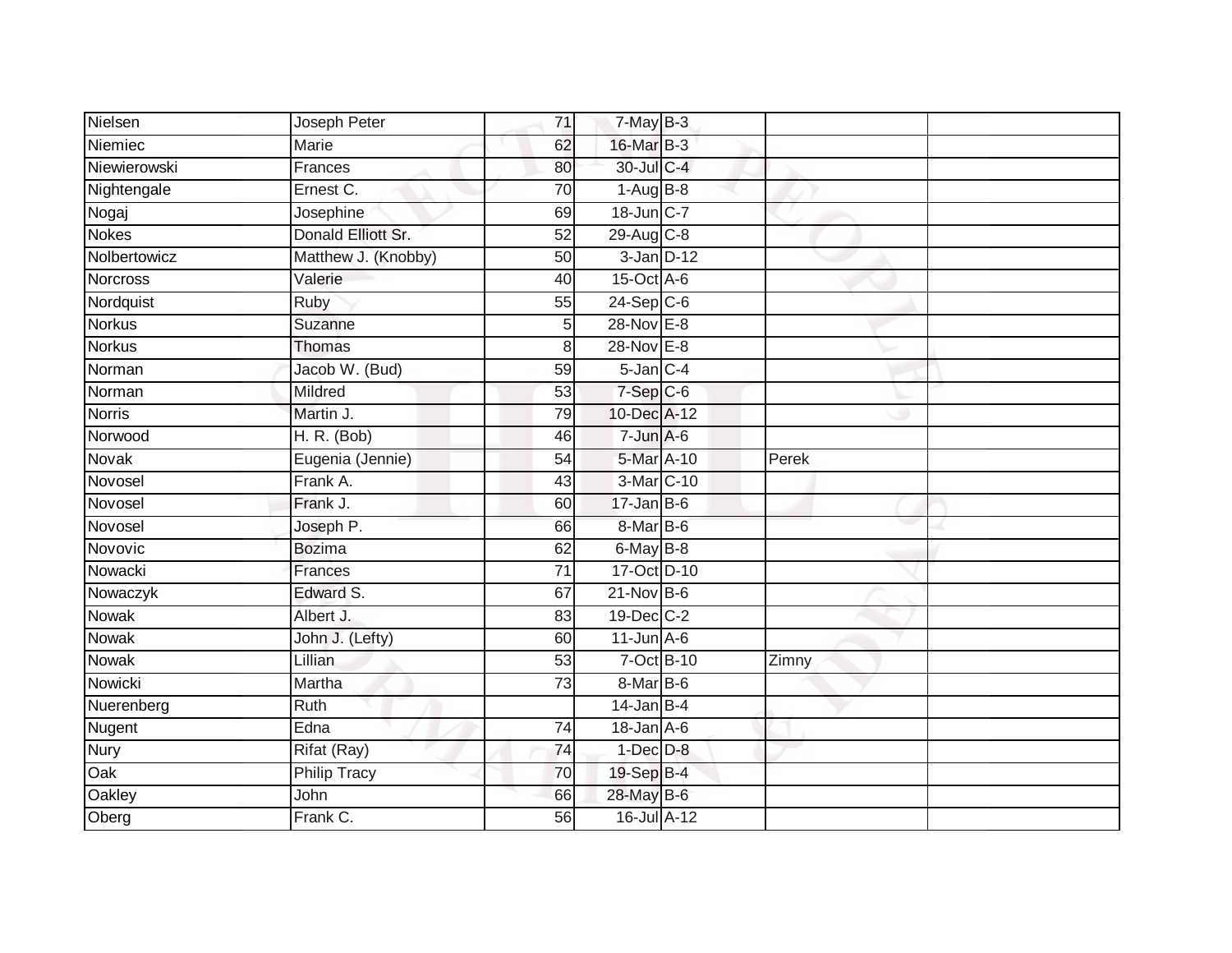| Oberg      | Gustav M.             | 80              | 1-Mar A-4               |        |                   |
|------------|-----------------------|-----------------|-------------------------|--------|-------------------|
| O'Connell  | John M.               | 42              | 5-Sep C-12              |        |                   |
| O'Connor   | Lou                   | 88              | $4$ -May B-6            |        |                   |
| O'Connor   | Mildred I.            |                 | $8$ -Mar $ B$ -6        | Kruzan |                   |
| O'Day      | <b>Michael Steven</b> | $\overline{28}$ | 12-Jul C-5              |        |                   |
| O'Dea      | <b>Ronald Lee</b>     | 24              | $2$ -May $D-16$         |        |                   |
| Odle       | Nigle T.              | 63              | $10$ -Jun $A-8$         |        |                   |
| Odom       | Catherine             | 49              | $23$ -Jul C-5           |        |                   |
| Ogiego     | Mary                  | 53              | 27-Oct B-10             | Starek |                   |
| Oglesby    | Mary (Peggy)          | 69              | $12-Apr$ <sub>C-4</sub> |        |                   |
| Ogorek     | Joseph J.             |                 | 18-Feb B-10             |        |                   |
| Ohr        | Harold F.             |                 | $21$ -Oct B-6           |        |                   |
| Okill      | Julia Ella            | 90              | 18-Feb B-10             |        |                   |
| Oldzej     | Marcella              | 88              | $6$ -Oct $C$ -8         |        |                   |
| Olejniczak | Michael               | $\overline{71}$ | 3-May B-4               |        |                   |
| Olewinski  | <b>Stanley</b>        | 78              | $13$ -Apr $C-4$         |        |                   |
| Oliverio   | Dominic               | 76              | $13$ -Jul $A-4$         |        |                   |
| Ollo       | Stephen R.            | 34              | 29-Jan 1, A-6           |        | Picture included. |
| Olsen      | Samuel N.             | 85              | 16-Aug B-8              |        |                   |
| Olson      | Randall R.            | $\overline{18}$ | 31-Aug B-5              |        |                   |
| Oman       | <b>Harald Walter</b>  | 57              | $10$ -Jun $A - 8$       |        |                   |
| Ondov      | Mary                  | $\overline{74}$ | 14-Sep B-7              |        |                   |
| Oosting    | Jennie                | 74              | $14-Sep$ B-7            |        |                   |
| Opatera    | Joseph Jr.            | $\overline{36}$ | $30 - Jun$ B-4          |        |                   |
| O'Reel     | John F.               | 78              | 15-Nov A-8              |        |                   |
| Orf        | Magdalena C.          | 93              | $10$ -Feb $B-4$         |        |                   |
| Orians     | Daisy                 | 76              | $7$ -Jul C-4            |        |                   |
| O'Rourke   | Agnes                 | 72              | 13-Oct C-9              |        |                   |
| O'Rourke   | Inez                  | 63              | 16-Aug B-8              |        |                   |
| O'Rourke   | William J.            | 80              | 15-Jun B-4              |        |                   |
| Orr        | Velda R.              | 57              | 28-Feb B-10             |        |                   |
| Orth       | Arnold H.             | 69              | 31-Dec B-4              |        |                   |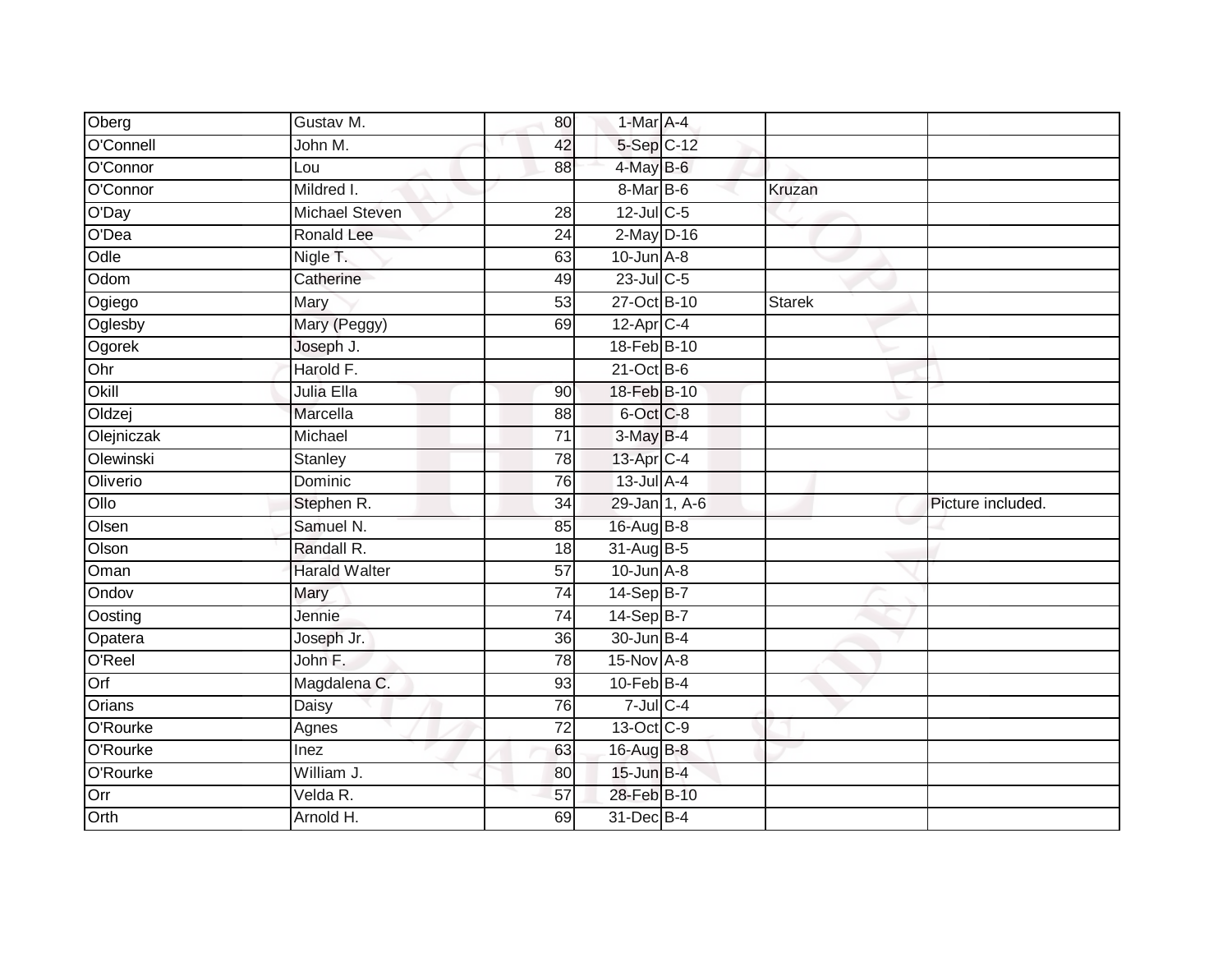| Osborn     | Robert D.           | 44              | 27-Dec B-4              |                   |                   |
|------------|---------------------|-----------------|-------------------------|-------------------|-------------------|
| Ossanna    | Rudolph             | 81              | 2-Mar C-4               |                   |                   |
| Osterman   | Clarence            | 39              | $2-SepB-8$              |                   |                   |
| Ostroski   | Iva                 | $\overline{74}$ | 10-Dec A-12             |                   |                   |
| O'Toole    | Catherine           |                 | 5-Aug A-10              |                   |                   |
| Ott        | Homer H.            | $\overline{71}$ | $26$ -Dec $C$ -6        |                   |                   |
| Ott        | Max J.              | 76              | $25-Apr$ <sub>C-8</sub> |                   |                   |
| Otto       | Maude Elizabeth     | 79              | 28-Sep A-4              |                   |                   |
| Otto       | Ottilie B.          | 81              | 22-Mar A-8              |                   |                   |
| Ousley     | <b>Betty Jean</b>   | $\overline{31}$ | 12-Feb A-12             | Upshaw            |                   |
| Outlaw     | Claude A. Jr.       | 40              | $1-AugB-8$              |                   |                   |
| Ovaciny    | Edward              |                 | 7-Apr                   | 1                 |                   |
| Owczarzak  | Anthony (Buck)      | 76              | 5-May E-2               |                   |                   |
| Owczarzak  | Pearl               | 64              | $3-SepB-5$              | <b>Dutkiewicz</b> |                   |
| Owens      | Lori Ann            | 6 weeks         | 20-Oct B-8              |                   |                   |
| Paarlberg  | Garrit              | 92              | $1-AugB-8$              |                   |                   |
| Paepke     | Herman              | 74              | 19-Mar B-3              |                   |                   |
| Page       | James               | 58              | $11$ -Nov $ C-6 $       |                   |                   |
| Pagett     | <b>Helen Louise</b> | 51              | 25-Oct C-5              |                   |                   |
| Pala       | Filomena            |                 | 23-May F-8              |                   |                   |
| Palmer     | Helen               |                 | 29-Dec D-4              |                   |                   |
| Pals       | Gerrit H.           | 73              | 11-Nov C-6              |                   | Picture included. |
| Pancheri   | Viriginia           | 50              | $6$ -Jul $B$ -4         |                   |                   |
| Panichelli | <b>Marie Viou</b>   | 82              | 24-Mar B-4              |                   |                   |
| Pankau     | Arthur J. Sr.       | 75              | 17-Mar B-6              |                   |                   |
| Papadakis  | Theodore            | 88              | 20-May B-8              |                   |                   |
| Papierz    | Walter J.           | 58              | 10-Nov B-11             |                   |                   |
| Paprocki   | John                | 29              | 8-Mar B-6               |                   |                   |
| Paratore   | Concetta            | 73              | $2$ -Feb $C-3$          | Radice            |                   |
| Parker     | Allen               | $\mathbf{3}$    | 18-Nov                  |                   |                   |
| Parker     | Jess                | 79              | 13-Sep B-6              |                   |                   |
| Parker     | <b>Mable Mills</b>  | 84              | 19-Apr B-4              |                   |                   |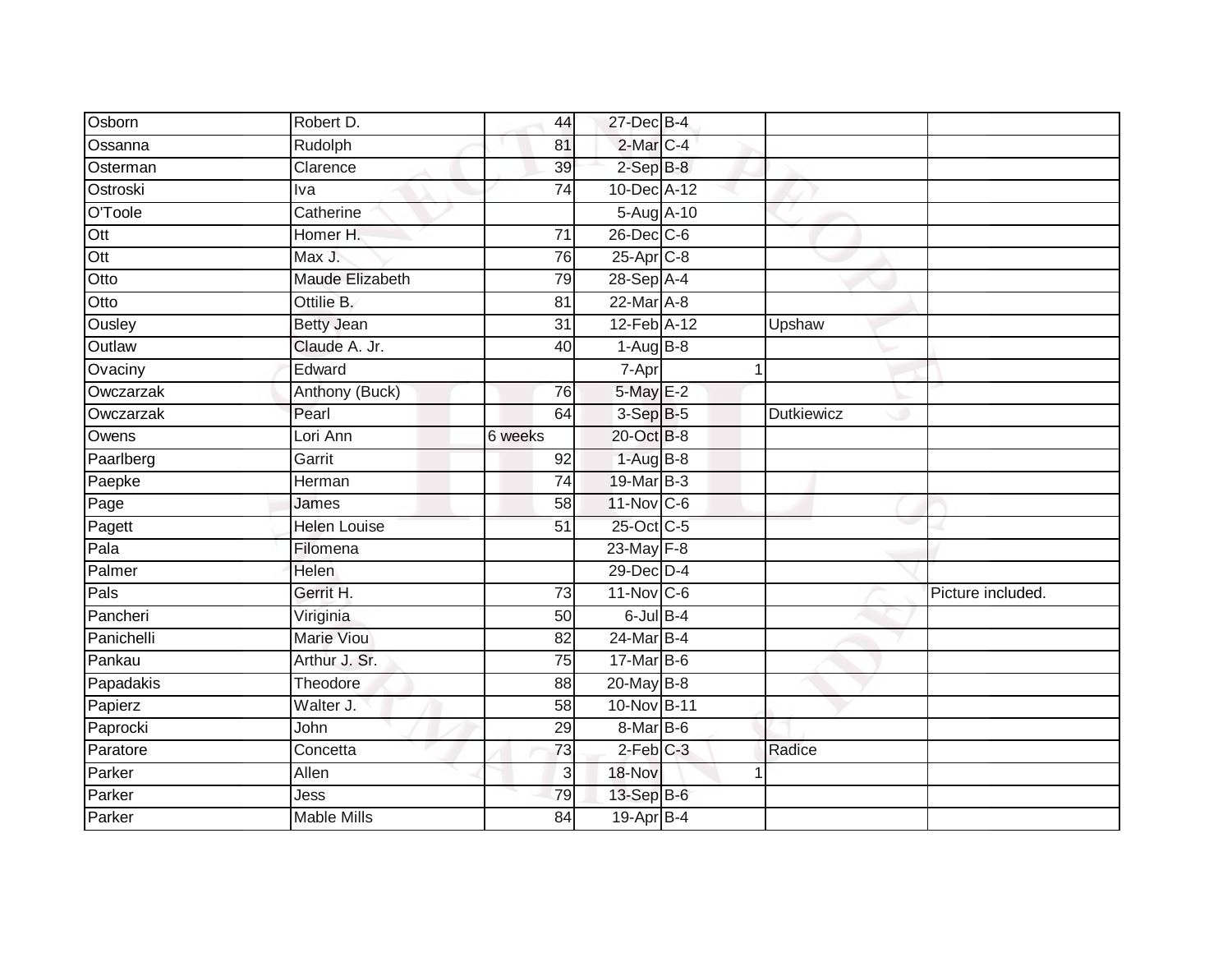| Parker     | Nan B.                |                 | 15-Sep A-10       |          |
|------------|-----------------------|-----------------|-------------------|----------|
| Parker     | Theodore R.           | 66              | $4$ -Jan $B-7$    |          |
| Parker     | Thomas Glenn (L-Cpl.) | 20              | 7-Mar C-14        |          |
| Parnisari  | Henry                 | 62              | 26-Apr A-4        |          |
| Parris     | Madge                 | $\overline{71}$ | $5-Nov$ B-6       |          |
| Parris     | Walter L.             | 50              | $11-Nov$ C-6      |          |
| Parskaudas | Theresa N.            | 60              | $9$ -Jun $B - 8$  |          |
| Pasek      | Anna                  | 91              | 28-Jun B-4        |          |
| Pastor     | Ernest                | 51              | 4-Feb A-6         |          |
| Pastor     | Joseph F.             | 78              | $8 - Jun$ $B - 6$ |          |
| Paszkewicz | <b>Dymetry</b>        | 57              | $2$ -Nov $B-4$    |          |
| Paszkowski | Sig A. (Doc) (Paskey) | 78              | 4-Oct B-10        |          |
| Pataky     | Mary                  | 64              | 26-Dec C-6        |          |
| Pattee     | Estella               |                 | $17$ -Feb $F-4$   |          |
| Patton     | Rosetta               | $\overline{58}$ | 20-Dec B-11       |          |
| Paulik     | Stephen A.            | 58              | $28$ -Jun $B-4$   |          |
| Pauline    | <b>Martin</b>         | 69              | $21$ -Dec $A$ -6  |          |
| Paulk      | John C. (Rev.)        | 94              | 15-Aug B-8        |          |
| Pavisich   | Julia K.              | 77              | 6-May B-8         |          |
| Pawlik     | Julia                 | 85              | $3$ -Jan $D-12$   |          |
| Pawlowski  | Anthony A.            | 53              | $12$ -May B-6     |          |
| Pazera     | Ann (Nettie)          |                 | $2$ -Jul $A$ -6   | Jez      |
| Peache     | Delight R.            |                 | $20 - Jan$ B-10   |          |
| Peacock    | James P.              | 83              | 30-Jul C-4        |          |
| Peas       | Leona                 | 58              | $13$ -Dec $A$ -6  |          |
| Pecelin    | Frank                 | 58              | 3-Oct D-10        |          |
| Pederson   | Oscar                 | $\overline{73}$ | $2-Apr$ A-10      |          |
| Peek       | Shiela R.             | 26              | $10$ -Jun $A - 8$ | Thompson |
| Pence      | Martha Ann            | $\overline{72}$ | 31-Dec B-4        |          |
| Pence      | Otto R.               | 73              | 25-Apr C-8        |          |
| Pendly     | Donald                | 43              | 10-Nov B-11       |          |
| Pennington | Dennis W.             | $\overline{2}$  | $7$ -May $B-3$    |          |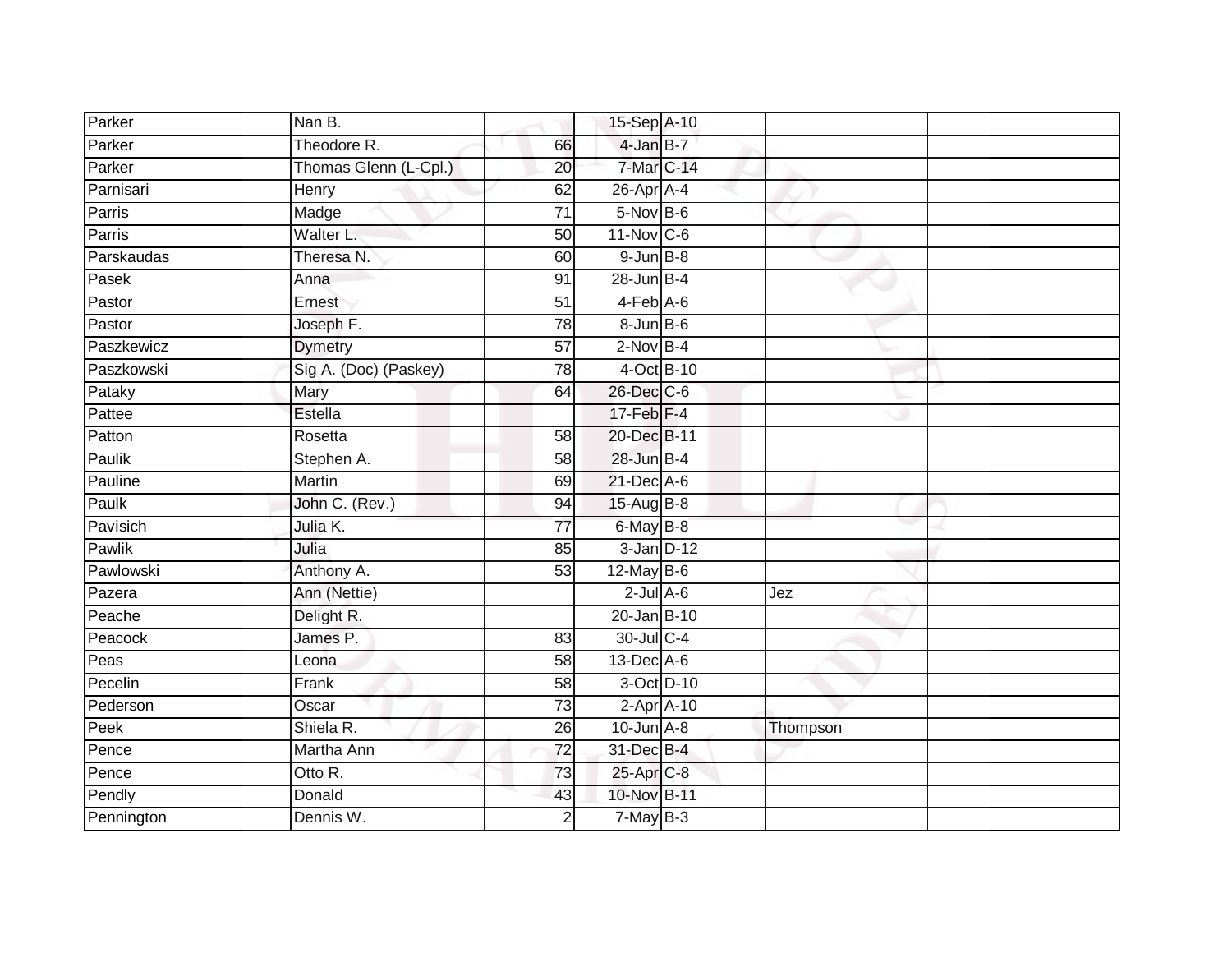| Perales         | Margareta N.        | 73              | 14-Dec A-4       |               |  |
|-----------------|---------------------|-----------------|------------------|---------------|--|
| Percy           | Florence            | 60              | 27-Oct B-10      |               |  |
| Perez           | Conrad N. Jr.       | $\overline{37}$ | 23-Mar A-4       |               |  |
| Perhach         | John J. Sr.         | 54              | $7-MayB-3$       |               |  |
| Perkins         | Kirby               | $\overline{21}$ | 7-Jan            | 1             |  |
| Perko           | Nick Sr.            | 75              | 16-Jul A-12      |               |  |
| Perry           | Ulan A.             | 68              | $23$ -Dec $B-3$  |               |  |
| Person          | Ozie B.             | 48              | $15$ -Dec $B$ -5 |               |  |
| Perzo           | George              | 52              | 8-Apr D-8        |               |  |
| Peters          | Arthur E.           | 83              | 7-Mar C-15       |               |  |
| Peters          | Charles E.          | $\overline{57}$ | 25-May           |               |  |
| Peters          | Elizabeth           |                 | $21$ -May $D-5$  |               |  |
| Peters          | Nellie S.           | 77              | 29-Sep B-4       |               |  |
| Petersen        | Richard T.          | 18              |                  | 4-Mar 1, B-10 |  |
| Peterson        | Molly A.            | $\overline{81}$ | 16-Sep B-8       |               |  |
| Peterson        | Raymond             | $\overline{76}$ | 3-Mar C-10       |               |  |
| Petitgean       | Mayme               | 96              | 9-Apr A-4        |               |  |
| Petka           | Peter J.            | 58              | 11-Apr B-10      |               |  |
| Petrak          | Rose                |                 | 27-Aug C-4       |               |  |
| Petro           | <b>Janis</b>        | 20              | $13$ -Jul $A-4$  |               |  |
| Pfeifer         | Margaret M.         | 88              | $10$ -Feb $B$ -5 |               |  |
| <b>Philips</b>  | Harvey R.           | 74              | $11$ -May B-4    |               |  |
| <b>Phillips</b> | Harold C.           | 69              | $11$ -Feb $C$ -6 |               |  |
| <b>Phillips</b> | John F.             | 53              | 9-Mar C-4        |               |  |
| Phillips        | Rebecca             | 80              | $5-Feb$ $C-6$    |               |  |
| <b>Phillips</b> | William             | $\overline{71}$ | 18-Jun C-7       |               |  |
| <b>Phillips</b> | William A.          | 59              | 14-Mar C-12      |               |  |
| Phipps          | Lance R.            | 12              | $2$ -Jul $A$ -6  |               |  |
| Piatt           | Elsie               | $\overline{72}$ | 14-Nov E-8       |               |  |
| Piazza          | Peter               | 47              | 11-Nov C-6       |               |  |
| Pickel          | Mabel E.            | 56              | 17-Dec E-8       |               |  |
| Pickett         | <b>Ruth Dorothy</b> | $\overline{77}$ | $29$ -Dec $D-4$  |               |  |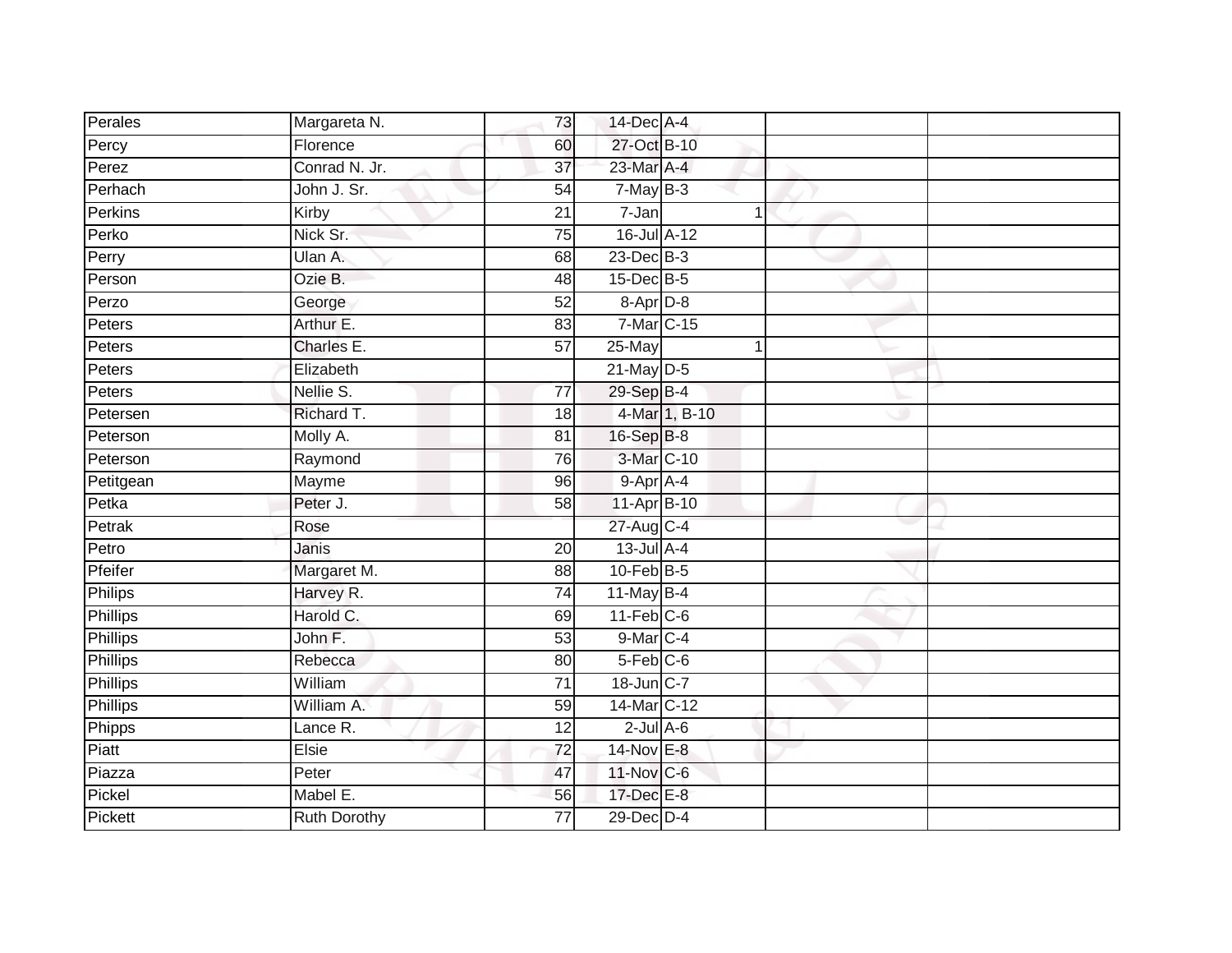| Pieczykolan   | <b>Boleslaw</b>     | 65              | 10-Aug B-4             |              |         |  |
|---------------|---------------------|-----------------|------------------------|--------------|---------|--|
| Piekarczyk    | Frank (Eli)         | 62              | 15-Aug B-8             |              |         |  |
| Pierce        | Benjamin F.         | 75              | 21-Mar A-12            |              |         |  |
| Pierce        | Blanche C.          | 93              | $9$ -Jun $B$ -8        |              |         |  |
| Pierce        | Charles             | 60              | $4 - Jun$              | 1            |         |  |
| Pierson       | Harriet L.          | 52              | $15-Aug$ B-8           |              |         |  |
| Pierson       | Harry A.            | 68              | $17$ -Feb $F-4$        |              |         |  |
| Pierson       | Homer C.            | 64              | $7$ -Mar $ C-14 $      |              |         |  |
| Pierson       | Max                 | 47              |                        | 9-Apr 1, A-4 |         |  |
| Pierzchalski  | Thomas              | $\overline{71}$ | $27-Sep$ C-5           |              |         |  |
| Pietranczyk   | John A.             | 49              | $22$ -Jan C-4          |              |         |  |
| Piezele       | Relia R.            | 80              | $15$ -Feb $B$ -6       |              |         |  |
| Pikula        | Selma               | $\overline{72}$ | 12-Dec B-6             |              |         |  |
| Pilackas      | Josephine J.        | 82              | $16$ -Jun $B-4$        |              |         |  |
| Pilecky       | Anna                | 91              | 20-Jun B-10            |              |         |  |
| Pilkington    | Thomas G.           | 71              | 9-Mar C-4              |              |         |  |
| Pintar        | Anna                | 79              | 26-Oct A-4             |              |         |  |
| Pinto         | George              | 81              | 14-Nov E-8             |              |         |  |
| Piontek       | Michael             | 18              | 26-Nov                 |              |         |  |
| Piper         | Marion L.           | 49              | 16-Dec B-5             |              |         |  |
| Pippenger     | Kenneth O.          | 71              | $29$ -Oct B-6          |              |         |  |
| Piskorowiski  | Peter P.            | $\overline{57}$ | $1-Sep$ $D-5$          |              |         |  |
| <b>Pislis</b> | Vasiliki            | 70              | 6-May B-9              |              | Couston |  |
| Pitt          | Maxine D.           | 56              | $19-Sep$ B-4           |              |         |  |
| Pittman       | Gerald A. (Jerry)   | 21              | 18-Nov 1, B-6          |              |         |  |
| Plakos        | Andrew E.           | 76              | $5-Feb$ <sub>C-6</sub> |              |         |  |
| Planert       | Anna                | 89              | $19$ -Jul $A$ -6       |              |         |  |
| Plaskett      | <b>Bernard</b>      | 59              | $27-SepC-5$            |              |         |  |
| Plecas        | Joseph Jr.          | 26              | 5-Dec D-16             |              |         |  |
| Plesek        | Marie               | 57              | 26-Oct A-4             |              | Vuich   |  |
| Plumpowski    | James (1st Lt.)     | 21              | $9$ -Jun $B$ -8        |              |         |  |
| Pociask       | Caroline (Karolina) |                 | $1-Sep$ D-5            |              |         |  |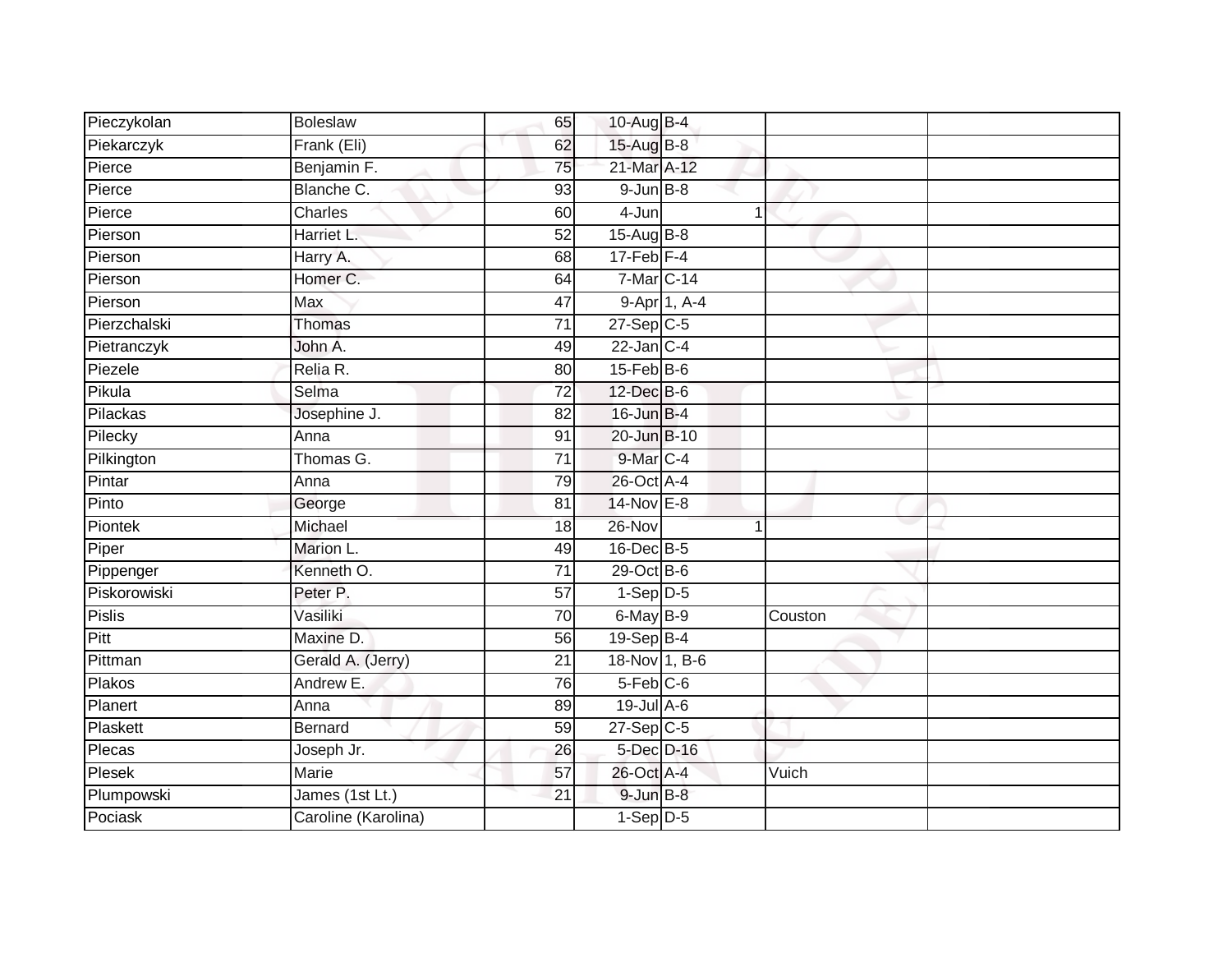| Pociask      | Leo              | 57              | 4-Oct B-10              |          |  |
|--------------|------------------|-----------------|-------------------------|----------|--|
| Pociask      | Sophie           | 76              | 22-Apr A-10             |          |  |
| Podkul       | Paul             | $\overline{78}$ | 4-Aug B-17              |          |  |
| Podraza      | Joseph J.        | 75              | $27 - Apr$ B-4          |          |  |
| Pogach       | Ethel            |                 | 15-Dec B-5              |          |  |
| Poklemba     | Joseph M.        | 59              | 25-Apr C-8              |          |  |
| Polep        | Sophie           |                 | 25-Apr <sub>C-8</sub>   |          |  |
| Polichnowski | Stanley          | 64              | 15-Dec B-5              |          |  |
| Polkinghorn  | Walter Sr.       | 59              | 23-Sep B-12             |          |  |
| Polys        | John J.          | 60              | $23$ -Aug A-8           |          |  |
| Pommerville  | Lillian J.       | 59              | 5-Aug A-10              | Lehnhoff |  |
| Ponce        | Francisco M. Sr. | 65              | 21-Feb D-15             |          |  |
| Ponicki      | Michael (Mike)   | 59              | $31$ -Jan B-6           |          |  |
| Poortinga    | <b>Steve</b>     | 86              | 24-May B-6              |          |  |
| Popa         | Florence         | 48              | 1-Mar A-4               |          |  |
| Popa         | <b>Nick</b>      | 80              | $4-Feb$ A-6             |          |  |
| Poplawski    | Michael F.       | 83              | 28-Oct B-6              |          |  |
| Porch        | Effie B.         | 76              | $11$ -Jul B-6           |          |  |
| Porter       | Nicholas         | 86              | 19-Nov B-6              |          |  |
| Poskin       | <b>Daniel</b>    | 74              | 21-Mar A-12             |          |  |
| Poskul       | Charles          | 80              | $11$ -Feb $C$ -6        |          |  |
| Potesta      | Albert C.        | 69              | 18-Mar B-10             |          |  |
| Powell       | Maude L.         | 83              | $5$ -May $E-2$          |          |  |
| Powell       | William          | 79              | 31-Dec B-4              |          |  |
| Powers       | William          | 66              | $15 - Feb$ B-6          |          |  |
| Pozywio      | Wanda            | $\overline{75}$ | 23-Mar A-4              |          |  |
| Prahlow      | Wilbert R.       | 73              | $28-Nov$ E-8            |          |  |
| Pranis       | Ludvina          | 88              | $7-Feb$ <sub>C-14</sub> |          |  |
| Pranske      | August A.        | 74              | 16-Sep B-8              |          |  |
| Prasco       | Edward T.        | 52              | 26-Oct A-4              |          |  |
| Preshlencoff | Nick K.          | 87              | 1-Feb A-4               |          |  |
| Press        | Elizabeth P.     | 57              | $3-Nov$ B-6             |          |  |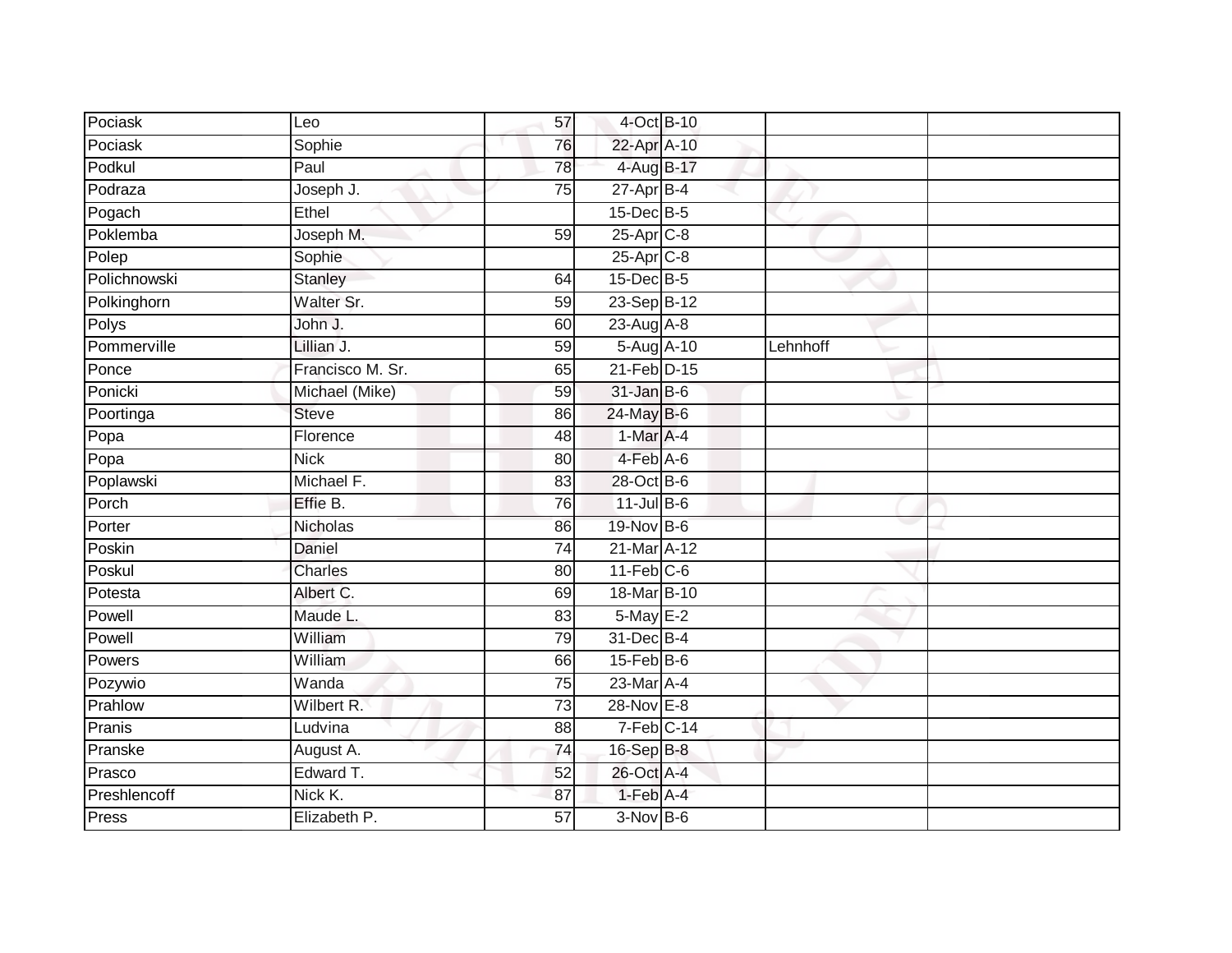| Press    | Sylvia           | 70              | 18-Apr D-12      |                     |                           |
|----------|------------------|-----------------|------------------|---------------------|---------------------------|
| Pressel  | <b>Barbara</b>   | 94              | $25$ -Feb $B$ -6 |                     |                           |
| Pressler | Eugene A.        | 56              | 26-Jan A-8       |                     |                           |
| Prevo    | Lydia            | 83              | 30-Mar A-4       | <b>Bauermeister</b> |                           |
| Price    | Arthur A.        | 69              | $24$ -Jan D-14   |                     |                           |
| Price    | Kenneth A.       | 28              | 10-Oct D-12      |                     |                           |
| Price    | Marvin W.        | 31              | $10$ -Feb $B-4$  |                     |                           |
| Primer   | James            | 64              | $10-Sep$ C-6     |                     |                           |
| Primich  | Anna             | 80              | $17$ -Aug $A$ -6 |                     |                           |
| Prokurat | Michael          | $\overline{58}$ | $6$ -Jul $B-4$   |                     |                           |
| Prus     | Andrzej          | 58              | $22$ -Jul B-6    |                     |                           |
| Pruzin   | Rudolph          | 58              | 29-Oct B-6       |                     |                           |
| Pryor    | Gregory D.       | 78 days         | 19-Mar B-3       |                     |                           |
| Prystasz | Nellie A.        | $\overline{75}$ | 8-Jun B-6        |                     |                           |
| Puetz    | Lillian          | 61              | 16-Jun           | $\mathbf 1$         |                           |
| Puhek    | Kim Stephen      | 20              | 20-Dec B-11      |                     |                           |
| Puhlyak  | Theresa          | 60              | $5-Nov$ B-6      | Sipos               |                           |
| Puklo    | Alexander J.     | 49              | $5-Feb$ $C-6$    |                     |                           |
| Puntney  | Howard A.        | 70              | 7-Mar C-14       |                     |                           |
| Punyko   | Fred M. Sr.      | 61              | $13$ -Jul $A-4$  |                     |                           |
| Purkey   | Clabe A.         | 78              | $20$ -May $B-8$  |                     |                           |
| Puscak   | Elizabeth        | 83              | 26-Sep B-10      |                     |                           |
| Putman   | Pauline          | $\overline{40}$ | 31-Oct B-4       |                     |                           |
| Pyle     | Margaret E.      | 59              | 14-May B-3       |                     |                           |
| Quick    | Aureal           | 55              | $3-Dec$ $D-6$    |                     |                           |
| Quigley  | Hiles S.         | 66              | $3$ -Jan $D-12$  |                     |                           |
| Rabe     | Lucille          | $\overline{77}$ | 14-Oct A-10      |                     |                           |
| Race     | Edwin (Vern)     | 75              | 10-Jan A-20      |                     |                           |
| Rache    | Frank            | 57              | $12$ -Sep $D-8$  |                     |                           |
| Raday    | Casimer          |                 | 15-Nov A-8       |                     | Also listed as Ratajczak. |
| Rader    | Robert B.        | 47              | 5-Sep C-12       |                     |                           |
| Radoe    | Lucretia (Patsy) | 56              | 28-Apr A-10      |                     |                           |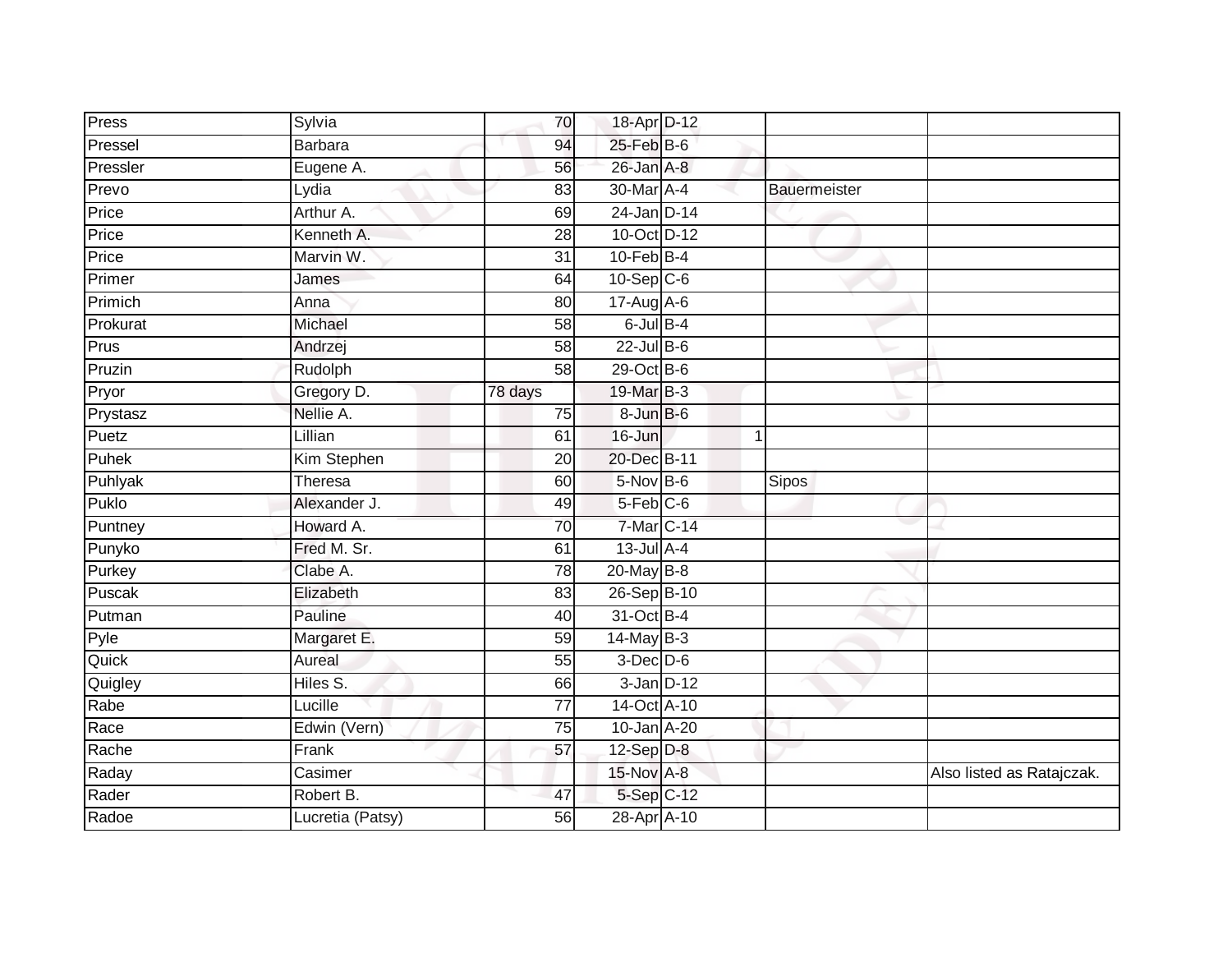| Radziejewski | Paul J.              | 73              | $2$ -Jul $A$ -6 |                           |            |                   |
|--------------|----------------------|-----------------|-----------------|---------------------------|------------|-------------------|
| Rafferty     | William A. (Maj.)    | 79              | 11-Oct B-6      |                           |            |                   |
| Ragoven      | Louis                | 73              | 1-Jun A-12      |                           |            |                   |
| Raisanen     | Olga                 | 68              | $28-Sep$ A-4    |                           |            |                   |
| Ralph        | Fronia C.            | 83              | $29$ -Jan $A-6$ |                           |            |                   |
| Ramker       | Thomas M.            | 17              | $4-Nov$ C-6     |                           |            |                   |
| Ramos        | Joseph (Tony)        | 28              | 5-Mar A-10      |                           |            |                   |
| Ramos        | Joseph Jr.           | $\overline{37}$ |                 | $1-\overline{Apr}$ 1, B-8 |            |                   |
| Ramos        | Robert               | 29              | 30-Jul C-4      |                           |            |                   |
| Ramsey       | <b>Steve Eugene</b>  | 19              | 22-Nov C-8      |                           |            |                   |
| Randall      | Alvin Z.             |                 | 30-Jul C-4      |                           |            |                   |
| Rapach       | Michael              |                 | 17-Oct D-10     |                           |            |                   |
| Rapchak      | Robert R.            | 41              | 31-Oct B-4      |                           |            | Picture included. |
| Rappe        | Ann S.               | 69              | 5-Sep C-12      |                           |            |                   |
| Rarick       | Josephine            | $\overline{77}$ |                 | 3-Oct D-10                |            |                   |
| Ratajczak    | Marie T.             | 66              | $5-Feb$ $C-6$   |                           | Haryasz    |                   |
| Ratajczyk    | Anthony (Schults)    | 79              | $17 - Jun$ B-8  |                           |            |                   |
| Ratcliff     | <b>Steven</b>        | $\overline{3}$  | $2-May$ D-16    |                           |            |                   |
| Rau          | Elfriede             | 70              | 23-Nov A-8      |                           | Sichterman |                   |
| Raub         | James E.             | $\overline{24}$ | $2 -$ Jul       |                           |            |                   |
| Ray          | Dennis S.            | 31              | $21$ -May $D-5$ |                           |            |                   |
| Reagan       | Hubert M. Jr. (Bill) | 44              | 8-Dec B-10      |                           |            |                   |
| Rebey        | George               | 46              | 21-Mar A-12     |                           |            |                   |
| Recker       | Warren A.            | 78              | 10-Mar B-8      |                           |            |                   |
| Redar        | Emery M.             | 57              | $11$ -Jan B-6   |                           |            |                   |
| Redman       | Charles E.           | 54              | 23-Sep B-12     |                           |            |                   |
| Reed         | Charles L.           | 60              | 23-Sep B-12     |                           |            |                   |
| Reed         | Jessie L.            | 80              | 7-Nov D-12      |                           |            |                   |
| Reed         | John G.              | 86              | 10-Nov B-11     |                           |            |                   |
| Reed         | Joseph R.            | 86              | 12-Oct B-4      |                           |            |                   |
| Reed         | Luke A.              | 67              | 19-Apr B-4      |                           |            |                   |
| Reed         | Lulu M.              | 80              | $3-May$ B-4     |                           |            |                   |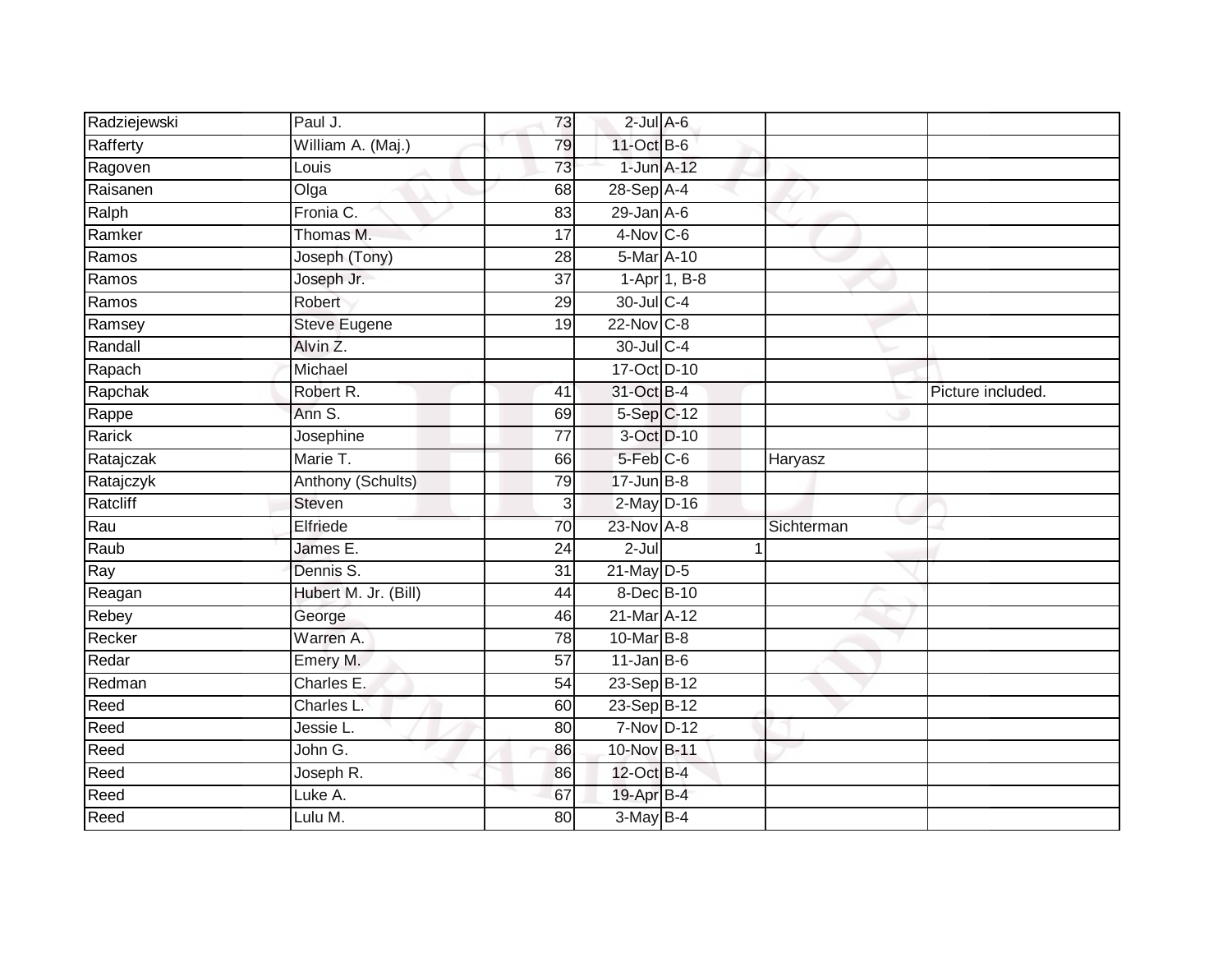| Reed            | Maude                 |                 | 9-May C-8             | Clark |  |
|-----------------|-----------------------|-----------------|-----------------------|-------|--|
| Reed            | William               | 44              | 29-Mar                |       |  |
| Reeder          | Crystal               | 78              | 25-Oct C-5            |       |  |
| Reel            | Floyd J.              | 60              | $17 - Dec$ E-8        |       |  |
| Reese           | Lizzie                | 68              | 26-Aug D-9            |       |  |
| Reichelt        | Paul                  | 93              | $25-Apr$ C-8          |       |  |
| Reid            | Eva H.                | 88              | 24-Aug A-4            |       |  |
| Reid            | Vincent R.            | 70              | $8 - Jun$ B-6         |       |  |
| Reid            | William               | 44              | $1-AprB-8$            |       |  |
| Reidelbach      | Michael               | 29              | 29-Oct B-6            |       |  |
| Reidelbach      | Shirley               | $\overline{22}$ | $29$ -Oct B-6         |       |  |
| Reillo          | <b>Angel Luis</b>     | 10              | 16-May B-10           |       |  |
| Reilly          | Clara Elizabeth       | 80              | 14-Apr <sub>F-8</sub> |       |  |
| Reinert         | Theodore G.           | 66              | 10-Aug B-4            |       |  |
| Reinhardt       | Carl F.               | $\overline{73}$ | 28-May B-6            |       |  |
| Reinhardt       | Hattie                | 75              | $13$ -Jul A-4         |       |  |
| Reis            | John C.               | $\overline{58}$ | 12-Apr C-4            |       |  |
| Reiter          | Lottie Mae            |                 | $1-Nov$ C-5           |       |  |
| Rembach         | Julia A.              | 80              | 3-Mar C-10            |       |  |
| Remlinger       | Harry                 | $\overline{73}$ | 14-Oct A-10           |       |  |
| Remm            | Carol Jean            | Infant          | $15$ -Jul $B$ -6      |       |  |
| Renner          | Matthew M.            | 23              | 19-Mar B-3            |       |  |
| Reppa           | Frank B.              | 73              | $16$ -Jun $B-4$       |       |  |
| Requarth        | Valda L.              | 69              | $19-Sep$ B-4          |       |  |
| Rex             | Carl D. Sr.           | $\overline{76}$ | 22-Apr A-10           |       |  |
| Rexford         | Clarence E.           | 73              | 22-Nov C-8            |       |  |
| Reyes           | <b>Exaltacion Ray</b> | 73              | $26$ -Nov $D-8$       |       |  |
| Reynosa         | Jesus                 | 77              | $8 - Jan$ $A - 8$     |       |  |
| Ribbentrop      | John A.               | 85              | 16-May B-10           |       |  |
| Rice            | Vertie B.             | 86              | 19-Oct B-4            |       |  |
| Richards        | Baron H. F.           | 76              | 13-Jul A-4            |       |  |
| <b>Richards</b> | Roy R.                | $\overline{81}$ | $7-Sep$ $C-6$         |       |  |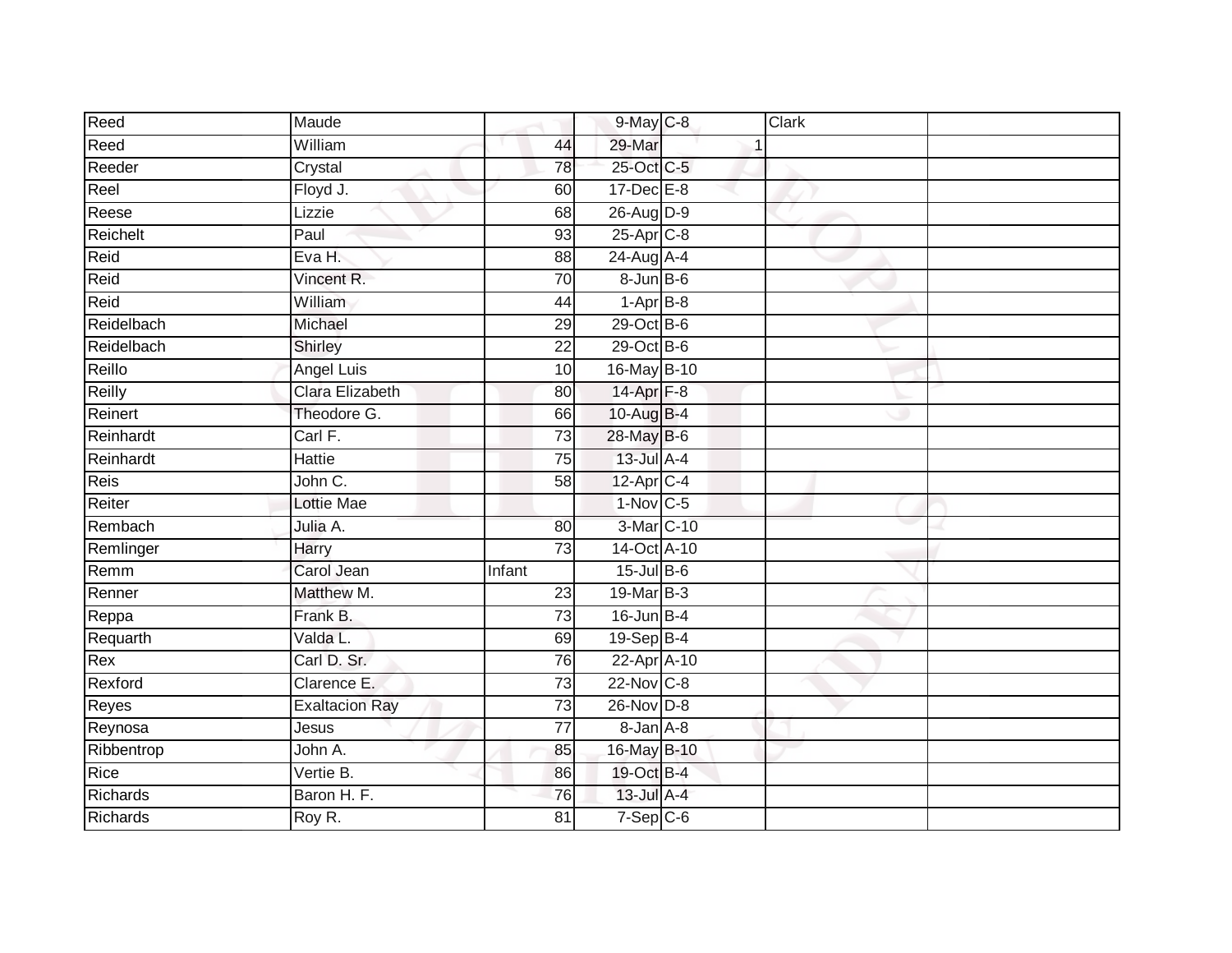| Richeson       | Ella May         | 80              | 14-Oct A-10      |           |  |
|----------------|------------------|-----------------|------------------|-----------|--|
| Richeson       | Fred O.          | 59              | 25-Jun B-8       |           |  |
| Richter        | Robert A.        | 91              | $1-Feb$ $A-4$    |           |  |
| Richwalski     | Rose Marie       | 58              | $26$ -Jul B-8    |           |  |
| Rickel         | Juli Lyn         | 3 months        | 26-Oct A-4       |           |  |
| Ridder         | Jennie           | 76              | 11-Apr B-10      |           |  |
| Riffer         | Fannie           | 66              | $5$ -Jan $C-4$   |           |  |
| <b>Riffice</b> | Frances          | 61              | $21$ -Jan B-4    |           |  |
| Righter        | Clarence A.      | 93              | 27-Oct B-10      |           |  |
| <b>Riley</b>   | Ethel M.         | 70              | 9-Dec B-12       |           |  |
| Riley          | <b>Fairy Lee</b> | 74              | $2-Apr$ A-10     |           |  |
| Rincon         | Martin           | 72              | $1-Feb$ A-4      |           |  |
| Ring           | Edward J.        | 65              | 11-Mar B-4       |           |  |
| Rinker         | Charles E.       | 63              | $2-Sep$ $B-8$    |           |  |
| Riordan        | Cecilia          | 82              | 21-Mar A-12      |           |  |
| Rios           | Eleuteria L.     | 74              | 6-Dec A-6        |           |  |
| Ripp           | Charles C.       | $\overline{82}$ | $15$ -Jan B-6    |           |  |
| Rischaway      | Carl (Blackie)   | 77              | 15-Aug B-8       |           |  |
| Rischaway      | Pauline M.       | 57              | 31-Dec B-4       |           |  |
| Rittman        | Vera             |                 | 18-Jun C-7       |           |  |
| Roach          | Cosby            | 70              | $7 - Jun$ A-6    |           |  |
| <b>Roberts</b> | Benjamin (Ben)   | 68              | $12$ -Oct B-4    |           |  |
| <b>Roberts</b> | Forrest W.       | 47              | 16-Nov C-4       |           |  |
| <b>Roberts</b> | Mason W. (Mace)  | 74              | 8-Jan A-8        |           |  |
| Robertson      | Jimmy            | 25              | $22$ -Dec $D-6$  |           |  |
| Robinson       | Annie            | 81              | $8-MarB-6$       |           |  |
| Robinson       | Melvin           | $\overline{21}$ | $23$ -Jun $B$ -6 |           |  |
| Robinson       | Rachel           | 70              | $11$ -Jun $A$ -6 | Armstrong |  |
| Robinson       | Romeo J. (Jack)  | 39              | 9-Aug A-8        |           |  |
| Robinson       | Samuel D.        | 81              | 17-Mar B-6       |           |  |
| Robledo        | Juan             | $\overline{74}$ | 10-Oct D-12      |           |  |
| <b>Robles</b>  | Jose Luis Sr.    | 47              | 20-Dec B-11      |           |  |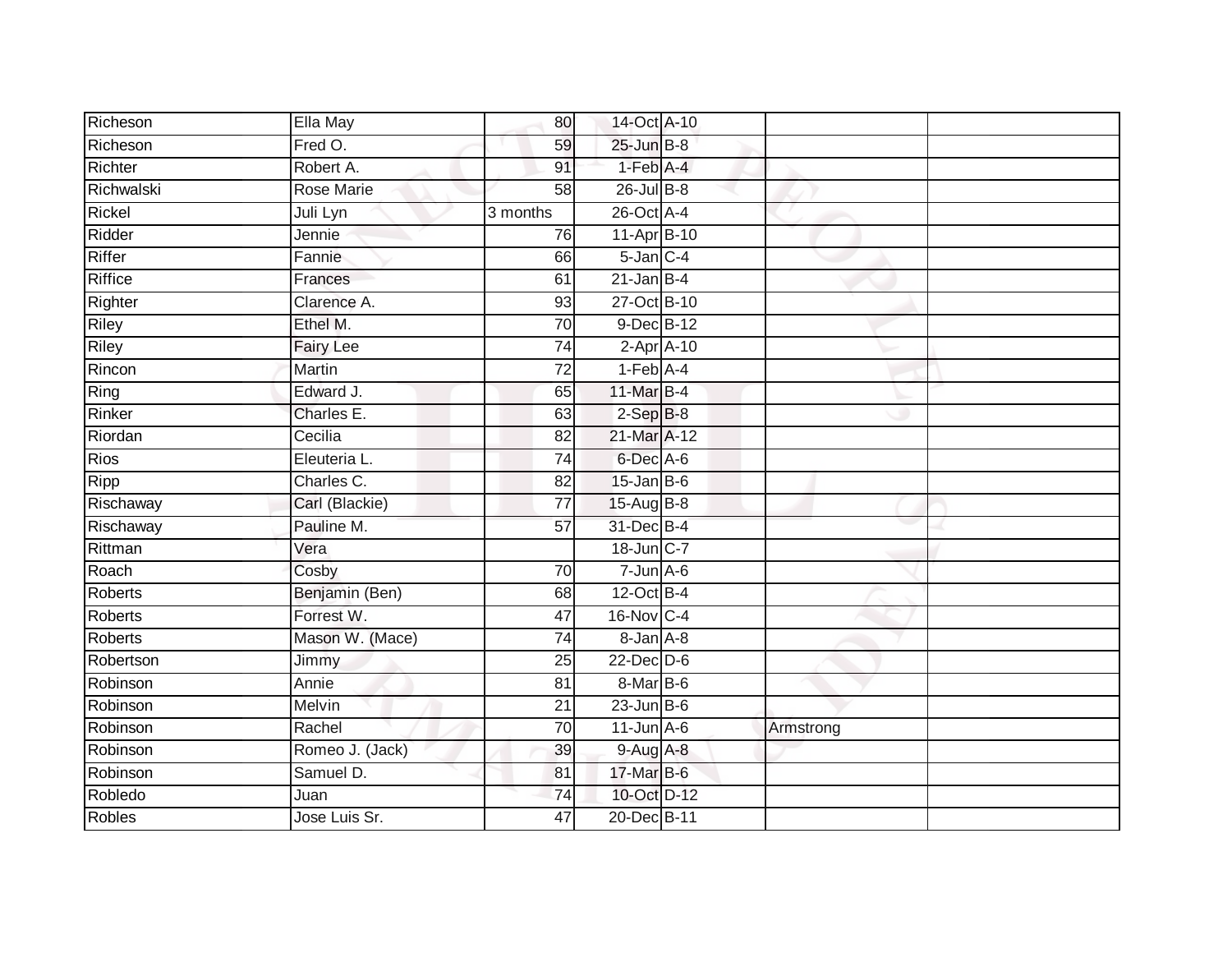| Robles       | Miguel                | 25              | 11-Mar B-4       |        |  |
|--------------|-----------------------|-----------------|------------------|--------|--|
| Roby         | Michael               | 18              | 3-Nov B-6        |        |  |
| Rodgerson    | Oscar B.              | 68              | 28-May B-6       |        |  |
| Roebuck      | Joseph                | 51              | $22$ -Jun $B-3$  |        |  |
| Roettger     | Martin E.             | $\overline{2}$  | $12-Sep$ D-8     |        |  |
| Rogalski     | Violet E.             | 55              | $6$ -Jul $B-4$   |        |  |
| Rogers       | Mike                  | 86              | 26-Sep B-10      |        |  |
| Rohm         | Homer                 | 75              | 31-Mar B-13      |        |  |
| Roman        | Stella                | 75              | $22$ -Nov C-8    |        |  |
| Ronciak      | John A.               |                 | $26$ -Feb $A-8$  |        |  |
| Roque        | Jesus                 | 75              | 19-Dec C-2       |        |  |
| Rosa         | Julio G.              | 45              | $11-Oct$ B-6     |        |  |
| Rosain       | Eugene M.             | 66              | $17$ -May B-3    |        |  |
| Rose         | Archie G.             | 63              | 12-May B-6       |        |  |
| Rose         | Elmer W.              | 66              | $1-AprB-8$       |        |  |
| Rose         | Richard R.            | 80              | 17-Mar B-6       |        |  |
| Rose         | William (Billy)       | 86              | $23$ -Apr $A$ -8 |        |  |
| Rosenbalm    | David                 | $\overline{27}$ | 8-Nov A-4        |        |  |
| Rosenbaum    | Grace L.              | 73              | 20-Dec B-11      |        |  |
| Ross         | James Earl            | 63              | $21$ -Oct B-6    |        |  |
| Rossa        | Dorothy               | 49              | $21$ -Jun B-4    |        |  |
| Rossman      | Harry                 | 65              | $1-Dec$ $D-8$    |        |  |
| Ross-Shannon | Eliza P.              | 87              | 6-Apr A-6        |        |  |
| Rothstein    | Lottie                | 59              | $24$ -May B-6    | Bordon |  |
| Rowe         | Katherine             | $\overline{71}$ | 8-Sep B-6        | Hook   |  |
| Royal        | Stanley C.            | 81              | $10$ -Feb $B-4$  |        |  |
| Royster      | George                | 75              | $12$ -Dec $B$ -6 |        |  |
| Royster      | Wilford               | 64              | $22$ -Jan C-4    |        |  |
| Rozak        | Hattie                |                 | 20-Oct B-8       |        |  |
| Rozmanich    | Louis                 | 62              | $1-AprB-8$       |        |  |
| Rubert       | Zetta B.              | 87              | 9-Aug A-8        |        |  |
| Rucinski     | Zygmunt A. Sr. (Flip) | $\overline{77}$ | 26-Nov D-8       |        |  |
|              |                       |                 |                  |        |  |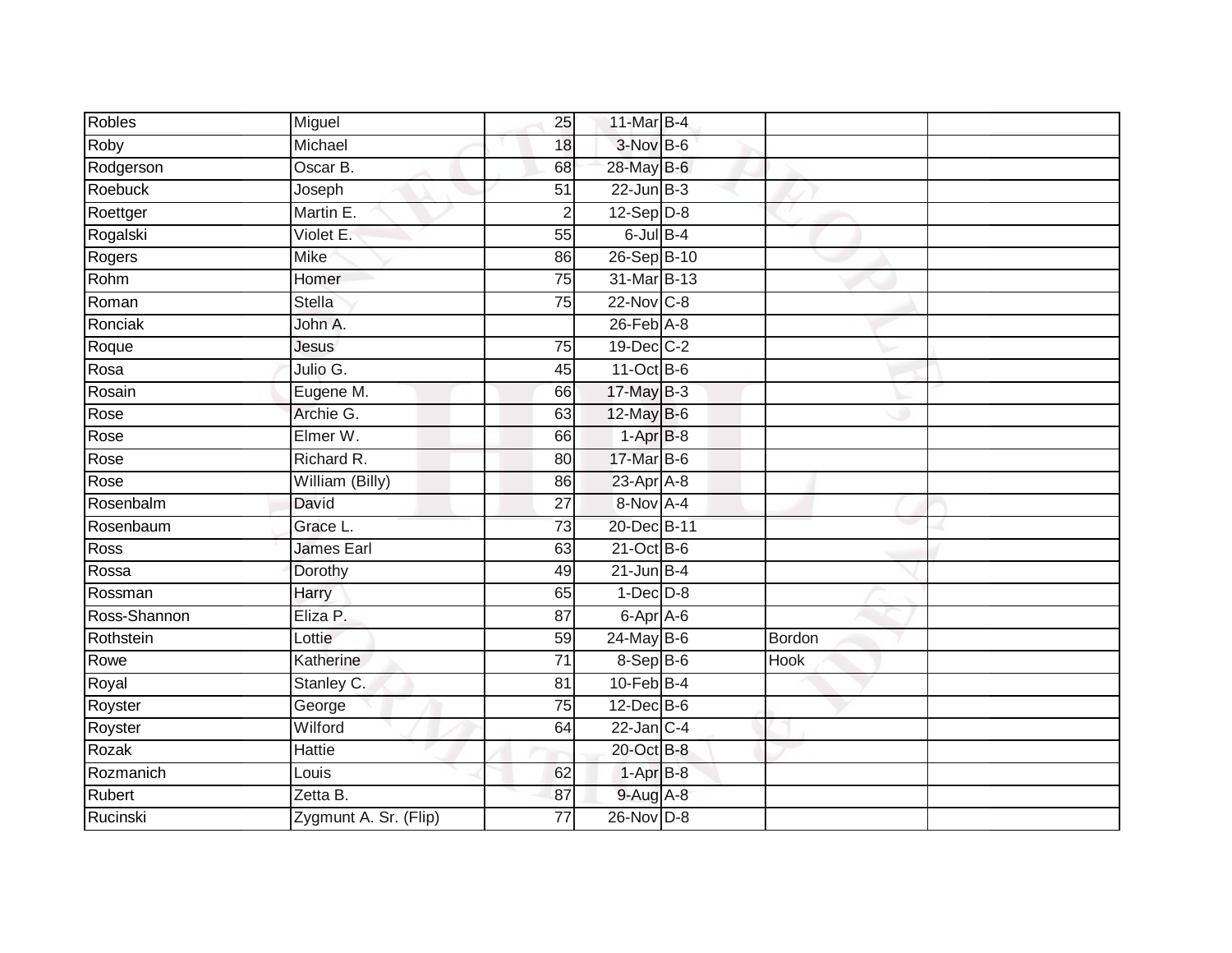| Rucoba         | Robert                | 41              | $1-AugB-8$       |           |  |
|----------------|-----------------------|-----------------|------------------|-----------|--|
| Ruddell        | E. Mae                | 90              | 30-May C-7       |           |  |
| Rudnick        | Ceclia B.             | 53              | 20-Jun B-10      |           |  |
| Rudzinski      | Patricia              | 56              | $11$ -Jun $A$ -6 |           |  |
| Ruedi          | Fred L.               | $\overline{84}$ | $7$ -Jul $C-4$   |           |  |
| Ruesken        | Joseph                | 83              | 22-Mar A-8       |           |  |
| Ruesken        | Philomena E.          | $\overline{77}$ | $17 - Jan$ B-6   |           |  |
| Ruge           | Pearl E.              | 91              | $22$ -Feb $B-4$  |           |  |
| Ruhl           | Mary                  | 63              | 20-Aug C-4       | Timkovich |  |
| Ruiter         | Thomas                | 71              | Ocotber 13 C-9   |           |  |
| Rupp           | Albert                | 67              | 17-Oct D-10      |           |  |
| Rusin          | Leona                 | 41              | 5-May E-2        | Soja      |  |
| Rusnik         | Stella (Sally)        | 55              | 5-Apr B-6        | Baliga    |  |
| Russell        | Albert C.             | 67              | 27-Oct B-10      |           |  |
| Russell        | John W.               | $\overline{71}$ | 8-Mar B-6        |           |  |
| Russell        | Leonard H. Sr. (Rev.) | 53              | 17-Mar B-6       |           |  |
| Rutledge       | George E.             | 61              | $14$ -Jan B-4    |           |  |
| Ryback         | John                  | 52              | 7-Dec B-14       |           |  |
| Ryband         | Walter A.             | 83              | 4-Apr C-8        |           |  |
| Rybicki        | Agnes                 | 94              | 10-Aug B-4       |           |  |
| <b>Rybicki</b> | Anthony               | 62              | 17-Aug A-6       |           |  |
| Rydberg        | Aaron E.              | 81              | 10-Oct D-12      |           |  |
| Ryerson        | Edward L.             | 84              | 2-Aug            | 1         |  |
| Rzepka         | Julia M.              | 63              | 4-Mar B-10       |           |  |
| Sabados        | Daniel J.             | 53              | $23$ -Jun B-6    |           |  |
| Sabados        | Loretta               | 83              | 14-Mar C-12      |           |  |
| Saban          | John                  | 85              | 7-Mar C-14       |           |  |
| Sabo           | Helen                 | $\overline{71}$ | $6$ -Jun $B$ -6  |           |  |
| Sabo           | Katie                 | 77              | $1-AugB-8$       |           |  |
| Sachse         | Oscar M.              | $\overline{71}$ | $17 - Jan$ $B-6$ |           |  |
| Sackwar        | George                | 88              | 29-Dec D-4       |           |  |
| <b>Sahlie</b>  | John A.               | $\overline{58}$ | $11$ -May B-4    |           |  |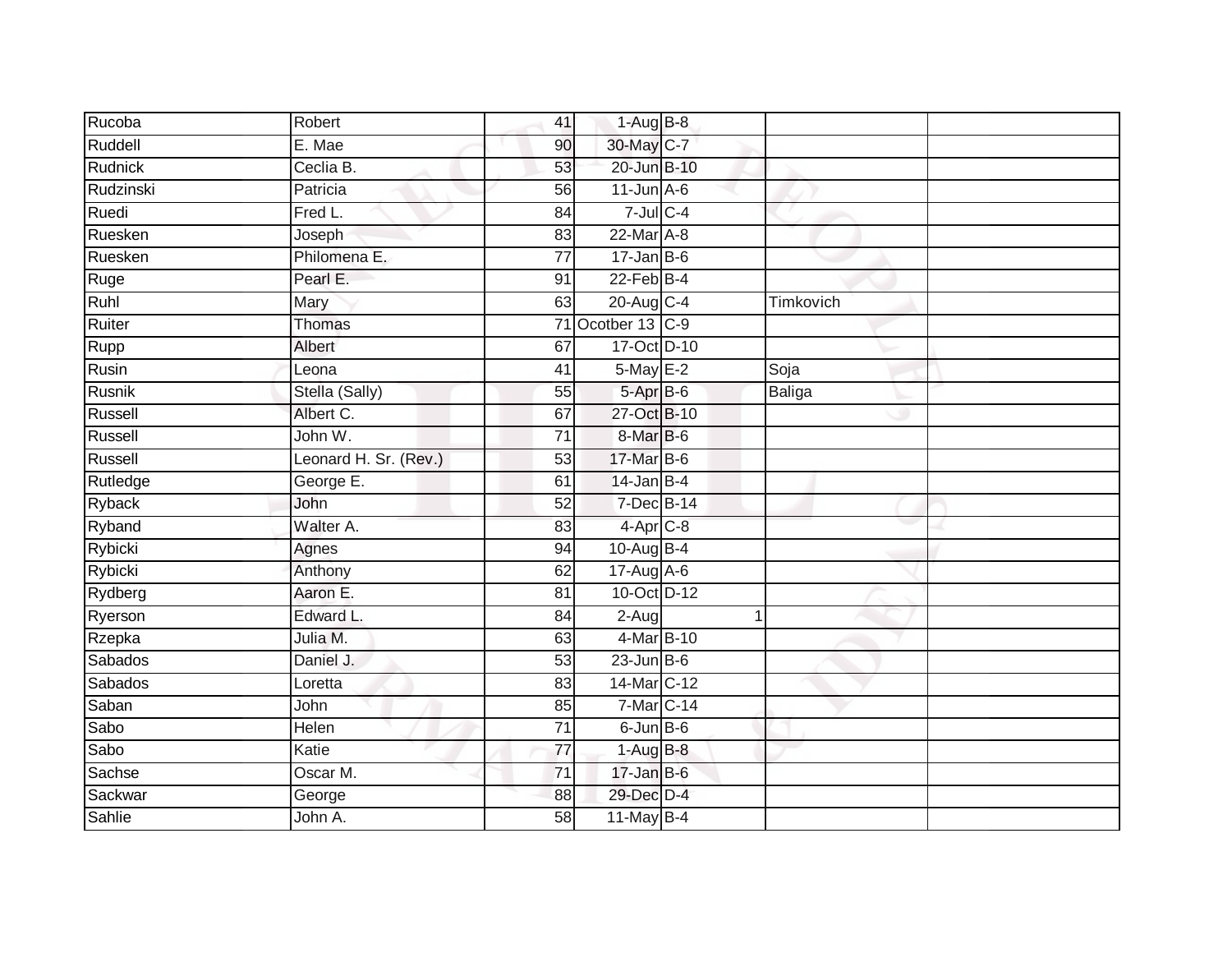| Saho        | Alex                 | 58              | $29$ -Jan $A$ -6        |        |  |
|-------------|----------------------|-----------------|-------------------------|--------|--|
| Saia        | Rose M.              | 55              | $25$ -Feb $B$ -6        |        |  |
| Sajdyk      | Catherine            | 82              | 21-May D-5              |        |  |
| Sajdyk      | Debra Jean           | Infant          | 16-Nov C-4              |        |  |
| Sajdyk      | Leonard              | $\overline{38}$ | 28-Dec A-4              |        |  |
| Saksa       | Joseph T.            | 54              | 29-Nov B-4              |        |  |
| Salisbury   | Edward E.            | 78              | $25 - Jun$ B-8          |        |  |
| Salka       | William M.           | 53              | 9-Mar C-4               |        |  |
| Salzman     | Arthur J. Sr.        | 55              | $14$ -Feb $D-8$         |        |  |
| Sambor      | Angeline             | $\overline{58}$ | 27-Jun B-10             |        |  |
| Samide      | John                 | 88              | 26-Sep B-10             |        |  |
| Samuels     | Minnie M. Smith      | 72              | 31-Oct B-4              |        |  |
| Sanchez     | Anna                 | 60              | 9-Feb B-3               | Durco  |  |
| Sanchez     | <b>Jose Manuel</b>   | 21              | 14-Apr F-8              |        |  |
| Sanders     | Anthony              |                 | 28-May B-6              |        |  |
| Sanders     | Harold C.            | 65              | $2$ -Aug A-4            |        |  |
| Sanders     | James E.             | $\overline{81}$ | $22$ -Feb $B-4$         |        |  |
| Sanders     | Lon M. Sr.           | 62              | 17-Mar B-6              |        |  |
| Sanger      | Harry B.             | 90              | $22$ -Jul B-6           |        |  |
| Santanna    | Ignacio (Velorio)    | 54              | 25-Mar D-2              |        |  |
| Santefort   | Esther M.            | 51              | $7-Feb$ <sub>C-14</sub> |        |  |
| Santori     | Mario                | 76              | $29$ -Apr $B-4$         |        |  |
| Sapperfield | Curtis               | 29              | 13-Dec                  |        |  |
| Saprony     | Anne                 | 52              | $27 - Sep$ C-5          |        |  |
| Sarber      | Zelda M.             | 81              | 7-Mar C-14              |        |  |
| Sarbon      | Victor               | $\overline{72}$ | $9$ -May $C$ -8         |        |  |
| Sarna       | Sophie Marie         | 61              | $7 - Apr$ $F-2$         | Knazur |  |
| Satalic     | Anna                 | 81              | $4-Apr$ $C-8$           |        |  |
| Saturday    | Susan                | 86              | 31-Mar B-12             |        |  |
| Sauls       | Norma Nell           | 38              | 28-Feb B-10             |        |  |
| Saunders    | Clara                |                 | 27-Aug C-4              |        |  |
| Sawyer      | <b>Samuel Alfred</b> | 80              | 13-Apr C-4              |        |  |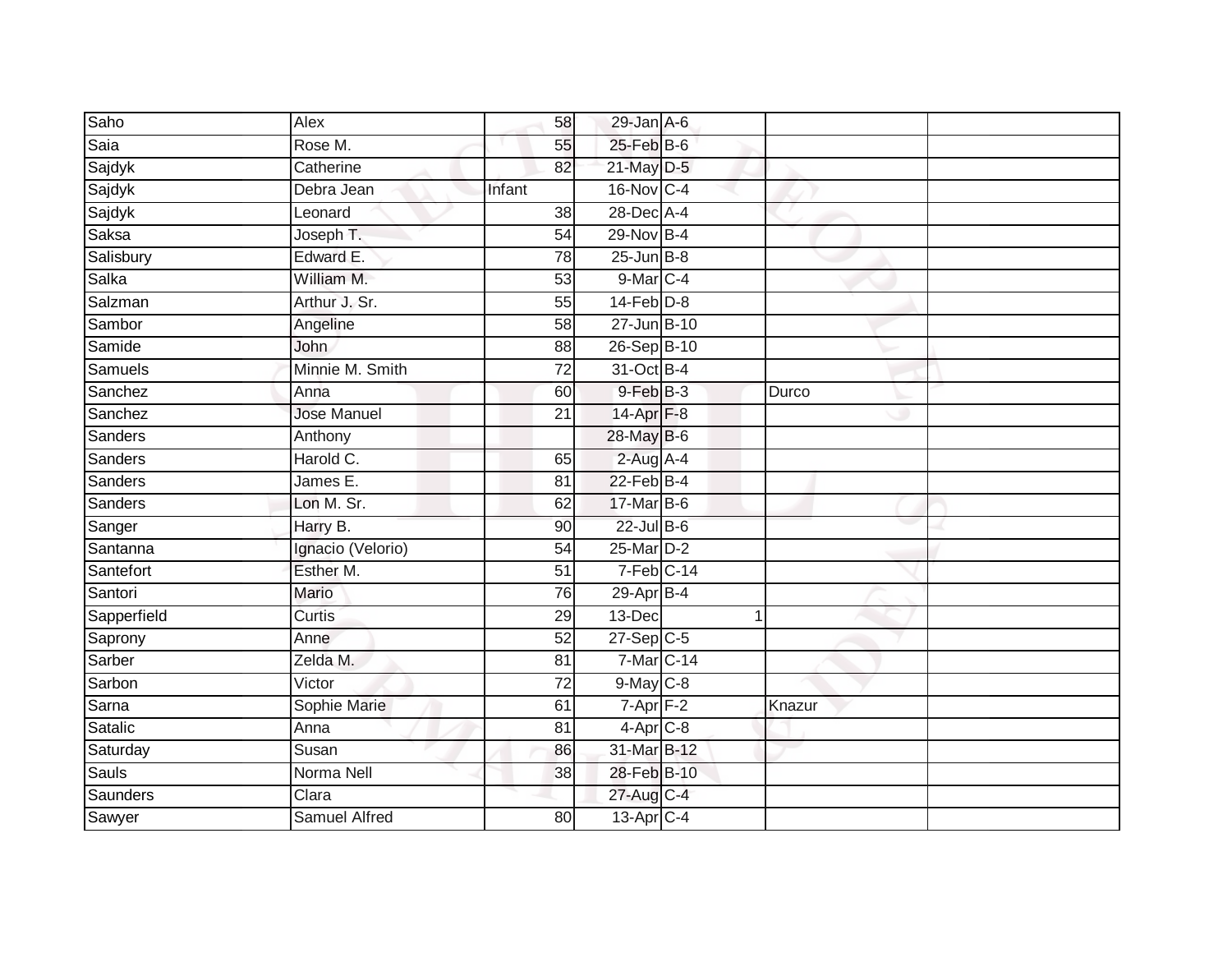| Scanlan       | Eleanor         |                 | $7 - Apr$ $F-2$ | Klein  |  |
|---------------|-----------------|-----------------|-----------------|--------|--|
| Scanzoni      | Adolph          | 51              | 26-Aug D-9      |        |  |
| Schach        | John            | $\overline{77}$ | 4-May B-6       |        |  |
| Schade        | Elmer Fred      | $\overline{71}$ | 22-Oct C-6      |        |  |
| Schaefer      | Albert M.       | 86              | $23$ -Aug $A-8$ |        |  |
| Schaffer      | John H.         | 67              | 29-Jul B-10     |        |  |
| Scharon       | Dennis L.       | 28              | $7-Sep$ $C-6$   |        |  |
| Scheidler     | Alma J.         | 70              | 29-Mar C-4      |        |  |
| Scher         | Catherine       | 91              | $6$ -Jul $B$ -4 |        |  |
| Scherer       | Edward M.       | $\overline{84}$ | $11-Feb$ C-6    |        |  |
| Scherer       | John A.         | 89              | $5-Nov$ B-6     |        |  |
| Scheub        | James           | 18              | $14$ -Apr $F-8$ |        |  |
| <b>Schick</b> | Anton           |                 | 23-Dec B-3      |        |  |
| Schiesser     | George L.       | 45              | 19-Dec C-2      |        |  |
| Schilling     | Frank           | 79              | 3-Feb B-10      |        |  |
| Schillo       | Edward B. Sr.   | 59              | 23-Aug A-8      |        |  |
| Schillo       | John J.         | 86              | 16-Dec B-4      |        |  |
| Schlater      | Frank E.        | 78              | 31-Oct B-4      |        |  |
| Schmal        | Charles (Chuck) | 68              | 24-Mar B-4      |        |  |
| Schmidt       | Arthur          | $\overline{72}$ | 31-Oct B-4      |        |  |
| Schmidt       | Eric E.         | 48              | 26-Apr A-4      |        |  |
| Schneider     | Arnold          | 42              | $7$ -May $B-3$  |        |  |
| Schneider     | Michael A.      | 70              | $17$ -Feb $F-4$ |        |  |
| Scholl        | vincent C.      | 66              | 19-Jul A-6      |        |  |
| Schoon        | Kate            | 78              | 20-Dec B-11     |        |  |
| Schoon        | Winifred        | 90              | $15$ -Jun $B-4$ |        |  |
| Schoop        | Conrad L.       | 66              | 18-Apr D-12     |        |  |
| Schramm       | Mary Jane       | 46              | $21-AprB-6$     |        |  |
| Schreiber     | George H.       | 62              | 31-Mar B-12     |        |  |
| Schreiner     | Marie           | 91              | 7-Feb C-14      |        |  |
| Schreiner     | Viola J.        | 87              | 26-Aug D-9      | Kohler |  |
| Schroeder     | Arthur C.       | 66              | 22-Nov C-8      |        |  |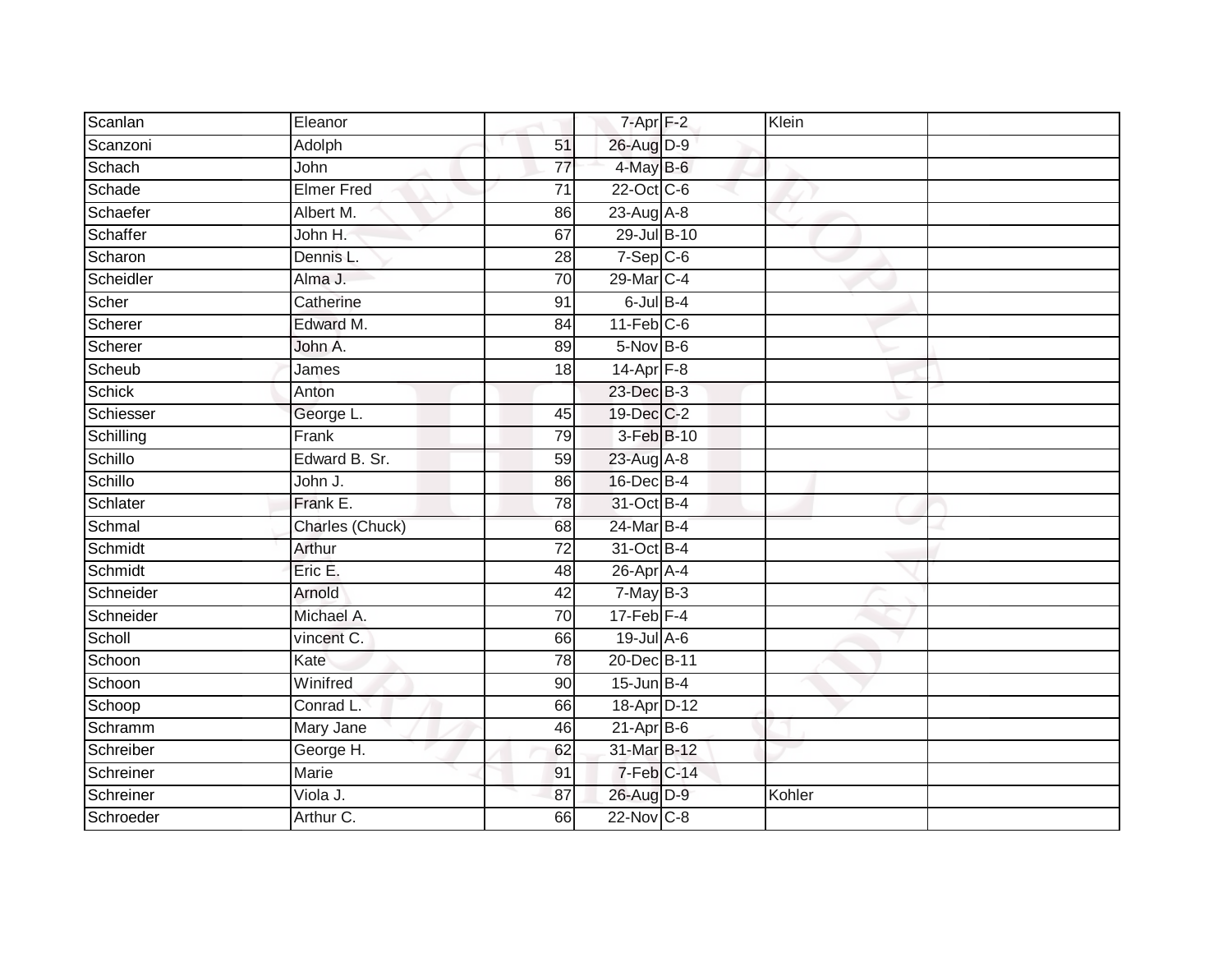| Schroeder      | Raymond F.              | 68              | $19$ -Feb $B$ -6 |   |                  |                                  |
|----------------|-------------------------|-----------------|------------------|---|------------------|----------------------------------|
| Schroer        | Armin W. (Bill)         | 68              | 24-Nov B-4       |   |                  |                                  |
| Schubert       | Margaret                | $\overline{82}$ | 29-Sep B-4       |   |                  |                                  |
| Schuberth      | Nicholas C.             | 77              | $9-Aug$ A-8      |   |                  |                                  |
| <b>Schulak</b> | <b>Charles</b>          | 61              | $22$ -Feb $B-4$  |   |                  |                                  |
| Schultz        | Katherina               | 86              | $2$ -Aug A-4     |   | <b>Tene Wulf</b> |                                  |
| Schultz        | Lydia M.                | 55              | 8-Aug B-4        |   |                  |                                  |
| Schultz        | Martin W.               |                 | 16-Nov C-4       |   |                  |                                  |
| Schultz        | Paul H.                 | 80              | $2$ -Feb $C-3$   |   |                  |                                  |
| Schultz        | Walter F. W.            | 74              | 18-Mar B-10      |   |                  |                                  |
| Schumann       | Anna                    | 85              | 30-May C-7       |   |                  |                                  |
| Schwartz       | Oliver <sub>R.</sub>    | 76              | 30-Aug C-5       |   |                  |                                  |
| Schwenneke     | Olga                    |                 | 5-Dec D-16       |   |                  |                                  |
| Schwer         | Louise                  | 67              | $9$ -Jul $A$ -6  |   |                  |                                  |
| Schwimmer      | <b>Esther</b>           | 79              | $7-Sep$ $C-6$    |   |                  |                                  |
| Scott          | Carol                   | 26              | 20-Oct           |   | 1 Sabuda         | Picture of incident<br>included. |
| Scott          | Joseph                  | 65              | 25-Oct C-5       |   |                  |                                  |
| Scott          | Josephine               | 48              | 23-Aug A-8       |   |                  |                                  |
| Scott          | Marvin R.               | 61              | $5-Nov$ B-6      |   |                  |                                  |
| Scott          | Nancy                   | 6               | $20$ -Oct        | 1 |                  | Picture of incident<br>included. |
| Scott          | William H.              | 59              | $3-May$ B-4      |   |                  |                                  |
| Scott          | Willis Francis (Scotty) | 56              | 8-Nov A-4        |   |                  |                                  |
| Sears          | Dennis Eugene           | 29              | $25$ -Feb $B$ -6 |   |                  |                                  |
| Sebastian      | Rose                    | 67              | 11-Mar B-4       |   |                  |                                  |
| Seberger       | Mathias J.              | $\overline{70}$ | 14-Mar C-12      |   |                  |                                  |
| Sebestyen      | Loretta M.              |                 | 16-May B-10      |   | Glaze            |                                  |
| Sebok          | George Sr.              | 55              | 20-Jun B-10      |   |                  |                                  |
| Seeds          | <b>Milton Harvey</b>    | 84              | 28-Jun B-4       |   |                  |                                  |
| <b>Seevers</b> | Arlo W.                 | 55              | $24-Sep C-6$     |   |                  |                                  |
| Segert         | <b>Marvin Glen</b>      | $9\,$           | 26-May 1, C-7    |   |                  |                                  |
| Seidler        | William                 | 73              | $6$ -Jul $B-4$   |   |                  |                                  |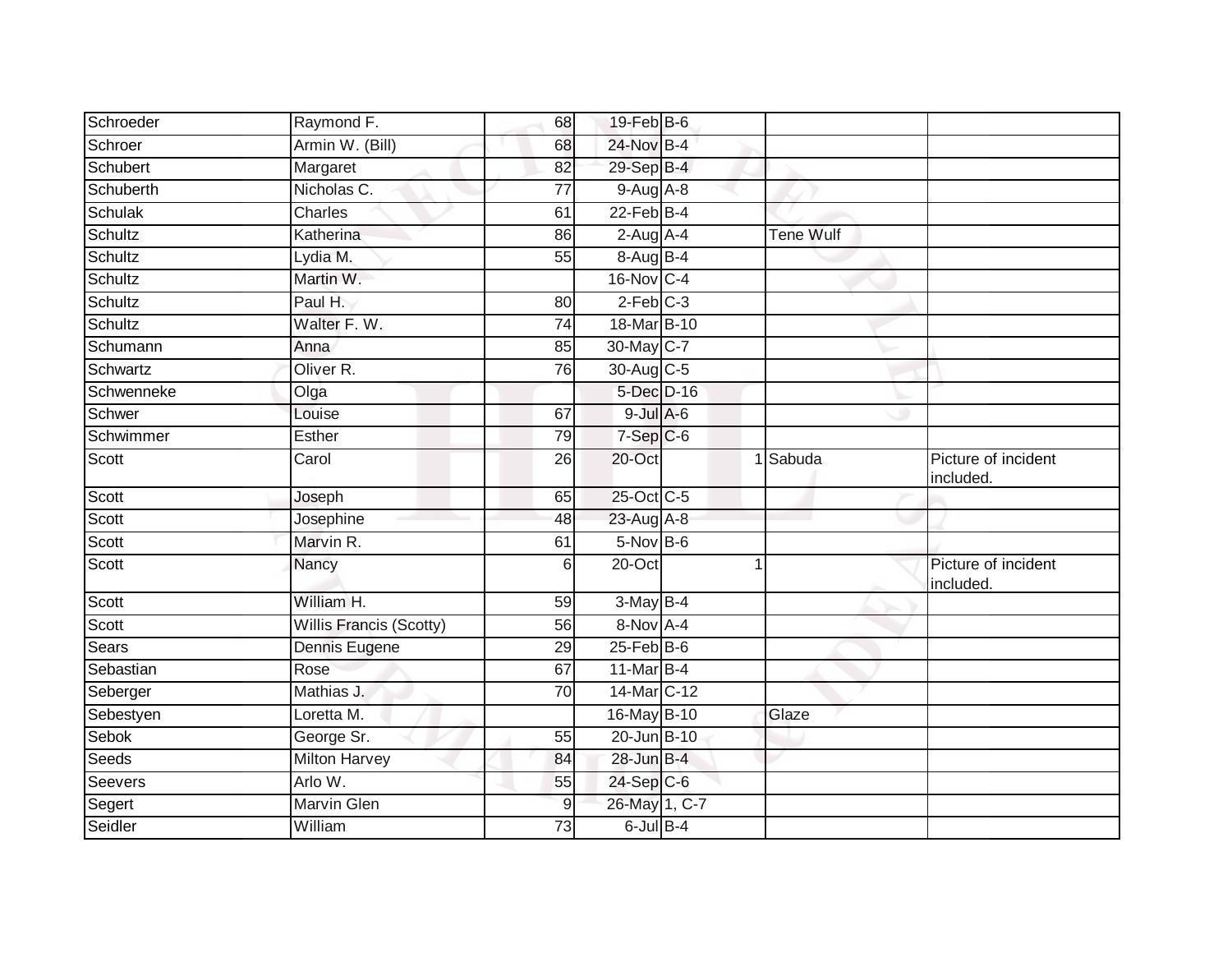| Seifert        | William H.             | 78              | 19-Apr B-4        |        |  |
|----------------|------------------------|-----------------|-------------------|--------|--|
| Seketa         | <b>Mary Ann</b>        | 63              | 28-Jun B-4        |        |  |
| Sell           | John E.                | 79              | 31-Dec B-4        |        |  |
| Sencaj         | Andy                   | 49              | 18-Oct A-8        |        |  |
| Sepeczi        | Anna                   | 65              | $8 -$ Jul $A - 8$ |        |  |
| Serrato        | David                  | 22              | $13$ -Jan B-6     |        |  |
| Sertic         | Marica                 | 73              | 28-Feb B-10       | Ilich  |  |
| Server         | Robert                 | 53              | 30-May C-7        |        |  |
| Setmeyer       | Joseph F.              | $\overline{57}$ | 22-Aug B-4        |        |  |
| Settle         | Rodger                 | 29              | 25-Mar D-2        |        |  |
| Shaffer        | Mabel                  | 56              | $21$ -Jul B-6     |        |  |
| Shaffer        | Mary                   | 36              | $20-Sep$ B-9      |        |  |
| Shallenberger  | Paul C.                | 42              | $20$ -Jul $B-3$   |        |  |
| Shannon        | Pryde R.               | 56              | 30-Apr B-4        |        |  |
| Shapiro        | <b>Bertha</b>          | $\overline{78}$ | 30-Mar A-4        | Ingber |  |
| Sharik         | John (Hank)            | 55              | 7-Sep C-6         |        |  |
| Sharkey        | Frank J.               | 86              | 12-Nov C-5        |        |  |
| Sharp          | Elmer E.               | 87              | $21$ -Jun B-4     |        |  |
| Sharpe         | Robert W.              | 57              | 3-Feb B-10        |        |  |
| Shea           | Annette L.             | $\overline{21}$ | 14-Oct A-10       |        |  |
| <b>Sheets</b>  | Victor H.              | 68              | 24-Mar B-4        |        |  |
| Sheff          | Edward (Blackie)       | $\overline{71}$ | 7-Nov D-12        |        |  |
| Sheheen        | Alexander T.           | 59              | 15-Aug B-8        |        |  |
| Shelton        | Billy W.               | $\overline{21}$ | 10-Jan A-20       |        |  |
| Sheppard       | Donald R.              | 34              | 14-Nov 1, E-8     |        |  |
| Sherkey        | Leona V.               | 82              | 23-Jul C-5        |        |  |
| Sherpetosky    | Anthony S.             | 80              | 14-Mar C-12       |        |  |
| Shesler        | Melvin R.              | 76              | 30-Jul C-4        |        |  |
| <b>Shields</b> | Ancell A.              | $\overline{77}$ | 11-Jul B-6        |        |  |
| Shields        | <b>Stella</b>          | 77              | 31-Mar B-12       | Crider |  |
| Shifflet       | <b>Michael Francis</b> | 12              | 13-Dec A-6        |        |  |
| Shimer         | John                   | 15              | $25$ -Oct         |        |  |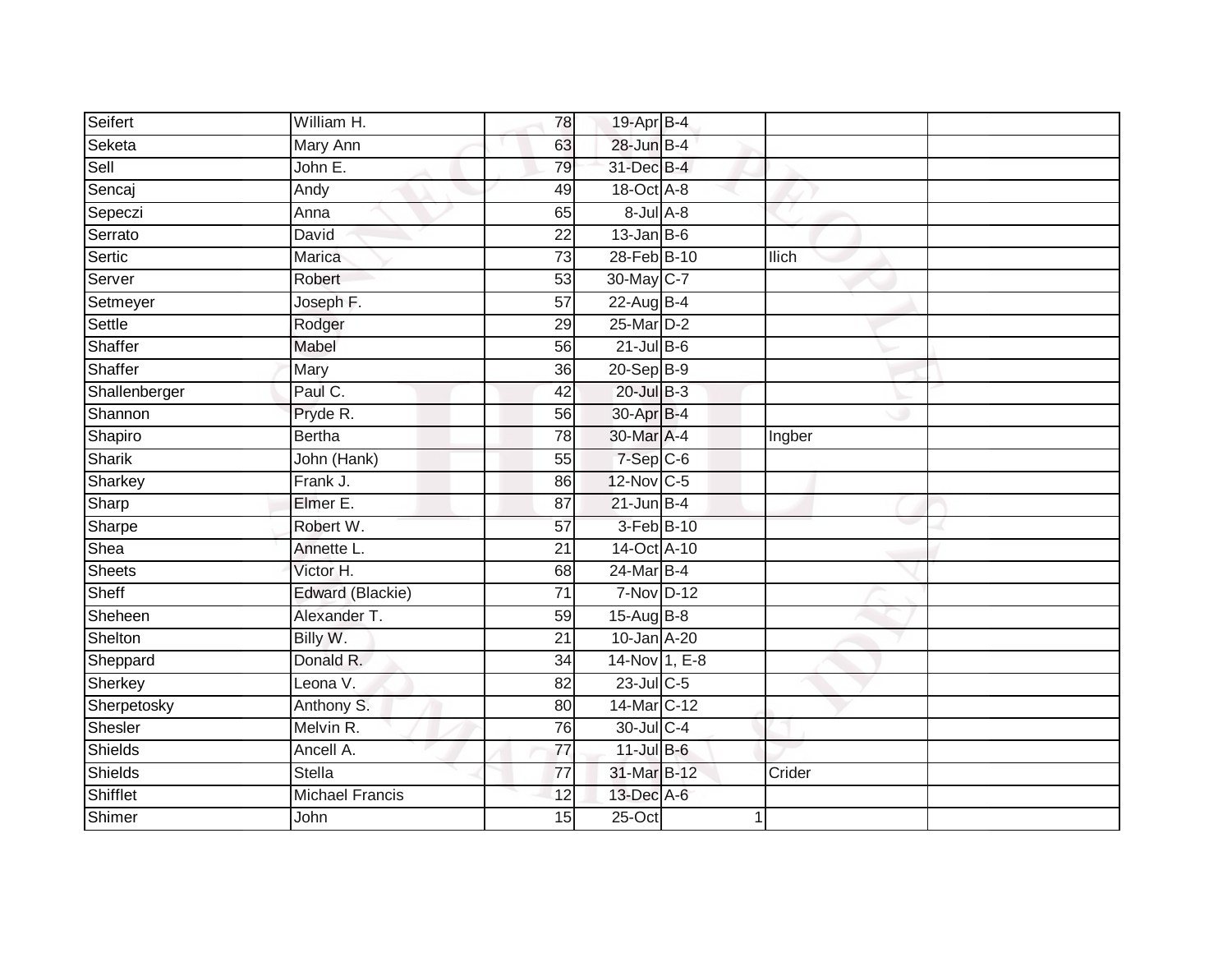| Shimer      | Robert                | 14              | 25-Oct          |           |  |
|-------------|-----------------------|-----------------|-----------------|-----------|--|
| Shirley     | Althea V.             | 43              | 6-Oct C-8       |           |  |
| Shoemaker   | Kenneth William Sr.   | 43              | $17-Sep$ A-8    |           |  |
| Shofner     | James H.              | 82              | $7-Feb$ C-14    |           |  |
| Shonk       | Clinton C.            | 80              | 12-Dec B-6      |           |  |
| Short       | Margaret H.           | 67              | $21-Nov$ B-6    |           |  |
| Shull       | Charles L.            | 70              | 27-Oct B-10     |           |  |
| Shutts      | Elia F.               | $\overline{71}$ | 22-Nov C-8      |           |  |
| Shy         | Anne M.               | 78              | 18-Nov B-6      |           |  |
| Shy         | Robert G.             | 56              | $14-Apr$ F-8    |           |  |
| Sibulsky    | Elizabeth             |                 | 22-Mar A-8      | Stolarz   |  |
| Sichak      | Michael               | 50              | 18-May B-3      |           |  |
| Sidauge     | Agatha                | 79              | 21-Feb D-15     |           |  |
| Sides       | Arthur J.             | 79              | 14-Sep B-7      |           |  |
| Siebert     | Leroy                 | 62              | 13-Oct          |           |  |
| Sieczka     | John I.               | 61              | 30-Jun B-4      |           |  |
| Siekkinen   | <b>Charles Herman</b> | $\overline{82}$ | 11-Mar B-4      |           |  |
| Siemon      | Eleanor               | 73              | 14-Oct A-10     |           |  |
| Sienkiewicz | Josephine D.          | 60              | 22-Oct C-6      |           |  |
| Sikich      | Ann                   |                 | $10$ -Feb $B-4$ | Zarkovich |  |
| Sikora      | Martin J.             | 74              | $4$ -Jul $B$ -4 |           |  |
| Sila        | <b>Bob</b>            | 76              | 30-Nov A-6      |           |  |
| Silvasi     | John                  | 66              | 28-Nov E-8      |           |  |
| Simanson    | Sarah                 | 76              | 19-Apr B-4      |           |  |
| Simmons     | Linda Fae             | 14              | 20-Jun B-10     |           |  |
| Simmons     | Mary                  | $\overline{70}$ | $6$ -Jan $B$ -6 |           |  |
| Simms       | Irene                 | $\overline{71}$ | $2-SepB-8$      |           |  |
| Simon       | Clarence              | 57              | 10-May B-4      |           |  |
| Simonton    | Pauline L.            | 68              | 10-Oct D-12     |           |  |
| Simpson     | Andrew B. (Ben)       | 66              | 24-Aug A-4      |           |  |
| Simpson     | Evelyn C.             | 70              | 16-Nov C-4      |           |  |
| Sims        | Oliver W.             | 75              | 31-Aug B-5      |           |  |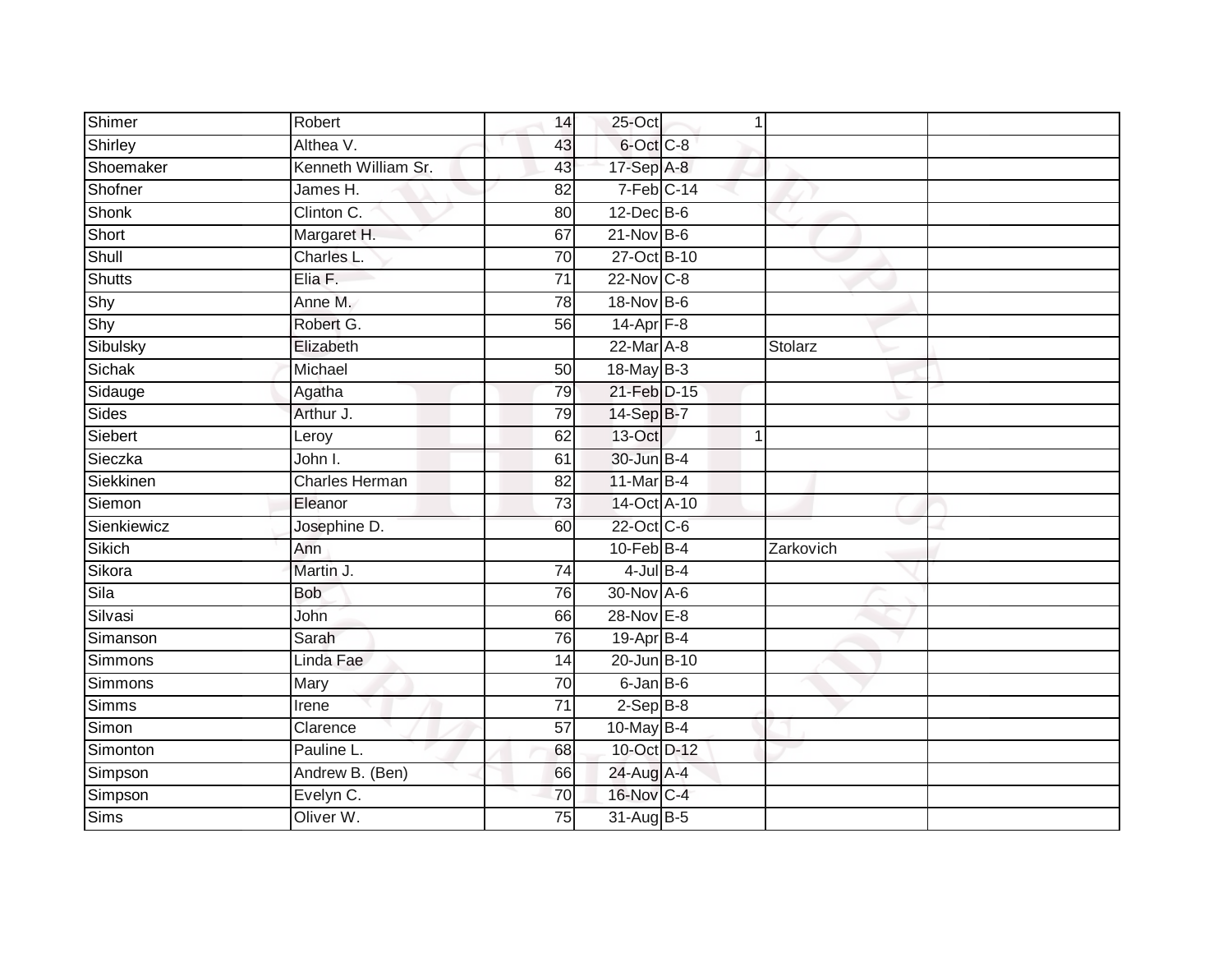| Sinnett       | Arthur W.               | 79              | $3 - Jun$ $B-8$  |   |            |                          |
|---------------|-------------------------|-----------------|------------------|---|------------|--------------------------|
| <b>Sirbek</b> | Alex J.                 | 63              | 14-Sep B-7       |   |            |                          |
| Sirigas       | Aspasia                 | 76              | 2-Dec A-12       |   |            |                          |
| <b>Sisk</b>   | $\overline{T}$ eddy     | 20              | 7-May            | 1 |            |                          |
| Sitko         | Mary Ann                | 48              | $3$ -Jan $D-12$  |   | Szypkowski |                          |
| Sitton        | Weakley P.              | 76              | $14$ -Jun $A$ -4 |   |            |                          |
| Sivulich      | Elizabeth               | 49              | $7 - Jun$ A-6    |   |            |                          |
| Sjoerdinga    | <b>Cornelius (Neal)</b> | 60              | $15$ -Feb $B$ -6 |   |            |                          |
| Skaff         | Mabel                   | 66              | $2-Aug$ A-4      |   |            |                          |
| Skaggs        | <b>Narue</b>            | 67              | $21$ -Jul B-6    |   | Moll       |                          |
| Skonieczny    | Elizabeth               | 93              | 28-Mar G-6       |   |            |                          |
| Skopiec       | Vincent                 | 77              | 12-May B-6       |   |            | Also listed as Szkopiec. |
| <b>Skrip</b>  | John (Rip)              | 63              | 29-Dec D-4       |   |            |                          |
| Skunta        | Andrew                  | 78              | 17-Oct D-10      |   |            |                          |
| Skurka        | John M.                 | 75              | $1-Feb$ A-4      |   |            |                          |
| Skwiertz      | James F.                | 42              | 16-Mar B-3       |   |            |                          |
| Slabowski     | John P.                 | $\overline{76}$ | 29-Sep B-4       |   |            |                          |
| Slager        | Donald L.               | 42              | 15-Oct A-6       |   |            |                          |
| Slaman        | Michael (Mikel)         | 82              | 27-Jul A-4       |   |            |                          |
| Sliwa         | Irene A.                | 47              | $3$ -Jan $D-12$  |   | Zmigrocki  |                          |
| Sliwa         | Jerome R.               | 24              | 26-Apr A-4       |   |            |                          |
| Slocum        | Melissa                 | 54              | 20-Oct B-8       |   |            |                          |
| Slonaker      | Harvey E.               | 55              | $16$ -Feb $A$ -4 |   |            |                          |
| Slusnak       | Joseph                  | 71              | $1-Nov$ C-5      |   |            |                          |
| Slusnak       | Joseph                  | 71              | 31-Oct B-4       |   |            |                          |
| Smack         | Howard A.               | 63              | 4-Aug B-17       |   |            |                          |
| Small         | Dale E.                 | 69              | $6$ -Jul $B$ -4  |   |            |                          |
| Smith         | Alex                    | 88              | $1-Nov$ C-5      |   |            |                          |
| Smith         | <b>Bessie Alice</b>     | 50              | 26-Jul B-8       |   |            |                          |
| Smith         | Clara A.                | 89              | 20-Apr B-4       |   |            |                          |
| Smith         | Earnest A.              | 75              | 4-Apr C-8        |   |            |                          |
| Smith         | Ershel B.               | $\overline{72}$ | 30-Sep B-8       |   |            |                          |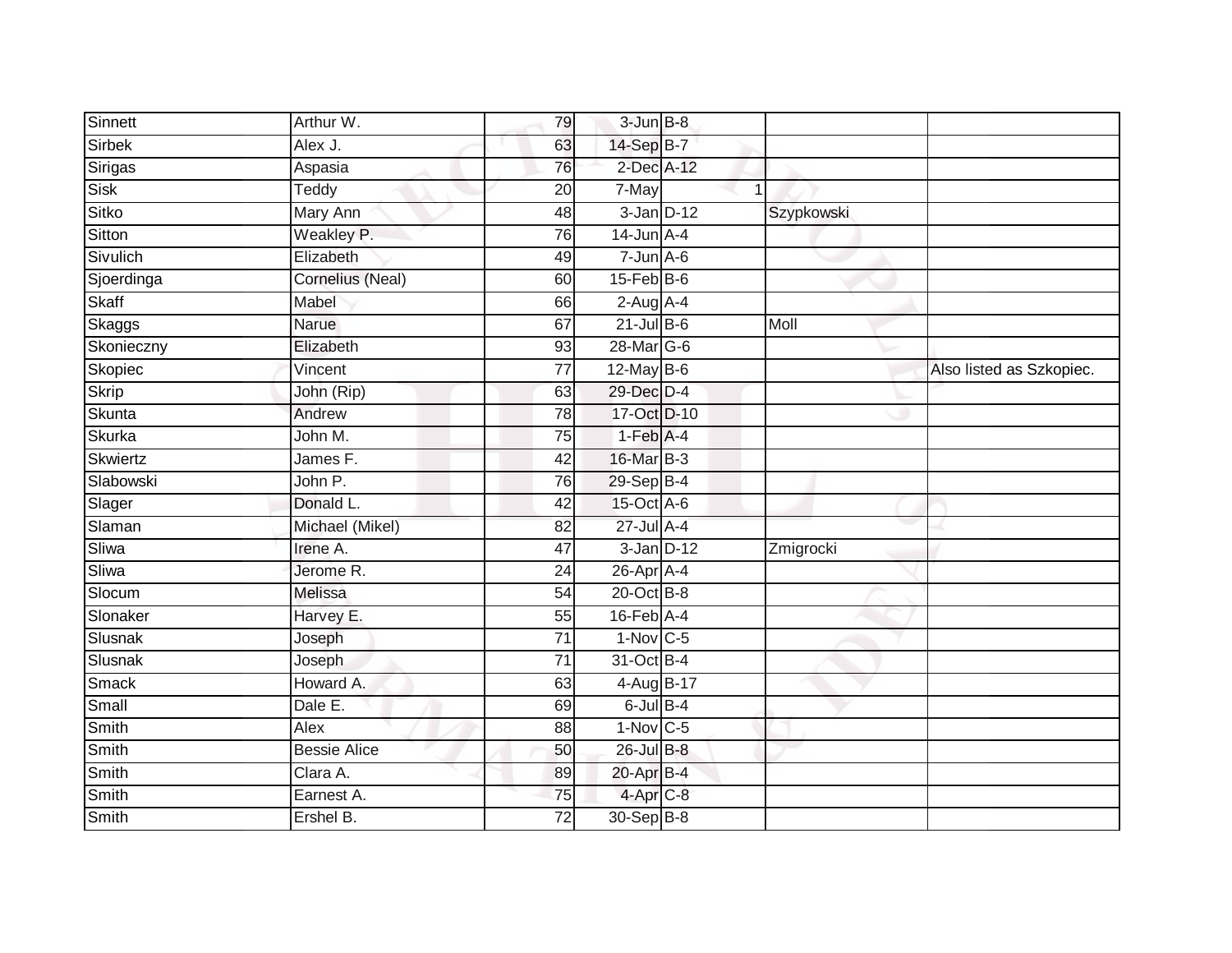| Smith           | Florence            | 69              | 23-Sep B-12       |      |  |
|-----------------|---------------------|-----------------|-------------------|------|--|
| Smith           | Frank               | $\overline{72}$ | 29-Mar C-4        |      |  |
| Smith           | Gilbert (Bert)      | 87              | $8 - Jun$ $B - 6$ |      |  |
| Smith           | Grady               | $\overline{70}$ | $5$ -Jan $C$ -4   |      |  |
| Smith           | Irena               | $\overline{78}$ | 8-Feb B-6         |      |  |
| Smith           | Jesse               | 73              | 23-Sep B-12       | Gent |  |
| Smith           | Jessie J.           | 30              | 28-Feb B-10       |      |  |
| Smith           | John R.             | 42              | 14-Oct A-10       |      |  |
| Smith           | Lucille M.          | $\overline{57}$ | $6$ -Jul $B$ -4   |      |  |
| Smith           | Mary Fay            | $\overline{73}$ | 5-Nov B-6         |      |  |
| Smith           | Melvin A.           | 59              | $9-Aug$ A-8       |      |  |
| Smith           | Michael Lee         | 22              | 15-Sep A-10       |      |  |
| Smith           | Ode (Otis)          | $\overline{71}$ | 22-Apr A-10       |      |  |
| Smith           | Paul                | 58              | 10-May B-4        |      |  |
| Smith           | Percy               | $\overline{83}$ | 15-Apr D-2        |      |  |
| Smith           | <b>Robert Earl</b>  | 40              | 5-Nov B-6         |      |  |
| Smith           | Vane                | 70              | $25$ -Feb $B$ -6  |      |  |
| Smith           | Virginia R.         | 44              | 13-Oct C-9        |      |  |
| Smith           | <b>William Glen</b> | 68              | 28-Nov E-8        |      |  |
| Smithurst       | Helen               | 75              | 20-Jan B-10       |      |  |
| Smolar          | Joseph              | 82              | 27-Aug C-4        |      |  |
| Smolen          | Mary                | $\overline{77}$ | $2$ -Dec $A-12$   |      |  |
| Smolinski       | Stanley A.          | 58              | $21$ -Apr $B$ -6  |      |  |
| <b>Smothers</b> | Joseph              | 63              | 8-Sep B-6         |      |  |
| Smulevitz       | Ida                 | 89              | $21$ -Jul B-6     |      |  |
| Snedden         | Peral Blythe        | 82              | $12$ -Aug B-4     |      |  |
| Sneed           | Hosie               | $\overline{71}$ | $19$ -Jul A-6     |      |  |
| Snider          | Frank P.            | 59              | 16-May B-10       |      |  |
| Snook           | James W.            | 47              | 29-Mar C-4        |      |  |
| Snow            | Marvin E.           | 42              | 13-Dec A-6        |      |  |
| Snyder          | Cecil               | 62              | 11-Oct B-6        |      |  |
| Snyder          | H. Earl             | 64              | 23-Jul C-5        |      |  |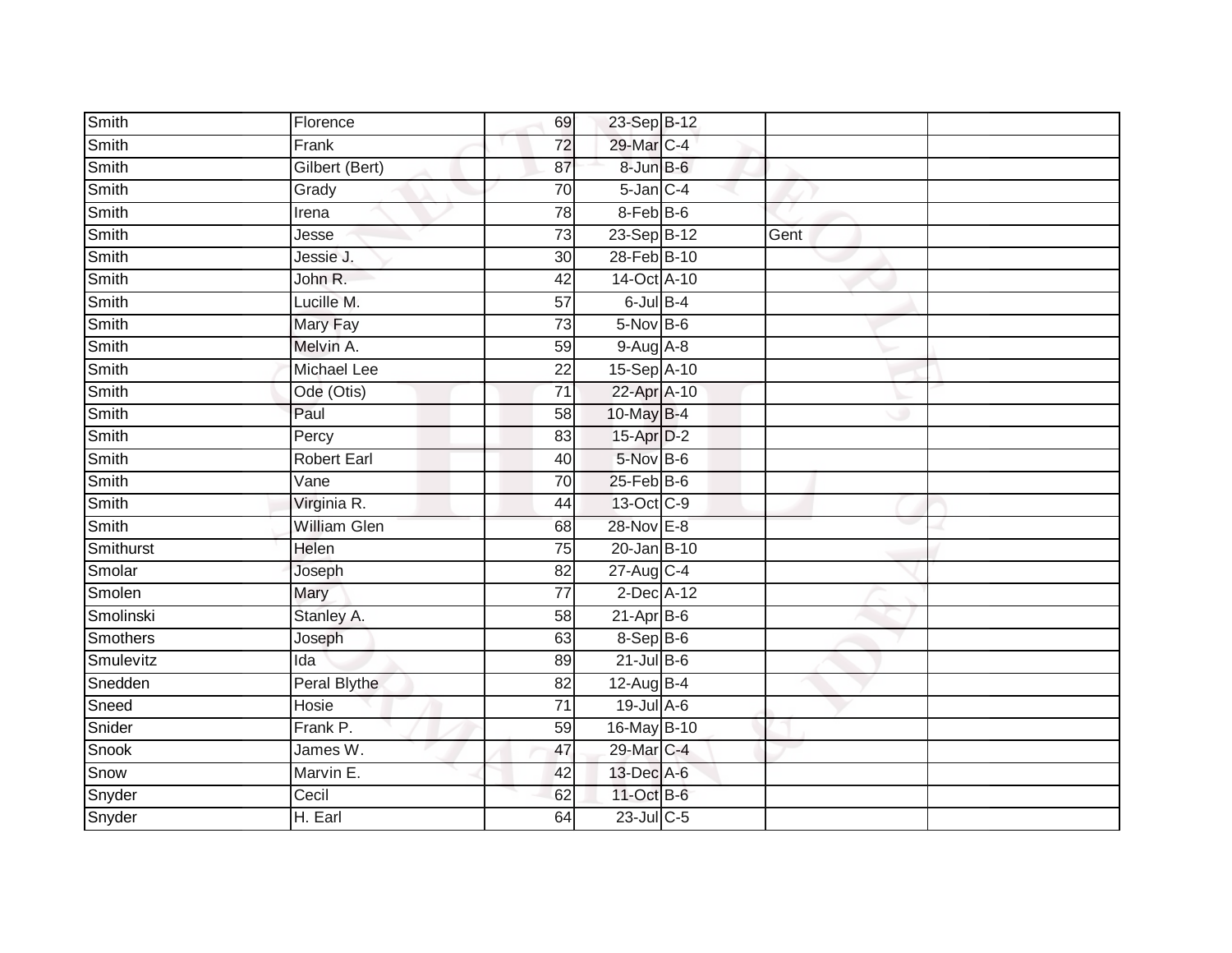| Snyder          | Peter A.         | 66              | $3 - Jun$ $B-8$         |   |            |                             |
|-----------------|------------------|-----------------|-------------------------|---|------------|-----------------------------|
| Sobecki         | Anthony A.       | 79              | 2-May D-16              |   |            |                             |
| Sobralski       | <b>Stanley</b>   | 85              | 10-Mar B-8              |   |            | Also listed as Sobieralski. |
| Sollors         | Harold B.        | 60              | $5-Nov$ B-6             |   |            |                             |
| <b>Soltis</b>   | Marie T.         | 53              | 16-Nov C-4              |   | Albertusak |                             |
| Somers          | Irma             | 64              | 24-Oct D-13             |   |            |                             |
| Somes           | Argyl            | 49              | 29-Nov B-4              |   |            |                             |
| Sonati          | Lorraine Theresa | 51              | $15-Aug$ B-8            |   |            |                             |
| Sopko           | Andrew           | 57              | 9-Nov C-4               |   |            |                             |
| Sopp            | Margaret         | 45              | $22$ -Jul B-6           |   |            |                             |
| Sorrells        | <b>Bessie</b>    | 75              | 14-Dec A-4              |   |            |                             |
| Sosin           | Bennie Z.        | 83              | 30-Dec C-5              |   |            |                             |
| Sotak           | John J.          | 64              | $11$ -Jun $A$ -6        |   |            |                             |
| Sotak           | Pauline          | 64              | $1$ -Jul $B$ -6         |   |            |                             |
| Soulias         | Rose E.          | $\overline{75}$ | 10-Jan A-20             |   |            |                             |
| Southern        | George G.        | 68              | 14-Mar C-12             |   |            |                             |
| Sowa            | Martin           | 85              | 10-Nov B-11             |   |            |                             |
| Spanier         | Daniel (Danny)   | 17              | 3-Dec D-6               |   |            |                             |
| Spanier         | Vincent M.       | 53              | $7-Feb$ <sub>C-14</sub> |   |            |                             |
| <b>Sparks</b>   | William T.       | $\overline{73}$ | 4-Oct B-10              |   |            |                             |
| Speck           | Richard J.       | 18              | $28$ -May               | 1 |            |                             |
| Speer           | Thomas A. (Dr.)  | 42              | 30-Jul                  |   |            |                             |
| <b>Spellers</b> | Linda Kay        | 3               | 22-Apr A-10             |   |            |                             |
| Spencer         | Aria A.          | 93              | 19-Apr B-4              |   |            |                             |
| Spencer         | Robert N.        | $\overline{55}$ | 10-Mar B-8              |   |            |                             |
| Sperber         | Edward           | 29              | 9-Mar C-4               |   |            |                             |
| Sperling        | Miklos M.        | $\overline{72}$ | 18-Nov B-7              |   |            |                             |
| Spikes          | Manervia         | 72              | 29-Apr B-4              |   |            |                             |
| Spisak          | Eva Helen        |                 | 17-Dec E-8              |   |            |                             |
| Spivak          | Mark             | 71              | $3$ -Jun $B-8$          |   |            |                             |
| Sposato         | Nicola (Nick)    | 71              | 18-Jul D-10             |   |            |                             |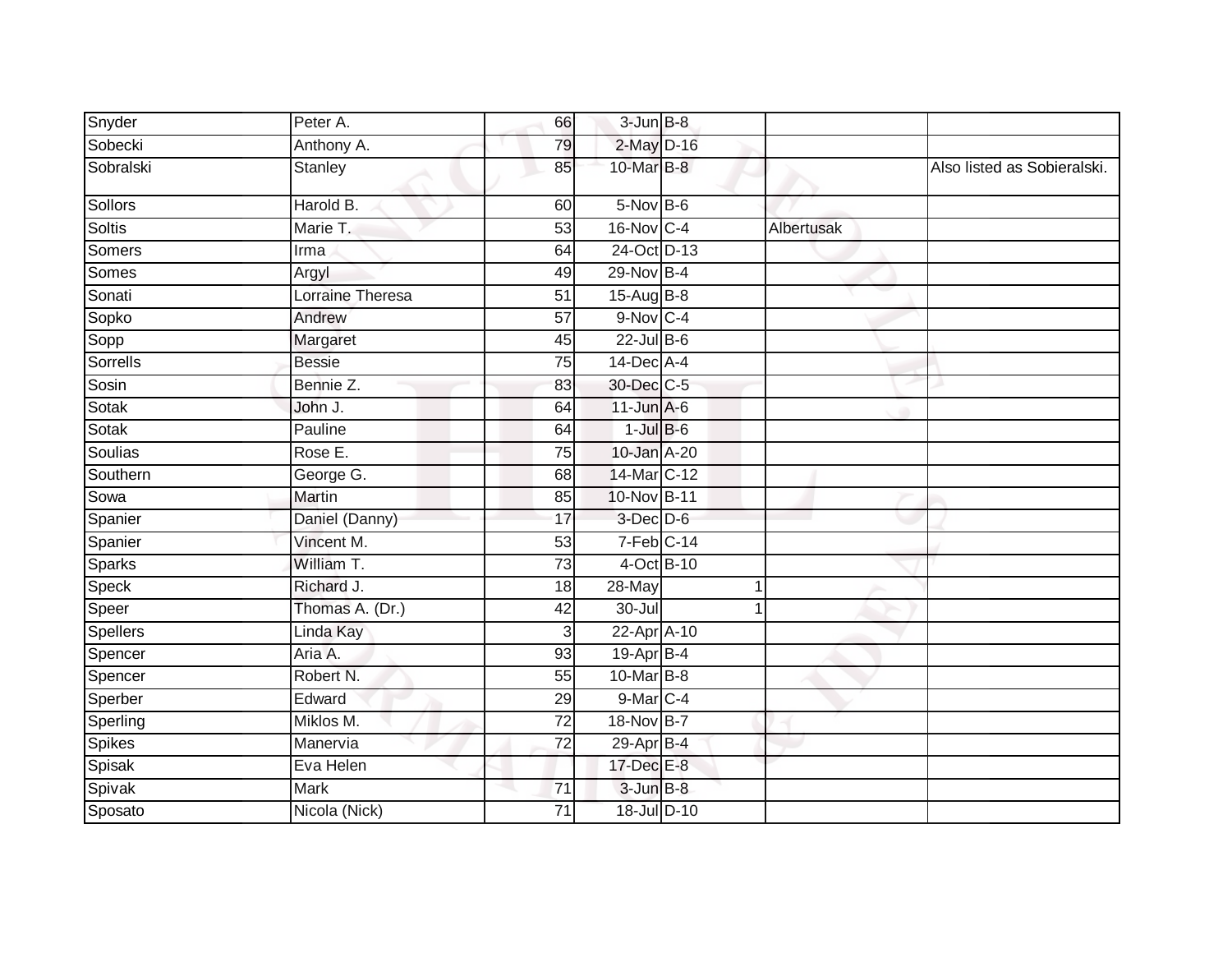| Spraggs          | Steven W.       | 20              | 30-May C-7      |         |                        |
|------------------|-----------------|-----------------|-----------------|---------|------------------------|
| Springs          | Anna L.         | 75              | 18-Apr D-12     |         |                        |
| Spross           | Bessie G.       | 81              | $1-Dec$ $D-8$   |         |                        |
| Spudich          | Ivan J. (Pooky) | 57              | $12$ -Aug B-4   |         | Also listed as Spudic. |
| Spurr            | Don E.          | $\overline{36}$ | 19-Dec C-2      |         |                        |
| Squibb           | Zona E.         |                 | 30-Dec C-5      |         |                        |
| Sredzinski       | Leo M.          | 40              | $1-Sep D-5$     |         |                        |
| St. Arnaud       | George A.       | 75              | $29$ -Aug C-8   |         |                        |
| St. Clair        | Iva             | 75              | 25-Mar D-2      |         |                        |
| <b>Staack</b>    | Minnie M.       | 80              | 17-Oct D-10     |         |                        |
| Staal            | Jennie          | 80              | $1-Mar$ A-4     | Kaluf   |                        |
| Stacey           | Harley G.       | 52              | 20-Jun B-10     |         |                        |
| Stadnyk          | Wasyl           | 59              | 16-Jul A-12     |         |                        |
| Stage            | Frank B.        | 61              | 11-Nov C-6      |         |                        |
| Stage            | Samuel L.       | $\overline{71}$ | $7$ -Jul $C$ -4 |         |                        |
| Stahl            | Jesse H.        | 88              | 26-Mar A-12     |         |                        |
| Stal             | Thomas J.       | $\overline{76}$ | 8-Sep B-7       |         |                        |
| Stam             | Margaret        | 58              | 15-Nov A-8      |         |                        |
| Stambeck         | John (Blue)     | $\overline{75}$ | 29-Nov B-4      |         |                        |
| <b>Stanek</b>    | Lena P.         | 79              | $25$ -Jun $B-8$ |         |                        |
| Stanfel          | Francis V.      | 45              | 14-Nov E-8      |         |                        |
| Stanish          | Sophie B.       | 81              | 16-Apr A-8      |         |                        |
| Stanislawski     | Stephen         | 81              | 17-Aug A-6      |         |                        |
| Stanko           | Helen M.        | 55              | $27-Sep$ C-5    | Klarich |                        |
| Stanley          | Kate            | 34              | 21-Feb D-15     |         |                        |
| Stanley          | Thomas          | 4               | 28-Oct 1, B-6   |         |                        |
| Stanton          | George F.       | 91              | $5-AprB-6$      |         |                        |
| Starcevich       | <b>Steve</b>    | 78              | $5-Sep$ $C-12$  |         |                        |
| Stark            | Teresa A.       | 78              | 10-Jan A-20     |         |                        |
| <b>Starke</b>    | Mary E.         | 57              | 14-Dec A-4      |         |                        |
| Starliper        | Marshall        |                 | 20-May B-8      |         |                        |
| <b>Starsnick</b> | Joseph          | 84              | 12-May B-6      |         |                        |
|                  |                 |                 |                 |         |                        |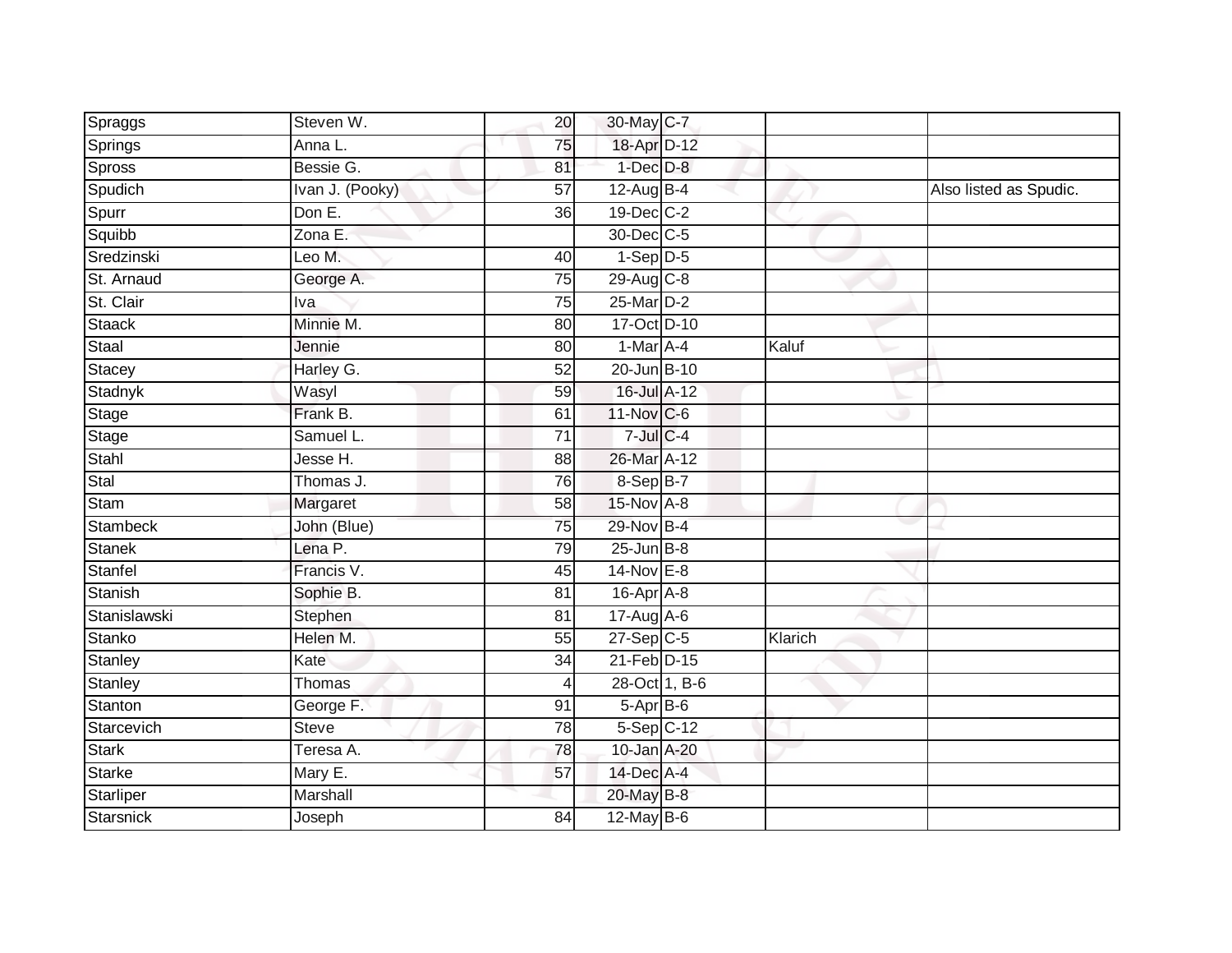| Stasko          | Andrew                           | 61              | 9-Feb B-3         |                |  |
|-----------------|----------------------------------|-----------------|-------------------|----------------|--|
| Staucet         | Mary F.                          | 72              | 13-Dec A-6        | <b>Brenkus</b> |  |
| Steed           | Helen C.                         |                 | 28-Sep A-4        | Rozcicha       |  |
| Steele          | Frances K.                       | 42              | $9$ -Jul $A$ -6   | Crumbliss      |  |
| <b>Steele</b>   | L. E. (Grampa)                   | 78              | $1-Nov$ C-5       |                |  |
| Stefanich       | Joseph P.                        | 42              | $11$ -Jan B-6     |                |  |
| Steffel         | Lawrence (Larry)                 | 52              | $4-Nov$ C-6       |                |  |
| Steif           | Elizabeth                        | 84              | $5-$ Sep $C-12$   | Fleischman     |  |
| Steikunas       | Jonas                            | 61              | $12$ -Dec $B$ -6  |                |  |
| Steiling        | Mary Ann                         | $\overline{81}$ | 10-Oct D-12       |                |  |
| Stein           | Andrew J.                        | 86              | $25$ -May B-4     |                |  |
| Stein           | Rebecca                          | 78              | $10-Sep$ C-6      |                |  |
| Steiner         | Louise H.                        | 83              | 3-Feb B-10        |                |  |
| Steinkraus      | Marvin E.                        | 51              | $9-Aug$ A-8       |                |  |
| Steinmetz       | Rex R.                           | 59              | 19-Apr B-4        |                |  |
| Stelow          | Hattie C.                        | 82              | $22$ -Jul B-6     |                |  |
| Stepanic        | John                             | 78              | 20-Oct B-8        |                |  |
| Stephan         | Rosanna J. Lawler Nielsen        |                 | $2-Apr$ A-10      |                |  |
| Stephens        | Richard F.                       | 75              | $8 -$ Jul $A - 8$ |                |  |
| <b>Stephens</b> | Thelmar (T.)                     | $\overline{51}$ | 20-Aug 1, C-4     |                |  |
| Stephenson      | Albert I.                        | 54              | 6-Apr A-6         |                |  |
| Stephenson      | Ralph M.                         | 81              | 22-Apr A-10       |                |  |
| Sterling        | Priscilla                        | 26              | 17-Nov C-4        |                |  |
| Steuart         | Leland Frederick Jr.<br>(Scotty) | 2 months        | $1-Sep$ D-5       |                |  |
| <b>Stevens</b>  | Ellen N.                         | 79              | 27-Dec B-4        |                |  |
| Stevens         | Minnie G.                        | 82              | $24$ -Feb $B-8$   |                |  |
| Stevenson       | David                            | 39              | $29$ -Jan $A$ -6  |                |  |
| Stewart         | Ann V.                           | 47              | 30-Dec C-5        |                |  |
| Stewart         | Evelyn A.                        | 76              | $2-SepB-8$        |                |  |
| Stiller         | Olga                             | 80              | 3-Feb B-10        |                |  |
| Stillson        | Vernon                           | 69              | $12$ -Jan $C-4$   |                |  |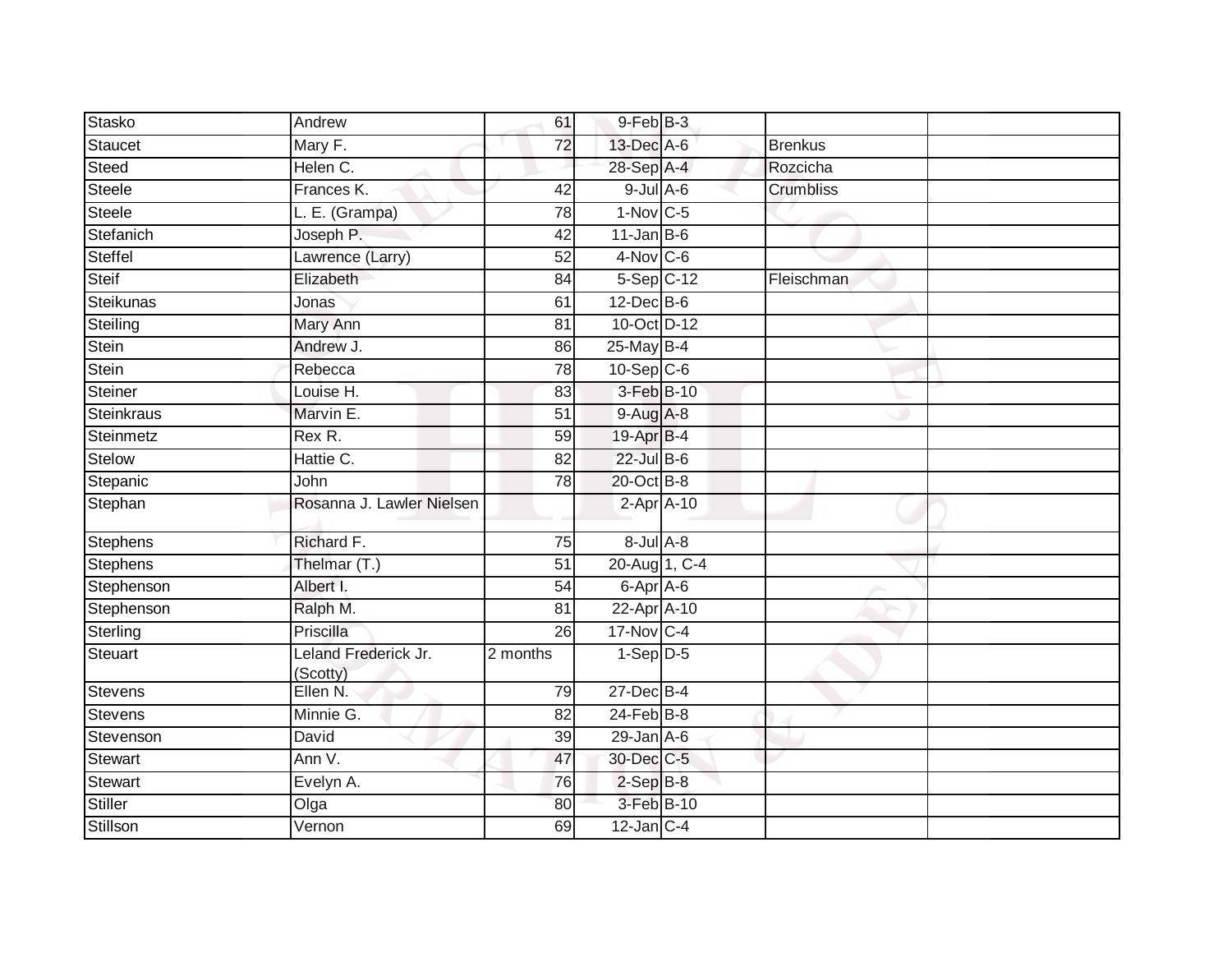| <b>Stimak</b> | Ann                  | 57              | $4$ -May B-6     |               |            |                                  |
|---------------|----------------------|-----------------|------------------|---------------|------------|----------------------------------|
| Stincic       | Louis Sr.            |                 | 11-Oct B-6       |               |            |                                  |
| Stinnatt      | George G.            | 49              | $21$ -Jan B-4    |               |            |                                  |
| Stinson       | John E.              | 43              | 16-Nov C-4       |               |            |                                  |
| Stinson       | <b>Tommie Edward</b> | 5               | $3-May$ B-4      |               |            |                                  |
| Stivers       | Charles E.           | 54              | $4-Nov$ C-6      |               |            |                                  |
| Stockle       | Verena               | 88              | $20$ -Oct B-8    |               |            |                                  |
| Stoddard      | George H. Sr.        | 69              | $18$ -Jan $A$ -6 |               |            |                                  |
| Stoddard      | <b>Nellie</b>        | 71              | $1-Feb$ A-4      |               |            |                                  |
| Stoikowitz    | <b>Mary Frances</b>  | $\overline{82}$ | $2$ -May $D-16$  |               |            |                                  |
| Stojkovich    | Nedeljka             |                 | $2$ -Aug A-4     |               |            |                                  |
| Stolberg      | Margaret M.          | 92              | $29$ -Apr $B-4$  |               |            |                                  |
| Stoll         | Lloyd                | 73              | 9-May C-8        |               |            |                                  |
| Stoll         | William P.           | 61              | 26-Apr A-4       |               |            |                                  |
| <b>Stone</b>  | <b>Alma Louise</b>   | 66              | 14-Jun A-4       |               | Rabenhorst |                                  |
| Stone         | Charles B.           | 32              | 16-Dec B-5       |               |            |                                  |
| <b>Stone</b>  | Ella                 | $\overline{71}$ | 13-Jul A-4       |               |            |                                  |
| Stone         | Otis                 | 71              | 26-Nov D-8       |               |            |                                  |
| Stonebrook    | Victor G.            | 78              | 12-Jul C-5       |               |            |                                  |
| Storey        | Robert B.            | 59              | $4-Feb$ A-6      |               |            |                                  |
| Stout         | Harry L.             | $\overline{70}$ | $24$ -Nov B-4    |               |            |                                  |
| Stout         | Robert               | $\overline{77}$ | $11$ -Jul $B-6$  |               |            |                                  |
| Straight      | Helen (Hilton)       | 67              |                  | 2-Apr 1, A-10 |            |                                  |
| Straight      | Matthew D.           | 74              |                  | 2-Apr 1, A-10 |            |                                  |
| Straka        | Michael              | 72              | $14$ -Jan B-4    |               |            |                                  |
| Streu         | John                 | $\overline{25}$ | 21-Feb           |               |            | Picture of incident<br>included. |
| Stricklin     | Lloyd M. (Pee Wee)   | 53              | 14-Apr F-8       |               |            |                                  |
| Stringham     | Ethel                | 83              | 20-Sep B-9       |               |            |                                  |
| Strohl        | Alvis L.             | 58              | 12-Feb A-12      |               |            |                                  |
| Strong        | Larry Dale           | 18              | 16-Feb           |               |            |                                  |
| <b>Stross</b> | Albert               | 69              | 18-Jul D-10      |               |            |                                  |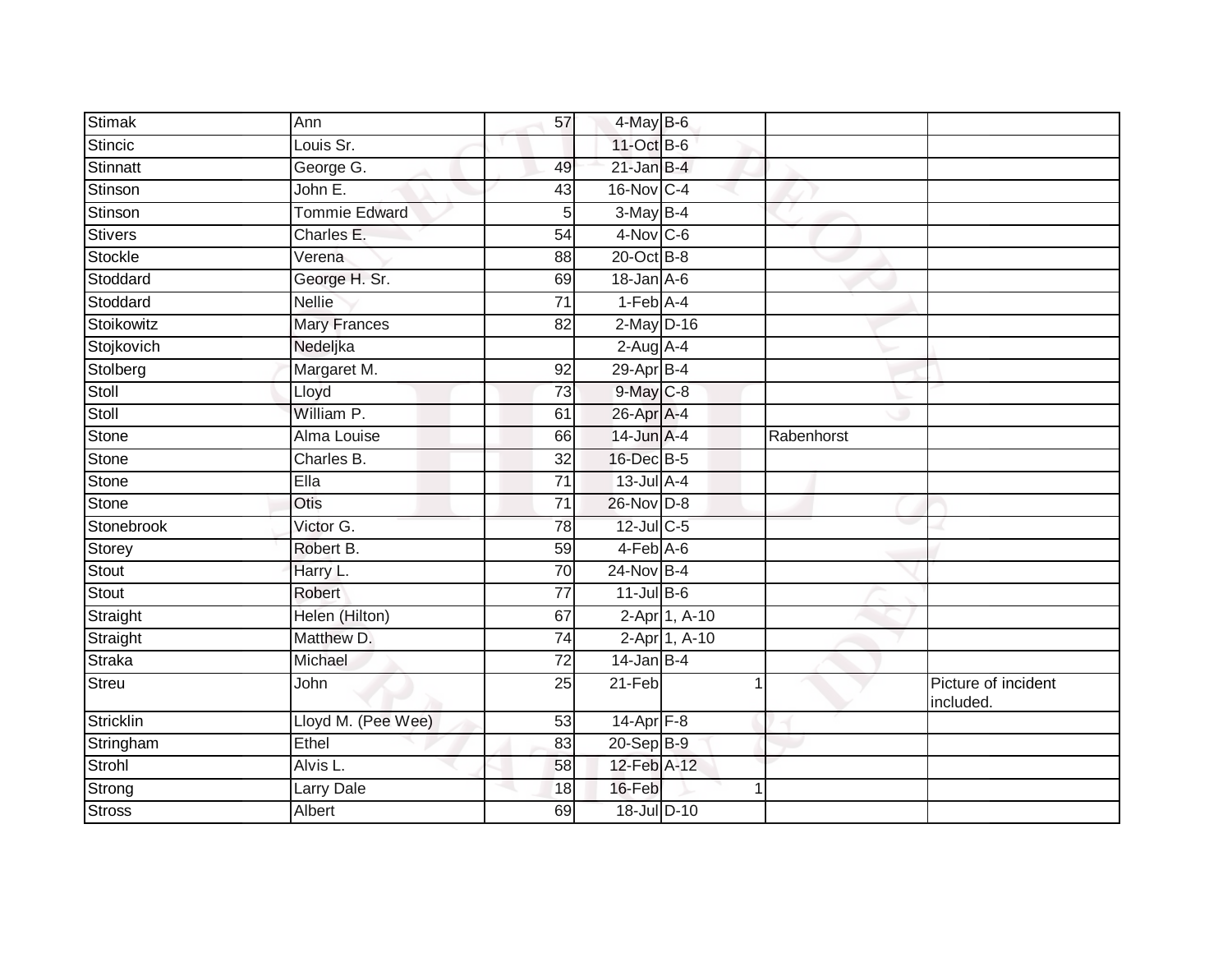| <b>Stross</b> | Charles H.           | 63              | 23-Mar A-4             |                |  |
|---------------|----------------------|-----------------|------------------------|----------------|--|
| Struebig      | Philip W.            | 89              | 19-Apr B-4             |                |  |
| <b>Struhs</b> | Albert L.            | 66              | 29-Jul B-10            |                |  |
| Struhs        | Donald Lee           | 25              | 6-May B-8              |                |  |
| Strzempka     | Catherine            | $\overline{75}$ | $28$ -Jun B-4          |                |  |
| Stuart        | Walter J. (Dr.)      | 81              | 23-Aug A-8             |                |  |
| Studdard      | Clercie              | $\overline{74}$ | $9-$ Apr A-4           |                |  |
| Stull         | Edward A.            | 85              | 22-Oct C-6             |                |  |
| Stuparitz     | Mary                 | $\overline{77}$ | $23$ -Feb $C$ -6       | Wolfe          |  |
| <b>Styles</b> | John P.              | 69              | 21-Mar A-12            |                |  |
| Suchar        | George (Charles)     | 19              | $1$ -Jun $A-12$        |                |  |
| Suchy         | Frank                | 78              | $21$ -Nov B-6          |                |  |
| Sudac         | Nick J.              | 50              | 17-Nov C-4             |                |  |
| Sufak         | Donald               | 25              | 21-Mar                 | $\overline{1}$ |  |
| <b>Sufak</b>  | <b>Donald Thomas</b> | 25              | 2-May D-16             |                |  |
| Sullivan      | Clarence             | 47              | 26-Oct A-4             |                |  |
| Sullivan      | Edgar A. Sr.         | 56              | 15-Nov A-8             |                |  |
| Sullivan      | <b>Henry Gene</b>    | 30              | 13-Sep B-6             |                |  |
| Summerlot     | Gilbert D.           | 55              | 7-Dec B-14             |                |  |
| Summers       | Roy Joseph           | 54              | 23-Mar A-4             |                |  |
| Sumroff       | Agitsa J.            | 79              | $4-Apr$ <sub>C-8</sub> |                |  |
| Sundeen       | John Emil (Sonny)    | 86              | 16-Nov C-4             |                |  |
| Surdy         | Joseph F.            | 54              | 25-Oct C-5             |                |  |
| Surman        | Tillie               | 82              | $5-Sep$ $C-12$         |                |  |
| Surowiec      | Stephanette          | 70              | $13$ -Apr $C-4$        |                |  |
| Sury          | Stanley              | 66              | 22-Apr A-10            |                |  |
| Susoreny      | Mary C.              | 60              | $23$ -Apr $A$ -8       |                |  |
| Sutherlin     | <b>Ronald Thomas</b> | 64              | $8-Nov$ A-4            |                |  |
| Sutton        | Almy                 | 55              | 27-Dec B-4             |                |  |
| Sutton        | Dorothy E.           | 63              | 18-Oct A-8             |                |  |
| Svast         | James Douglas        | 19              | 11-Apr B-10            |                |  |
| <b>Svitek</b> | <b>Mary Susan</b>    | 8 months        | 19-Aug A-8             |                |  |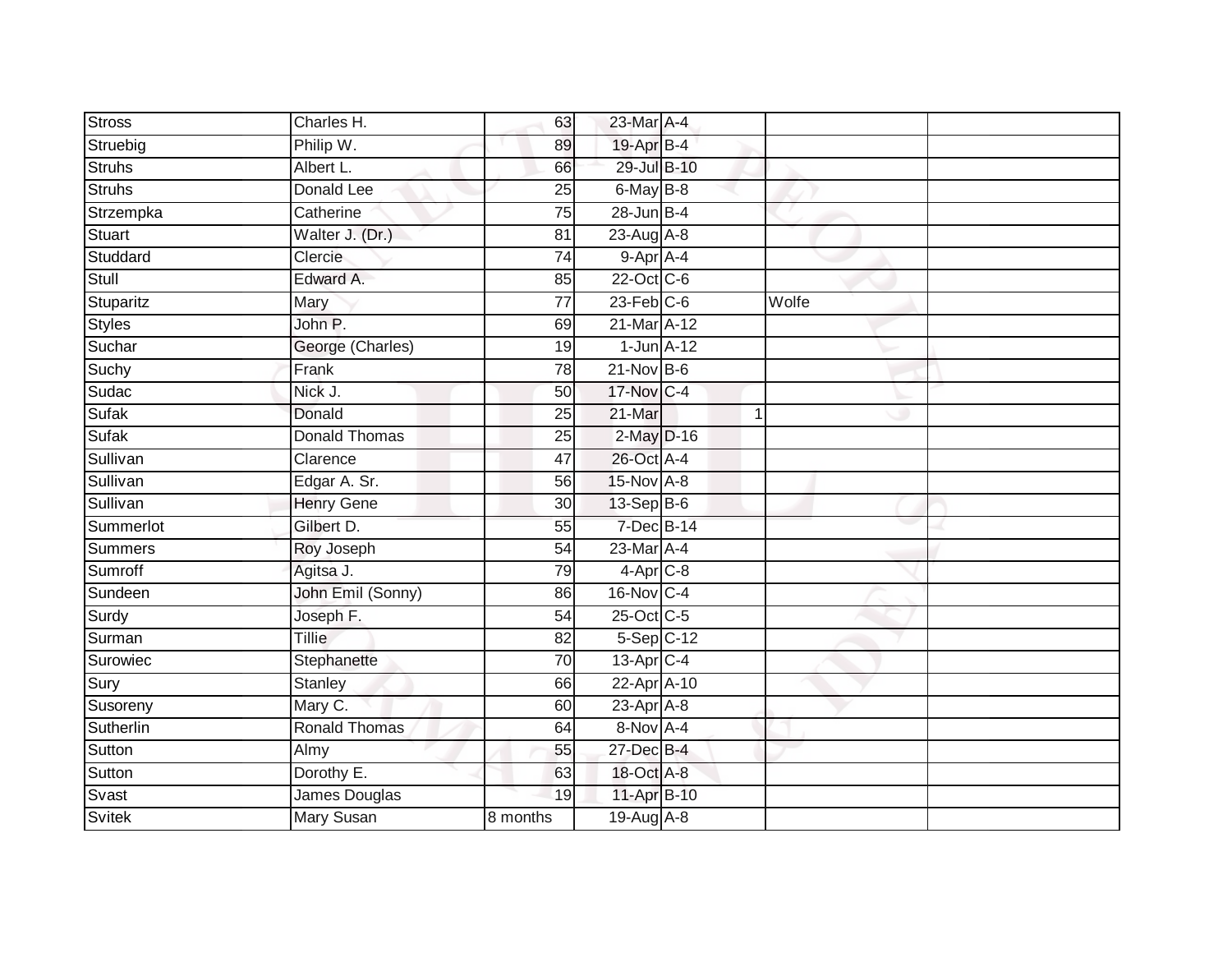| Swaim         | Margaret M.           | 69              | 24-Jan D-14            |        |  |
|---------------|-----------------------|-----------------|------------------------|--------|--|
| Swalek        | Josephine             | 76              | 31-Jan B-6             |        |  |
| Swank         | Perry Sr.             | 83              | 15-Aug B-8             |        |  |
| Swanson       | Anna                  | 34              | $22$ -Feb $B-4$        |        |  |
| Swarens       | Claude I.             | 88              | $7 - Jun$ A-6          |        |  |
| <b>Swatts</b> | <b>Wesley Jackson</b> | 64              | 30-Mar A-4             |        |  |
| Swearingen    | Anna                  | 79              | $25$ -Apr $C-8$        |        |  |
| Swearingen    | Paul V.               | 52              | $11$ -Jun $A - 6$      |        |  |
| Swedek        | Dorothy E.            | 41              | 28-May                 | 1      |  |
| Sweeney       | Floy                  | 76              | $3$ -Jan $D-12$        |        |  |
| Sweeney       | William J.            | 84              | 20-Sep B-9             |        |  |
| Swentzel      | Irene A.              | 79              | $24-Sep C-6$           |        |  |
| Swetnam       | Frances               |                 | 9-Dec B-12             |        |  |
| Swieringa     | Martha                | 75              | 15-Nov A-8             |        |  |
| Swietanski    | Walenty               | 62              | $1-Sep$ $D-5$          |        |  |
| Switzer       | Barney                | 85              | 19-Feb B-6             |        |  |
| Synos         | Mary                  | 74              | 25-Apr C-8             |        |  |
| Szakacs       | John M. Jr.           | 12              | 3-Mar C-10             |        |  |
| Szanyi        | Russell A.            | 20              | $6$ -Jul $B-4$         |        |  |
| Szarkowicz    | Joseph C.             | 51              | $2-Aug$ A-4            |        |  |
| Szarkowski    | Katherine             | 59              | $13-Aug$ A-8           | Rivich |  |
| Szczerbowski  | Joseph                | 43              | 31-Oct B-4             |        |  |
| Szczygiel     | Stanley K. (Segal)    | 74              | $4-Apr$ <sub>C-8</sub> |        |  |
| Szefc         | Edmond                | 63              | $22$ -Aug B-4          |        |  |
| Szerlak       | Peter P.              | 64              | $13$ -Jun $A$ -16      |        |  |
| Szilvasy      | Gabor Sr.             | 77              | 22-Apr A-10            |        |  |
| <b>Szkutt</b> | Mary                  | $\overline{70}$ | 7-Mar C-14             |        |  |
| Szoke         | Mary                  | 75              | $11-Oct$ B-6           |        |  |
| Szulczewski   | Phillipp L.           | 5 months        | 19-Oct B-4             |        |  |
| Szymannski    | Veronica M.           | 77              | 13-Dec A-6             |        |  |
| Szymanski     | Casimir S.            | 61              | 14-Jun A-4             |        |  |
| Tadey         | Anton                 | 63              | $7 - Jun$ A-6          |        |  |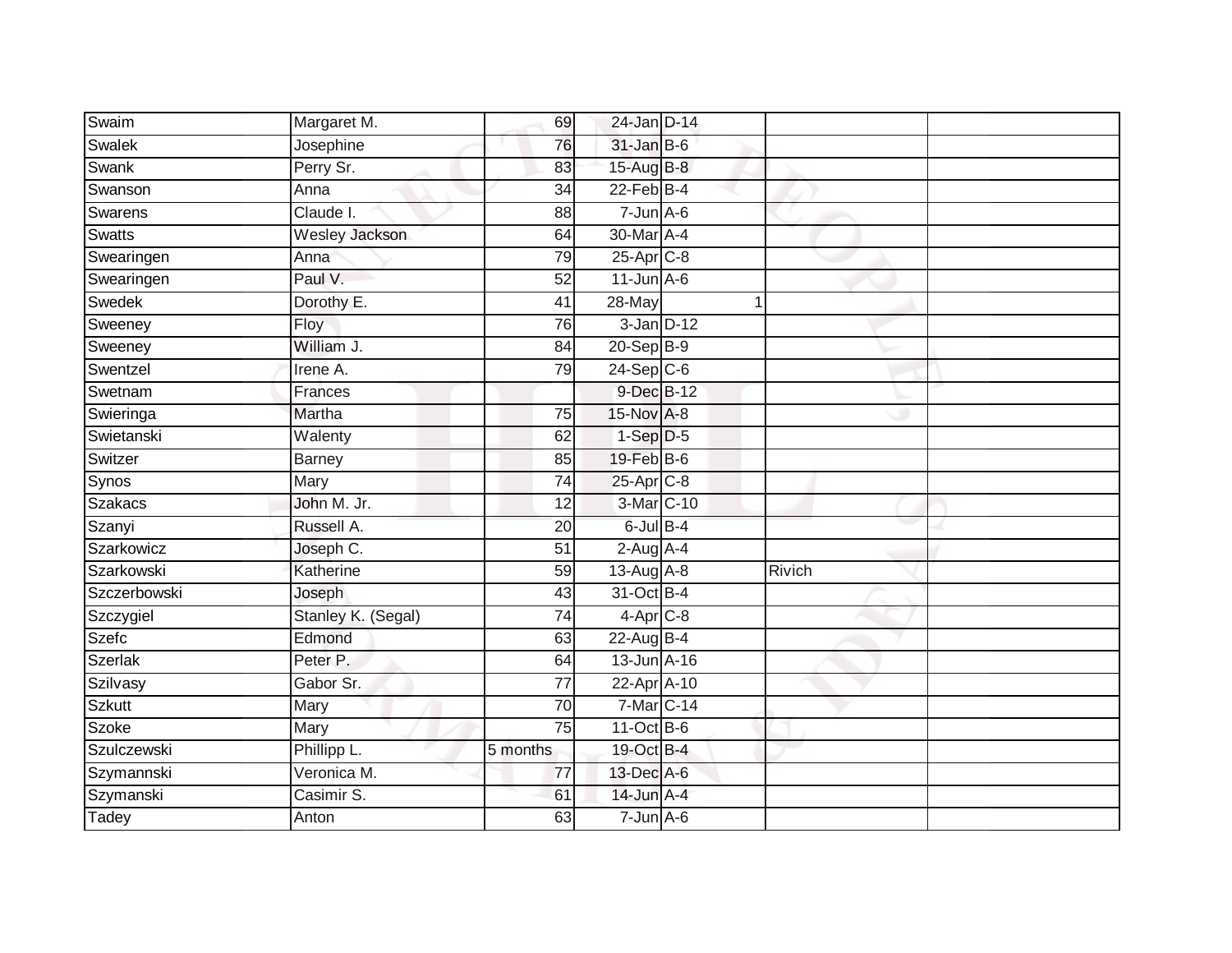| <b>Tague</b>  | Ralph H.            | 52              | 30-Sep B-8       |  |                           |
|---------------|---------------------|-----------------|------------------|--|---------------------------|
| <b>Takacs</b> | Louis               | 55              | 24-Dec B-2       |  | Also listed as Tonkovich. |
| Talbot        | Grace               | 81              | $9$ -Jul A-6     |  |                           |
| <b>Talkes</b> | Ernest B.           | 89              | 16-Dec B-4       |  |                           |
| Tall          | Anna                | 86              | 29-Aug C-8       |  |                           |
| Tanchala      | Evelyn O.           | 57              | 25-Oct C-5       |  |                           |
| Tansil        | Joseph A.           | 59              | $11$ -Jan B-6    |  |                           |
| Tarango       | Manuela             | 89              | 7-Mar C-15       |  |                           |
| Tarastak      | Anthony             | 79              | $11-Feb$ C-6     |  |                           |
| <b>Tarver</b> | Eddie               | 62              | $16$ -Feb $A$ -4 |  |                           |
| Tatum         | Faline              | 46              | $7 - Jun$ A-6    |  |                           |
| Tauber        | Joe                 |                 | $15$ -Jul $B$ -6 |  |                           |
| Tauber        | Joe (Joby)          | 53              | 16-Jul A-12      |  |                           |
| <b>Taylor</b> | Adrian              | 54              | 27-Jun B-10      |  |                           |
| <b>Taylor</b> | Etta                | 83              | 22-Apr A-10      |  |                           |
| Taylor        | Frank (Jake)        | 67              | 9-May C-8        |  |                           |
| Taylor        | George E. (Whitey)  | 67              | $11$ -Jan B-6    |  |                           |
| Taylor        | Infant              | Infant          | $7 - Jun$ A-6    |  |                           |
| Taylor        | Jeff                | $\overline{72}$ | $5$ -Jan $C-4$   |  |                           |
| <b>Taylor</b> | <b>Mark Randall</b> | 20              | $9$ -Jun $B-8$   |  |                           |
| Taylor        | Robert J.           | 50              | $11$ -Jan B-6    |  |                           |
| Tefft         | Phyllis             | 62              | 16-May B-10      |  |                           |
| Teibel        | Stephen             | 69              | 24-Nov B-4       |  |                           |
| Tepper        | Helen B.            |                 | $2-NovB-4$       |  |                           |
| Teresko       | George S.           | 47              | 13-Apr C-4       |  |                           |
| Thiel         | Edward N.           | 78              | $9$ -Feb $B$ -3  |  |                           |
| Thiel         | Marie F.            | 61              | 15-Mar B-6       |  |                           |
| Thomas        | Edsil H.            | 74              | $11$ -Jun $A$ -6 |  |                           |
| Thomas        | Eugene B.           | 47              | 17-Mar B-6       |  |                           |
| Thomas        | Lois                | 35              | 20-Dec B-11      |  |                           |
| Thomas        | Otis                | 32              | 12-Sep D-8       |  |                           |
| Thomas        | Ray C.              | $\overline{72}$ | $25-AugB-9$      |  |                           |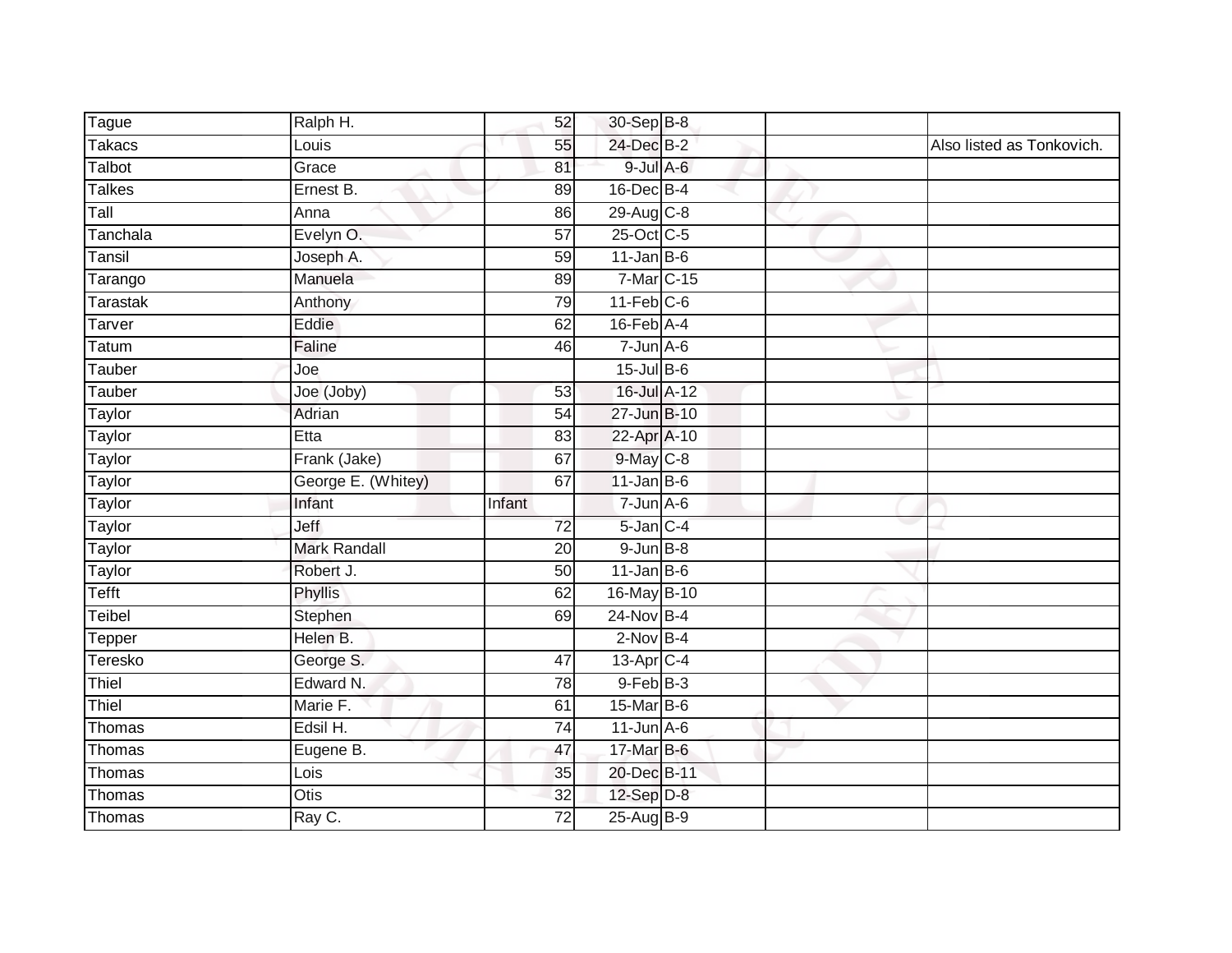| Thomen          | Florence          | 65              | 24-Sep C-6           |              |       |                   |
|-----------------|-------------------|-----------------|----------------------|--------------|-------|-------------------|
| Thompson        | Jimmie            | $\overline{74}$ | 3-Nov B-6            |              |       |                   |
| Thompson        | Marilyn J.        | 26              | 5-Feb <sup>C-6</sup> |              |       |                   |
| Thompson        | Robert Jr.        | 44              | 10-Mar B-8           |              |       |                   |
| Thompson        | Theodore          | 14              | $12-Nov$             |              | 1     |                   |
| Thompson        | Vernon Wesley Sr. | 52              | 10-Mar B-8           |              |       |                   |
| Thomson         | Henry (Hank)      | 55              | $9$ -Feb $B-3$       |              |       |                   |
| Thorpe          | Straley           | 72              |                      | 7-Sep 1, C-6 |       | Picture included. |
| Throgmorton     | Sidney I.         | 80              | 5-Sep C-12           |              |       |                   |
| Thunder         | Walter S.         | 86              | 25-Mar D-2           |              |       |                   |
| Tillotson       | Mabelle C.        | 79              | 5-Oct B-8            |              |       |                   |
| Timm            | John A.           | 70              | $1-AugB-8$           |              |       |                   |
| Tinsley         | Anna              | 60              | $4$ -Jul $B-4$       |              | Benko |                   |
| <b>Tischler</b> | William (Marty)   | 75              | 16-Nov C-4           |              |       |                   |
| Tode            | Glada M.          | 56              | 28-Sep A-4           |              |       |                   |
| <b>Tokarz</b>   | Jerome A.         | 20              | 4-Jan B-7            |              |       |                   |
| Tolbert         | Samuel J.         | 78              | 18-Feb B-10          |              |       |                   |
| <b>Tolles</b>   | Marie I.          | 71              | 28-Dec A-4           |              |       |                   |
| Tomcsi          | Joseph            | 78              | 9-Mar C-4            |              |       |                   |
| Tomczak         | Leo               | 67              | 4-Oct B-10           |              |       |                   |
| Tomedolski      | Shirley           | 36              | $20$ -Oct B-8        |              |       |                   |
| Tomei           | Peter A.          | 36              | $17$ -May B-3        |              |       |                   |
| Tomich          | Marion            | 46              | $17-Sep$ A-8         |              |       |                   |
| Tomsic          | Kate H.           | 82              | 28-Oct B-6           |              |       |                   |
| Topping         | Charles E. (AI)   | 67              | 12-Jul C-5           |              |       |                   |
| Torok           | Emma              | 60              | $17$ -Mar $B$ -6     |              |       |                   |
| Torres          | Jose Idael        | 68              | 31-Mar B-12          |              |       |                   |
| Toscano         | Frank             | 78              | $20$ -May B-8        |              |       |                   |
| Toth            | John S.           | 50              | 14-Feb D-8           |              |       |                   |
| Traczyk         | Walter            | 75              | 16-Jun B-4           |              |       |                   |
| Trader          | <b>McKinley</b>   | 73              | 17-Sep A-8           |              |       |                   |
| Trail           | Ila Blanche       | $\overline{71}$ | 13-Dec A-6           |              |       |                   |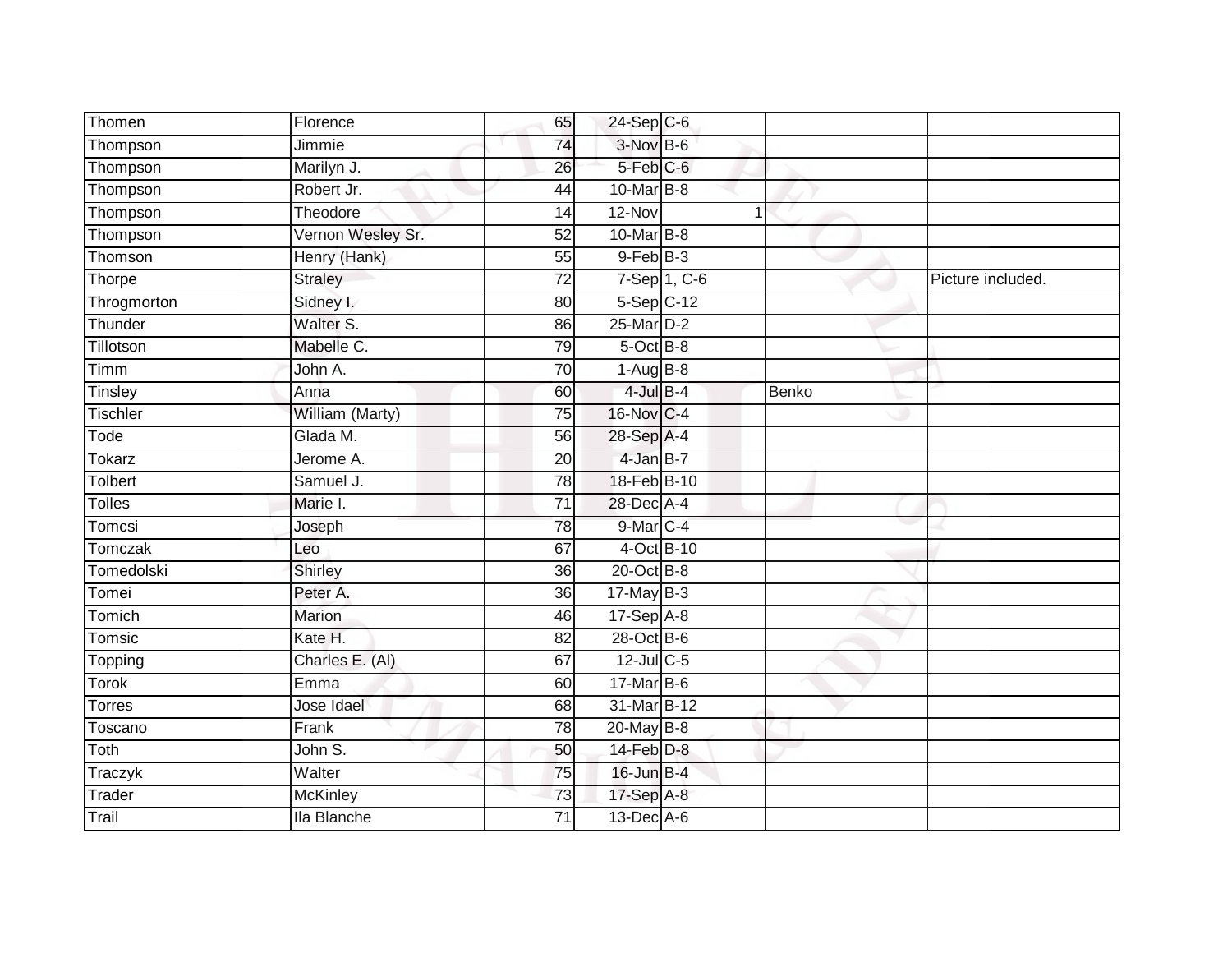| Trapp             | Donald T.        | 21               | 9-Dec            | 1            |          |                   |
|-------------------|------------------|------------------|------------------|--------------|----------|-------------------|
| Traylor           | Pauline          | 38               | 21-Mar A-12      |              |          |                   |
| Trayne            | Ann M.           | 52               | 19-Feb B-6       |              |          |                   |
| Trela             | Katherine        | 74               | $13$ -Jul $A-4$  |              |          |                   |
| Triantos          | <b>Nick</b>      | $\overline{58}$  | 30-Mar A-4       |              |          |                   |
| Trinkle           | Stella           | $\overline{77}$  | $21$ -Jun B-4    |              |          |                   |
| Trogden           | Eric W.          | 12               |                  | 5-Nov 1, B-6 |          | Picture included. |
| Truhn             | <b>Nellie</b>    | 50               | $11$ -Nov $C-6$  |              |          |                   |
| Trzcinski         | Sophie C.        |                  | 17-Aug A-6       |              |          |                   |
| Trzoski           | Veronica         | 90               | 3-Aug C-4        |              |          |                   |
| <b>Tucker</b>     | <b>Becky</b>     | 13               | 1-Nov            | 1            |          |                   |
| Tuggle            | Clarence J.      | $\overline{53}$  | 25-Oct C-5       |              |          |                   |
| Tumbiolo          | Peter A.         | 43               | 11-Apr B-10      |              |          |                   |
| Turturillo        | Laura            | 78               | $6$ -Jul $B-4$   |              | Benedict |                   |
| <b>Tuttle</b>     | Richard C. Sr.   | 78               | 8-Jan A-8        |              |          |                   |
| Uidel             | Samuel           | 60               | 3-Oct D-10       |              |          |                   |
| <b>Ulandowski</b> | Joseph           | 81               | $10$ -Jun $A-9$  |              |          |                   |
| <b>Ullrich</b>    | Howard           | 45               | $14$ -Jan B-4    |              |          |                   |
| <b>Untulis</b>    | Charles R.       | 60               | 3-Oct D-10       |              |          |                   |
| <b>Ustanik</b>    | Robert J.        | 47               | $1$ -Jun $A-12$  |              |          |                   |
| Utley             | Margo            | $\boldsymbol{9}$ | $12 -$ Jul       | 1            |          |                   |
| Vahey             | Margaret         | 94               | $15$ -Jul $B$ -6 |              |          |                   |
| Vail              | Roy A.           | 64               | 28-Apr A-10      |              |          |                   |
| Valdez            | Francisco (Pfc.) | 21               | 28-Feb B-10      |              |          |                   |
| Valdez            | Ralph M.         | 58               | 17-Dec E-8       |              |          |                   |
| Valentich         | Anna J.          | 74               | 18-Oct A-8       |              |          |                   |
| Valentine         | Elsie M.         | $\overline{75}$  | 8-Mar B-6        |              |          |                   |
| Vallarta          | Madora           | 68               | 8-Oct C-8        |              |          |                   |
| Valle             | Concepcion       | 72               | 18-Jul D-10      |              |          |                   |
| Van Der Aa        | Michael T.       | 66               | 15-Mar B-6       |              |          |                   |
| Van Der Noord     | John             | 50               | 27-May C-9       |              |          |                   |
| Van Drunen        | Anna             | 74               | $21-Apr$ B-6     |              |          |                   |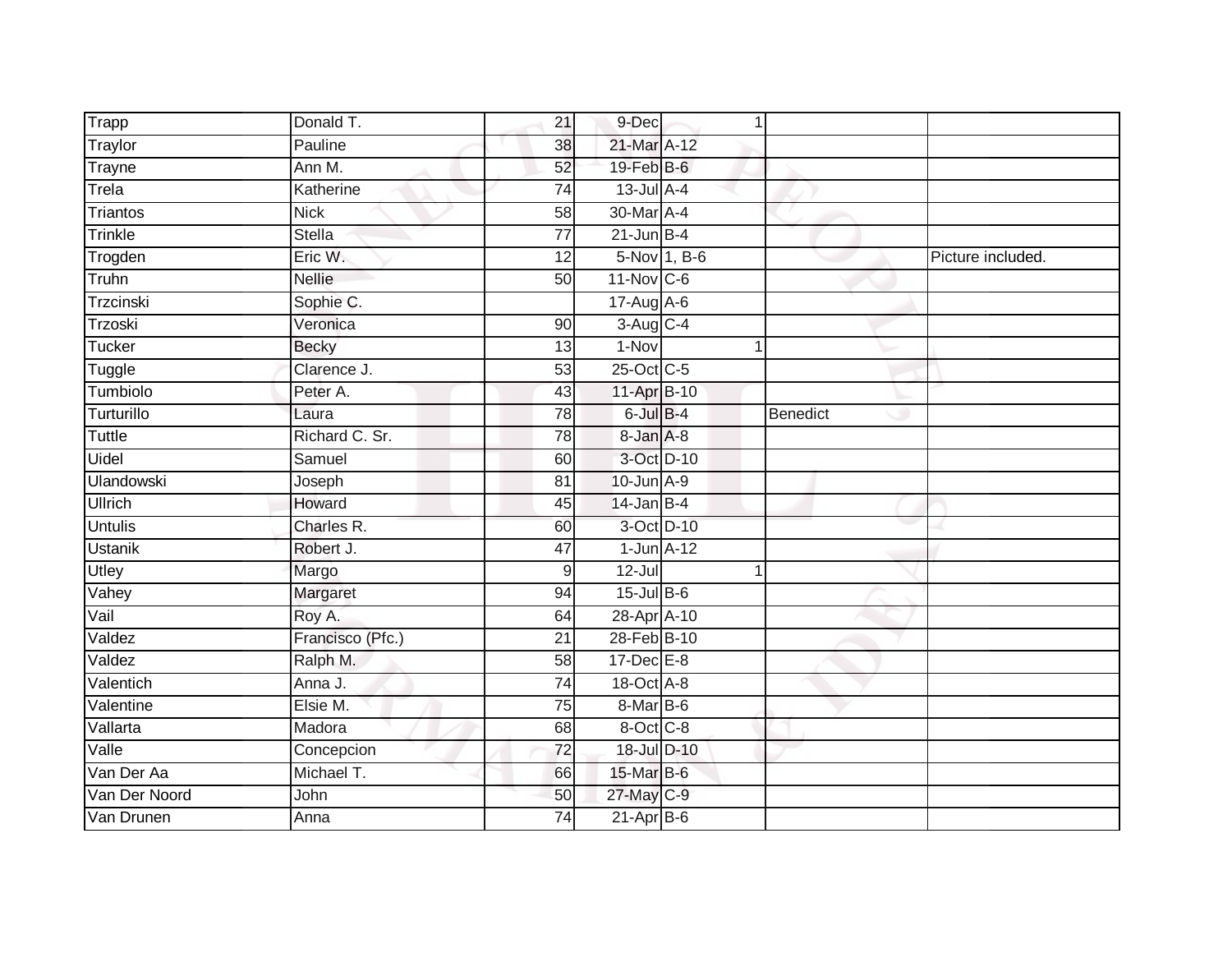| Van Druner    | David L.          | 18              | 14-Apr C-4                   |                  |                   |
|---------------|-------------------|-----------------|------------------------------|------------------|-------------------|
| Van Dyke      | Elizabeth         | 73              | $4$ -Jan B-7                 |                  |                   |
| Van Gorp      | Frank M.          | 86              | 14-Feb D-8                   |                  |                   |
| Van Kanegan   | Carl              | 80              | $9$ -Jul $A$ -6              |                  |                   |
| Van Mynen     | John              | 85              | 25-Mar D-2                   |                  |                   |
| Van Orman     | Evea M.           | 84              | 18-Oct A-8                   |                  |                   |
| Van Scheltema | George H.         | $\overline{71}$ | 16-Aug B-8                   |                  |                   |
| Van Sickle    | Fern J.           | 76              | $25$ -May B-4                |                  |                   |
| Van Til       | Clara             | 76              | 8-Oct C-8                    |                  |                   |
| Van Weelden   | Cornelius (Cal)   | 71              | 15-Oct A-6                   |                  |                   |
| Vance         | Paul              | 59              | 22-Oct C-6                   |                  |                   |
| VanderMeer    | Dave              | 61              | $24$ -Feb $B-8$              |                  |                   |
| Vandiver      | Welba B.          | 50              | 19-Jul A-6                   |                  |                   |
| VanDommelan   | <b>Frances</b>    | 42              | 24-Aug A-4                   |                  |                   |
| VanDyke       | William M.        | 86              | $15$ -Feb $B$ -6             |                  |                   |
| Vanes         | Walter W.         | 83              | 19-Sep B-4                   |                  |                   |
| VanMilligan   | Jacob             | $\overline{78}$ | $15$ -Feb $B$ -6             |                  |                   |
| Vanski        | Anna              | 87              | 28-Sep A-4                   | Nawracaj, Wenski |                   |
| VanWieren     | John Sr.          | 49              | 12-Mar C-5                   |                  |                   |
| VanWieren     | Louis (Butch)     | $\overline{23}$ | $2$ -Nov $B-4$               |                  |                   |
| Varner        | <b>Hazel Rose</b> | 66              | 8-Feb B-6                    |                  |                   |
| Varshal       | George J.         | 67              | 25-Mar D-2                   |                  |                   |
| Vasilko       | George Sr.        | 73              | 20-Aug C-4                   |                  | Picture included. |
| Vasilko       | Mary              | 56              | $9$ -Jun $B$ -8              |                  |                   |
| Vasos         | Angelo G.         | 19              | $14$ -Jun 1, A-4             |                  |                   |
| Vasquez       | Andrea G. (Andy)  | 51              | $21$ -Mar $\overline{A}$ -12 |                  |                   |
| Vater         | Elmer M.          | 62              | $25$ -Feb $B$ -6             |                  |                   |
| Vaughan       | Leonard (LJ)      | 79              | $7$ -Jul $C$ -4              |                  |                   |
| Vaughn        | Irene             |                 | $26$ -Jan $A-8$              |                  |                   |
| Vega          | Virginia (Honey)  | 36              | $7-Sep C-6$                  |                  |                   |
| Vela          | Carmen            | 28              | 16-Apr A-8                   |                  |                   |
| Vela          | Roberto U.        | $\overline{40}$ | 14-May B-3                   |                  |                   |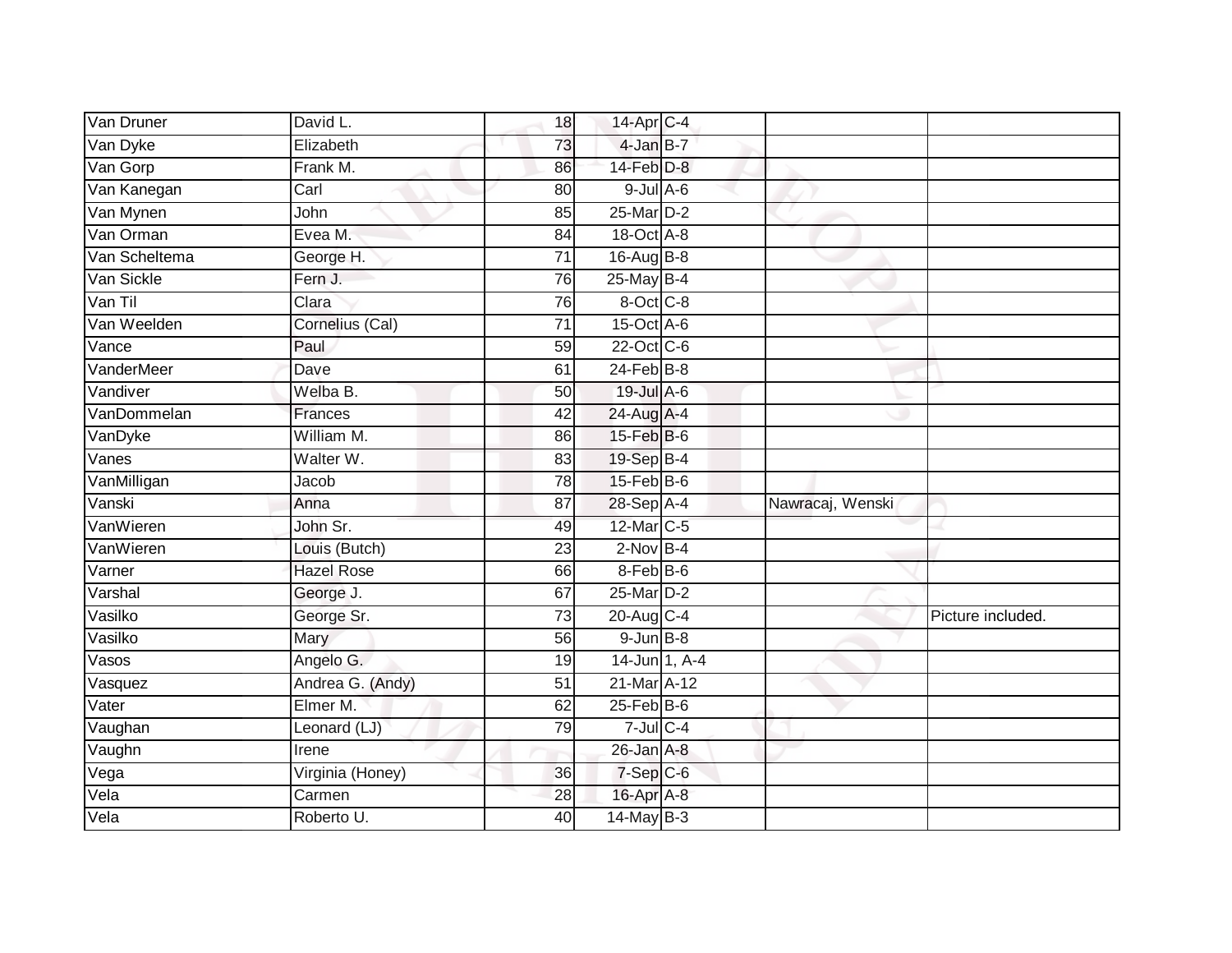| Venable        | Katherine Ann       | Infant          | 27-Aug C-4       |                |  |
|----------------|---------------------|-----------------|------------------|----------------|--|
| Vendrame       | Elvira M.           | 85              | 19-Jan C-4       |                |  |
| Vendrame       | Perfetto (Pete)     | 75              | 4-Nov C-6        |                |  |
| Venegas        | Jesse               | 54              | 8-Jan            | 1              |  |
| Venema         | Wilhelmina          | 64              | $4$ -May B-6     |                |  |
| Vengas Barajas | Jesus B.            | 52              | 10-Jan A-20      |                |  |
| Verkaik        | Peter               | 23              | 1-Nov            | $\overline{1}$ |  |
| Verville       | Violet K.           | 58              | $22-Sep$ C-4     |                |  |
| Vestal         | Gertrude E.         | 61              | 30-Mar A-4       |                |  |
| Vican-Klac     | Zuzanna             | $\overline{77}$ | 16-Mar B-3       |                |  |
| Vicksinich     | <b>Marco Thomas</b> | 53              | $2-Aug$ $A-4$    |                |  |
| Victor         | Regina              | 81              | 28-May B-6       |                |  |
| <b>Vierk</b>   | Helena              | 93              | $25$ -Jan $C-4$  |                |  |
| Villarreal     | Pedro               | 45              | 28-Nov E-8       |                |  |
| Villaruel      | Jesse               | 50              | $9$ -Feb $B$ -3  |                |  |
| Vincent        | Julia               | 89              | 20-Dec B-11      |                |  |
| Vintilla       | John                | $\overline{82}$ | 14-Mar C-12      |                |  |
| Vogt           | Evelyn J.           | 73              | 25-Aug B-9       |                |  |
| Vojvodich      | Dane                | 78              | $7$ -Dec $B$ -14 |                |  |
| Volk           | Frank H.            | 80              | 17-Oct D-10      |                |  |
| Vonasch        | Ralph C.            | 59              | 17-Aug A-6       |                |  |
| Vorwald        | <b>Bette</b>        | 45              | 15-Mar B-6       |                |  |
| Vrbanich       | Anton               | 80              | 9-Dec B-12       |                |  |
| Vrehas         | John Bill           | 91              | $19$ -Feb $B$ -6 |                |  |
| Vucicevic      | Michael             | 49              | $1$ -Jul $B-7$   |                |  |
| Vuksin         | Sophie              |                 | $17$ -May B-3    | Serafin        |  |
| Wachtel        | John J.             | 76              | 20-Dec B-11      |                |  |
| Waclawek       | Miahcel             | 84              | $4$ -May B-6     |                |  |
| Wacnik         | John                | 84              | 15-Apr D-2       |                |  |
| Waddell        | George D. Sr.       | 70              | 10-Sep C-6       |                |  |
| Waddle         | Gary L.             | $\overline{4}$  | $13$ -Jan B-6    |                |  |
| Wagenblast     | Wesley C. Sr.       | 73              | 8-Sep B-6        |                |  |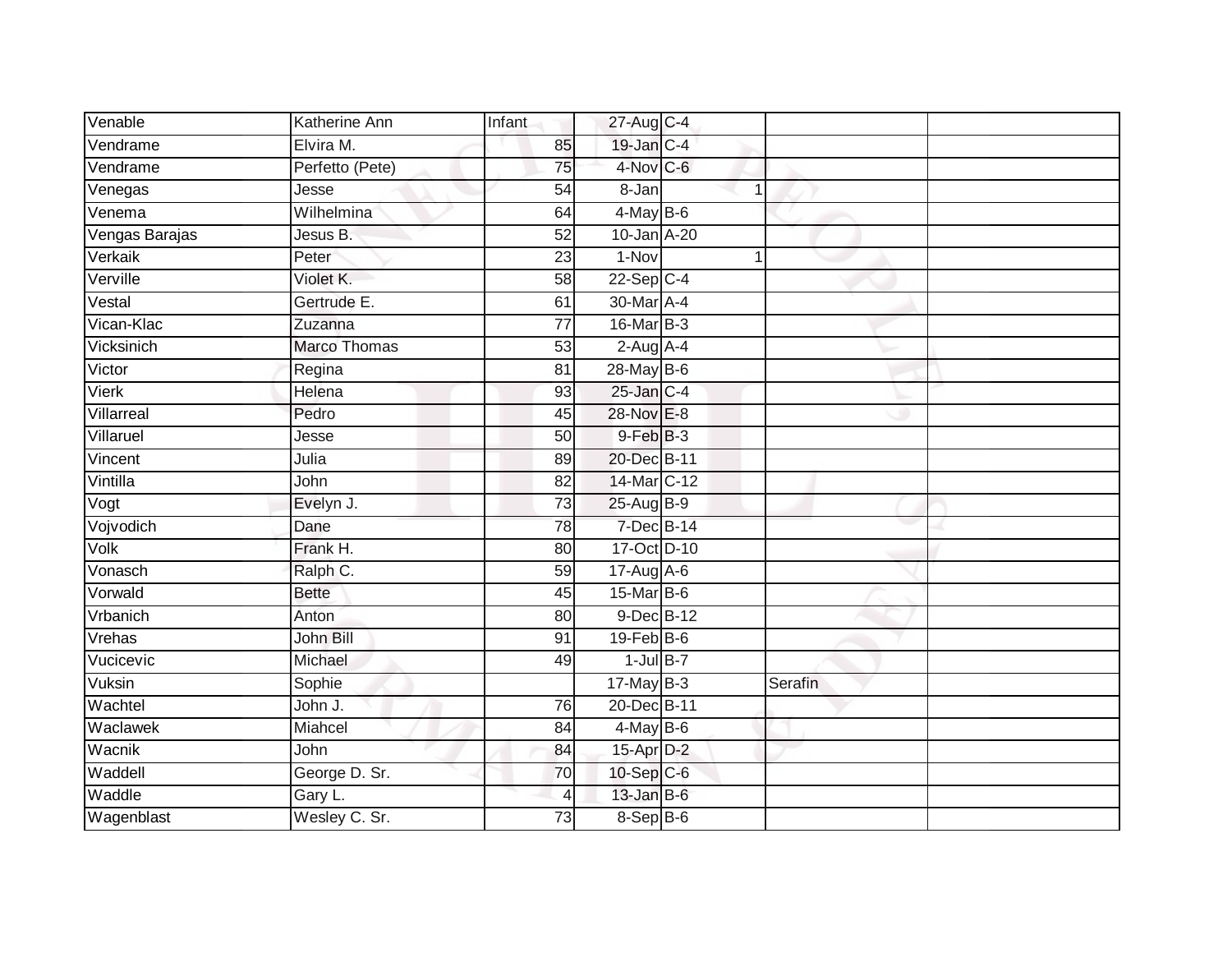| Wagner     | Adda M.                | 90 <sup>°</sup> | $16$ -Jun $B-4$             |             |     |  |
|------------|------------------------|-----------------|-----------------------------|-------------|-----|--|
| Wagner     | Earl                   | 64              | 23-May F-8                  |             |     |  |
| Wagner     | Edith L.               | 70              | 27-Aug C-4                  |             |     |  |
| Wagner     | Roy L.                 | 41              | $7$ -Jul $C$ -4             |             |     |  |
| Walczak    | Gary                   | $\overline{37}$ | $31$ -Jan B-6               |             |     |  |
| Walczak    | <b>Walter (Curley)</b> | 66              | 28-May B-6                  |             |     |  |
| Walden     | Joseph Walter          | 58              | $5-Nov$ B-6                 |             |     |  |
| Waldridge  | <b>Shirley Mae</b>     | $\overline{34}$ | 18-Jun C-7                  |             |     |  |
| Waldron    | Walter H.              | 56              | 7-Feb C-14                  |             |     |  |
| Walenga    | Andrew J.              | 71              | 12-Dec B-6                  |             |     |  |
| Walenga    | Frank J. Sr.           | 73              | $1-Nov$ <sub>C-5</sub>      |             |     |  |
| Walker     | Curtis                 | 51              | 8-Feb B-6                   |             |     |  |
| Walker     | Hattie A.              | 83              | $9$ -May $C$ -8             |             |     |  |
| Wall       | Frank                  | 69              | 30-Mar A-4                  |             |     |  |
| Wall       | Lydia                  | 80              | 24-Dec B-2                  |             |     |  |
| Wallgren   | Thomas R.              | 18              | 10-Jan A-20                 |             |     |  |
| Walsh      | Joseph G.              | 79              | 9-Sep C-10                  |             |     |  |
| Walsko     | Emil E.                | 63              | $7-Feb$ C-14                |             |     |  |
| Walter     | Joseph                 | 79              | 15-Aug B-8                  |             |     |  |
| Walters    | John L.                | $\overline{17}$ | $25 - Apr$                  | 1           |     |  |
| Ward       | Byron R.               | $\overline{57}$ | 28-Mar G-6                  |             |     |  |
| Ward       | Everett E.             | 58              | $25$ -Jun $B$ -8            |             |     |  |
| Wargo      | Anna                   | 78              | $1$ -Jul $B$ -6             |             |     |  |
| Warme      | Hannah M.              | 93              | $20$ -Oct $\overline{B}$ -8 |             |     |  |
| Warnack    | Vesta V.               | 55              | 22-Apr A-10                 |             |     |  |
| Warner     | Kenneth B.             |                 | 8-Jan A-8                   |             |     |  |
| Washausen  | William C.             | 65              | $2-Sep$ B-8                 |             |     |  |
| Washick    | John                   | 20              | 21-May                      | $\mathbf 1$ |     |  |
| Washington | <b>Barbara</b>         | 10              | $23$ -Feb $C-6$             |             |     |  |
| Washington | Eva Mae                | 66              | $12$ -Sep $D-8$             |             |     |  |
| Wasik      | Rose                   | 63              | 14-Nov E-8                  |             | Mus |  |
| Wasom      | H. Boyd                | $\overline{84}$ | 16-Sep B-8                  |             |     |  |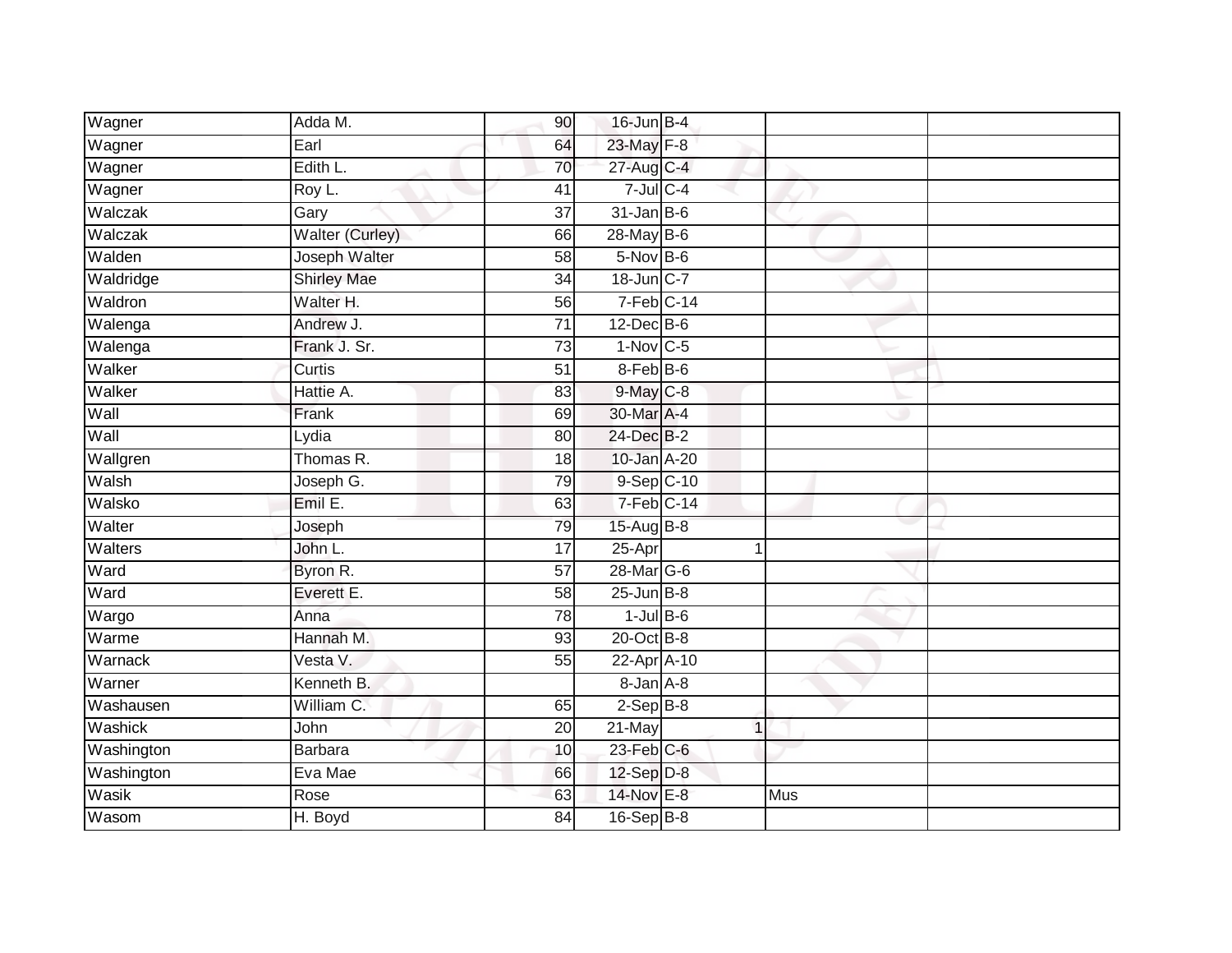| Armiller           | 63              |                |                                                                                                                                                                                                                                                                                                                                                                                                                                                                                                |  |
|--------------------|-----------------|----------------|------------------------------------------------------------------------------------------------------------------------------------------------------------------------------------------------------------------------------------------------------------------------------------------------------------------------------------------------------------------------------------------------------------------------------------------------------------------------------------------------|--|
| Georgia E.         | 71              |                |                                                                                                                                                                                                                                                                                                                                                                                                                                                                                                |  |
| Lucille L.         | 57              |                |                                                                                                                                                                                                                                                                                                                                                                                                                                                                                                |  |
| Mary Anna          | 91              |                |                                                                                                                                                                                                                                                                                                                                                                                                                                                                                                |  |
| Sean               | 3               | $\overline{1}$ |                                                                                                                                                                                                                                                                                                                                                                                                                                                                                                |  |
| <b>Harold Buck</b> | $\overline{75}$ |                |                                                                                                                                                                                                                                                                                                                                                                                                                                                                                                |  |
| Lorine             | $\overline{53}$ |                |                                                                                                                                                                                                                                                                                                                                                                                                                                                                                                |  |
| Walter W.          | 84              |                |                                                                                                                                                                                                                                                                                                                                                                                                                                                                                                |  |
| Ruth E.            | 69              |                |                                                                                                                                                                                                                                                                                                                                                                                                                                                                                                |  |
| Nora L.            | $\overline{72}$ |                |                                                                                                                                                                                                                                                                                                                                                                                                                                                                                                |  |
| Mary Y.            | 60              |                |                                                                                                                                                                                                                                                                                                                                                                                                                                                                                                |  |
| Katherine T.       | $\overline{71}$ |                | Gruber                                                                                                                                                                                                                                                                                                                                                                                                                                                                                         |  |
| Norman Everett     | $\overline{72}$ |                |                                                                                                                                                                                                                                                                                                                                                                                                                                                                                                |  |
| George H.          | 62              |                |                                                                                                                                                                                                                                                                                                                                                                                                                                                                                                |  |
| John Sr.           | 76              |                |                                                                                                                                                                                                                                                                                                                                                                                                                                                                                                |  |
| Wilhelmine         | 84              |                |                                                                                                                                                                                                                                                                                                                                                                                                                                                                                                |  |
| <b>Bernice</b>     |                 |                |                                                                                                                                                                                                                                                                                                                                                                                                                                                                                                |  |
| Amanda             | 86              |                |                                                                                                                                                                                                                                                                                                                                                                                                                                                                                                |  |
| Violet M.          | 63              |                |                                                                                                                                                                                                                                                                                                                                                                                                                                                                                                |  |
| Joseph L.          | $\overline{57}$ |                |                                                                                                                                                                                                                                                                                                                                                                                                                                                                                                |  |
| Marjorie           | 68              |                |                                                                                                                                                                                                                                                                                                                                                                                                                                                                                                |  |
| Elfrieda           | 60              |                |                                                                                                                                                                                                                                                                                                                                                                                                                                                                                                |  |
| Walter P.          | 57              |                |                                                                                                                                                                                                                                                                                                                                                                                                                                                                                                |  |
| Joseph Jr.         | 48              |                |                                                                                                                                                                                                                                                                                                                                                                                                                                                                                                |  |
| Yvette             | 20              |                |                                                                                                                                                                                                                                                                                                                                                                                                                                                                                                |  |
| Jack J.            | 68              |                |                                                                                                                                                                                                                                                                                                                                                                                                                                                                                                |  |
| Sophia S.          | $\overline{75}$ |                |                                                                                                                                                                                                                                                                                                                                                                                                                                                                                                |  |
| Edith M.           | 83              |                |                                                                                                                                                                                                                                                                                                                                                                                                                                                                                                |  |
| Alfred             | 55              |                |                                                                                                                                                                                                                                                                                                                                                                                                                                                                                                |  |
| Clara B.           | 39              |                |                                                                                                                                                                                                                                                                                                                                                                                                                                                                                                |  |
| Roy T. Sr.         | 67              |                |                                                                                                                                                                                                                                                                                                                                                                                                                                                                                                |  |
| John R.            | 61              |                |                                                                                                                                                                                                                                                                                                                                                                                                                                                                                                |  |
|                    |                 |                | 24-Nov B-4<br>15-Dec B-5<br>25-May B-4<br>$1-Nov$ C-5<br>$9-Aug$<br>$11-Feb$ C-6<br>3-Oct D-10<br>8-Mar B-6<br>28-Nov E-8<br>$9-Aug$ $A-8$<br>$29$ -Jun $B$ -6<br>27-Aug C-4<br>12-Nov C-5<br>$17 - Jun$ B-8<br>12-Aug B-4<br>12-Jul C-5<br>13-Sep B-6<br>27-Dec B-4<br>12-Oct B-4<br>19-Nov B-6<br>21-Feb D-15<br>$22$ -Jul B-6<br>15-Aug B-8<br>29-Mar C-4<br>$19$ -Aug $A$ -9<br>$9-Aug$ $A-8$<br>$2$ -Mar $C-4$<br>$10$ -Feb $B$ -5<br>14-Sep B-7<br>16-Aug B-8<br>6-Apr A-6<br>30-Jun B-4 |  |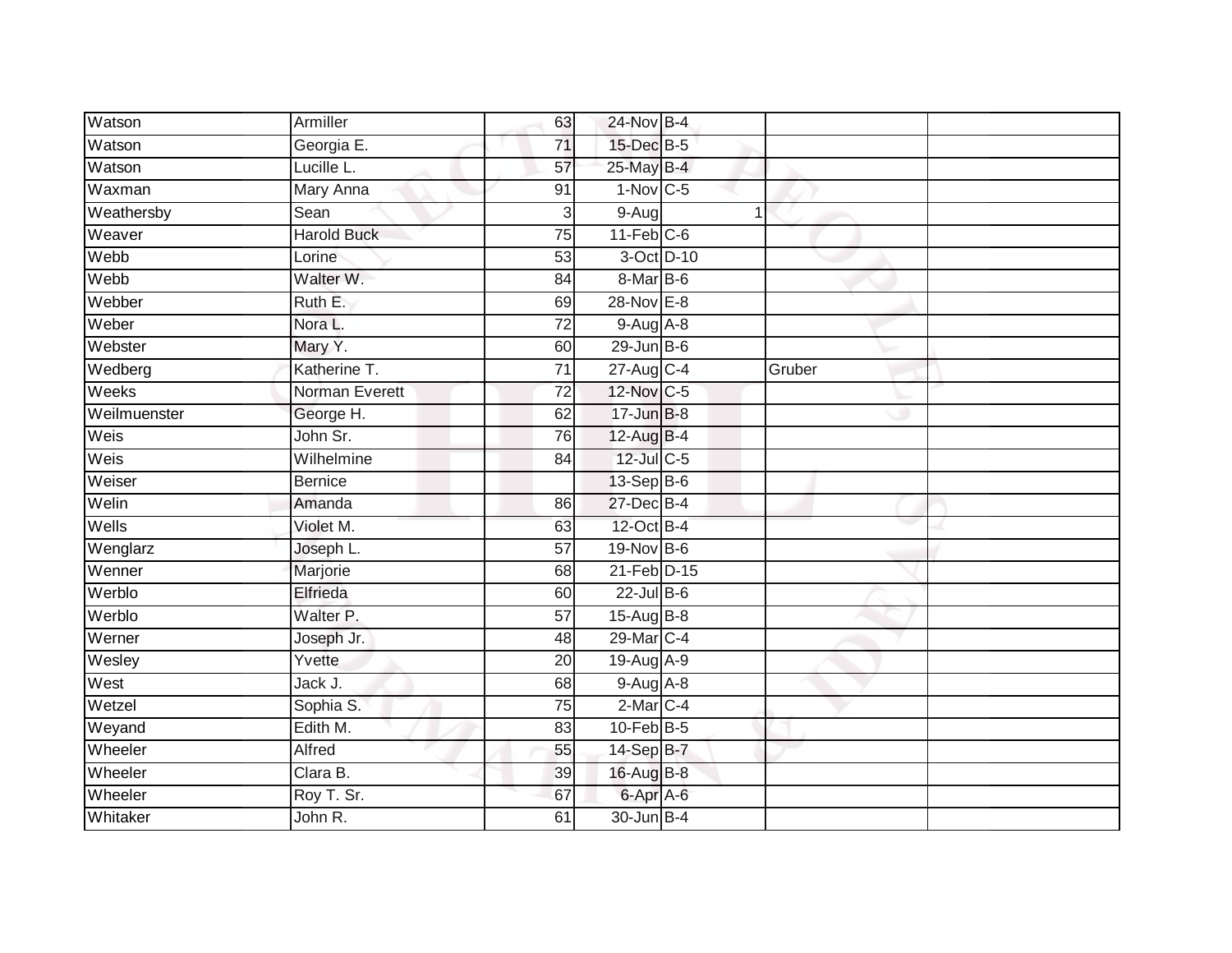| White           | Felton                | 59              | $9$ -Jun $B$ -8       |           |  |
|-----------------|-----------------------|-----------------|-----------------------|-----------|--|
| White           | Gerald                | 49              | 23-Jun B-6            |           |  |
| White           | Katherine Orange      | 51              | 26-Mar A-12           |           |  |
| White           | Mildred L.            | 67              | 21-Feb D-15           |           |  |
| White           | Richard               | 15              | 29-Sep                |           |  |
| White           | Robert D.             | 13              | 4-Nov                 |           |  |
| White           | Sherman W.            | 74              | 4-Oct B-10            |           |  |
| White           | William               | 90              | 26-Jul B-8            |           |  |
| Whitehead       | <b>Walter Grant</b>   | 79              | $11$ -May B-4         |           |  |
| Whitener        | <b>May Caroline</b>   | 80              | 8-Nov A-4             | Schuberth |  |
| Whiteside       | Freda E.              | 59              | $11-Feb$ C-6          |           |  |
| Whitfield       | Roy C.                | 55              | 26-Sep B-10           |           |  |
| Whitlow         | Lula                  | 80              | 14-Apr $F-8$          |           |  |
| Whitson         | Clifford W.           | 70              | 19-Oct B-4            |           |  |
| Whyte           | Odessa M.             | 61              | 25-Aug B-8            |           |  |
| Widdel          | Otto M.               | $\overline{71}$ | 5-Mar A-10            |           |  |
| Wier            | <b>Washington Lee</b> | $\overline{88}$ | 14-Mar C-12           |           |  |
| Wilcockson      | Leonard               | 82              | 8-Oct C-8             |           |  |
| Wildermuth      | Otto                  | 86              | $1$ -Jul B-7          |           |  |
| Wilfinger       | <b>John</b>           | $\overline{88}$ | 15-Dec B-4            |           |  |
| Wilkerson       | Carlos                | 70              | $21$ -Jun B-4         |           |  |
| Wilkin          | Jessie G.             | $\overline{92}$ | $4-JanB-7$            |           |  |
| <b>Wilkins</b>  | Èli                   | 30 <sub>0</sub> | 20-Jan                | 1         |  |
| <b>Wilkins</b>  | Mason                 | 43              | 5-May E-2             |           |  |
| Williams        | <b>B.</b>             |                 | 28-Feb B-10           |           |  |
| Williams        | Calvin A.             | 62              | 19-Apr B-4            |           |  |
| Williams        | Doris L.              |                 | 19-Oct B-4            |           |  |
| <b>Williams</b> | Emma                  | 63              | 22-Apr A-10           |           |  |
| Williams        | John C.               | 46              | $21$ -Jan B-4         |           |  |
| Williams        | Kenneth               | 17              | 27-Dec                | 1         |  |
| Williams        | Lenora                |                 | 17-Oct D-10           |           |  |
| Williams        | Marie L.              |                 | 29-Mar <sub>C-4</sub> |           |  |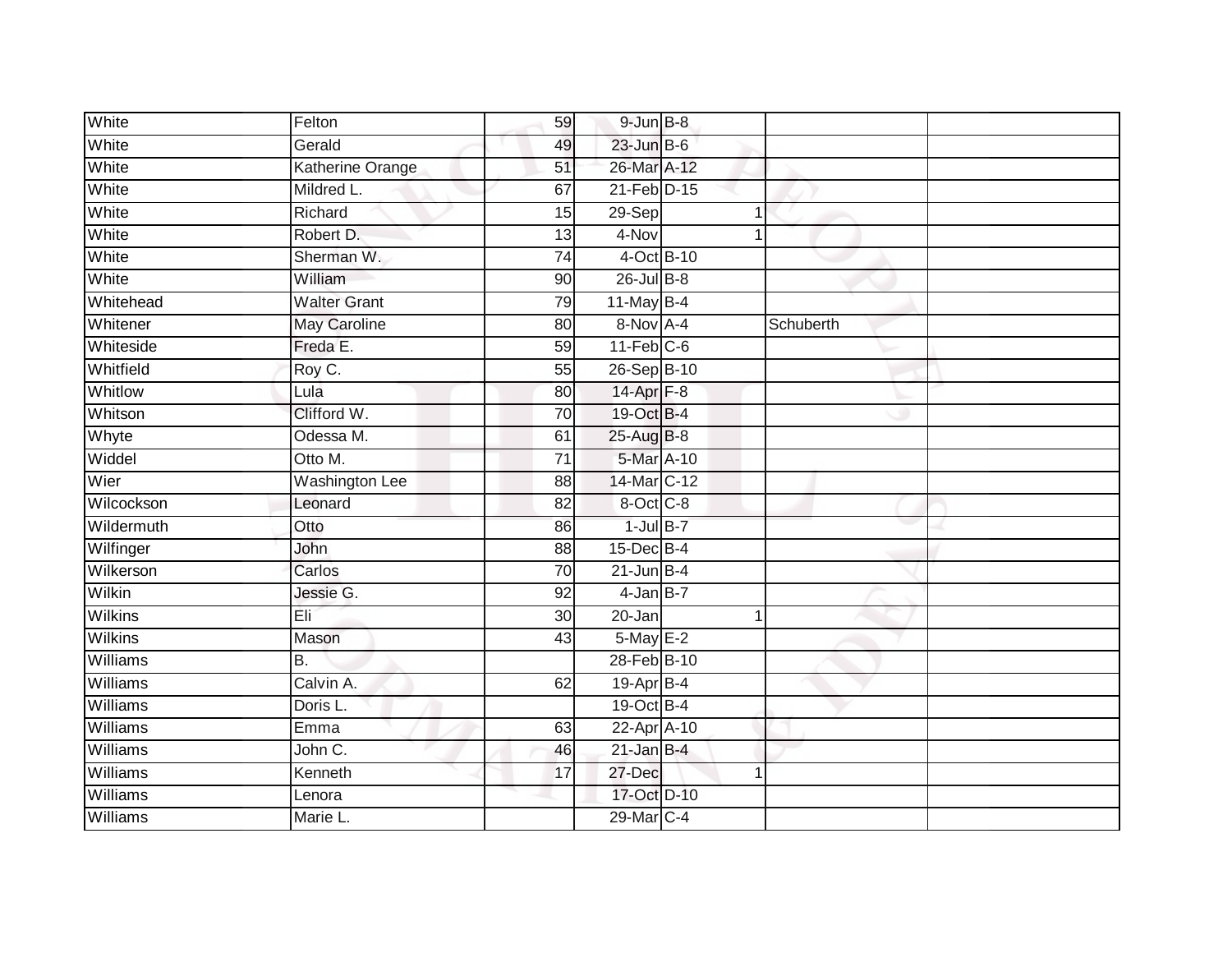| Williams     | Perry              | 58              | $12$ -Sep $ D-8 $ |        |  |
|--------------|--------------------|-----------------|-------------------|--------|--|
| Williams     | Raymond T.         | 87              | $2$ -Jul $A$ -6   |        |  |
| Williams     | Vidie              | 93              | 13-Sep B-6        |        |  |
| Williams     | Willie             |                 | 10-Dec A-12       |        |  |
| Williamson   | John C.            | 84              | 18-Feb B-10       |        |  |
| <b>Wills</b> | Charles W.         | 23              | 28-Mar G-6        |        |  |
| Wilson       | Alma (Hazel)       | 60              | 30-Mar A-4        |        |  |
| Wilson       | Alton E.           | 44              | $10$ -Feb $B-4$   |        |  |
| Wilson       | Cleo               | 61              | 28-Jul B-4        |        |  |
| Wilson       | Earl A.            | 44              | $9$ -Feb $B$ -3   |        |  |
| Wilson       | Geraldine E.       | 81              | $11-Aug$ D-4      |        |  |
| Wilson       | John M. (Hack)     | $\overline{71}$ | $27-Sep$ C-5      |        |  |
| Wilson       | Myrtle E.          | 80              | 24-May B-6        | Lutes  |  |
| Wilson       | Vera               | 64              | $22$ -Jun $B-3$   |        |  |
| Wilson       | Walter T. (Rev.)   | $\overline{71}$ | 8-Sep B-7         |        |  |
| Wiltshire    | Earl B.            | 48              | 2-Mar C-4         |        |  |
| Winch        | Daisy G.           | $\overline{74}$ | $16$ -Feb $A$ -4  |        |  |
| Wingfield    | Lula J.            | 82              | $1-Feb$ A-4       |        |  |
| Winiarczyk   | <b>Leonard Leo</b> | 55              | 8-Jan A-8         |        |  |
| Winkelried   | Edward F.          | 70              | 11-Nov C-6        |        |  |
| Winkler      | Agnes F.           | 71              | $5-Apr$ B-6       |        |  |
| Winland      | Ella E.            | 53              | 15-Sep A-10       |        |  |
| Winski       | Pamela             | 22              | 8-Nov             | 1      |  |
| Winters      | John W.            | 65              | 19-Aug A-8        |        |  |
| Wisemiller   | Francis            | 60              | $2$ -Jun $B-12$   |        |  |
| Wisniewski   | Anna               |                 | 21-Feb D-15       | Gordon |  |
| Wisniewski   | Anna               | $\overline{82}$ | $23$ -May $F-8$   |        |  |
| Wisniewski   | <b>Stella</b>      | 72              | $9$ -Feb $B-3$    |        |  |
| Wisniewski   | William            | 82              | 8-Jul A-8         |        |  |
| Witham       | Floyd C.           | 75              | $24$ -Jun B-4     |        |  |
| Witt         | Charles            | 28              | 29-Apr B-4        |        |  |
| Witter       | Hildegarde         | 47              | 28-Nov E-8        |        |  |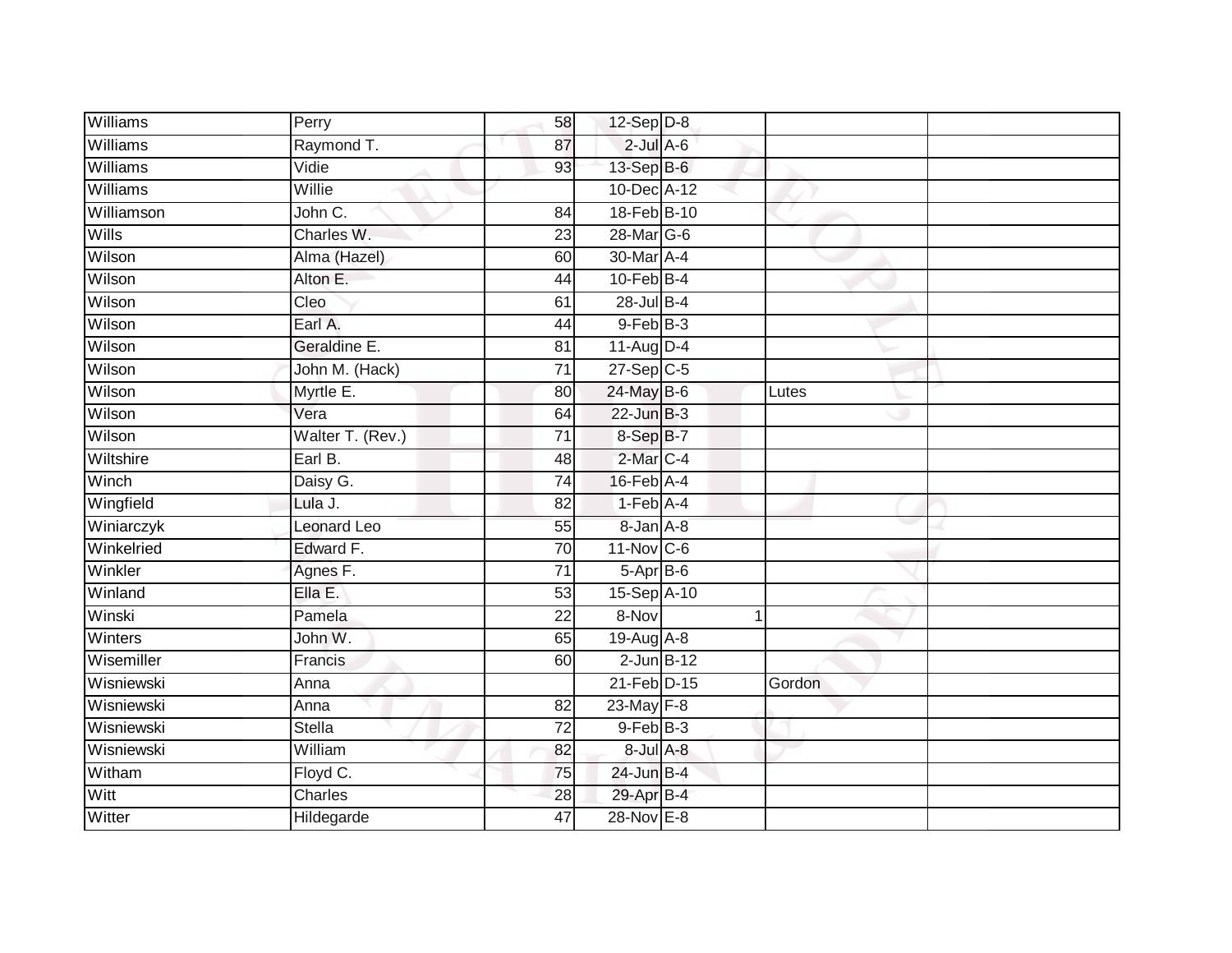| Wleklinski    | Marianne            | 41              | 10-Mar B-8             |             |  |
|---------------|---------------------|-----------------|------------------------|-------------|--|
| Wleklinski    | Marie W.            | 67              | 27-Dec B-4             |             |  |
| Woefel        | Harold N.           | 70              | 24-Dec B-2             |             |  |
| Wojciechowski | Frank M.            | 50              | $1-Aug$ B-8            |             |  |
| Wojciehoski   | Walter              | 80              | $3 - Jan$ $D-12$       |             |  |
| Wojdula       | <b>Steve</b>        | 56              | 24-May B-6             |             |  |
| Wojtak        | Walter              | 82              | $24$ -Feb $B-8$        |             |  |
| Wojtena       | Joseph S. Sr.       | 53              | 29-Nov B-4             |             |  |
| Wolak         | Salonea (Celia)     | 75              | $14$ -Jun $A$ -4       |             |  |
| Wolf          | John C.             | 83              | 14-Mar C-12            |             |  |
| Wolstenholme  | Isabelle H.         | 66              | $29-Sep$ B-4           |             |  |
| Wood          | Amelia Agnes        | 81              | $26$ -Jul B-8          |             |  |
| Wood          | Elsie P.            | 78              | $12-Sep$ $D-8$         |             |  |
| Wood          | James H.            | 63              | 15-Apr D-2             |             |  |
| Wood          | Nellie (Gutridge)   |                 | 9-Apr A-4              | Galia       |  |
| Woods         | Calvin C.           | 83              | 21-Nov B-6             |             |  |
| Woods         | Evelyne R.          | 55              | $6$ -May $B$ -8        |             |  |
| Woods         | Fannie              | 70              | 16-Jul A-12            |             |  |
| Woods         | Henry C.            |                 | $6$ -May $B$ -8        |             |  |
| Woods         | <b>Myrtle</b>       | 58              | 30-Mar A-4             |             |  |
| Woodward      | Miami               | 66              | $2-Feb$ <sub>C-3</sub> | <b>Hess</b> |  |
| Woolever      | Joseph (Daddy Joe)  | $\overline{77}$ | 29-Dec D-4             |             |  |
| Wooley        | Roy                 | $\overline{76}$ | $28$ -Jun $B-4$        |             |  |
| Worley        | Mary Ann            | 58              | $20$ -Jul $B-3$        |             |  |
| Wornhoff      | Frieda              | 78              | $1-Feb$ A-4            |             |  |
| Woronko       | Helen               | 84              | $25$ -Jun $B-8$        |             |  |
| Wozniak       | <b>Blase</b>        |                 | $14$ -Jan B-4          |             |  |
| Wozniak       | Kunegunda           |                 | 25-Mar D-2             |             |  |
| Wright        | Alonzo Sr.          | 71              | 15-Apr D-2             |             |  |
| Wright        | <b>Edna Frances</b> | 81              | 15-Apr D-2             |             |  |
| Wright        | Keith C.            | $\overline{73}$ | 29-Dec D-4             |             |  |
| Wrona         | Sophie              | 76              | 19-Apr B-4             | Trojanowski |  |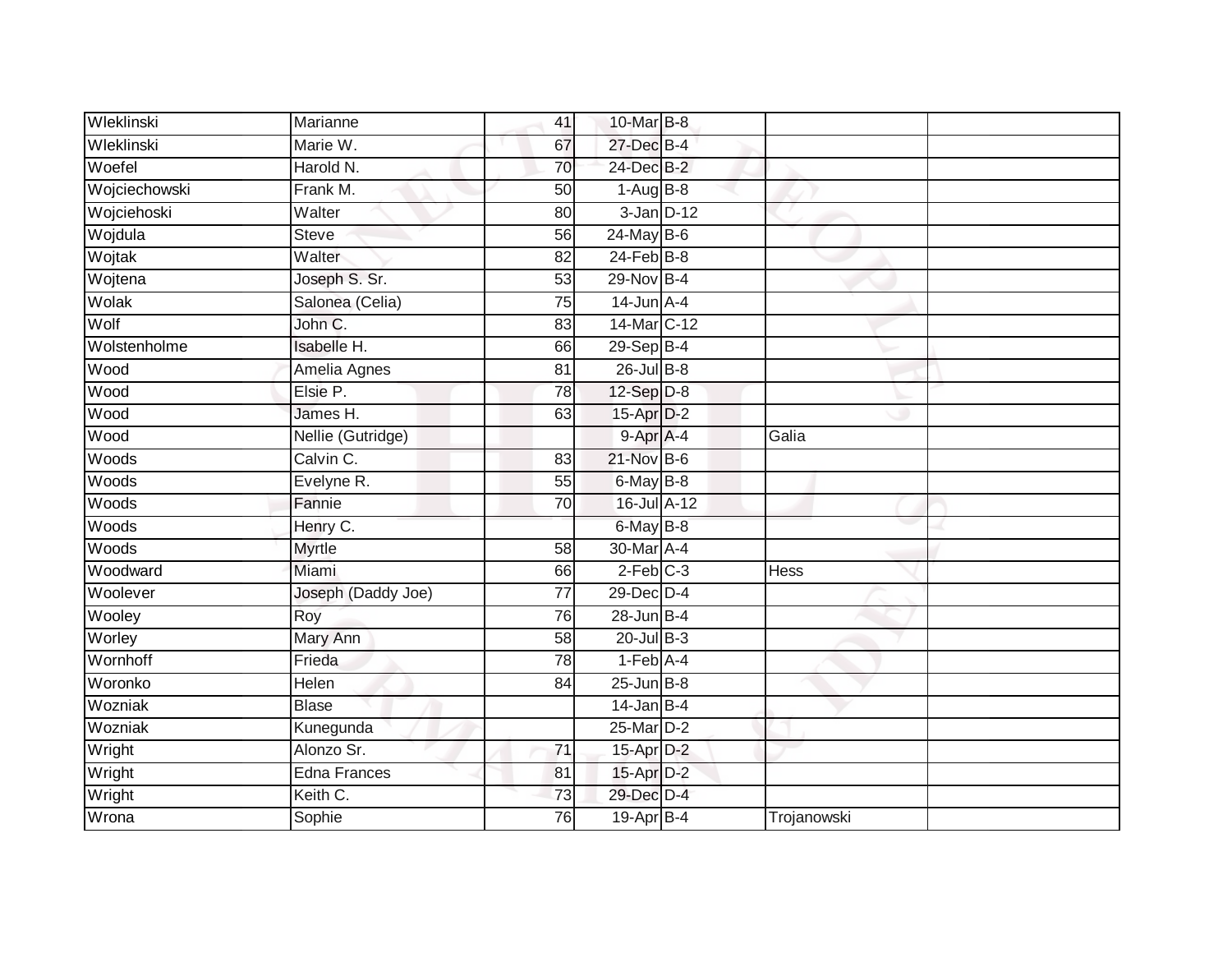| Wysong     | John          |                 | 26-Jan                     | 1 |           |  |
|------------|---------------|-----------------|----------------------------|---|-----------|--|
| Yak        | <b>Daniel</b> | 60              | $2$ -Feb $C-3$             |   |           |  |
| Yanders    | Cora          | 53              | 17-Dec E-8                 |   | MacDonald |  |
| Yarber     | Kenneth R.    | 15              | $4$ -Jul B-4               |   |           |  |
| Yarbrough  | Lillian       |                 | 26-Mar A-12                |   |           |  |
| Yasek      | Andrew        | 87              | $16$ -Feb $\overline{A-4}$ |   |           |  |
| Yazumbek   | Leo           | $\overline{55}$ | $9-Aug$ $A-8$              |   |           |  |
| Yelinich   | Anna          | 81              | $5-Sep$ $C-12$             |   |           |  |
| Yerga      | George        | $\overline{54}$ | $4-Apr$ C-8                |   |           |  |
| Yoccum     | Duane         | 22              | 23-Feb                     | 1 |           |  |
| Yoccum     | Jesse         | 43              | 23-Feb                     | 1 |           |  |
| Yoder      | Elmo R.       | 67              | 21-Mar A-12                |   |           |  |
| Yoquelet   | Albina (Ann)  | 83              | 8-Dec B-10                 |   |           |  |
| Yoquelet   | Charles W.    | 82              | 15-Mar B-6                 |   |           |  |
| Young      | Lois          | 76              | 16-Mar B-3                 |   |           |  |
| Young      | Patty L.      |                 | $28$ -Jan $A$ -6           |   |           |  |
| Youngbauer | Hazel         | $\overline{81}$ | $2-Aug$ A-4                |   |           |  |
| Yuhasz     | Joseph        | $\overline{72}$ | 13-May A-10                |   |           |  |
| Yurich     | Peter         | 56              | 26-Nov D-8                 |   |           |  |
| Yurkanin   | John          | 62              | $14$ -Jun $A-4$            |   |           |  |
| Zabroski   | Polly         | 54              | 30-Aug C-5                 |   | Olchawa   |  |
| Zacny      | Caroline T.   | 76              | 30-Aug C-5                 |   |           |  |
| Zagorski   | Mary          | 89              | $1-AugB-8$                 |   | Perz      |  |
| Zaicov     | Bill          | 81              | $1-Oct$ B-8                |   |           |  |
| Zajac      | Anna          | 81              | 19-Nov B-6                 |   |           |  |
| Zajakowski | Joseph F.     | 67              | 4-Oct B-10                 |   |           |  |
| Zakreski   | Mary          | 54              | $1-OctB-8$                 |   |           |  |
| Zaleski    | Casimir G.    | 60              | 22-Mar A-8                 |   |           |  |
| Zaleta     | Frances       | 91              | 8-Jul A-8                  |   |           |  |
| Zaleta     | Stella R.     | $\overline{72}$ | 26-Nov D-8                 |   |           |  |
| Zaley      | Helen         | $\overline{72}$ | 26-Mar A-12                |   |           |  |
| Zamko      | John          | $\overline{80}$ | 4-Jun B-10                 |   |           |  |